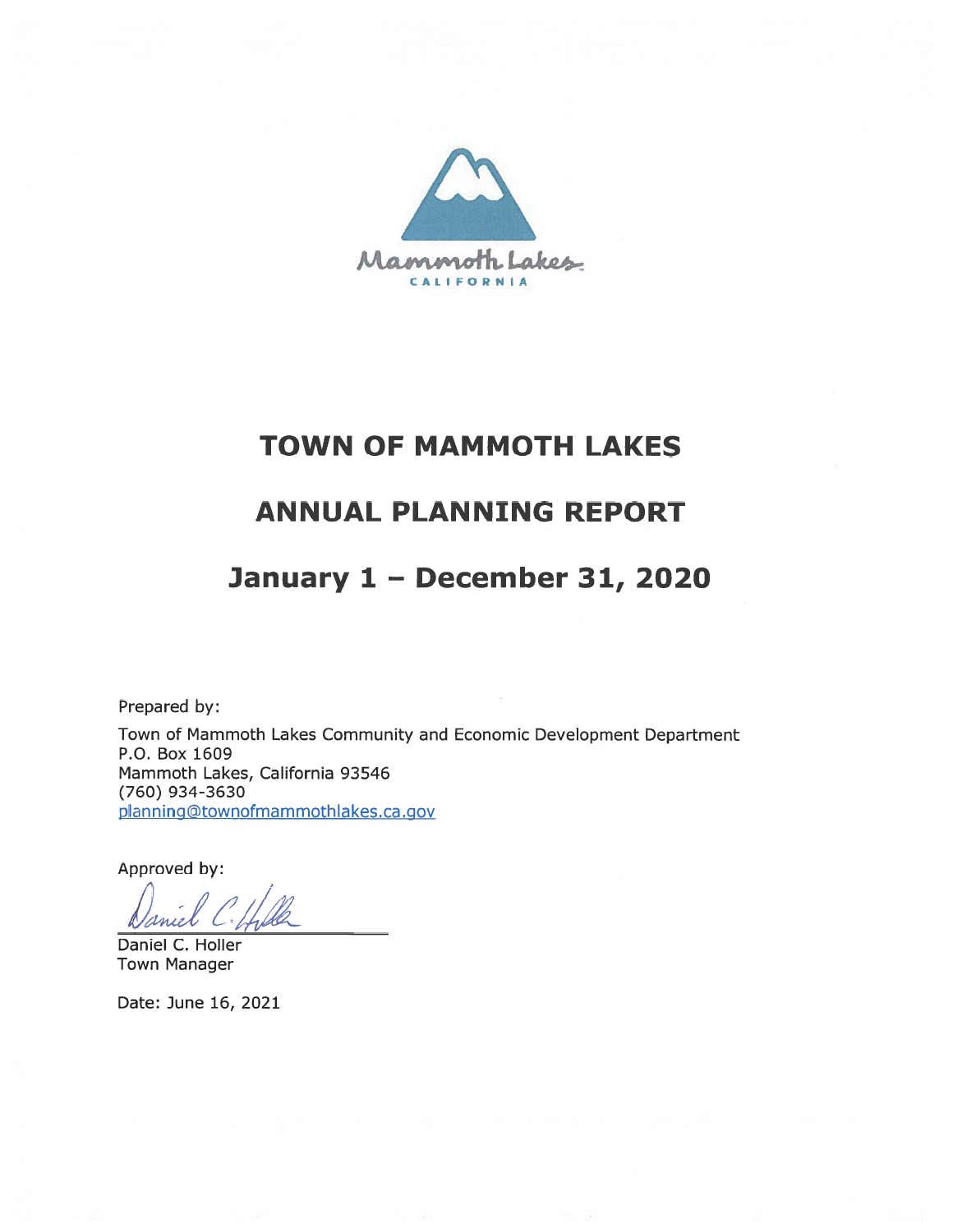### **INTRODUCTION AND PURPOSE**

California Government Code Section 65400(a) requires local planning agencies to: "Investigate and make recommendations to the legislative body regarding reasonable and practical means for implementing the general plan or element of the general plan, so that it will serve as an effective guide for orderly growth and development, preservation and conservation of open-space land and natural resources, and the efficient expenditure of public funds relating to the subjects addressed in the general plan."

An annual report including the following information is required to be prepared and submitted to the Mammoth Lakes Town Council, Governor's Office of Planning and Research (OPR), and the CA Department of Housing and Community Development (HCD) each year:

- 1. The status of the general plan and progress in its implementation;
- 2. The Town's progress in meeting its share of the regional housing needs;
- 3. Local efforts to remove governmental constraints to the maintenance, improvement, and development of housing; and
- 4. The degree to which the Town's approved general plan complies with the State General Plan Guidelines and the date of last revision to the general plan.

In addition to the above-listed required information, the Community and Economic Development Department has included additional content in this report that is locally relevant including planning activities, programs, and permits.

The purpose of this report is to inform the Town Council and the community of Mammoth Lakes about the status of implementing the General Plan, housing issues, and development in Mammoth Lakes. The report should be used to identify what necessary adjustments, if any, should be made to further implement the General Plan in the upcoming year.

This report summarizes the planning activities for the Town of Mammoth Lakes from January 1 to December 31, 2020.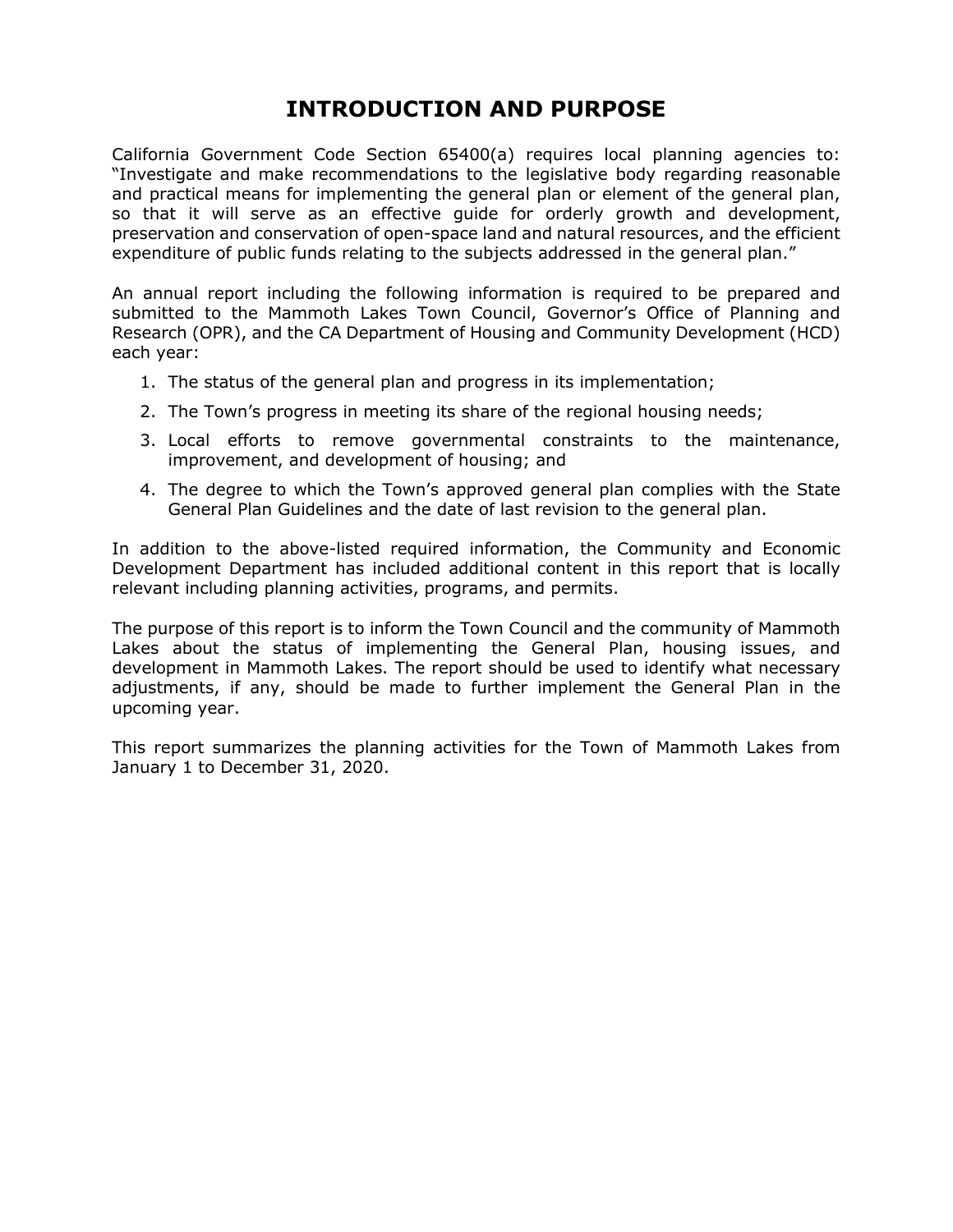### **TABLE OF CONTENTS**

| Key Efforts and Challenges in Implementing the General Plan  6 |  |
|----------------------------------------------------------------|--|
|                                                                |  |
|                                                                |  |
|                                                                |  |
|                                                                |  |
|                                                                |  |
|                                                                |  |
|                                                                |  |
| Resource Management and Conservation Element 16                |  |
| Arts, Culture, Heritage and Natural History Element 18         |  |
|                                                                |  |
|                                                                |  |
|                                                                |  |
|                                                                |  |
|                                                                |  |
|                                                                |  |
|                                                                |  |
|                                                                |  |
|                                                                |  |
|                                                                |  |

#### **ATTACHMENTS**

- 1. 2020 Mammoth Lakes Housing Element Annual Progress Report HCD Tables
- 2. Detailed List of Planning Applications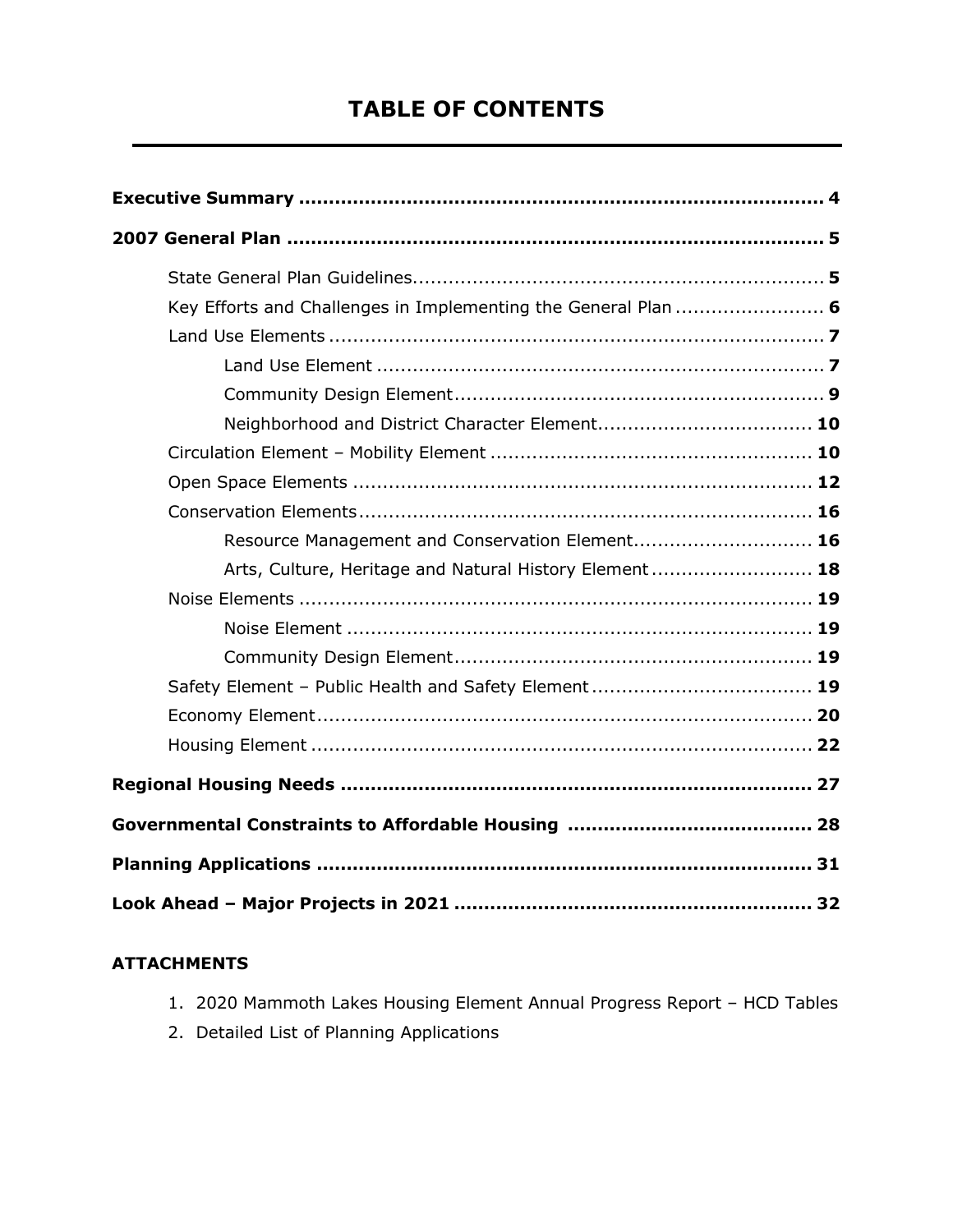### **EXECUTIVE SUMMARY**

The Town of Mammoth Lakes 2020 Annual Planning Report was prepared by the Town of Mammoth Lakes Community and Economic Development Department in accordance with California Government Code Section 65400. This report was presented to and accepted by the Mammoth Lakes Town Council on June 16, 2021. The Annual Housing Element Progress Report (Attachment 1) was previously submitted to the State Department of Housing and Community Development (HCD) and the Governor's Office of Planning and Research (OPR) on April 1, 2021.

This report summarizes the measures and actions associated with the implementation of the Town's General Plan elements with specific reference to each of the individual elements required by State law. These elements include Land Use, Circulation, Conservation, Open Space, Noise, Safety, and Housing. The Town's General Plan addresses all the required elements and includes several optional elements that address specialized local objectives and priorities. The organization of the Town's General Plan elements differ slightly from the State's standard in how they are titled and organized.

During the 2020 planning period, the Town continued to make progress towards implementation of the General Plan through the completion of long-range planning projects that carried over from 2019, and work on both long-range and current projects that were initiated in 2020.

Near the end of 2018, the Town Council held a strategic priority setting workshop to establish Council priorities and identify objectives to guide Staff and Town Council work programs for the following 18-month period. The strategic priorities identified during the workshop formed the basis for strategic investment and allocation of limited time and financial resources during the 2020 planning period. The four primary Strategic Priorities that were adopted are based upon the values identified in the General Plan Community Vision Statement:

- 1. Expand availability and affordability of community housing.
- 2. Enhance our recreational based economy through amenity investment.
- 3. Capital infrastructure, new investment, improvements, and maintenance.
- 4. Implementation of enhanced and required municipal services.

The four strategic priorities were adopted along with focused objectives that could feasibly be accomplished within the projected 18-month period. Accomplishments for the 2020 planning year are discussed throughout this report.

The 2020 planning period was a unique year due to the COVID-19 global pandemic that caused numerous challenges and delays and the long-term impacts of the pandemic remain unknown. Despite the pandemic, numerous planning applications were initiated, completed, or underway in 2020 and building permit activity decreased slightly in 2020 from the previous year with 108 less building permits. Details on the 2020 planning applications are provided in Attachment 2 of this report.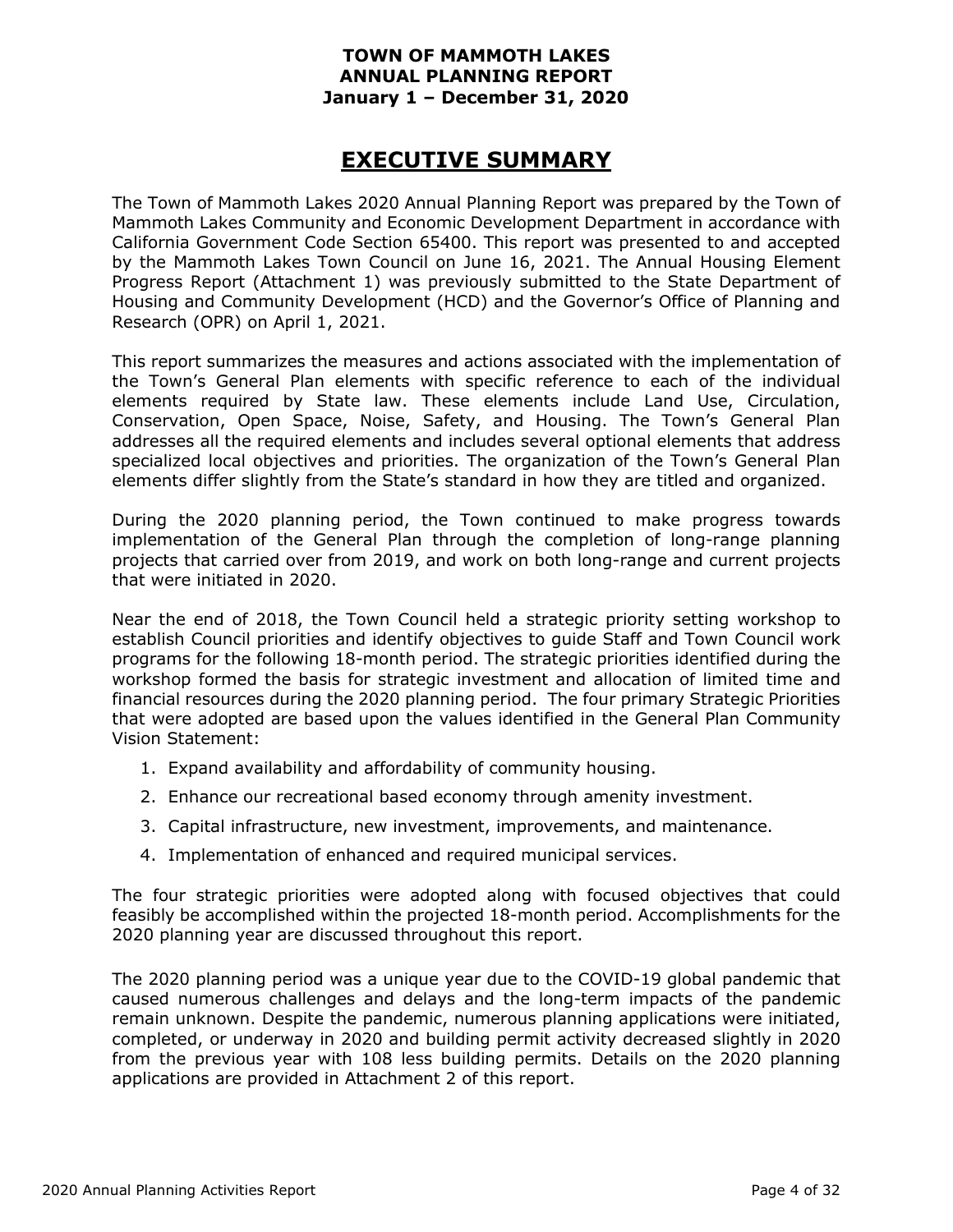### **2007 GENERAL PLAN**

#### **State General Plan Guidelines**

The Town of Mammoth Lakes General Plan was last comprehensively updated in 2007, and includes ten elements that guide development, conservation, and land uses within the Town. The elements of the General Plan encompass the seven elements required by State law, as well as several optional elements adopted by the Town to address issues of local importance and concern. The ten elements of the Town's General Plan are:

- Economy
- Arts, Culture, Heritage and Natural History
- Community Design
- Neighborhood and District Character
- Land Use
- Mobility
- Parks, Open Space and Recreation
- Resource Management and Conservation
- Public Health and Safety
- Housing

The 2007 Town of Mammoth Lakes General Plan did not include updates to the Housing, Parks and Recreation, or Noise Elements. The status of those elements are described below:

- The Parks and Recreation Master Plan (PRMP) was comprehensively updated in 2012, thereby replacing the previous 1990 Parks and Recreation Element.
- The Mobility Element was comprehensively updated in 2016, thereby replacing the 2007 Circulation Element.
- The Housing Element is comprehensively updated on a schedule established by the State and the following updates have occurred since 2007 covering the specified planning periods:
	- o 2007-2014 Housing Element (GPA 10-002)
	- o 2014-2019 Housing Element (GPA 13-002)
	- o 2014-2019 Housing Element Amendment (GPA 15-001)
	- o 2019-2027 Housing Element (GPA 19-001)
- The Public Health and Safety Element was comprehensively updated in 2019 to address wildfire hazards and incorporate climate adaptation strategies.
- The Noise Element (1997) is still in effect and will be updated when feasible.

In addition to the above comprehensive updates, the Town Council has made several policy decisions regarding implementation and resulting in minor amendments to the General Plan. These include the 2009 PAOT/PIEC Policy, the 2014 Zoning Code Update, the 2014 elimination of the CBIZ Policy, and the 2016 updates to the General Plan and Zoning Code to implement a floor area ratio (FAR) standard and update the General Plan Mobility Element. A General Plan Amendment was approved in 2017 to increase the allowed uses in the Institutional Public (IP) land use designation, requiring changes to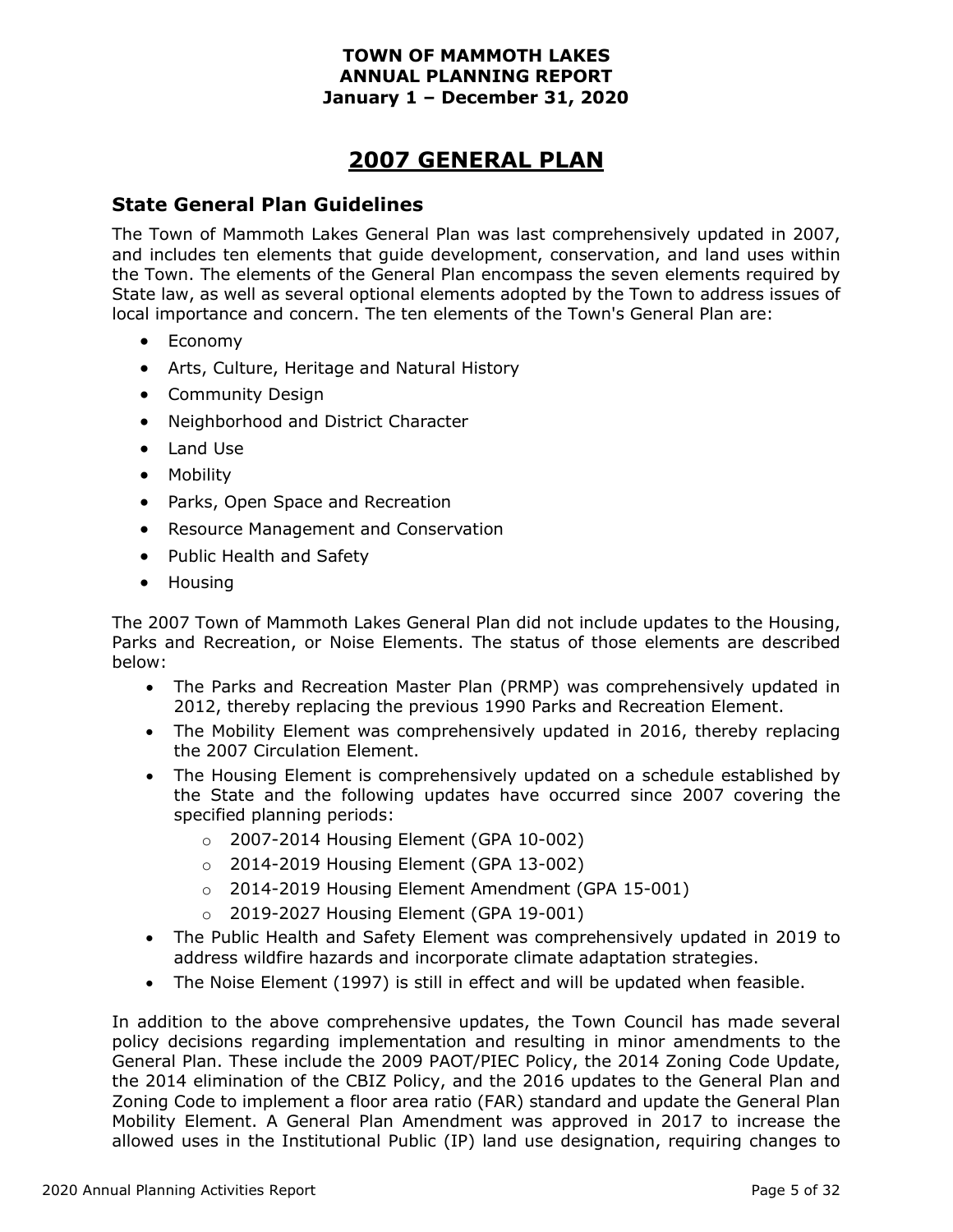the Land Use Element and the Buildout Table. The purpose of the amendment was to allow for a wider range of housing uses to support the allowed institutional uses (e.g., schools, college, hospital, government agencies, etc.) and to allow for the proposed Mammoth Arts and Cultural Center and Wounded Warrior Center projects to be located on properties owned by Mammoth Lakes Foundation, which are located on College Parkway within the IP zoning designation. The most recent amendment to the General Plan is listed below.

In 2020, the following General Plan Amendment was adopted:

• GPA 19-002 - Town Density Bonus Program: A General Plan and Zoning Code Amendment (ZCA 19-002) to adopt the Town Density Bonus Program Update. The intent of the proposed amendment was to develop regulations implementing the revised Town Density Bonus Program and allow for multi-family residential projects to obtain proportionately greater density bonuses in exchange for deed restricting a greater percentage of the base density units, up to a maximum of twice the base density. The Town Council approved GPA 19-002 and ZCA 19-002 on March 4, 2020.

A summary of all the General Plan Amendments that have been approved since 2007 is available here: [https://www.townofmammothlakes.ca.gov/DocumentCenter/View/9571.](https://www.townofmammothlakes.ca.gov/DocumentCenter/View/9571)

#### **Key Efforts and Challenges in Implementing the General Plan**

The following key efforts were accomplished in 2020 to implement the General Plan:

- The Master Plan for "The Parcel" was refined and developed and will serve as the guiding document for the development of long-term community housing on the Parcel. This project will make substantial progress towards addressing Mammoth Lakes' community housing need. The Master Plan process identified the overall land use, density, infrastructure, funding, phasing strategy, and livability of the new community. The Final Master Plan was approved by Town Council on January 6, 2021.
- Work continued on an SB1 grant awarded by Caltrans for a Mobility Hub Study and Program. The project is a study and implementation program that addresses planning for mobility hubs in the Town of Mammoth Lakes.
- Environmental (NEPA and CEQA) work continued on the MMH Airport Terminal Area Development Plan Project. Staff also continued to work with the Federal Aviation Administration (FAA) on airport improvements that implement the Airport Capital Improvement Program (ACIP).
- Work on the Multi-Use Recreational Facility/Community Recreation Center project continued, and a Major Design Review amendment application was reviewed and approved in 2020. The Design Review application looked at a proposed amendment to allow for a revised building and site design that incorporates a roughly 40,000 square foot, prefabricated tensile structure in place of the previously approved building. The Major Design Review application was approved by the Planning and Economic Development Commission on January 8, 2020.
- Town staff collaborated with Mammoth Lakes Housing (MLH) and the Chamber of Commerce to implement short-term housing opportunities through a landlordtenant marching program, with a goal of housing 50 local employees. At the end of 2020, 56 tenants have been successfully matched.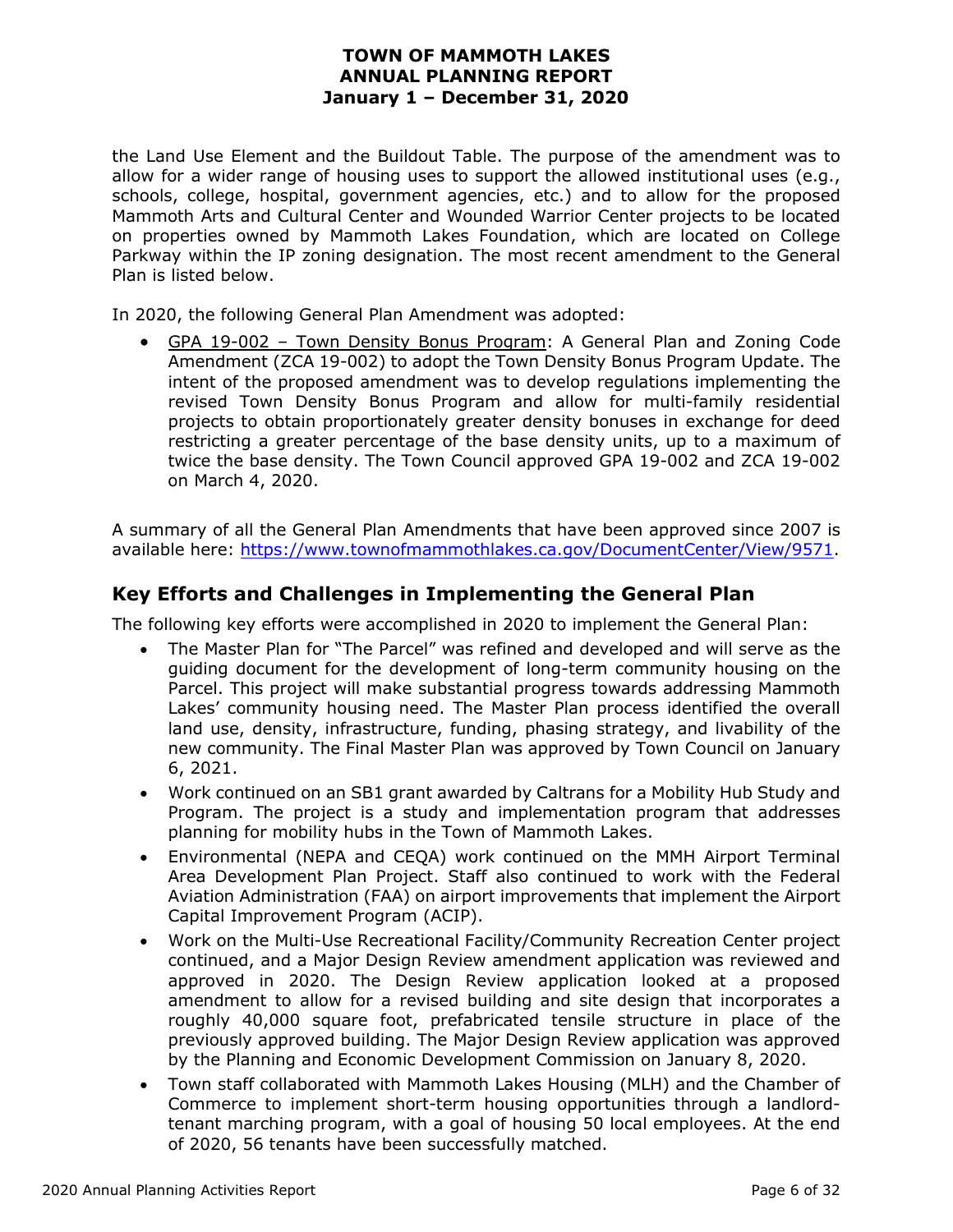The primary challenges encountered while furthering the goals of the General Plan include:

• Competing, necessary, and unanticipated priorities, as well as State mandates influence staff time spent on approved work programs, and do not always directly align with the General Plan Implementation Program items that are typically used to gauge progress towards implementing the General Plan. Funding limitations also make it necessary to prioritize specific projects and objectives for Town work programs.

#### **Land Use Elements**

Three elements in the 2007 General Plan address land use. These elements are Land Use, Community Design, and Neighborhood and District Character.

#### *Land Use Element*

The Land Use Element states: "An overarching principle of the community is to maintain the town's compact urban form, protect natural and outdoor recreation resources, and prevent sprawl."

#### *Zoning Code Updates*

The Town's Zoning Ordinance is consistent with the Land Use Element of the General Plan and it is implemented through the day-to-day application of the Zoning Ordinance. The Town's most recent comprehensive Zoning Code Update (ZCU) was adopted in 2014. Since that time, numerous Zoning Code Amendments have been processed. In 2020, the following Zoning Code Amendments were adopted or worked on:

- ZCA 19-002 Town Density Bonus Program: *See GPA 19-002 summary above.*
- ZCA 20-001 Parking Code Update: This amendment updated Municipal Code Chapter 17.44, Parking and Loading Standards, to clarify alternative parking provisions, establish review and approval processes for parking reduction requests and changes to expansions of uses that are nonconforming as to parking, and facilitate the use of alternative parking and transportation demand management measures in accordance with Mobility Element goals. The Planning and Economic Development Commission recommended adoption of ZCA 20-001 on January 13, 2021 and was adopted by the Town Council on April 21, 2021.
- ZCA 20-002 Cannabis Clean-Up: This amendment corrected minor errors and inconsistencies, clarified specific standards, and reorganized the cannabis related code sections of the Municipal code. The Planning and Economic Development Commission recommended adoption of ZCA 20-002 on October 14, 2020 and was adopted by the Town Council on November 18, 2020.
- ZCA 20-003 Zoning Code Clean-Up: This amendment corrected minor errors and inconsistencies and clarified specific standards throughout the Zoning Code. Since the Zoning Code was comprehensively updated in 2014, there have been three other "clean-up" zoning code amendments approved that have addressed minor corrections, clarifications, and other issues that have been found in the day-today application of the Town's Zoning Code. The Planning and Economic Development Commission recommended adoption of ZCA 20-003 on October 14, 2020 and was adopted by the Town Council on November 18, 2020.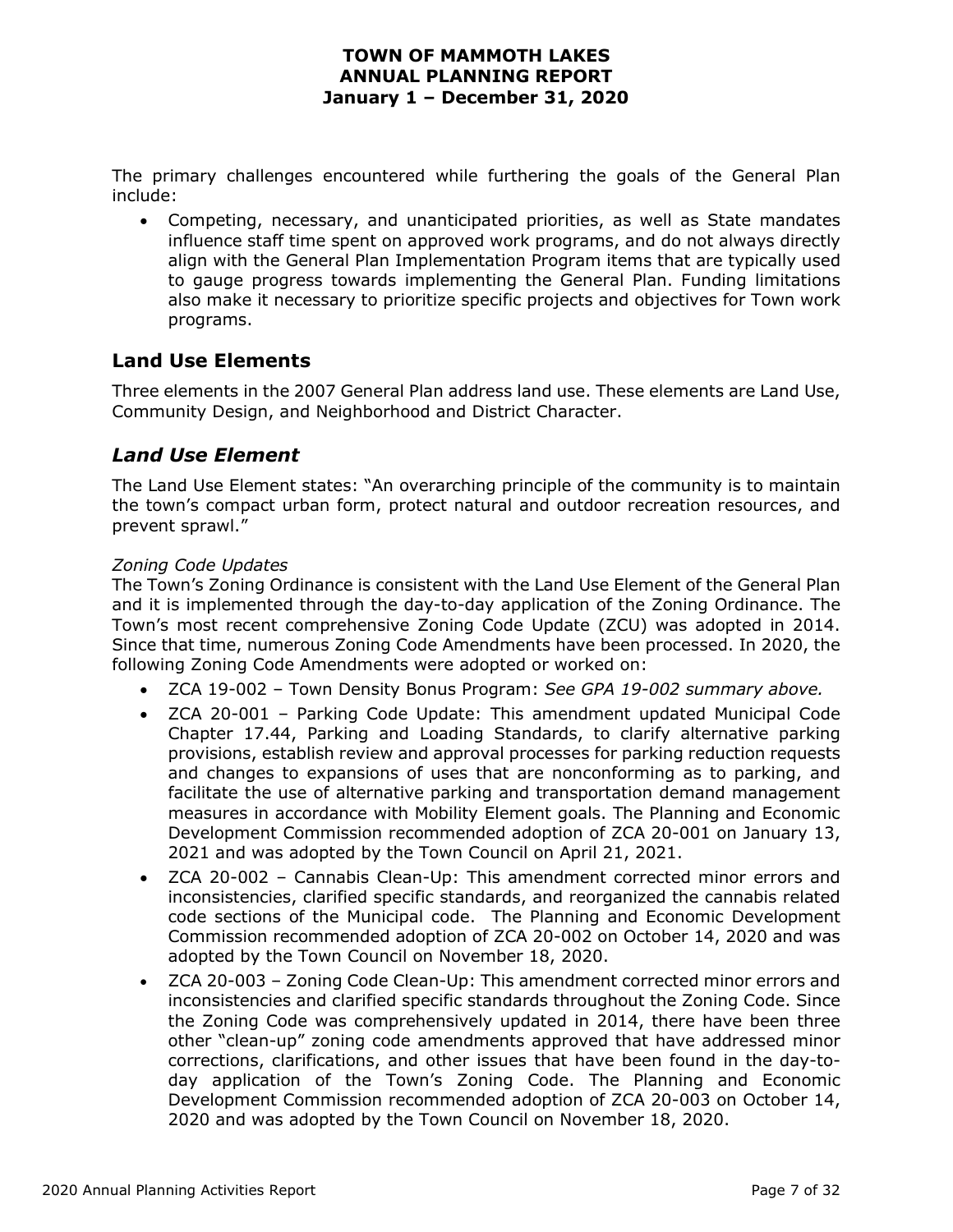- ZCA 20-004 Accessory Dwelling Units: This amendment clarified conflicting and/or confusing language from the 2019 Accessory Dwelling Unit (ADU) Regulations Update. Additionally, the ADU code section was re-organized to improve usability and all references to "Secondary Dwelling Units" were changed to "Accessory Dwelling Units" or "ADUs." The Planning and Economic Development Commission recommended adoption of ZCA 20-004 on January 13, 2021 and was adopted by the Town Council on March 3, 2021.
- ZCA 20-005 The Parcel: This amendment was processed together with the 2021 Parcel Master Plan update (DZA 20-001). The amendment was necessary in order to repeal the Affordable Housing (AH) Overlay Zone that previously applied to the Parcel site, and instead allow the 2021 Parcel Master Plan to serve as the sole zoning for the site. The Parcel Master Plan incorporates the affordability and land use requirements contained in the AH overlay zone, but provides additional flexibility intended to better achieve the goals and recommendations of the General Plan, the 2017 Community Housing Action Plan (CHAP), and the 2019 Preferred Conceptual Land Us Plan and expands the allowable land uses allowed on the site (e.g., community-serving commercial uses and limited market-rate units). The Planning and Economic Development Commission recommended adoption of ZCA 20-005 and DZA 20-001 on December 9, 2020 and was adopted by the Town Council on January 20, 2021.

#### *Community Indicators Report*

Land Use Element Action Item L.1.A.2 directs the Town to prepare an annual Community Indicators Report to monitor the pace of growth and to plan for changing conditions. The Community Indicators Report format was developed in 2013 with the assistance of the Planning and Economic Development Commission and various stakeholders in the community. The purpose of the report is to educate residents, inform planning and other public resource allocation decisions, and attract new private capital to the community. The report ties on-the-ground actions to previous visioning, planning, and high-level policies. The Town's Planning staff prepared a Community Indicators Report for the 2019 calendar year, which was accepted by Town Council on June 17, 2020. The 2020 Community Indicators Report will be presented to Town Council in July 2021.

#### *Conceptual Land Use Plan and Master Plan for "The Parcel"*

Land Use Element Goal L.2 directs the Town to "Substantially increase housing supply available to the workforce." Action Item L.2.C.1 directs Town staff to develop a workforce housing strategy. Town Council adopted a Strategic Priority on December 5, 2018, directing staff to focus work programs to "expand availability and affordability of community housing."

The purchase of the "Shady Rest" parcel was determined to be a near-term action strategy in the 2017 Mammoth Lakes Community Housing Action Plan (CHAP). In an effort to implement the Community Housing Action Plan and facilitate the development of workforce housing as directed in General Plan Land Use Policy L.2.C, the Town purchased the +/- 25 acre "Shady Rest" parcel and escrow closed on the property in March 2018. The CHAP defined a near-term action strategy to pursue a community process of master planning the "Shady Rest" parcel (now referred to as The Parcel). In December 2019, Town Council accepted the Preferred Conceptual Land Use Plan that proposed up to 450 affordable workforce housing units.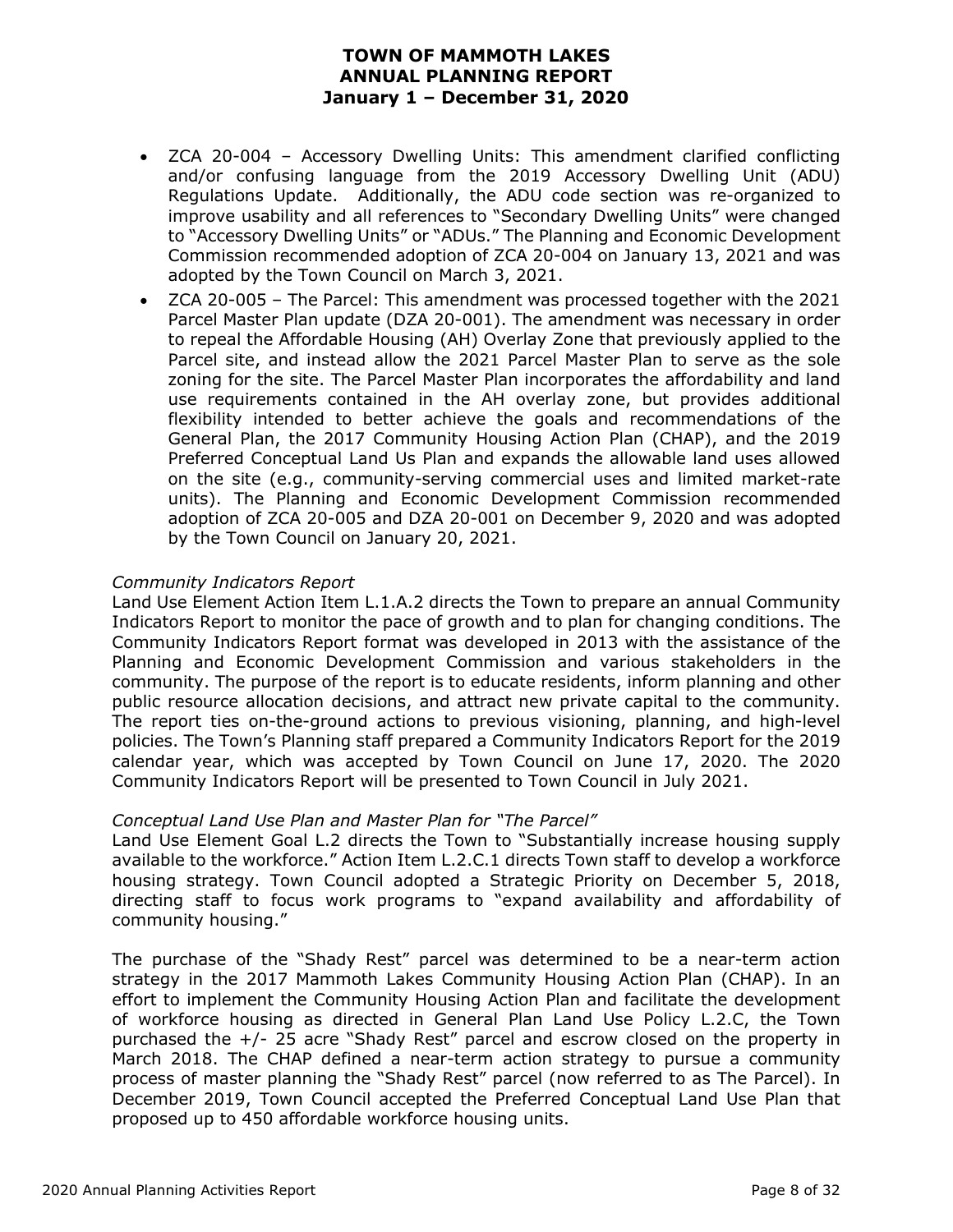In 2020, the Town began the process to refine and develop a final Master Plan for The Parcel. This included looking at overall land use, density, infrastructure, funding, phasing strategies, and livability of the new community. The overarching goal is to meet the Town's long-term need for affordable workforce housing in a project that is wellconnected, well thought out, livable, and sustainable. The Master Plan was approved by the Town Council in January 2021 and development of the first phase is expected to begin in mid-2021.

#### *Urban Growth Boundary*

Land Use Goal L.6 directs the Town to maintain its Urban Growth Boundary (UGB) to ensure a compact urban form, prevent sprawl, protect natural and outdoor recreational resources, and monitor development in terms of build-out in the General Plan. In Accordance with General Plan Land Use Policy L.6.E, the Town continues to monitor and coordinate with Mammoth Mountain Ski Area (MMSA) regarding its Land Exchange with the U.S. Forest Service which was completed in March 2020. In 2020, Mammoth Mountain Ski Area worked with the Town to begin the CEQA environmental review process for a General Plan and Zoning Code Amendment, to redevelop the Main Lodge property.

#### *Community Design Element*

The Community Design Element states: "Our community is set within the forest; trees and the natural landscape are prominent and create a sense of scale and strong aesthetic." The intent statement for this element states that Mammoth Lakes will develop as a village in the trees, and that development will be planned to visually connect with the natural surroundings by accentuating existing Jeffrey pine forest and manzanita/sage scrub and meadows. The Community Design Element also provides direction for the creation of public spaces and improvements to streetscapes.

Policy C.2.B. of the Community Design Element directs the Town to maximize opportunities for public spaces that support community interaction, including performance and arts spaces, and child activity centers through public-private partnerships.

One of the four Town Council Strategic Priorities that apply to the 2020 reporting period includes "Enhance our recreational based economy through amenity investment." A specific objective identified under this priority includes direction to fund construction of the multi-use recreational facility (year-round recreation center) and to define the site, plans and phasing for the project.

Throughout 2020, Town staff continued work on the development and implementation of the Multi-Use Facility project. The project was re-scoped after bids for construction of the approved project came in significantly over budget. The year-round Community Recreation Center (multi-use facility) will be located at Mammoth Creek Park West operating in winter (6 months) as an ice rink and in the summer, sport tiles will cover the rink area creating a 20,000 sq. foot "Mammoth RecZone." A Major Design Review amendment application was approved by the Planning and Economic Development Commission on January 8, 2020. On February 20, 2021, Town Council awarded a construction contract for the Community Recreation Center to Hamel Contracting Inc and construction is scheduled to begin in mid-2021.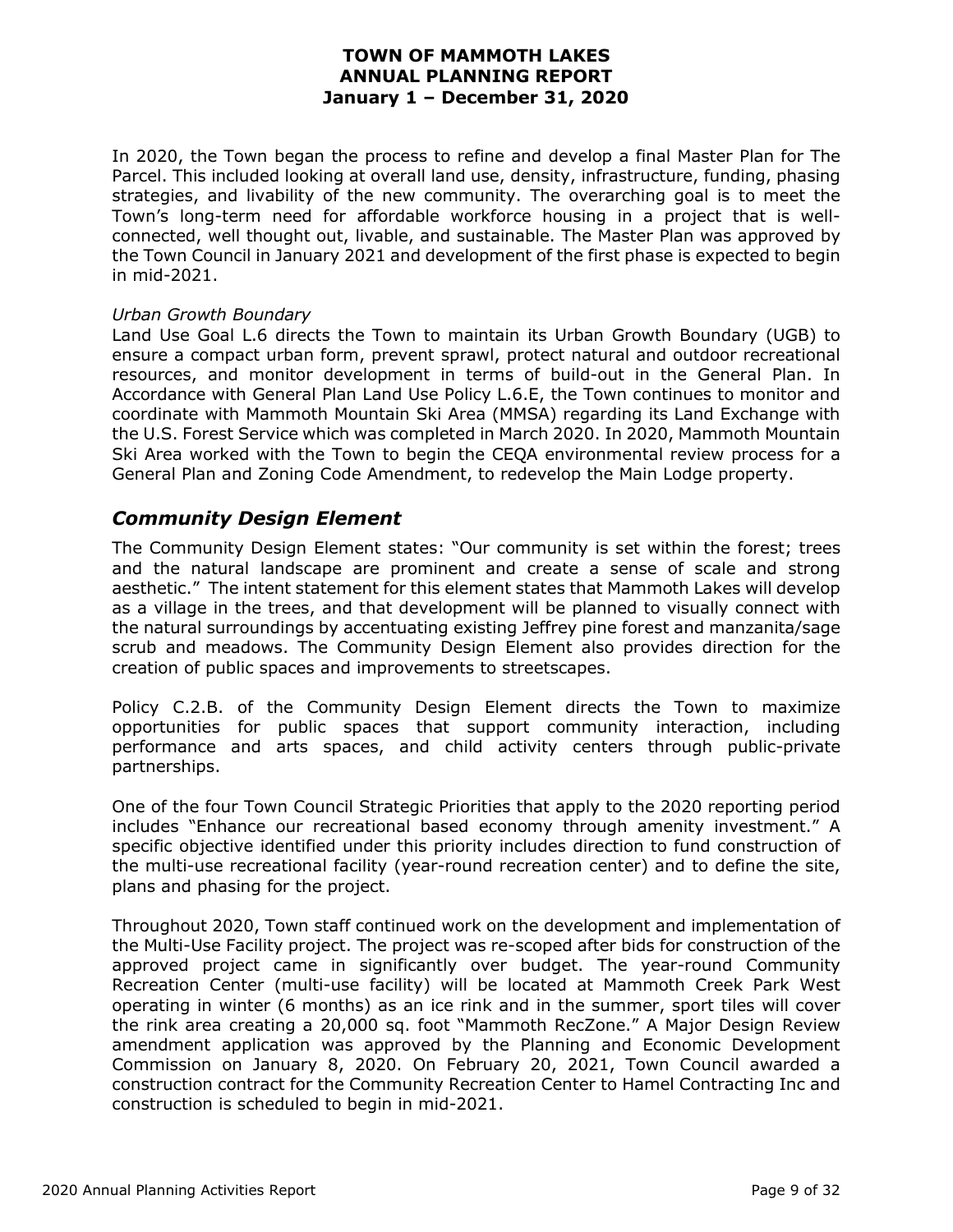Goal C.3. of the Community Design Element calls for the Town to provide safe and attractive public spaces, including sidewalks, trails, parks and streets. To implement the policies and actions of this Element, the Town continues to work on projects that will create significant public spaces and incorporates the oversight of an Advisory Design Panel (ADP) and/or Planning and Economic Development Commission (PEDC) Design Committee to review site design, building massing and architecture of proposed development projects. In 2020, the PEDC Design Committee met six (6) times and reviewed nine (9) projects. The ADP did not meet in 2020.

#### *Neighborhood and District Character Element*

The Neighborhood and District Character Element states: "To enhance the unique character of Mammoth Lakes, development of individual sites and districts must be carefully planned…the community's overall mix and composition of land uses, housing, employment, lodging and amenities should be considered in the planning of each district."

In 2020, the Town continued to apply the Town wide Neighborhood District Planning document, which integrates all the neighborhood district plans into a single comprehensive document. The Town wide document continues to facilitate the overall planning and implementation of specific policies and actions contained in the individual district plans. The comprehensive 2014 Zoning Code Update codified the recommendations of the Neighborhood District Plans into development and land use standards to facilitate implementation.

#### **Circulation Element – Mobility Element**

An update to the Mobility Element of the 2007 General Plan was adopted by Town Council on December 6, 2016. The intent statement for the Element states, "The Mobility Element establishes the Town's goals, policies, and actions necessary to achieve a progressive and comprehensive multi-modal transportation system that serves the needs of residents, employees, and visitors in a way that is connected, accessible and safe." Public Works projects underway in 2020 that implement the Mobility Element are described below.

The Public Works and Engineering Work program for 2020 aligned with the Town Council Strategic Priority directing new investment in capital infrastructure, improvements, and maintenance. The Council's objectives included the following:

- Invest in pavement rehabilitation, replacement, and expansion (roads, MUPs, sidewalks, and parks). At a minimum, complete MUP rehabilitation and prepare for the next road rehabilitation project.
- Implement the Airport Capital Improvement Program (ACIP) with near term projects under construction (airport ramp, safety elements, and pavement improvements).
- Focused implementation of the CIP that supports facilities to advance approved/accepted Town Plans with projects and to define "all-in" costs for complete projects.

#### *Forest Trail Sidewalk Rehabilitation*

The Forest Trail Sidewalk Rehabilitation project included demolition and reconstruction of the existing concrete sidewalk, asphalt path, driveway approaches, and curb and gutter,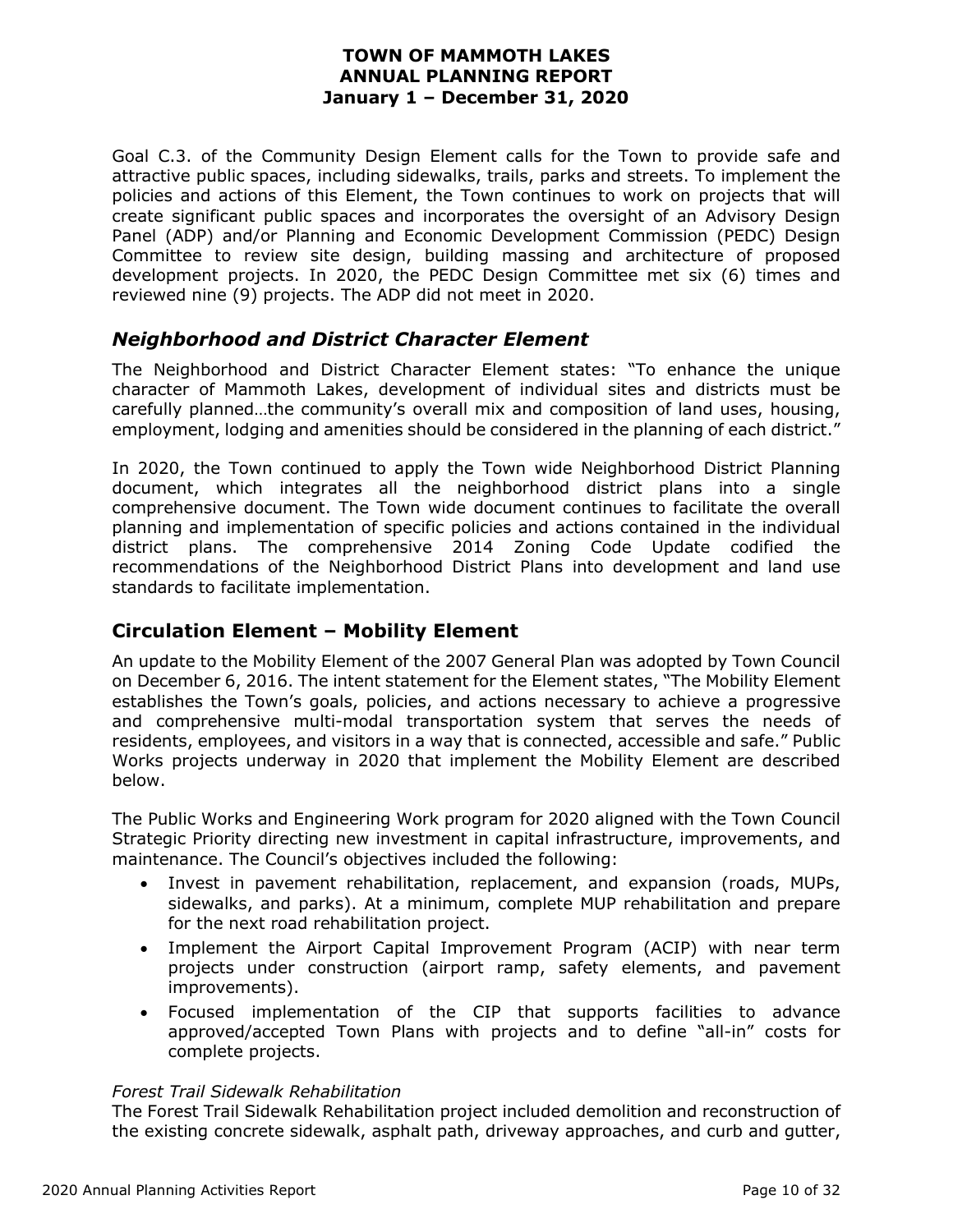and improvements of the storm drain system. The improvement area was along the south side of Forest Trail between Hillside Drive and Forest Trail. The rehabilitation project was necessary because the existing concrete had reached the end of its life and was deteriorating.

#### *Lake Mary Road Sidewalk*

In April 2019, the Town partnered with the property owner of 18 Lake Mary Road, iStar Financial, Inc., for design and construction of a public sidewalk along Lake Mary Road which would close the gap in the sidewalk network between the recent Minaret Road sidewalk and the sidewalk along Canyon Boulevard. The sidewalk project included the removal of existing concrete curb, driveways, and planter areas, and construction of a new sidewalk, curb and gutter, a storm drain inlet, and light poles along the north side of Lake Mary Road from Canyon Boulevard to Minaret Road. The project also increased pedestrian safety by reducing the number of access points from Lake Mary Rd into the adjacent parcel. Construction started in May of 2020 and was completed in August of 2020.

#### *Mobility Hub Study*

Work continued on a Mobility Hub Study in 2020. The project is an SB1 funded Sustainable Transportation Planning Grant Program that was awarded to the Town by Caltrans in 2018. The Mobility Hub Study will evaluate and inventory existing conditions, estimate future demand, and plan for district parking with coordinated transit stops and facilities for bicyclists and pedestrians. The study enhance access to a variety of personalcar-alternative mobility services.

#### *Streets*

The Town continued to perform annual maintenance on Old Mammoth Road through the Old Mammoth Road Benefit Assessment District. Work includes the replacement of curb and gutter, sidewalk panel replacements, and landscaping cleanup adjacent to Old Mammoth Road.

The Town held meetings with the California Department of Transportation (Caltrans – District 9) and works jointly with Mono County to provide staff services to the Mono County Local Transportation Commission (LTC).

The Town road crew provided stop gap and seasonal maintenance of the Town's streets, signs, and drainage systems. This included restriping all the Town's streets, replacement of damaged signs, and clearing the Town's culverts and dry wells. Additionally, the Town began replacing all street name signs with MUTCD compliant signs.

#### *Pedestrian Facilities and Trails*

Trail accomplishments in 2020 included being awarded the Shady Rest Inyo Crater (SRIC) Off Highway Vehicle Planning Grant, the installation of a second pedestrian and bicycle bridge for the Horseshoe Lake Loop, a reroute of the Mountain View Trail and accessibility improvements, the completion of the Mammoth Rock Trail reroute, and utilizing CalFire crews to remove hundreds of dead trees obstructing various trails.

#### *Air Service*

At the beginning of 2020, commercial air service included year-round service to Los Angeles and winter service to Denver and San Francisco. The Town continued scheduled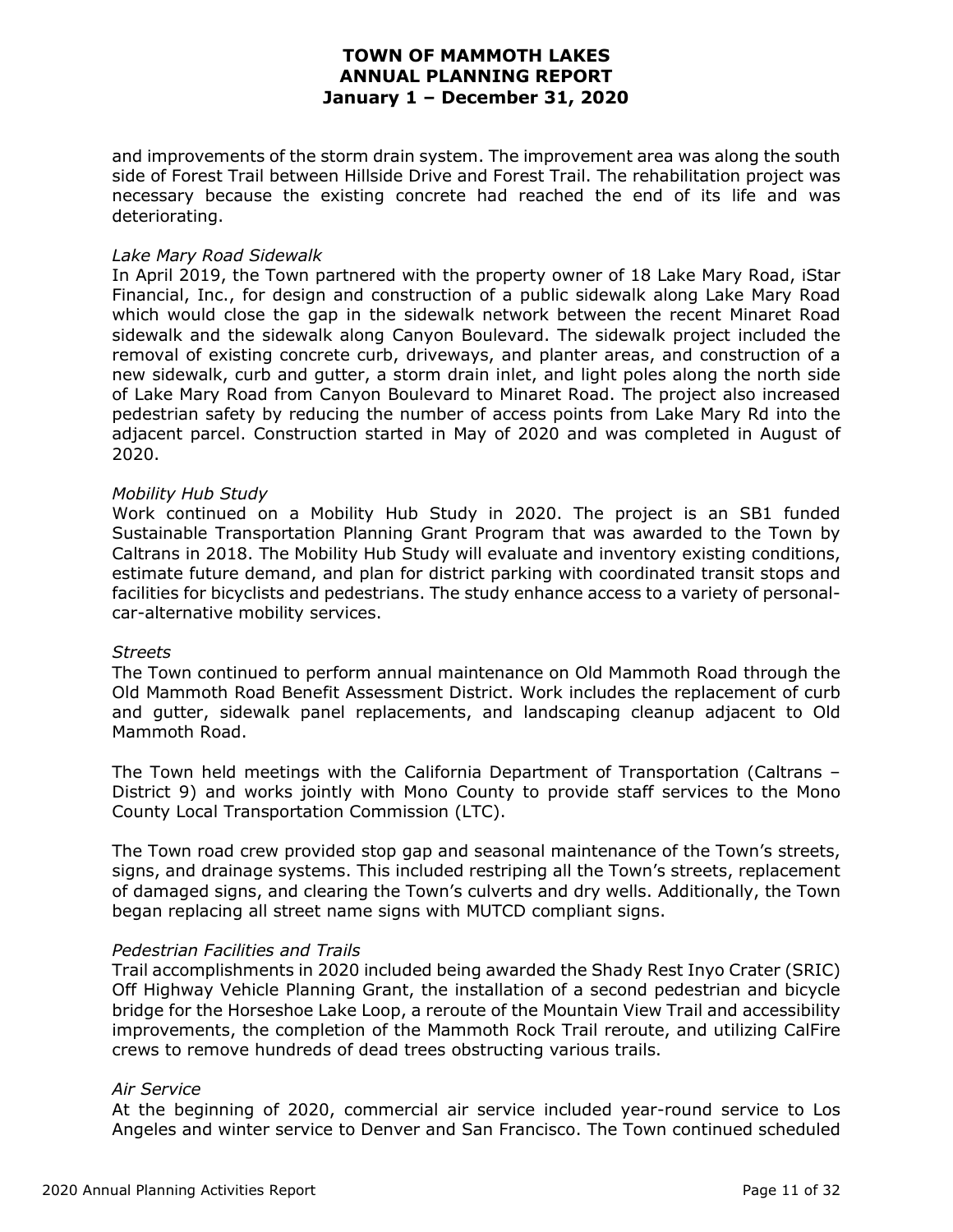winter charter service to Burbank and Orange County, California, provided by JetSuiteX. As 2020 continued, commercial and charter air service was suspended due to the COVID-19 pandemic. A new charted flight company, Advanced Airlines, will be providing service to the airport once future operations begin.

The Mammoth Yosemite Airport (MMH) Taxiway Slurry Seal and Airfield Guidance Sign Relocation project was completed in 2020. The project consisted of the reconstruction of the slurry seal of the pavements on Taxiway A and cross taxiways and the relocation of airfield guidance signs at the Mammoth Yosemite Airport.

The MMH Reconstruct Town Hangar Taxilane project was completed in 2020. The project generally consists of the reconstruction of the Town Hangar Taxilane pavements (40' x 550') at MMH.

The Town received a grant from the FAA for the MMH Security Gates and Terminal Area Fencing Project. The project consists of the furnishing and installation of a new 8-foot chain link fence, two 20-foot-wide single cantilever gates, two pedestrian gates, and a security camera system. The project will be completed in 2021.

Staff continued to work with Inyo County, the Eastern Sierra Council of Governments, and the FAA on regional approaches to enhanced air service. This work included coordination for the anticipated move of commercial air service to Inyo County's Airport (BIH). Towards the end of 2020, the Town, along with Inyo County, Caltrans, the FAA, and other agencies began to work on an Eastern Sierra Regional Airport Plan.

In 2020, staff continued the preparation of necessary CEQA and NEPA documents for the Town's proposed Terminal Area Development Plan project. The environmental work is expected to be completed in 2021.

The Town continued to work towards the implementation of the Airport Capital Improvement Plan (ACIP) and submitted pre-applications for the 2021 Airport Improvement Program (AIP) funding program for projects, including the Reconstruct East General Aviation Apron project.

The Town continued to work with consultants on updating the Airport Layout Plan (ALP).

#### *Public Transit*

The Town continues to contract with Eastern Sierra Transit Authority (ESTA) to provide community transit services, which are funded with committed Transient Occupancy Tax revenues and dedicated transit funding. These services provide over 15,000 service hours annually.

#### **Open Space Elements**

Two elements in the 2007 General Plan address open space. These elements are Parks, Open Space and Recreation, and Resource Management and Conservation. The Parks, Open Space and Recreation Element states: "Parks, open space, and our recreational opportunities in Mammoth Lakes are critical to our residents and to the success of our tourism-based economy."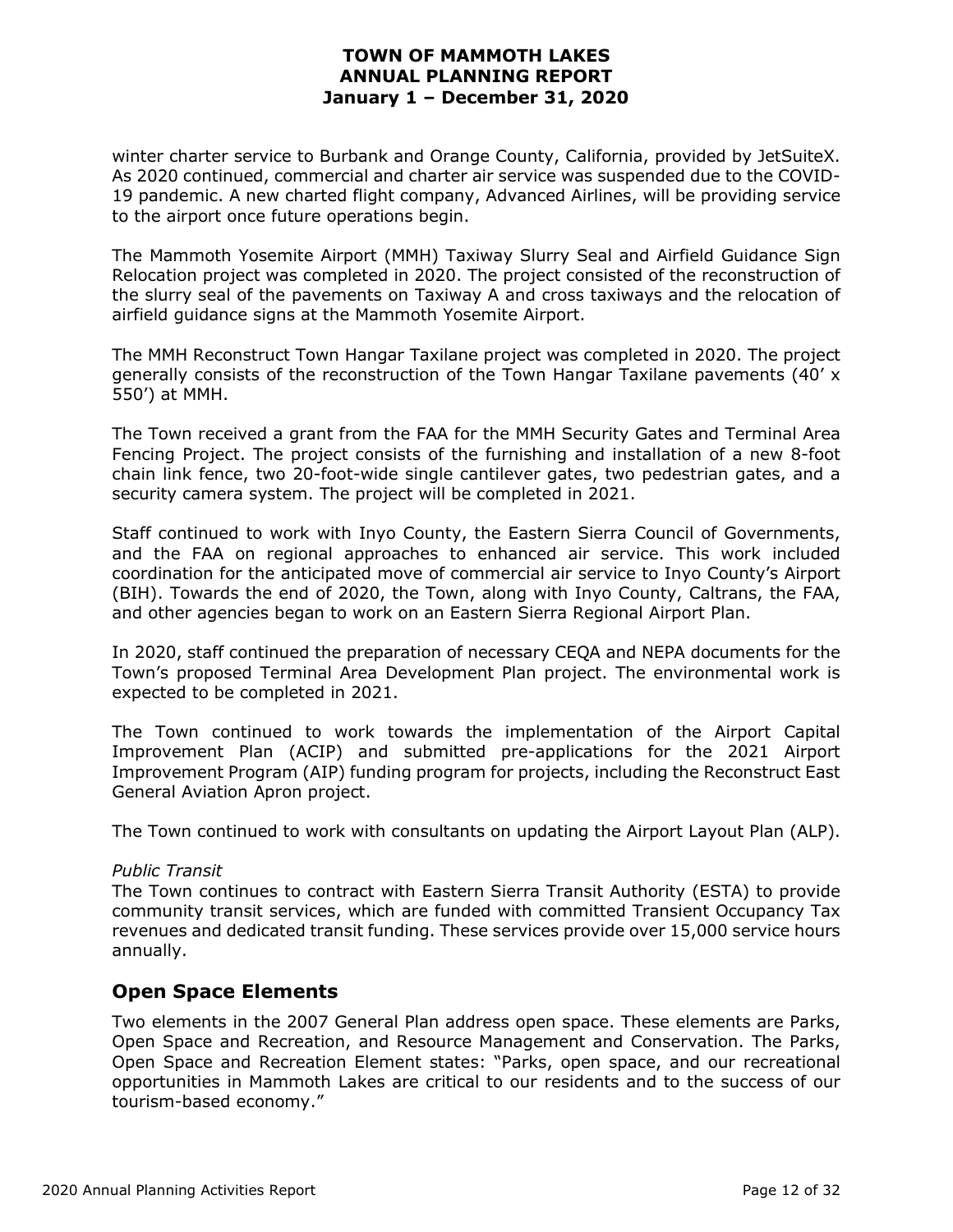Adopted by Town Council on February 1, 2012, the Parks and Recreation Master Plan (PRMP) assists in implementing the Parks and Recreation element and guides the development and improvement of a system of parks and recreation facilities to serve the recreational needs of Mammoth Lakes' residents and visitors. As stated in the PRMP, the parks and recreation vision is to "provide multi-purpose, year-round, indoor and outdoor recreation opportunities accessible to all residents and visitors."

The fundamental purpose of the Parks and Recreation Department is to deliver residents and visitors with high-quality recreation facilities and diverse programming that promotes excitement, individual expression, exploration, pleasure, challenge and accomplishment that can lead to an improved quality of life. By providing opportunities for these interactions and connections to occur, the department is directly contributing to the development of strong families, social equity, an enriched quality of life and most importantly, a healthy and vibrant community.

#### *Parks and Recreation Strategic Workplan*

Accepted by the Recreation Commission on February 4, 2020, the annual workplan was developed to strategically guide the Parks and Recreation Department and Recreation Commission in fulfilling a shared vision and mission for community recreation. The strategies for 2020 aligned with the Town Council 18-Month Strategic Priorities and the Parks and Recreation Master Plan. The Workplan is aligned with the following Town Council Strategic Priorities:

- 1. Enhance our recreational based economy through amenity investment
	- a. Fund construction of Multi-Use Recreational Facility (Year-Round Recreational Center).
- 2. Capital Infrastructure new investment, improvements and maintenance
	- a. Invest in pavement rehabilitation, replacement, and expansion (Roads, MUPs, Sidewalks, and Parks).
	- b. Focused implementation of CIP that supports facilities to advance approved accepted Town Plans with projects to define "all-in" costs with complete projects.

The five core strategies and goals that were accepted by the Recreation Commission are as follows:

- 1. Work Program of the Recreation Commission
	- a. Enhanced Recreation Facilities
	- b. Renewed Focus on Community Programming
	- c. Enhanced Engagement with Mammoth Lakes Recreation (MLR)
	- d. Enhanced Engagement with Industry Associations
	- e. Better Planning = Stronger Community
- 2. Maintain and Enhance the Town's Recreation Infrastructure
	- a. Enhanced Recreation Facilities
	- b. Maintaining Recreation Infrastructure (Deferred Maintenance Program)
	- c. Sustainability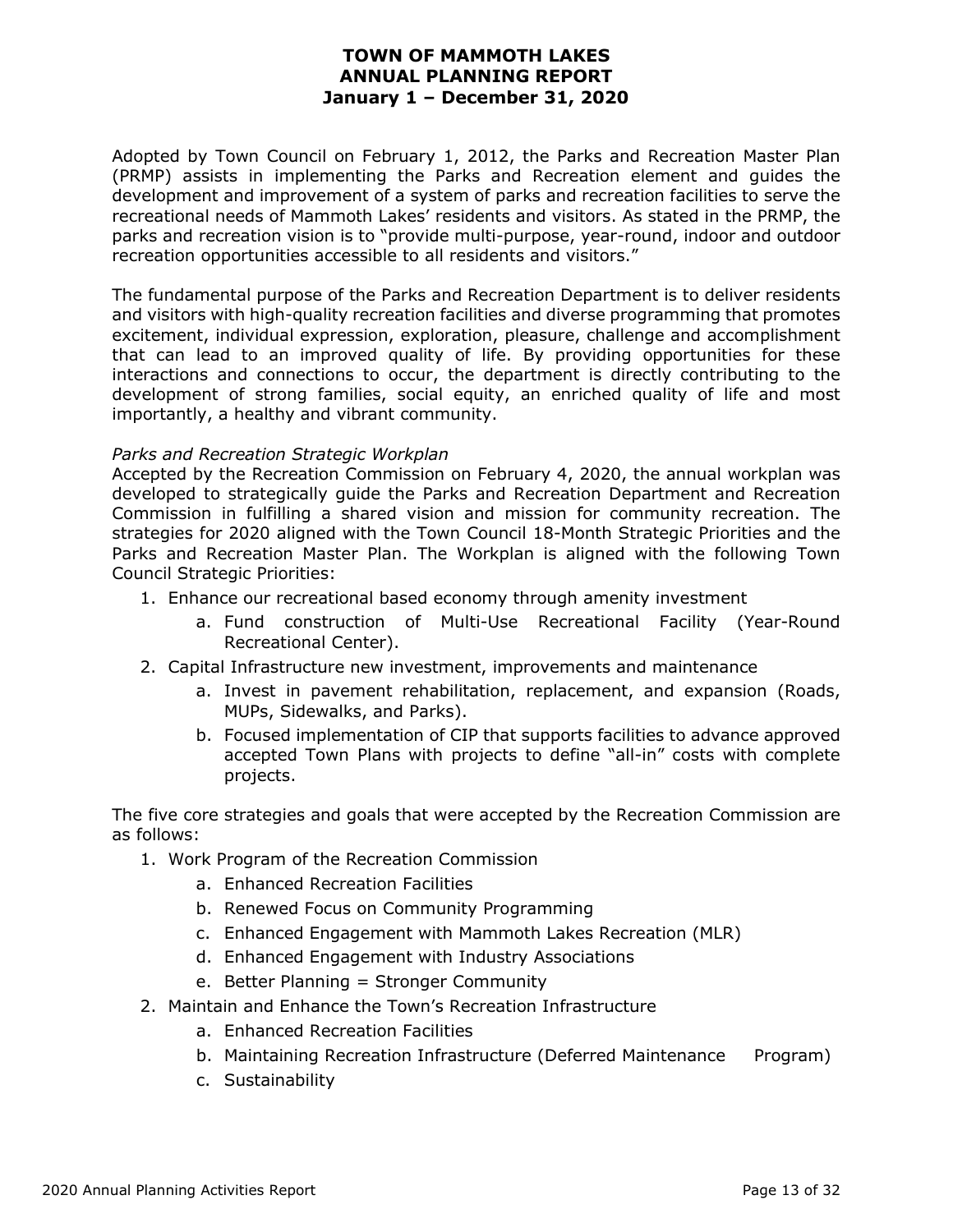- 3. Deliver Innovative, Expanded and Affordable Community-Centric Recreation Programming
	- a. Community-Centric Programming (Internal)
	- b. Enhanced Community Programming (External)
	- c. Program Delivery
	- d. Integrated Communication and Engagement
- 4. Strengthen Organizational Systems and Structures
	- a. Operational Excellence
	- b. Continual Improvement
- 5. Develop Team Capacity and Organizational Culture
	- a. Strengthen Organizational Culture
	- b. Professional Development
	- c. Recruit and Retain the Best
	- d. Embrace Emerging Trends

#### *Recreation Programming*

The 2020 recreation programming started strong, with increased participation in adult curling, soccer, volleyball leagues, and the youth Hot Shots basketball program. Unfortunately, the arrival of the COVID-19 pandemic and subsequent restrictions had a significant impact on organized recreation offerings. Staff adapted quickly and were able to provide numerous virtual recreation opportunities, including the 'Quarantivity of the Day', Virtual Easter Egg Competition, Virtual Fun Run, Summer Recreation Challenge, and Virtual Halloween Costume Competition.

#### *Recreation Facilities*

The COVID-19 pandemic highlighted the physical and mental health benefits of outdoor recreation. Whitmore Recreation Area, Shady Rest Park and the Multi-Use Paths provided open space for passive use, enabling the community to recreate responsibly and safely. The Whitmore Pool had a significantly reduced summer season, opening in July through early September for limited Lap Swim operations. During winter, the Mammoth Ice Rink welcomed 9,326 people at the facility.

#### *Deferred Maintenance*

The Town continues to operate and maintain all Town owned and managed parks and recreation facilities, including Mammoth Creek Park, Community Center Park and Tennis Courts, Shady Rest Park, and the Whitmore Recreation Area. In 2020, a total of \$55,186.81 of deferred maintenance work was completed.

Deferred maintenance continued at the Whitmore Pool in 2020 with leak detection and repair completed prior to opening. Also completed in 2020 was the power upgrade at Mammoth Creek Park, new infield mix at the Shady Rest Park ball fields, and the installation of a new storage shed at the Community Center Park and Tennis Courts.

#### *New Community Recreation Center*

In 2020, the Community Recreation Center project was bid in early April, receiving four bids ranging from \$11.8 to \$12.2 million. In early June, the Town Council rejected these bids due to budget constraints and directed staff to rebid the project, working with HMC Architects to revise and modify the bid packet and construction documents to meet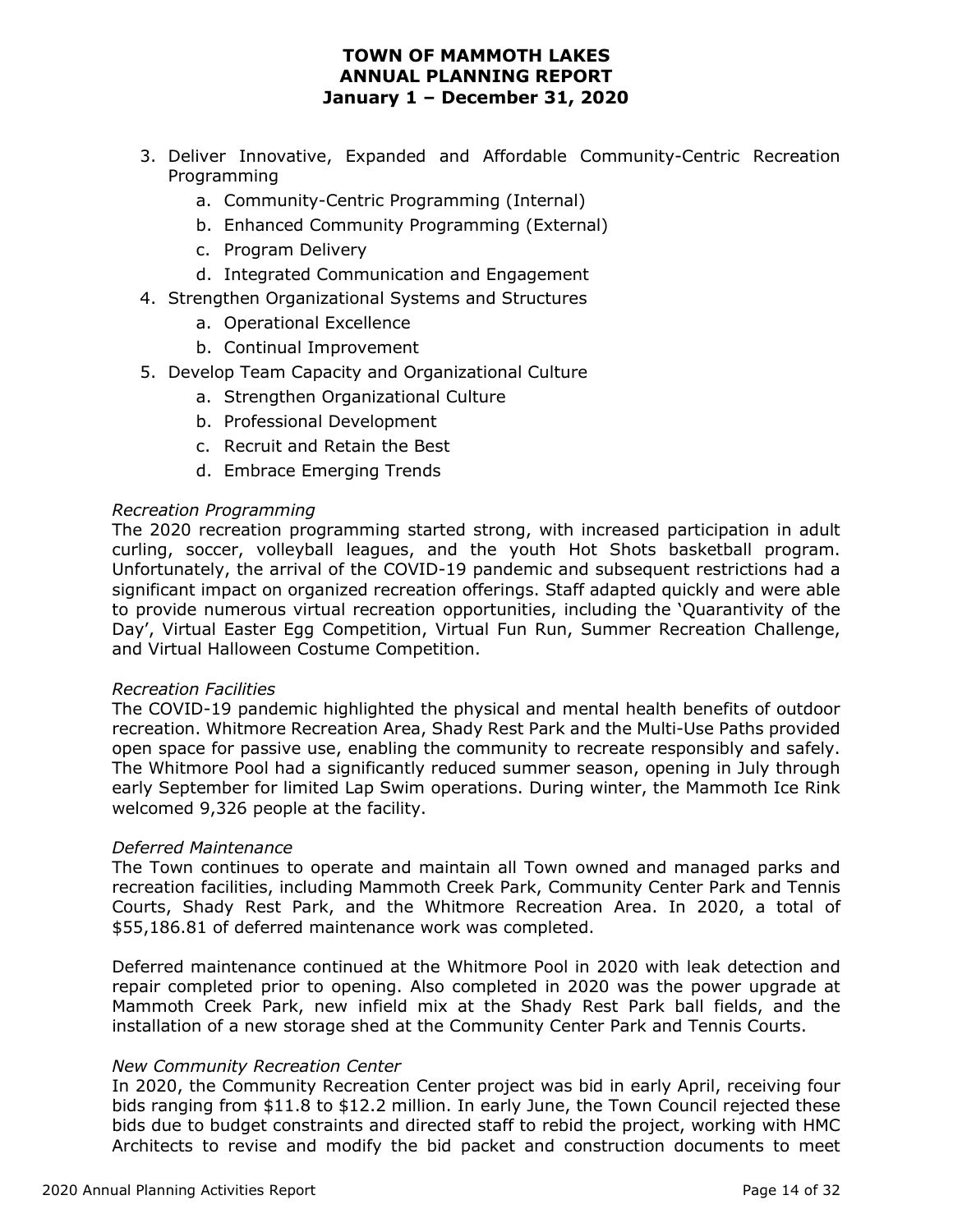original community and project goals and expectations. The project was rebid in September and received six bids, ranging from \$8.8 to \$11.4 million.

The year-round Community Recreation Center (multi-use facility) will be located at Mammoth Creek Park West operating in winter (6 months) as an ice rink and in the summer, proposed sport tiles will cover the rink area creating a 20,000 sq. foot Mammoth RecZone. Combined with community driven and professionally branded programming, the year-round recreation center will be the recreation destination for the entire community.

#### *Special Use Taxes*

The Measure R or "Mammoth Lakes Recreation, Trails and Parks Investment Initiative" Ordinance No. 08-01 was adopted by the Mammoth Lakes Town Council on February 20, 2008 and approved by the voters of Mammoth Lakes on June 3, 2008. The Ordinance imposed a Transactions and Use Tax in the amount of one-half percent for the purpose of funding Recreation, Trails and Parks. Measure R is a special fund designated for use by the Town of Mammoth Lakes only for the planning, construction, operation, maintenance, programming and administration of all trails, parks and recreation facilities managed by the Town of Mammoth Lakes without supplanting existing parks and recreation facility maintenance funds. Recommendations for the use of Measure R funds are determined by Mammoth Lakes Recreation and presented to Town Council for approval.

Measure R projects completed in 2020 include:

- Measure R audit
- Whitmore Track/Trails End Park maintenance
- Whitmore Track and Sports Field Sports Equipment
- Mammoth Lakes Recreation administration
- Trails administration and projects

The Measure U or "Mammoth Lakes Mobility, Recreation and Arts & Culture Utility Users Tax Ordinance" was adopted by the Mammoth Lakes Town Council on March 17, 2010 and approved by the voters of the Town of Mammoth Lakes on June 8, 2010. The Ordinance states: "On or after July 1, 2011 all proceeds of the tax and imposed hereunder shall be accounted for and paid into a special fund designated for use by the Town of Mammoth Lakes, and used only for the following purposes: Planning, construction, operation, maintenance, programming and administration of facilities and projects for Mobility, Recreation and Arts & Culture. Such tax proceeds shall not supplant existing funds used for the purposes set forth above." Recommendations for the use of Measure U funds are determined by Mammoth Lakes Recreation and presented to Town Council for approval.

Measure U projects completed in 2020 include:

- Special event transit services
- Arts and cultural programming and special projects
- Contract administration
- Measure U audit
- Special event equipment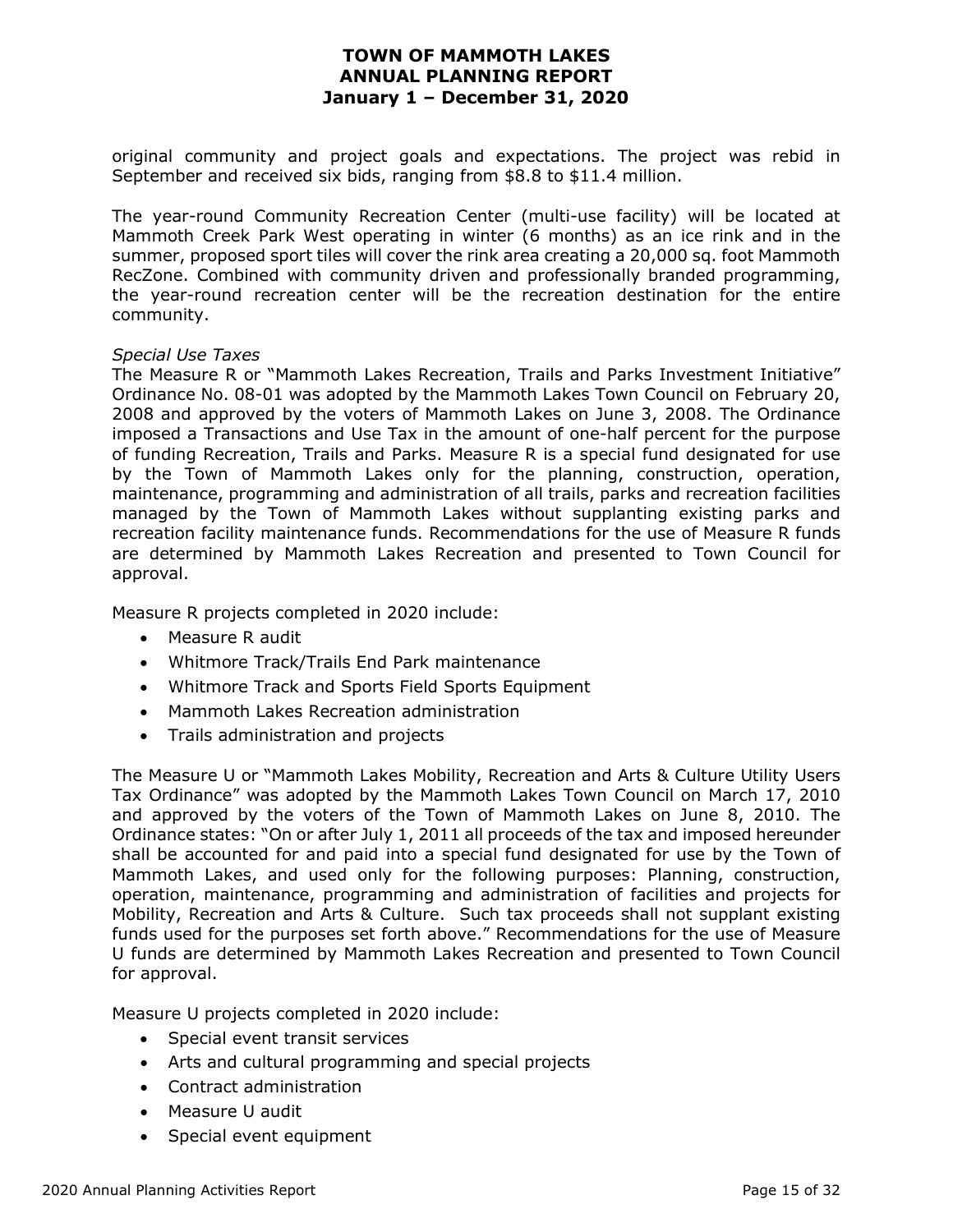• Mammoth Lakes Recreation administration

#### **Conservation Elements**

Two elements in the 2007 General Plan address conservation. These elements are Resource Management and Conservation and Arts, Culture, Heritage and Natural History.

#### *Resource Management and Conservation Element*

The Resource Management and Conservation Element states: "Mammoth Lakes is valued for its majestic setting, the forest and trees, the smell of the pines, wildlife, clean air and water. The goals and policies of this Element address the community of Mammoth Lakes being a leader in managing and conserving these resources."

The Town continues to support the preservation of Mammoth Creek, which runs through town, by prohibiting development that does not maintain established setbacks and by managing Town-owned properties along Mammoth Creek for open space, habitat preservation, and passive recreation.

In accordance with the Town Council's Strategic Priority to "enhance our recreational based economy through amenity investment," the following work program items were accomplished in 2020:

- The Town funded a Community Host program to help residents and visitors recreate responsibly.
- Sections of Mammoth Rock Trail and Mountain View Trail were re-routed to enhance sustainability and improve access.
- The Town was awarded the Shady Rest Inyo Crater (SRIC) off Highway Vehicle Planning Grant.
- Improvements to Shady Rest Park including new regulatory signs and a winter parking/staging area received preliminary approval from the Inyo National Forest.

These accomplishments made progress towards meeting the Town Council's objectives for this Strategic Priority, which includes enhancing the public's experience with improved access points to the natural environment and utilizing partnerships with Mammoth Lakes Recreation, Mono County, U.S. Forest Service, and the Eastern Sierra Sustainable Recreation Partnership to identify grant funded projects and programs that should be pursued.

#### *Climate Change Vulnerability Assessment*

As part of the SB1 Climate Adaptation Planning Grant awarded to the Town in 2017, The Town contracted Placeworks, Inc., to prepare a Climate Change Vulnerability Assessment. The Vulnerability Assessment identifies and analyzes the impacts climate change poses to the Town and the specific geographic areas at risk from certain impacts. The Vulnerability Assessment informed the preparation of climate adaptation goals, policies, and objectives, as well as the development of feasible implementation measures. The adaptation strategies were adopted as part of the 2019 Public Health and Safety Element update.

This project furthers Resource Management and Conservation Element Goal R.1. of the Element, which directs the Town to "Be stewards of habitat, wildlife, fisheries, forests and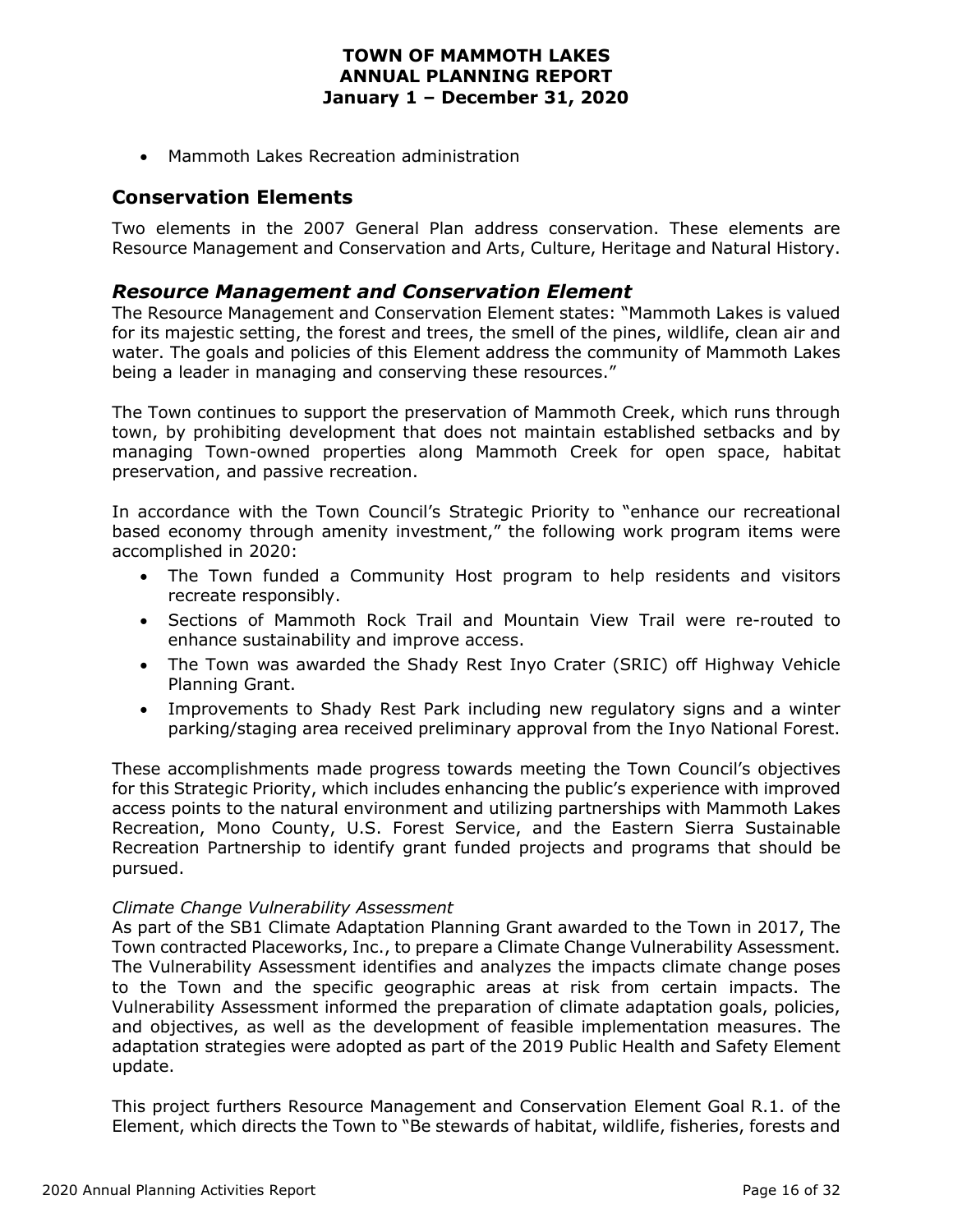vegetation resources of significant biological, ecological, aesthetic and recreational value." The tourism-based economy of Mammoth Lakes relies on its scenic qualities and world-class recreational opportunities, and some of these assets were considered in the Vulnerability Assessment, and the Town adopted recommended adaptation strategies in order to lessen identified impacts to these resources.

#### *Stormwater Resource Plan*

The Town is an active member of the Inyo-Mono Integrated Regional Water Management Plan (IRWMP) and has a Stormwater Resource Plan (SWRP). The SWRP provides a regional prioritization of stormwater management projects that qualifies agencies for participation in Prop 1 Funding.

#### *Waste Management/ Recycling*

In 2020, Town Council approved a new Solid Waste Franchise Agreement between the Town and Mammoth Disposal Company. The Agreement allows Mammoth Disposal to provide all solid waste collection and processing services on behalf of the Town for 20 years. This includes addressing the disposal of solid waste after the closure of Benton Crossing Landfill at the end of 2022. The new Agreement will provide for increased solid waste disposal services and improved recycling services for customers in Mammoth Lakes. To accommodate future solid waste disposal needs, Mammoth Disposal will be upgrading and constructing a new transfer station for solid waste and a Materials Recovery Facility (MRF) for recyclables. The current proposal is to reconfigure the existing site to accommodate the new facilities and improve circulation. The new facility will be open for business prior to January 1, 2023.

The Town continues to meet regularly with CalRecycle on a variety of solid waste and recycling issues. A beverage recycling grant was acquired and provides recycling bins, outreach and new equipment.

Work continued on a feasibility study for a potential biomass facility which was facilitated through a U.S. Forest Service Wood Innovations Grant.

The Town was not able to hold its annual Town Clean-Up Day in 2020 due to the COVID-19 pandemic. In previous years, the Town has provided three drop-off stations for the collection of large/bulky items, metal objects, green waste, food waste, hazardous household waste, and recyclable materials. The annual Town Clean-Up is expected to return in 2021.

#### *Tree Removal Permits*

Planning staff continues to implement the Town's Tree Removal and Protection Ordinance by requiring property owners obtain a Tree Removal Permit for the removal of live trees that are 12 inches or greater in diameter at breast height. In 2020, 61 tree removal permits were processed with a small number of those permits being denied because the minimum criteria for removal was not met. A majority of tree removal permits were issued to allow the removal of hazard trees, trees causing property damage, and tree removal for wildfire fuel reduction purposes.

#### *Air Quality*

The Town monitors air quality in coordination with the Great Basin Unified Air Pollution Control District (GBUAPCD). This monitoring effort focuses on particulate matter (PM<sub>10</sub>),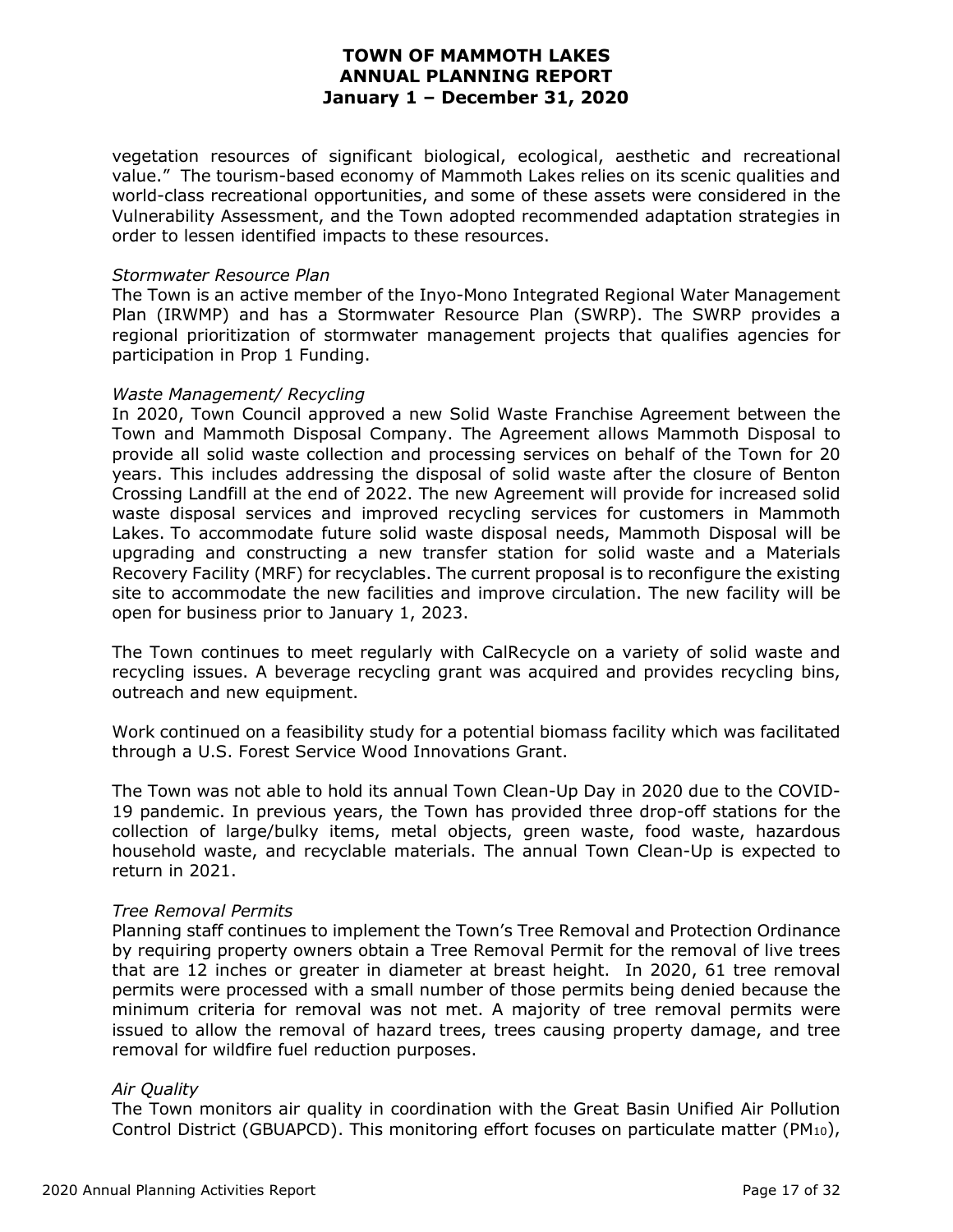which is primarily caused by wood burning and cinders spread on roads to increase traction during icy conditions. During the period of November  $15<sup>th</sup>$  to March  $15<sup>th</sup>$ , the Town monitors the air quality and when  $PM_{10}$  reaches certain levels in town, "no-burn" days are called, meaning that the use of fireplaces and wood stoves are prohibited for that time period.

The Great Basin Unified Air Pollution Control District (District) provides the Town an annual report in May of each year that summarizes the air quality measurements recorded by the district during the monitoring period (Mid-March through Mid-March of the following year) and identifies any exceedances of the State and Federal PM10 standards. In 2020, the Federal  $PM_{10}$  standard was exceeded on 13 days and the State PM<sub>10</sub> standard was exceeded on 39 days. All of the exceedances except for one State exceedance were due to wildfire smoke impacts primarily from the Creek Fire which ignited near Shaver Lake on September 4, 2020 and caused air quality impacts to the region through November 2020.The single-non-wildfire State exceedance occurred in December 2020 and was analyzed and deemed to be caused by local sources, primarily wood-burning stoves, though road cinders may have had a minor contributing impact.

An update to the Air Quality Management Plan (AQMP) was completed in 2013, and the Town continues to implement the goals and policies of that Plan. As part of the AQMP update process, the Town and the GBUAPCD requested the EPA re-designate the Town as in attainment for the federal air quality standard for particulate matter less than 10 microns ( $PM_{10}$ ). EPA found that the Town has met the federal standard since 2009 and the EPA formally re-designated the Town as in compliance in 2015. The Town had been designated non-attainment for  $PM_{10}$  since 1987. In addition to the re-designation, the EPA also approved the Mammoth Lakes air quality maintenance plan, which demonstrates that compliance with air quality standards can be maintained through 2030.

#### *Outdoor Lighting*

Mammoth Lakes's dark night skies are an important resource to the community and local wildlife. These starry skies continue to be preserved through the Town's Outdoor Lighting Ordinance, which requires exterior lighting to be downward directed and shielded. This requirement significantly reduces dangerous glare for drivers and pedestrians and helps preserve the dark skies for wildlife and residents. The Town continues to require all development projects to be consistent with these lighting requirements and continues code compliance efforts to bring non-conforming fixtures into compliance with the Town's Lighting Ordinance.

#### *Arts, Culture, Heritage and Natural History Element*

The Arts, Culture, Heritage and Natural History Element states: "It is important that arts, culture, heritage and natural history are encouraged throughout the community."

One of the Town Council's Strategic Priorities directs various work programs and funding to "Enhance our recreational based economy through amenity investment." Specific objectives are identified to assist with accomplishing this priority including finalizing an agreement with the Mammoth Lakes Foundation for the Mammoth Arts & Cultural Center (MACC) operational funding to be provided through Measure U.

In 2020, staff continued work on the Mammoth Arts & Cultural Center (MACC) Major Design Review application. The MACC is an indoor performing arts and cultural center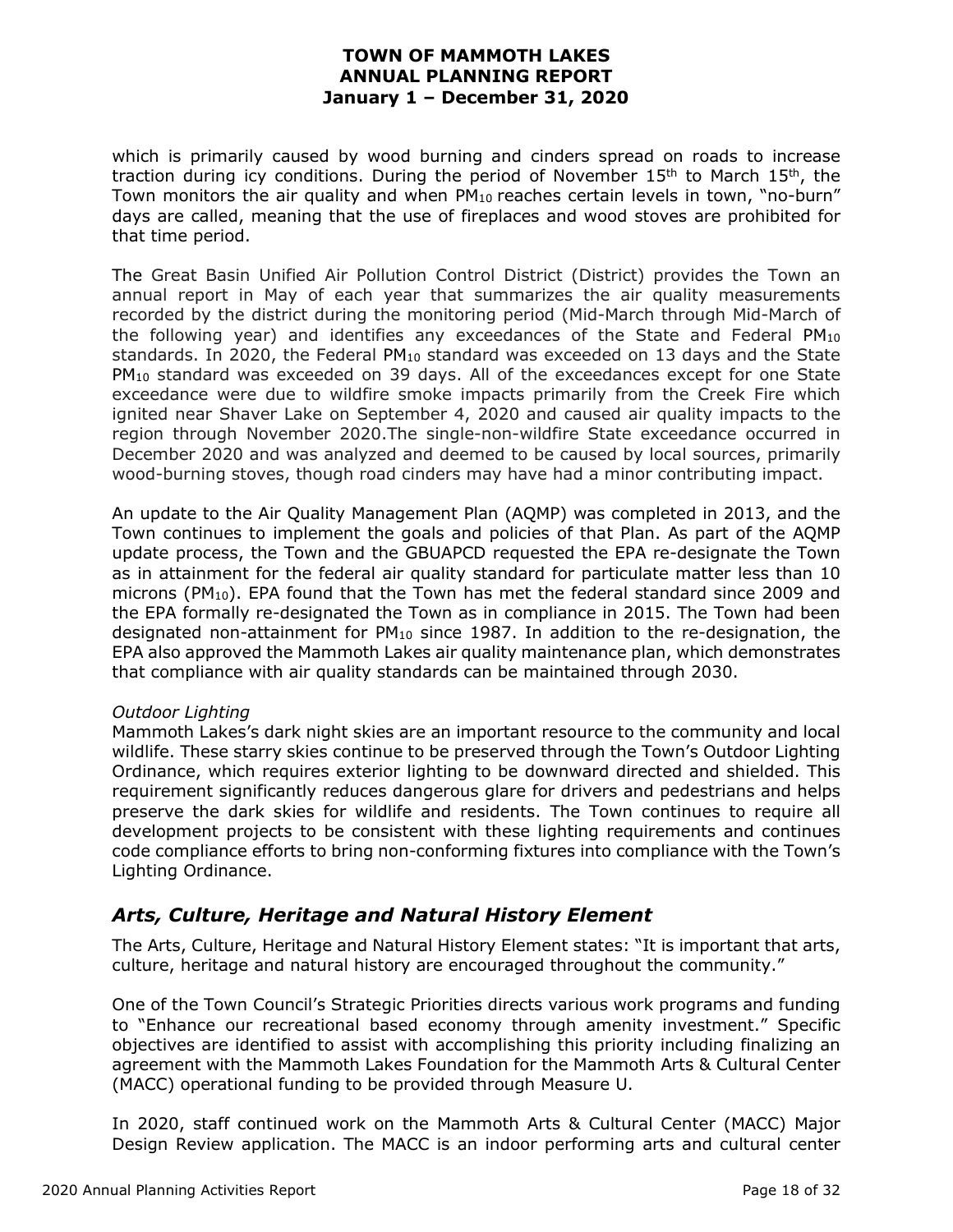and has been a desired project of the Town for many years. The project consists of a new performing arts theatre, improvements to the existing Edison Theatre, and creation of new access, circulation, and parking. It is currently unknown when this project will move forward.

Measure U funds are specifically dedicated for recreation, mobility, and arts and culture. CEQA requires a cultural resource analysis for all proposed projects. Mitigation measures are identified for each project to reduce impacts to cultural resources. The Town also complies with Senate Bill 18 and Assembly Bill 52 regarding Native American Tribal consultation.

#### **Noise Elements**

Noise is addressed in two elements of the 2007 General Plan. These elements are Noise (1997) and Community Design.

#### *Noise Element*

A goal of the Noise Element is "To protect the citizens of the Town from the harmful and annoying effects of exposure to excessive noise."

The Town continues to enforce the noise limits stated in Municipal Code §8.16 *Noise Regulation*. An update of the Noise Element and the Noise Ordinance is included on the Community and Economic Development Work Program, but a start date and funding source has not been established.

#### *Community Design Element*

A goal of the Community Design Element states, "Enhance community character by minimizing noise."

The California Environmental Quality Act (CEQA) requires a noise analysis for all proposed development projects that are not exempt from CEQA review. Mitigation measures are identified for each project to reduce noise impacts. The Town includes these project specific mitigation measures as conditions of approval for the project to reduce noise impacts. Nuisance complaints related to noise are handled by continued enforcement through the Mammoth Lakes Police Department and the Town Code Compliance staff.

#### **Safety Element – Public Health and Safety Element**

The Public Health and Safety Element states: "The community will be comfortable and safe. Facilities that are important to a livable community will be supported, provided, and encouraged."

In response to the COVID-19 pandemic, a joint Emergency Operations Center (EOC) was established between the Town of Mammoth Lakes, Mono County, and the Mammoth Lakes Fire Protection District on March 15, 2020. A unified command structure that included the Mono County Public Health Officer, County Chief Administrative Officer and the Town Manager, provided overall direction and strategic objectives to the EOC. The EOC was staffed by County, Town, Fire personnel, and contracted staff. Town staff led the 17 member Joint Information Center (JIC) tasked with delivering timely, accurate,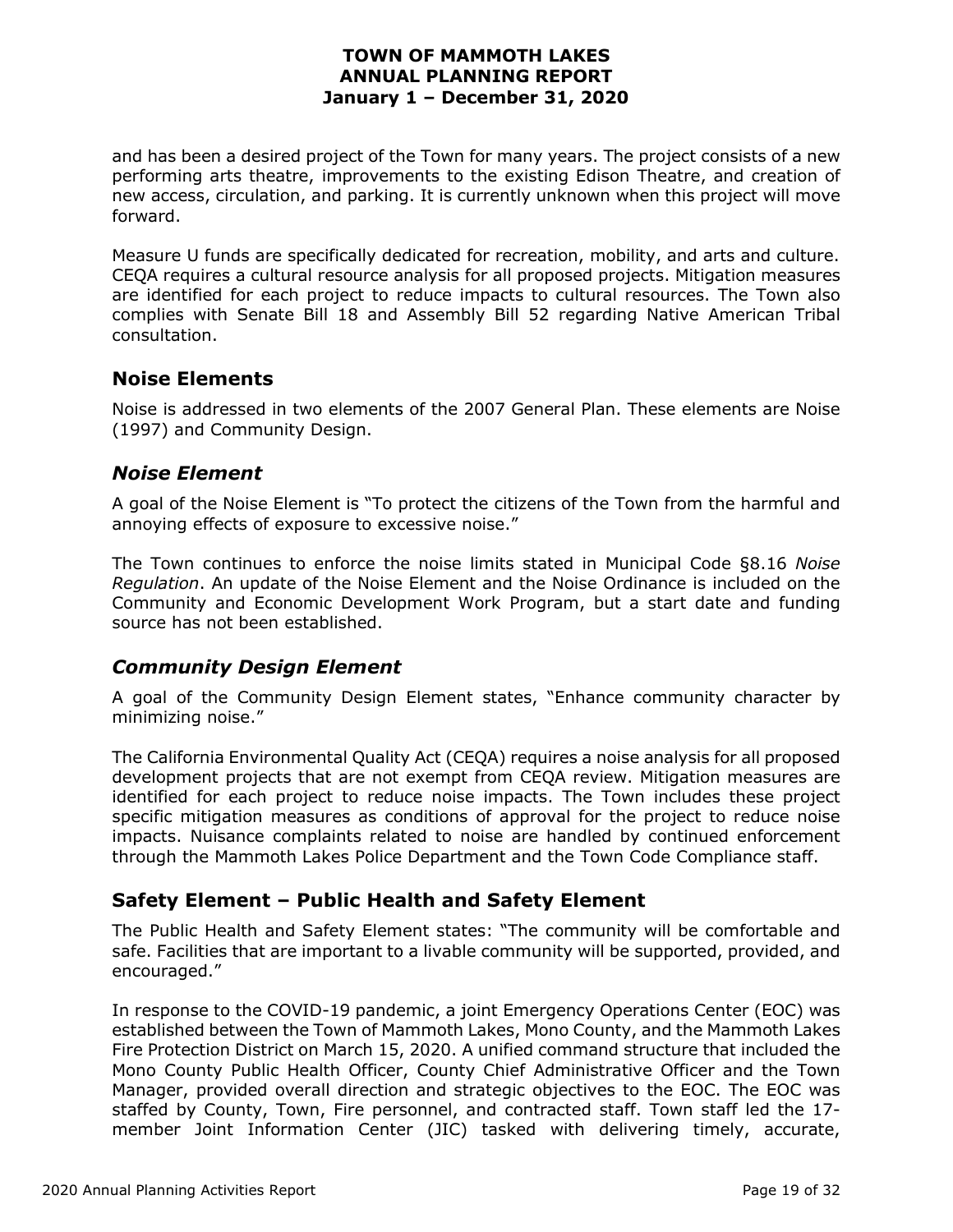transparent, and bilingual COVID-19 information to the residents of Mono County. The EOC participated in the preparation and review of local public health orders and directives, interfaced with state officials, shared information with neighboring agencies, provided personal protective equipment (PPE) and other materials to local businesses in partnership with local chambers, and provided support services to individuals impacted by COVID-19. In addition, the EOC assisted in coordination of testing, vaccination rollout, and provided ongoing community information.

During 2020, the Mammoth Lakes Police Department transitioned to a 24/7 schedule, providing around-the-clock police coverage for the community. In 2020, the Police Department also added a Police Sergeant to increase the depth of supervisory staff and a Code Compliance Officer to enhance the Town's animal control services and provide support to the Community and Economic Development Department's code compliance efforts.

The Town continues to enforce building code requirements to minimize loss of life, injury, and property damage from snow, earthquakes, and fire. The Town also continues to work closely with the Mammoth Lakes Fire Protection District to review proposed development projects to ensure adequate emergency access and fire equipment access. The Town continues to respond to code compliance complaints including those related to potential safety issues. Additionally, the Town's snow removal operations are essential to the safety, wellbeing, and daily operations of the Community. The Town's Public Works Department prioritizes streets for snow clearing to maintain safe routes during snowstorms.

Staff continues to enforce the Quality-of-Life Ordinance, adopted in 2015, to ensure that transient rental uses do not create adverse impacts to neighboring properties due to excessive traffic, noise, trash, and similar issues and to ensure that the number of occupants within such rental units do not exceed the design capacity of the structure or cause health and safety concerns. This ordinance requires any new transient use within a residential structure to be inspected prior to the commencement of the transient use. The inspection verifies compliance with the standards and conditions of operation outlined in the Ordinance and ensures compliance with all applicable safety requirements.

All development project applicants are required to submit a Hazardous Waste Acknowledgement Form to disclose any hazardous materials information prior to project review and approval. In addition, the Town maintains an Emergency Operations Plan (EOP) that outlines how the Town will organize to respond to emergencies within the Town's jurisdiction. In 2020, EOP training continued for all Town staff with a designated roll in EOP operations.

#### **Economy Element**

The Economy Element in the 2007 General Plan is an optional Element (not required by California State Law) that states: "Mammoth Lakes' economy is tourismbased…Mammoth Lakes' economic sustainability is dependent upon the mountain resort, expanded employment opportunities, shoulder season and midweek occupancy, air service and many other components of the community."

The Town Council's Strategic Priority objective related to the economy calls for "Enhanced long-term stability (reserves, revenue and expenditure management) with a focus on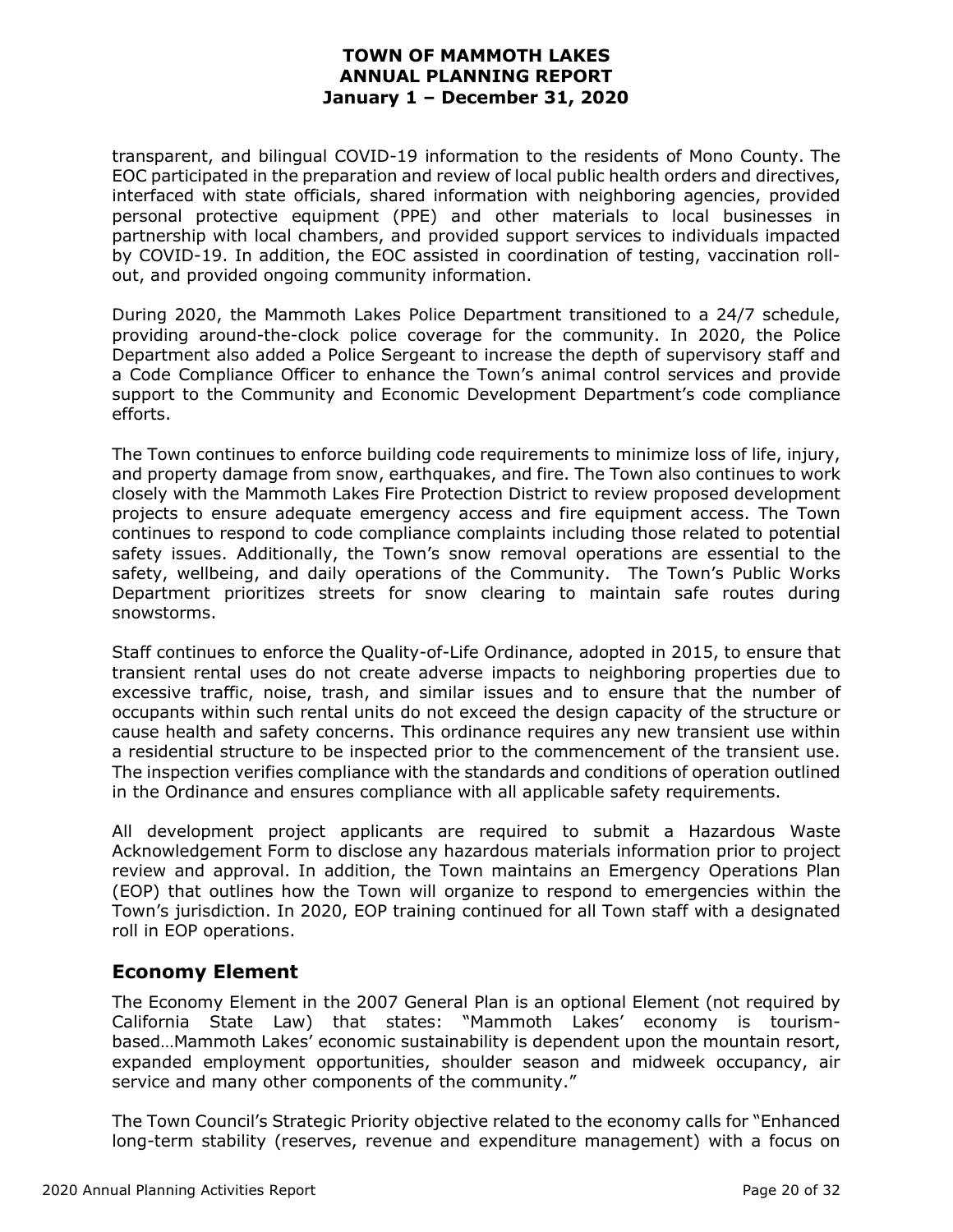State and Federal mandates and revenue opportunities."

In response to the COVID-19 pandemic, the Town, in partnership with other community organizations, initiated a "Community First" program that provided food support, housing rental assistance, and a small business grant program. The grant program awarded a total of \$874,250 in one-time grants to qualified small businesses to cover expenses including rent or mortgage, payroll, utilities, insurance, loan payments related to running the business, and any other documented cost of business operations. The rental assistance program provided approximately \$1M in rental assistance to those financially impacted by COVID-19. The program was administered by Mammoth Lakes Housing, Inc. (MLH) and funding for the program came from the Town, Mono County, First 5 Mono, CA Coalition of Rural Housing, the CARES Act, and private donations.

The Town continues to track economic indicators for changes that may affect community land resources, tax base, including Transient Occupancy Tax (TOT), and employment base. In 2020, the Town continued its TOT enforcement program and initiated 36 TOT compliance cases. Total TOT revenue decreased approximately 36% in 2020 primarily due to COVID-19 related lodging restrictions. TOT revenue collection remained strong during the months rental operations were allowed, including record breaking TOT revenue collection during the months of January, July, August, and November.

As part of the implementation of the Town Council's Strategic Priority mentioned above, a portion of the excess TOT revenue was allocated to ensure the long-term health and resiliency of the Town by investing in the Town's reserve funds.

- The Operating Reserve (OR) Fund target is 5% of the General Fund budgeted revenue determined on an annual basis. The status of the fund is 100% funded to target.
- The Reserve for Economic Uncertainty (REU) target is 20% of General Fund Budgeted revenue determined on an annual basis. Status of this fund is 100% funded to target.

The Mammoth Lakes Tourism Business Improvement District (TBID) is a benefit assessment district that was developed to help fund marketing and sales promotion efforts for Mammoth Lakes tourism businesses. The TBID was put in place for a period of five years and was renewed for another five years in 2018. The term of the renewed TBID will be in place for five (5) years from September 1, 2018 through August 31, 2023.

A Commercial Cannabis Tax Ballot item was approved by Town Council on February 21, 2018, to include a measure on the June 5, 2018, General Municipal Election ballot. The approved measure read, "To fund general Town core services such as police, recreation, and road maintenance, shall an ordinance be adopted to impose a business license tax of up to 8% for cannabis retail businesses and up to 4% for all other cannabis businesses (cultivation, manufacturing, distribution, testing), to raise an estimated \$99,550- \$261,708 per year, levied until voters change or repeal it." This measure passed in 2018. A total of \$137,667 was collected from this tax in 2020, which is an approximately 28% reduction from the \$185,823 collected in 2019.

The Economy Element includes several Implementation Items that relate to Mammoth Yosemite Airport operations, including seeking Federal funding for airport improvements, upgrading the airport terminal, updating the Airport Master Plan and working with the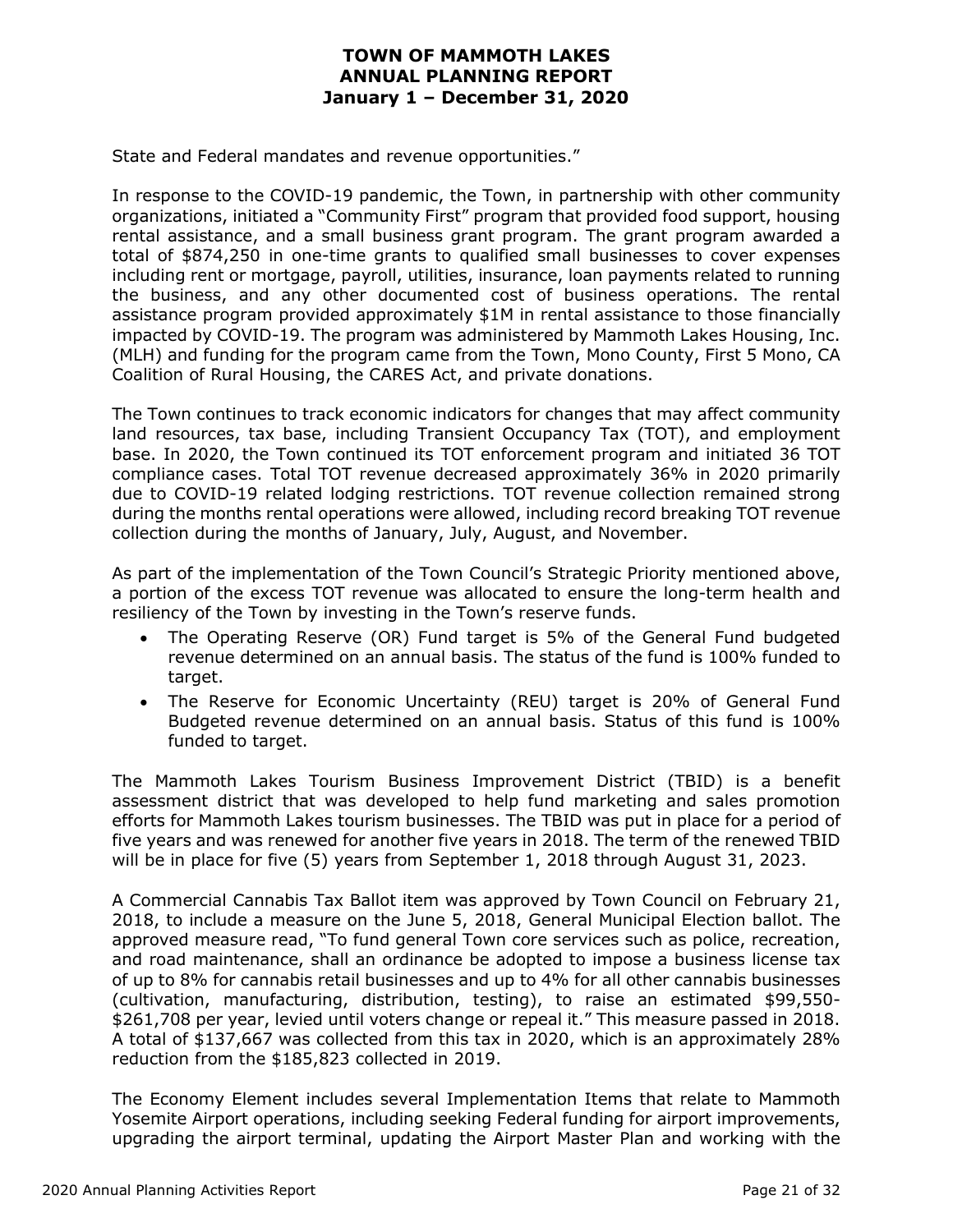FAA to evaluate the development of Mammoth Yosemite Airport.

A Strategic Priority adopted by Town Council calls for the "implementation of enhanced and required municipal services." A specific objective for accomplishing this priority calls for the Implementation of the Airport Capital Improvement Program (ACIP) with near term projects targeted for construction within an 18-month period.

The Town continued to work towards the implementation of the Airport Capital Improvement Plan (ACIP) and submitted pre-applications for the 2021 Airport Improvement Program (AIP) funding program for projects including Reconstruct East General Aviation Apron. Airport Capital Reserve funds are available for capital investment. To leverage these funds, the Town plans to use funds as a grant match with FAA funds on major airport projects.

In 2020, staff continued the preparation of necessary CEQA and NEPA documents for the Town's proposed Terminal Area Development Plan project.

At the beginning of 2020, commercial air service included year-round service to Los Angeles and winter service to Denver and San Francisco. The Town continued scheduled winter charter service to Burbank and Orange County, California, provided by JetSuiteX. As 2020 continued, commercial and charter air service was suspended due to the COVID-19 pandemic. A new charted flight company, Advanced Airlines, will be providing service to the airport when operations commence.

#### **Housing Element**

Housing element law requires local governments to adequately plan to meet the existing and projected housing needs of all economic segments of the community and requires all Housing Elements meet the requirements of the California Government Code sections 65583 and 65584. The Town's 6th cycle Housing Element was adopted in 2019 and covers the 8-year planning period of 20[1](#page-21-0)9-2027.<sup>1</sup>

The following summarizes the Town's progress to achieving the programs identified in the adopted Housing Element. A complete summary of the Town's progress is included as Attachment 1, *2020 Mammoth Lakes Hosing Element Annual Progress Report*.[2](#page-21-1)

The top Town Council Strategic Priority for 2020 directs staff to, "Expand availability and affordability of community housing." Progress made in 2020 towards this priority and the defined objectives is summarized below:

<span id="page-21-0"></span><sup>&</sup>lt;sup>1</sup> The change in the Housing Element update cycle from a 5-year cycle to an 8-year cycle was implemented by CA [Senate Bill 375 \(SB-375\)](https://leginfo.legislature.ca.gov/faces/billNavClient.xhtml?bill_id=200720080SB375) and is intended to align land use planning for housing with land use planning for greenhouse gas reduction. The RHNA sets local housing and zoning goals to support future growth and these local goals are in turn aggregated into a region-wide Sustainable Community Strategy (SCS) to fairly allocate greenhouse gas emission reduction targets across the region. SB-375 requires consistency between the RHNA and the region-wide SCS, and the consistency is achieved through the implementation of the Regional Transportation Plan (RTP). The [Mono County](https://monocounty.ca.gov/sites/default/files/fileattachments/local_transportation_commission_ltc/page/9002/adopted_2019_rtp_12.09.2019.pdf)  [RTP](https://monocounty.ca.gov/sites/default/files/fileattachments/local_transportation_commission_ltc/page/9002/adopted_2019_rtp_12.09.2019.pdf) was last updated in 2019, shortly after the adoption of the Town's Housing Element.

<span id="page-21-1"></span><sup>&</sup>lt;sup>2</sup> The 2020 Mammoth Lakes Housing Element Annual Progress Report was submitted to the Governor's Office of Planning and Research (OPR) and the State Department of Housing and Community Development (HCD) on April 1, 2021, using the standardized reporting format required by Government Code §65400(a)(2)(B)(ii). The data contained in the report to HCD is then subsequently uploaded within a reasonable timeframe to the [State Housing Element](https://app.powerbigov.us/view?r=eyJrIjoiMDA2YjBmNTItYzYwNS00ZDdiLThmMGMtYmFhMzc1YTAzMDM4IiwidCI6IjJiODI4NjQ2LWIwMzctNGZlNy04NDE1LWU5MzVjZDM0Y2Y5NiJ9&pageName=ReportSection3da4504e0949a7b7a0b0)  [Implementation and APR Data Dashboard.](https://app.powerbigov.us/view?r=eyJrIjoiMDA2YjBmNTItYzYwNS00ZDdiLThmMGMtYmFhMzc1YTAzMDM4IiwidCI6IjJiODI4NjQ2LWIwMzctNGZlNy04NDE1LWU5MzVjZDM0Y2Y5NiJ9&pageName=ReportSection3da4504e0949a7b7a0b0)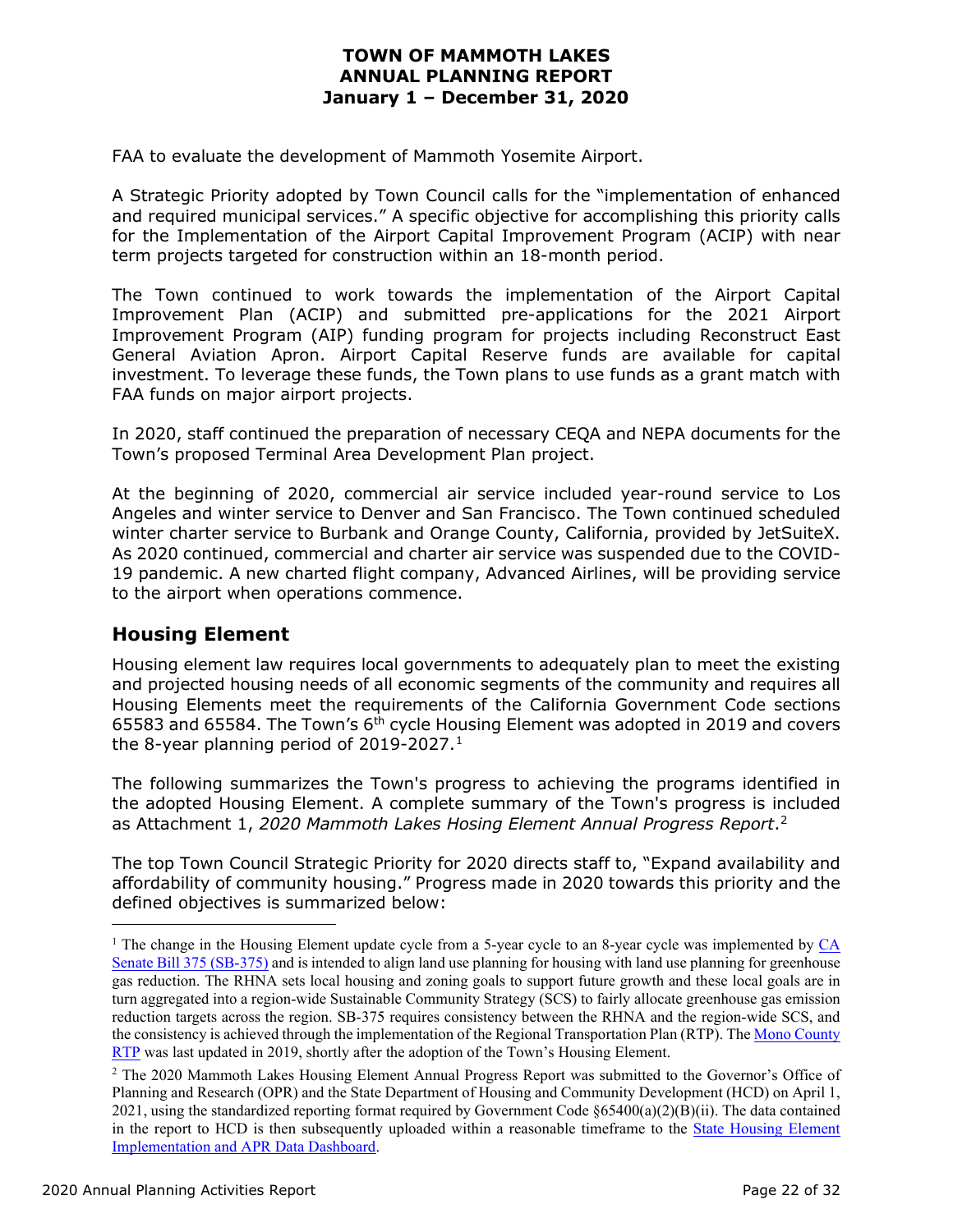- Initial planning for "The Parcel" shall be complete and ready to proceed to development and funding through the development of a community-based master plan. (*Action H.1.F.1*)
	- $\circ$  The Town utilized the Preferred Conceptual Land Use Plan, accepted by Town Council in December 2019, to refine and develop a final Master Plan for The Parcel. This included looking at overall land use, density, infrastructure, funding, phasing strategy, and livability of the new community with the overarching goal is to meet our long-term need for affordable workforce housing. (A*dopted in early 2021*)
	- $\circ$  Conducted a public bid process to select a development partner in accordance with the State's Surplus Land Act. (*The Town selected Pacific West Companies, Inc as the Town's development partner in early 2021*)
	- $\circ$  The Town was awarded and/or dedicated the following funding in 2020 for the Parcel: (1) \$20.6 million from the State in Infill Infrastructure Grant (IIG) funding which will be used to fund public utilities, streets, sidewalks, and related infrastructure in The Parcel; (2) \$65,000 from the State in Local Early Action Planning (LEAP) grant funding which will be used for costs related to the Master Plan update; and (3) \$1 million in Town funding to assist in the planning and development of the project.
- Partner with the Chamber, MLH and others to implement short-term housing opportunities (the goal is to house 50 employees).
	- $\circ$  The Town continued to fund a pilot program with the Chamber of Commerce that connects tenants with homeowners looking to rent out rooms or entire units. As of the end of 2020, the program has successfully matched 56 tenants. (*Action H.2.E.2*)
- Identify and pursue sustainable funding source(s) for housing (such as increased in-lieu fee, inclusionary housing policy, or dedicated tax measure).
	- $\circ$  The Town was considering a ballot measure for the November 2020 general election to increase the TOT amount by 1% to be used specifically for affordable housing; however, due to the unknown long-term economic impacts associated with COVID-19, the ballot measure was postponed. The Town will revisit this item in the future. (*Action H.2.A.5*)

The Town continued to dedicate funding (including allocation of Transient Occupancy Tax monies) in support of affordable and workforce housing programs (*Action H.2.A.1*). In 2020, the following programs and entities were funded:

- Mammoth Lakes Housing, Inc. (MLH), operating under a contract with the Town, continued to receive funding from the Town to support their work. MLH was established by the Town in 2003 to acquire and develop reasonably priced housing for the resident worker population of Mammoth Lakes, and to manage and facilitate the ownership and rental of such housing. MLH has successfully rehabilitated and preserved numerous income-restricted housing units in coordination with the Town and other organizations such as IMACA. MLH's current contract with the Town expires on June 30, 2021, and a new contract with MLH will be discussed and considered in 2021.
- The Town, MLH, and other community partners (including funding from private donations) provided approximately \$1M in rental assistance funding to financially assist those impact by COVID-19.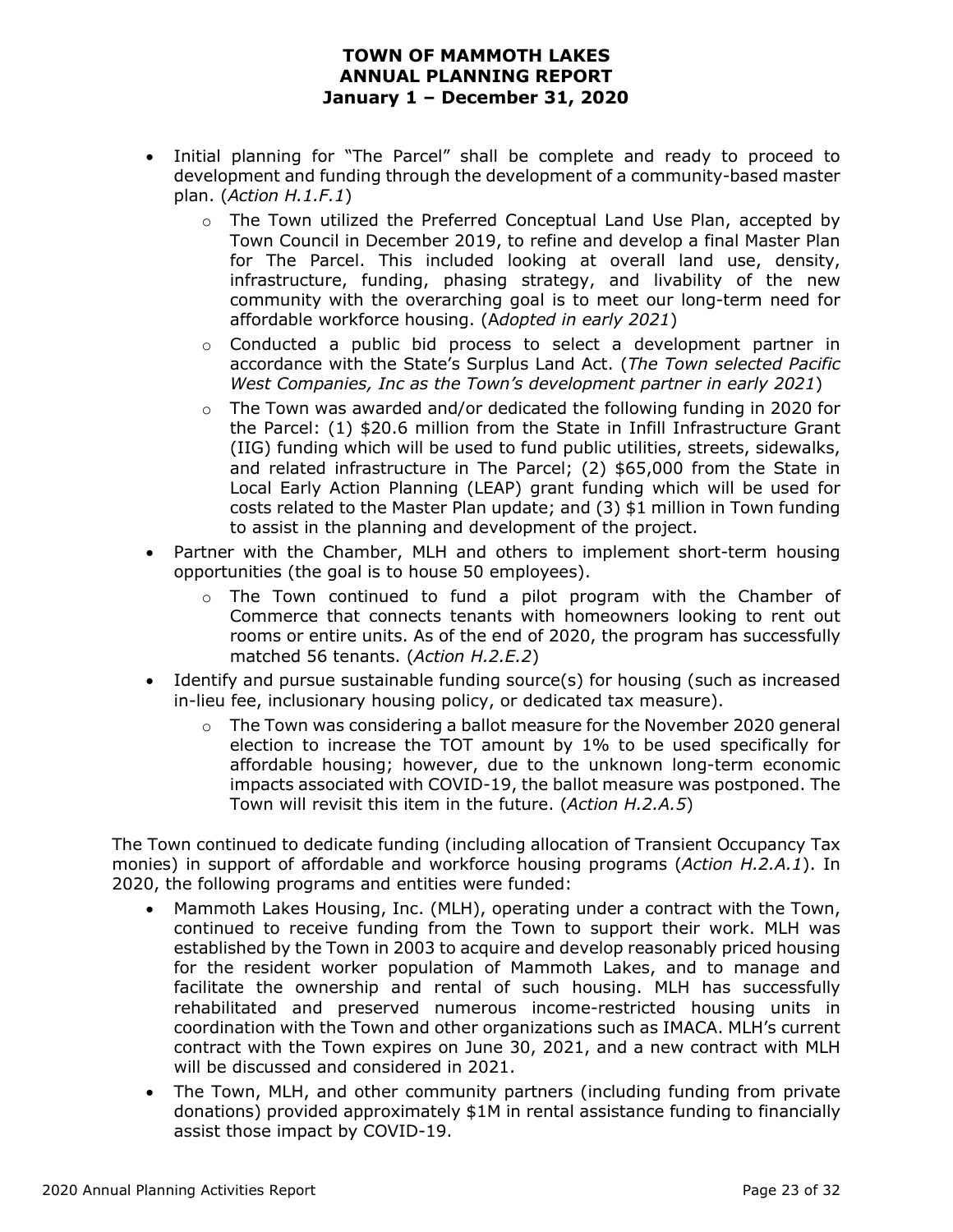• The Town's commitment of \$300,000 towards MLH's 238 Sierra Manor Road affordable housing project and \$101,000 towards the Town's missing-middle loan program remained in place despite the economic challenges created by COVID-19.

To assist in the inadvertent loss of deed-restricted units (*Policy H.2.G*), the Town and MLH achieved the following:

- Six (6) deed restricted units were preserved through the facilitation of direct sales by MLH and/or the Town to income eligible households, whose income ranged from 80-120% of the Area Median Income (AMI).
- MLH made repairs to a deed restricted unit that was purchased in 2019 using the Town and Mono County revolving loans funds (RLF). (*That unit was sold in early 2021 and the RLF loans were repaid to the Town and County)*
- The Town continued work on determining the compliance status of the Townmonitored deed restricted units. A report on the current state of compliance for those units is expected to be completed in 2021.

The Town and MLH continue to pursue grant funds to support housing programs (*Action H.2.A.2*) and the following grant-related work was completed in 2020:

- In 2018, CDBG grant funding was awarded to the Town for mortgage assistance and rehabilitation programs with a maximum expenditure of \$700,000. Three CDBG loans totaling \$486,500 were provided in 2020 which leveraged \$575,000 of private investment for a total of \$1.1M in local real estate investment. The current CDBG grant ends in July 2021 and the Town anticipates applying for a new CDBG grant in mid-2021.
- In 2017, HOME grant funding was awarded to the Town for mortgage assistance with a maximum expenditure of \$500,000. Two HOME loans totaling \$291,150 were provided in 2020 which leveraged \$308,400 of private investment for a total of \$595,000 in local real estate investment. The current HOME grant ends in July 2021 and the Town anticipates applying for a new HOME grant in late-2021.
- Mortgage assistance continues to be provided through the reinvestment of repaid BEGIN loan funds and two loans totaling \$120,194 were made in 2020. Those funds in turn leveraged \$480,775 of private investment for a total of \$600,969 in local real estate investment.
- The Town was awarded \$68,375 in CDBG funding allocated by the CARES Act to provide subsistence payments (e.g., rental, mortgage, and utility payment assistance) to those financially impacted by COVID-19.
- The Town was awarded \$20.6M in IIG funds and \$68,375 in LEAP funds for Parcel related development costs. (S*ee highlights in the Town Council Strategic Priorities section above for additional details*)

The Town Council allocated \$101,000 to create a Moderate Income Down Payment Assistance Program in 2019, consistent with the recommendation made by the MLH Board of Directors (*Action H.2.A.4*). In 2020, MLH and Town staff coordinated on the development of the final guidelines and the guidelines are expected to be approved in 2021. (*The guidelines were approved in April 2021*)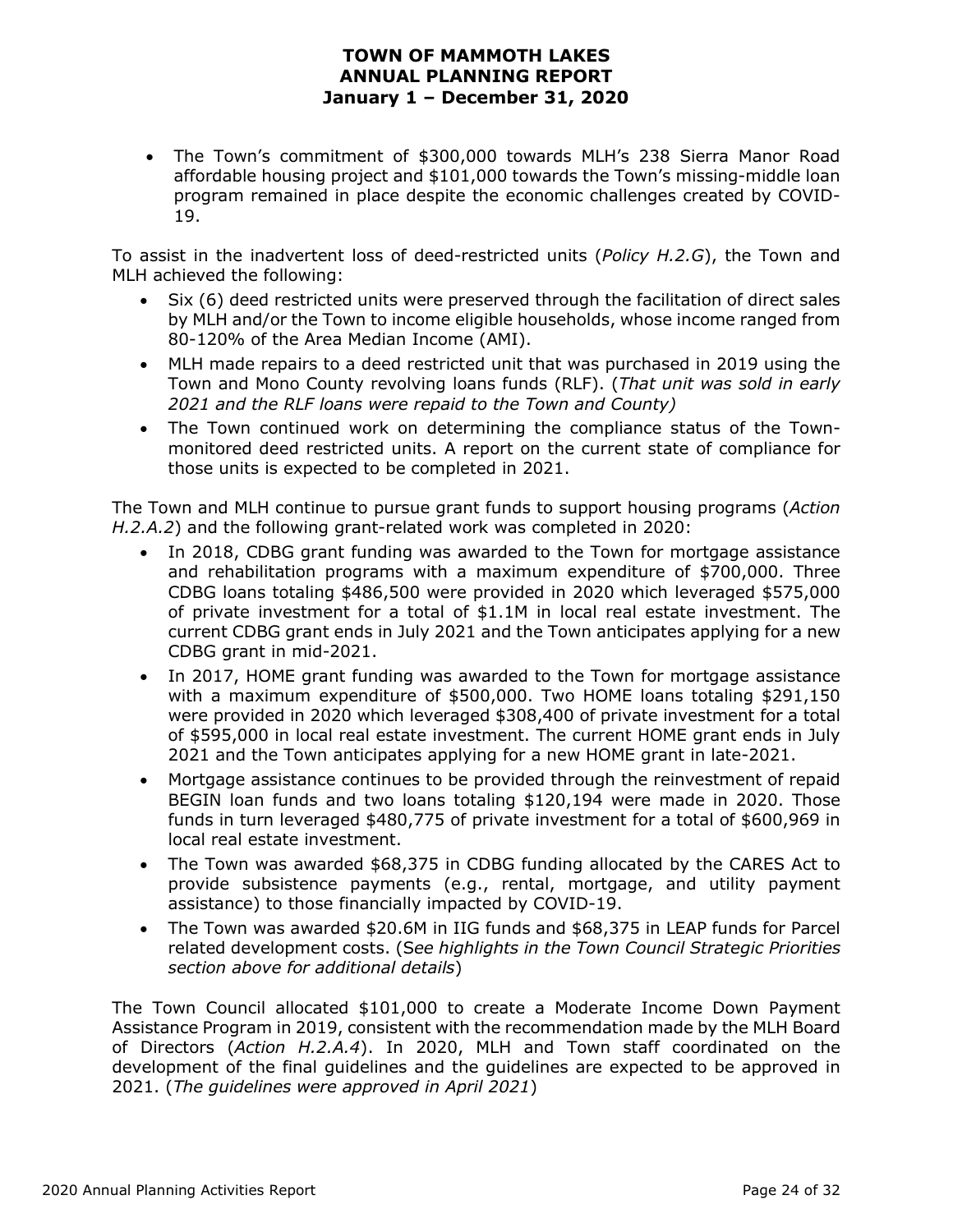In 2020, progress was made on the following work program items intended to increase the supply of workforce housing:

- MLH made significant progress on preparing project plans for their 238 Sierra Manor Road project. The project consists of a substantial rehabilitation and conversion of an existing commercial structure into 11 one-bedroom, low-income apartments. MLH submitted a HOME application for approximately \$1.5M in February 2020 and the Town on behalf of MLH applied for CDBG funds totaling approximately \$3M. A decision on the HOME application is expected in early 2021 and a decision on the CDBG application is expected in late 2021.
- The Town continued work efforts towards the development of the Parcel, including the drafting of the Master Plan update. The building permit for the initial 81 units (*80 of the units will qualify as affordable housing w/ AMI levels no higher than 80%*) is expected to be issued in mid-2021. (*See highlights in the Town Council Strategic Priorities section above for additional details*)
- The Town continued to fund the Chamber of Commerce workforce housing program that aims to connect renters with homeowners looking to rent out a room or the entire unit. (*See highlights in the Town Council Strategic Priorities section above for additional details*)
- The Town completed an update to the Town Density Bonus Program aimed at removing barriers to the development of workforce housing by allowing for more flexible development standards. One project was approved (*6-unit condominium project*) and additional project was submitted (*6-unit apartment project*) in 2020 utilizing the Town density bonus program.
- The Town initiated an update to the ADU regulations to improve the clarity and usability of the ADU regulations with the goal of increasing the local rental supply through the development of additional ADUs. The Town and MLH continued to work on an ADU incentive program aimed at increasing the local rental supply. Some of the incentives being researched include pre-approved ADU plans, grant programs, and an amnesty program to bring unpermitted units into compliance.

In order to ensure accessibility and the provision of equal housing opportunities for all persons, the following was implemented and/or continued in 2020:

- MLH continues to coordinate housing related workshops and hosted a free homebuyer education class in April 2020 and a free landlord-tenants' rights workshop in November 2020.
- MLH has established a relationship with Bishop Indian Legal Aid services to assist tenants and respond to substandard housing complaints. The Town's Code Compliance Officer aids in investigating substandard housing complaints. (*Action H.2.E.1; Action H.5.C.1*)
- The Town continues to process applications at no cost to the applicants for Reasonable Accommodation to provide appropriate relief from development standards to might create a barrier to providing housing for a disabled or special needs person. (*Action H.1.E.3*)
- The Town requires that all new developments and rehabilitations of housing units meet the requirements of Title 24 of the California Code of Regulations (Building Code). (*Action H.6.B.1*)
- MLH and the Town continue to maintain information regarding fair housing practices on their websites and in the offices. (*Action H.5.B.1*)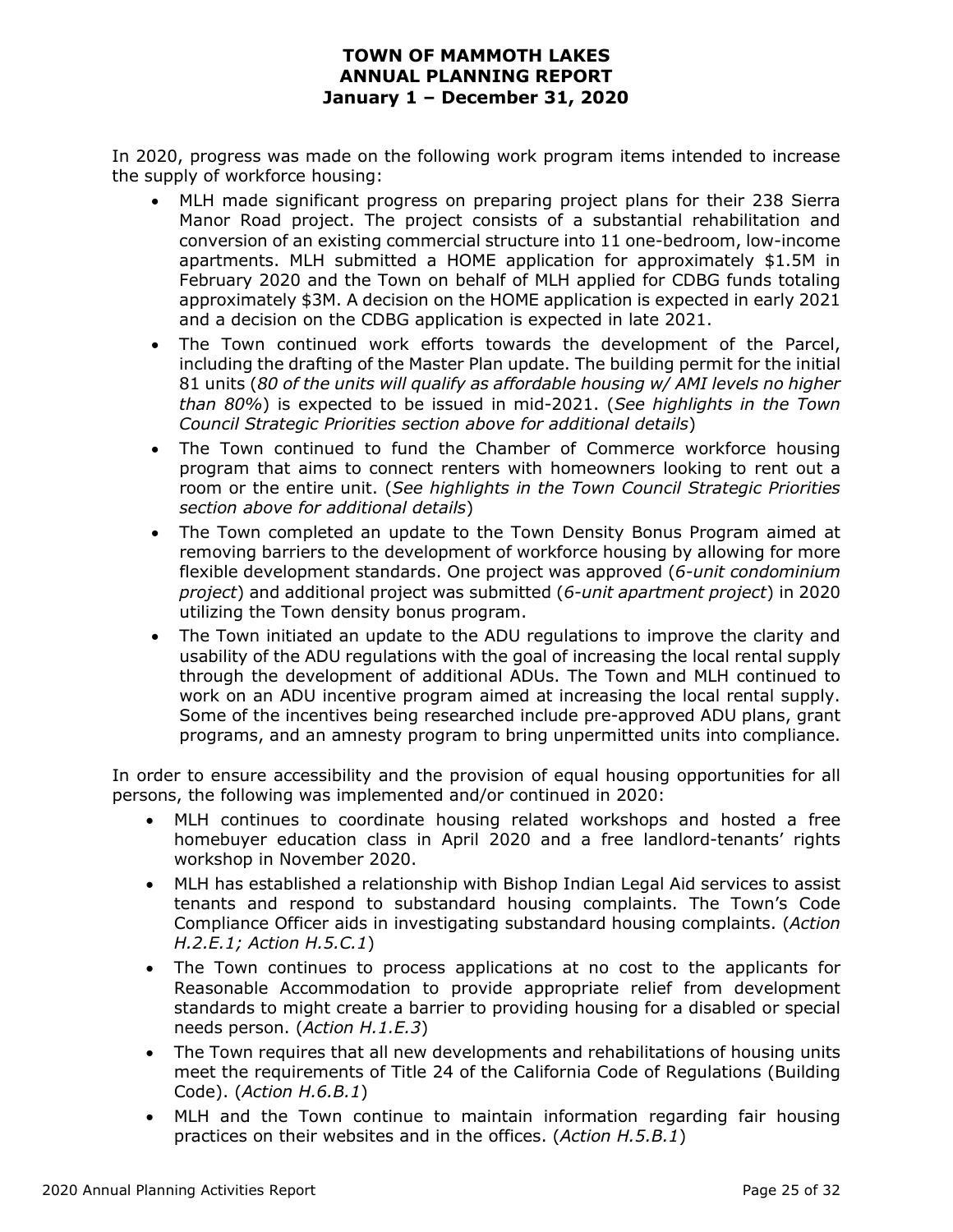Additional 2020 housing related highlights:

- The Town continues to implement the mitigation requirements of the Housing Ordinance and the Town collected \$204,000 in Housing Impact Mitigation Fees from the issuance of 34 residential building permits.
- Construction began on a mixed-use residential/commercial project within the Old Mammoth Road commercial zone that will include 13 market-rate residential units and 2 ground-floor commercial spaces.
- The Town and MLH continue to monitor the annual apartment vacancy rate and enforce its condominium-conversion requirements pursuant to Municipal Code Section 17.52.110. Due to the ongoing low apartment vacancy rate (less than 1%), no condominium conversions have taken place in at least the last five years.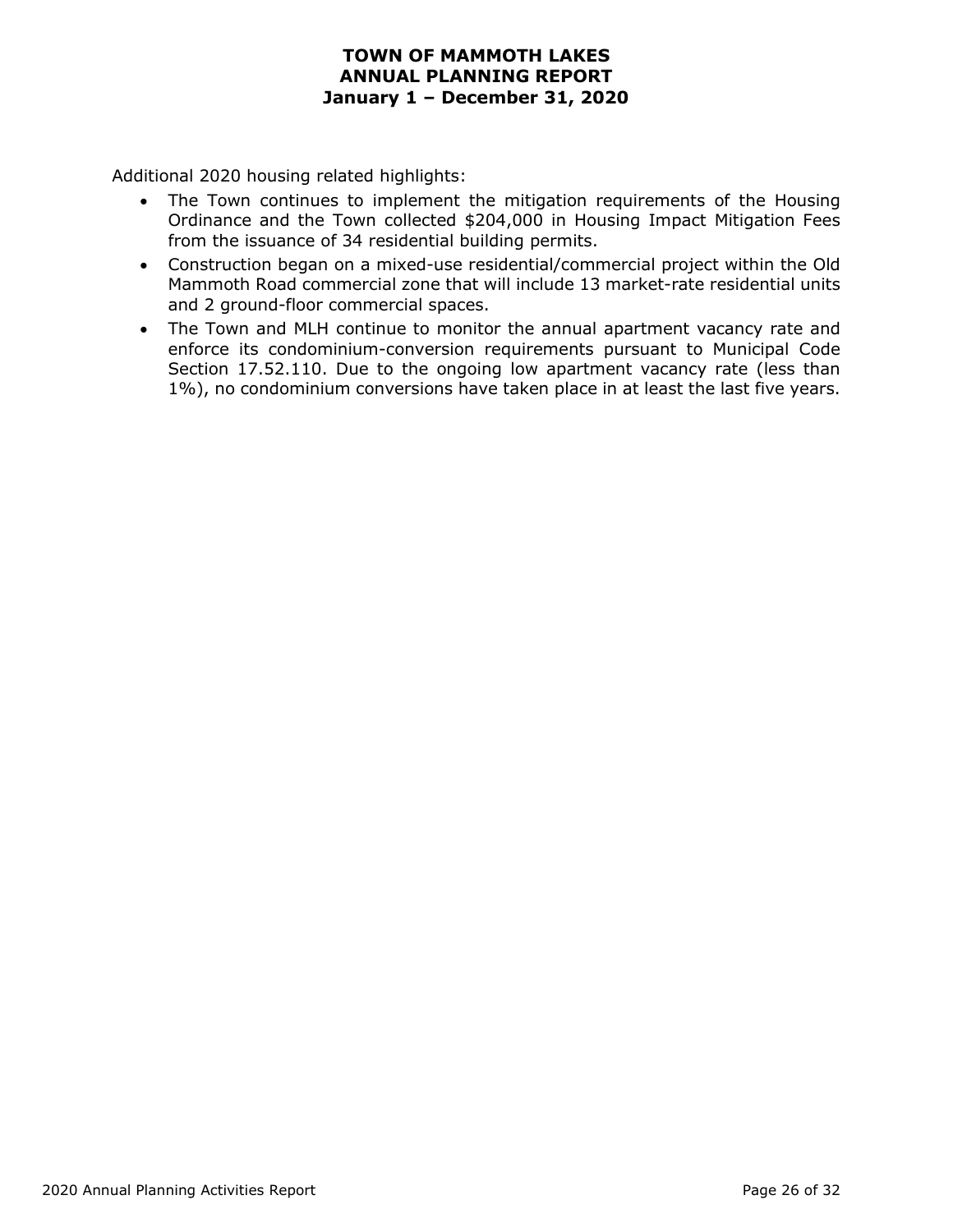### **REGIONAL HOUSING NEEDS**

Table 1 summarizes the Town's progress towards meeting the Town's share of the Regional Housing Needs Allocation (RHNA) for the 2019-2027 Housing Element period.

| Year<br>Constructed/Restricted | Extremely<br>Low | Very<br>Low | Low | Moderate | Above<br>Moderate |
|--------------------------------|------------------|-------------|-----|----------|-------------------|
| <b>RHNA 2019-2027</b>          | 10               | 16          | 30  | 34       | 65                |
| 2019                           |                  |             |     |          | 41 <sup>2</sup>   |
| 2020                           |                  |             |     |          | $61^2$            |
| Total                          |                  |             |     |          | 102               |
| <b>Total Remaining by</b>      | 10               | 16          | 30  | 34       |                   |
| Income Level                   |                  |             |     |          | (37 units over    |
|                                |                  |             |     |          | the allocation)   |

#### **Table 1: 2019-2027 Progress to Meeting RHNA 1**

 $1$  The State relies on the number of building permits issued, rather than the number of permits completed, to demonstrate progress in meeting the jurisdiction's share of the RHNA for the planning period.

<sup>2</sup> In 2019 and 2020, all of the Above Moderate units permitted were non-deed restricted market rate units.

It is anticipated that the building permit for the first phase of development of the Parcel (*expected to be issued in mid-2021*) will include 80 units that will be available to households with incomes ranging from extremely-low to low based on the Mono County AMI levels. This first phase of development will make substantial progress towards meeting the Town's share of the RHNA; however, additional efforts will need to be focused on the production of housing, particularly for moderate-income residents, in order to achieve the Town's fair share of the regional housing needs.

The Town continued to direct resources to housing in 2020, particularly the allocation of in-lieu housing funds, and a portion of Transient Occupancy Tax revenues to housing. The latter source was principally used to fund the work of MLH, the Town's local affordable housing non-profit.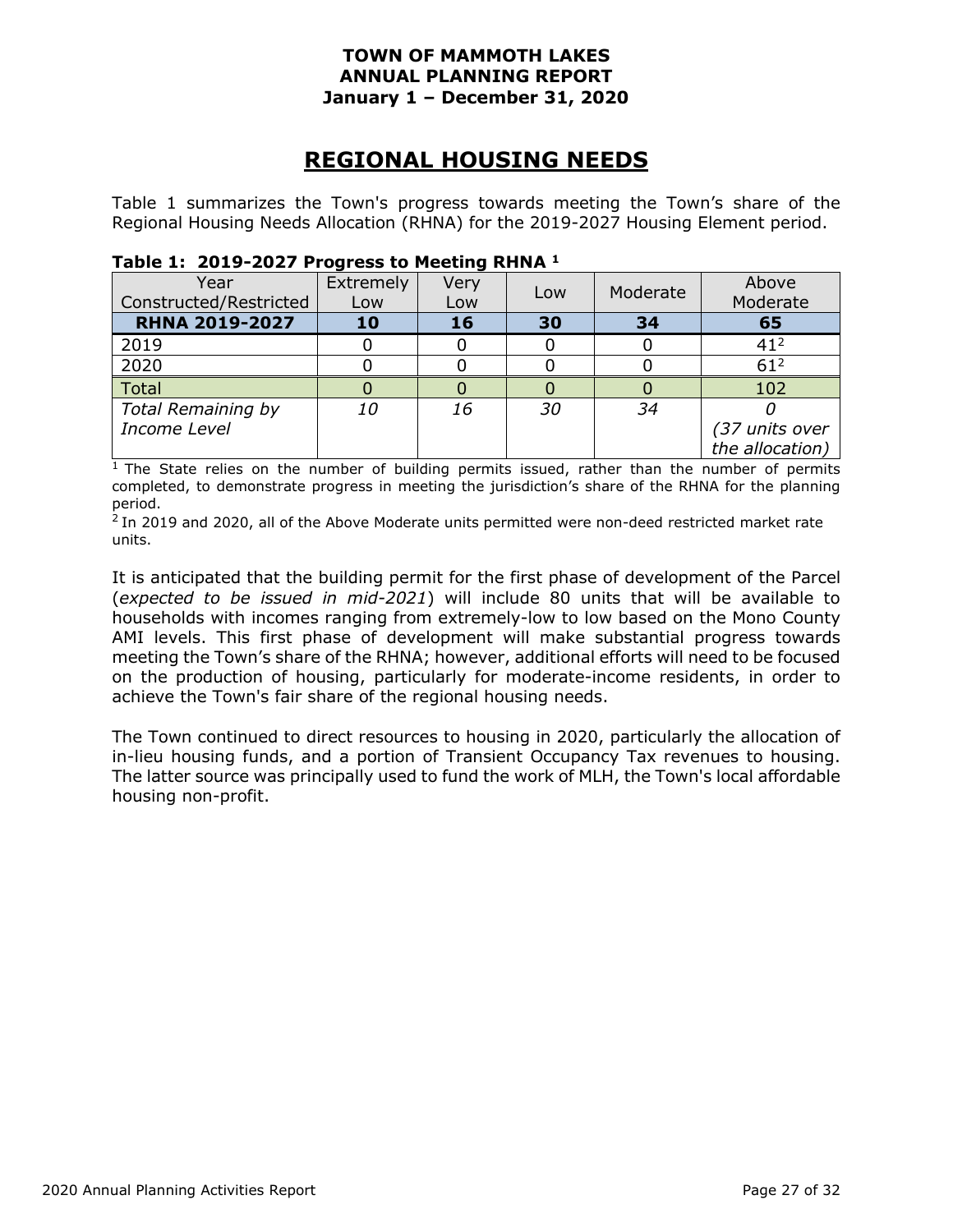### **GOVERNMENTAL CONSTRAINTS TO AFFORDABLE HOUSING**

The Housing Element is required to analyze and identify potential government constraints to the production of affordable housing, and where possible, identify programs that will help to lessen these constraints. Examples of such constraints are government-imposed fees that contribute to the overall cost of housing production, development standards that make it more difficult or costly to develop, or review processes that add time and cost to housing development proposals.

Although some development standards, such as those for on-site parking, lot coverage, and setbacks may be more stringent than in other communities, they are appropriate in the town's local context, particularly the need to deal with large amounts of snowfall.

The analysis of government constraints found that the Town's permitting, development review, and fees represent actual staff costs and time to process applications and are not unduly restrictive to new residential development. The Town undertook a review of its development impact fees, including housing mitigation in-lieu fees, and as a result lowered fees substantially in 2015. Work will begin in 2021 on a new Housing Nexus Study and Development Impact Fee study.

The Town of Mammoth Lakes has a Reasonable Accommodation ordinance to help facilitate the construction of special facilities or features for persons with disabilities. The Community and Economic Development Division is committed to reviewing and processing applications for Reasonable Accommodation, at no cost, to provide appropriate relief from development standards that might create a barrier to providing housing for a disabled or special needs person.

The Town Council adopted an urgency ordinance in 2019 making amendments to the Municipal Code standards for Secondary Dwelling Units ("accessory dwelling units" or "ADUs") to bring the Zoning Code into compliance with the State ADU laws. This amendment to the Zoning Code reduced governmental constraints applicable to building ADUs by further limiting certain development standards and approval requirements. Staff initiated a subsequent amendment in 2020 to the Town's ADUs regulations with the goal of further reducing governmental constraints and improving the clarity and usability of the ADU regulations.

Town staff completed an update to the Town Density Bonus Program in 2020, which included modifications to the General Plan and Zoning Code. Amendments to the Zoning Code regulations included implementing the revised Town Density Bonus Program and allowing for multi-family residential projects to obtain proportionately greater density bonuses in exchange for deed restricting a greater percentage of the base density units, up to a maximum of twice the base density. This program update reduces governmental constraints by allowing for greater flexibility in the use of the Town density bonus and an allowance for smaller projects to qualify for the program. The minimum project size prior to the update required a base density of at least five-units and the updated minimum project size allows for projects with a base density of at least two-units to qualify.

Programs identified in the 2019-2027 Housing Element to reduce governmental constraints to housing production include: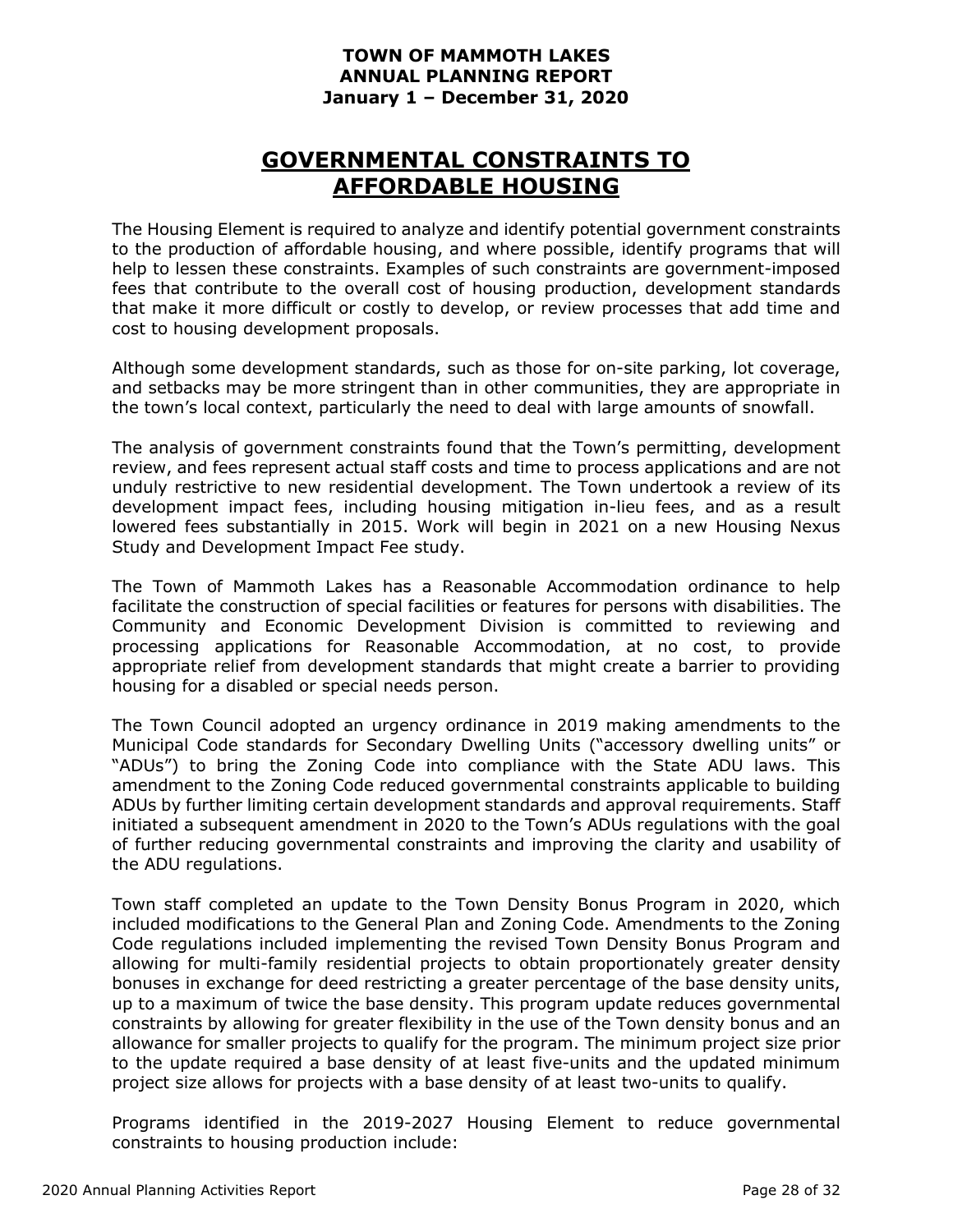- **Policy H.4.A.** *Periodically review and update permit and development fees to ensure that they appropriately reflect the cost of processing applications and providing services to new development, without unduly increasing costs to build housing. The Town is required to conduct annual reviews of development impact fee expenditures, and has a goal of updating the development impact fees every five years.*
- **Policy H.4.B.** *Consider reduction or waiver of permit and development impact*  fees for projects that dedicate some or all of their units to affordable housing. *Consider waiving development impact fees only when significant impacts (e.g. circulation) can be avoided.*
	- o *Action H.4.B.1. Consider changes to the Development Impact Fee schedule to reduce or eliminate fees for developments in which at least five percent of units are affordable to extremely low-income households. To be eligible for reduced or waived fee, the units shall be affordable by affordability covenant. The waiving or reduction of service mitigation fees may also be considered when an alternative funding source is identified to pay these fees.*
- **Policy H.4.C.** *Ensure that the Zoning Code continues to meet State Law requirements and does not unduly restrict certain types of housing to be developed. The Town regularly reviews and updates to the Zoning Code to incorporate mandates and other appropriate revisions.*
- **Policy H.4.D.** *Continue to allow accessory dwelling units by right in all residential zones.*
	- o *Action H.4.D.1. Accessory dwelling units (ADU) can be an affordable housing option and can help meet the needs of many residents in the Town. To ensure consistency with state law (Assembly Bill 2299/Senate Bill 1069 and Assembly Bill 494/Senate Bill 229) and implement community goals, the Town shall review standards and revise as necessary to facilitate the development of ADUs.*
	- o *Action H.4.D.2. Promote development of accessory dwelling units (ADU) by increasing awareness regarding the ability to create accessory dwelling units on single-family residential properties, exploring variances (e.g. side yard setbacks) to make it easier to fit ADUs on some lots, and establishing a goal for a desired number of ADUs to be built. The Town will also offer incentives to develop ADUs in exchange for long-term rental contracts.*
- **Policy H.4.E.** *Periodically review and update Town codes, ordinances, fee programs and procedures to ensure that they do not unduly constrain housing development, while ensuring development impacts are adequately mitigated through development impact fees and/or other appropriate measure(s).*
	- o *Action H.4.E.1. Continue to monitor the Town's DIF ordinance to assure that impact fees do not create an economic impediment that deters construction of housing needed to meet the Town's Regional Housing Needs Allocation or workforce housing objectives. If an economic impediment is discovered, Council will take appropriate actions to mitigate it.*
	- o *Action H.4.E.2. To address constraints to the availability of long-term rental housing associated with short-term rentals the Town will establish a program identifying methods to mitigate the issue. Components of the program may include waiving fees for illegal short-term rentals owners who*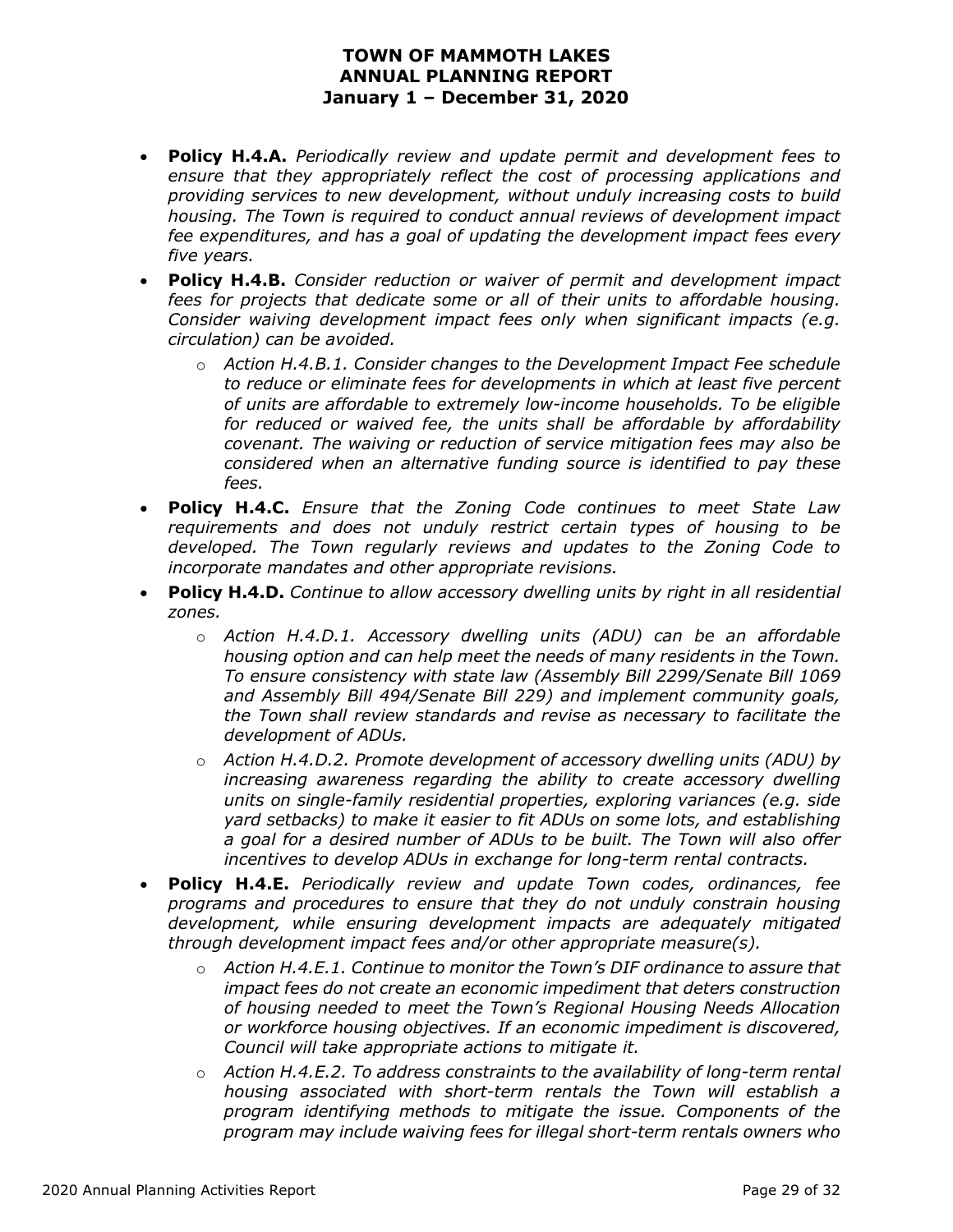*commit to restricting their properties as long-term rentals, creating an impact fee levied on short-term rentals that would go towards preserving or creating long-term rental housing, and conducting a nexus study to further study how short-term rentals are impacting the rest of the housing market.*

• **Policy H.4.F.** *Prioritize workforce and affordable housing when considering future development proposals relative to Town policies that limit overall population growth.*

Additional information on the Town's progress towards implementing the above-described policies and actions related to governmental constraints to affordable housing is included in Attachment 1, *2020 Mammoth Lakes Hosing Element Annual Progress Report*.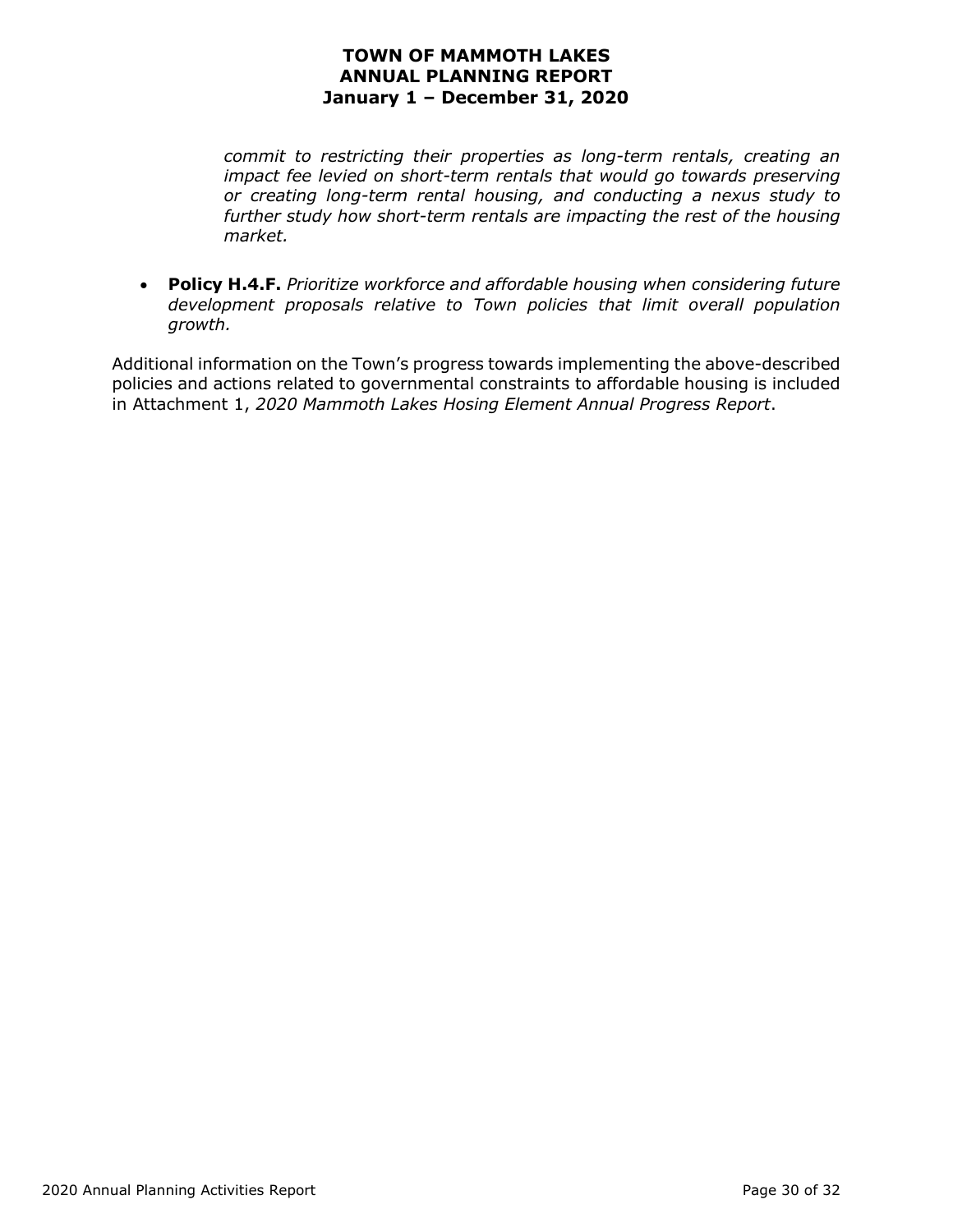### **PLANNING APPLICATIONS**

The following table summarizes the status of planning applications as of December 31, 2020. A detailed list of application requests is attached to this report (Attachment 2).

#### **Table 2: 2020 Planning Applications**

| Table 1                                |                |                       |                |                |  |  |  |  |  |  |
|----------------------------------------|----------------|-----------------------|----------------|----------------|--|--|--|--|--|--|
| <b>Application Types</b>               | Requests       | Approved <sup>3</sup> | Denied         | In Process     |  |  |  |  |  |  |
| General Plan Amendments (GPA)          | $\mathbf{1}$   | $\mathbf{1}$          | $\overline{0}$ | $\overline{0}$ |  |  |  |  |  |  |
| District Zoning Amendments (DZA)       | $\mathbf{1}$   | 1                     | $\overline{0}$ | $\Omega$       |  |  |  |  |  |  |
| Zoning Code Amendments (ZCA)           | 5              | 4                     | $\mathbf 0$    | $\mathbf{1}$   |  |  |  |  |  |  |
| Use Permit Applications (UPA)          | $\overline{7}$ | 3                     | $\mathbf 0$    | 3              |  |  |  |  |  |  |
| Tentative Tract Maps (TTM)             | $\overline{2}$ | $\overline{2}$        | $\overline{0}$ | 0              |  |  |  |  |  |  |
| Tentative Parcel Maps (TPM)            | $\overline{0}$ | $\overline{0}$        | $\overline{0}$ | $\overline{0}$ |  |  |  |  |  |  |
| Variances (VAR)                        | 3              | $\mathbf{1}$          | 0              | $\overline{2}$ |  |  |  |  |  |  |
| Design Reviews (DR)                    | $\overline{7}$ | $\overline{4}$        | $\mathbf 0$    | 3              |  |  |  |  |  |  |
| Administrative Design Review (ADR)     | 8              | 8                     | $\overline{0}$ | $\overline{0}$ |  |  |  |  |  |  |
| Lot Line Adjustments (LLA)             | $\overline{3}$ | $\overline{2}$        | $\overline{0}$ | $\mathbf{1}$   |  |  |  |  |  |  |
| Concept Reviews (CR)                   | $\overline{2}$ | <b>NA</b>             | <b>NA</b>      | 0              |  |  |  |  |  |  |
| Adjustments (ADJ)                      | $\overline{7}$ | 6                     | $\overline{0}$ | $\mathbf{1}$   |  |  |  |  |  |  |
| Administrative Permits (AP)            | 10             | $\overline{7}$        | $\mathbf 0$    | $\overline{2}$ |  |  |  |  |  |  |
| Time Extension Requests (TER)          | $\mathbf 0$    | $\mathbf 0$           | $\mathbf 0$    | $\mathbf 0$    |  |  |  |  |  |  |
| <b>Land Donations</b>                  | $\overline{0}$ | 0                     | $\overline{0}$ | $\overline{0}$ |  |  |  |  |  |  |
| <b>Building Permits (BP)</b>           | 732            | 718                   | <b>NA</b>      | <b>NA</b>      |  |  |  |  |  |  |
| Code Compliance Cases (CC)             | 117            | <b>NA</b>             | <b>NA</b>      | <b>NA</b>      |  |  |  |  |  |  |
| <b>TOT Compliance Cases</b>            | 36             | <b>NA</b>             | <b>NA</b>      | <b>NA</b>      |  |  |  |  |  |  |
| Sign Permits (SP)                      | 18             | 18                    | $\mathbf 0$    | $\mathbf 0$    |  |  |  |  |  |  |
| Master Sign Plans (MSP)                | $\mathbf{1}$   | $\mathbf{1}$          | $\mathbf 0$    | $\mathbf 0$    |  |  |  |  |  |  |
| Tree Removal Permits (TRP)             | 61             | 59                    | $\overline{2}$ | 0              |  |  |  |  |  |  |
| Outdoor Sales Permit (OS)              | $\overline{0}$ | 0                     | 0              | $\overline{0}$ |  |  |  |  |  |  |
| <b>Business Tax Certificates (BTC)</b> | 290            | 276                   | <b>NA</b>      | <b>NA</b>      |  |  |  |  |  |  |

<span id="page-30-0"></span><sup>&</sup>lt;sup>3</sup> Approved list includes projects from previous years approved in 2020 by the Director, PEDC, or Town Council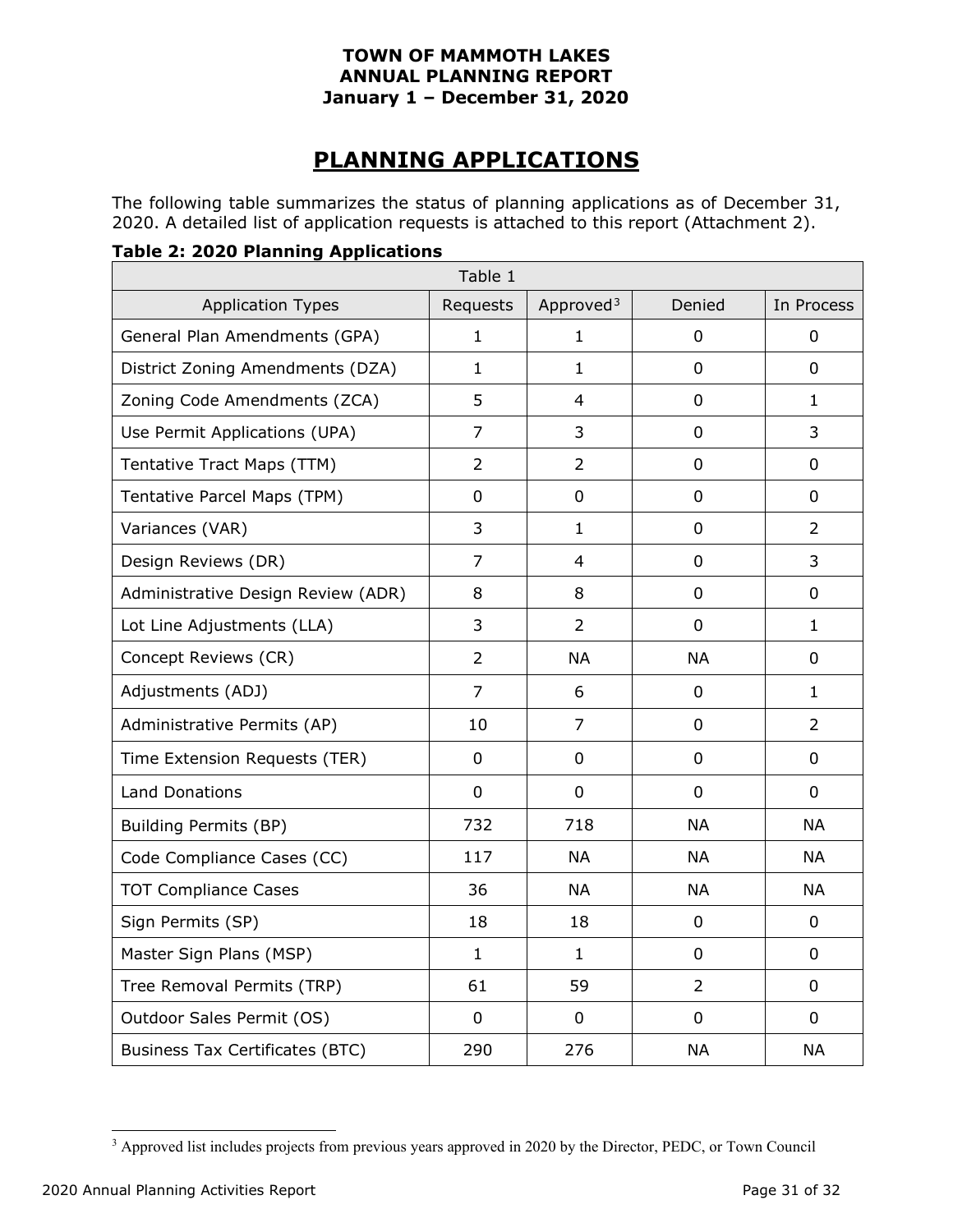### **LOOK AHEAD - MAJOR PROJECTS IN 2021**

The Town of Mammoth Lakes anticipates a busy 2021 completing significant work programs and projects that will further implement the 2007 General Plan and anticipated projects include:

- Continued work on the Multi-Use Facility and Ice Rink (aka Community Recreation Center). Ground-breaking is expected to begin in spring 2021.
- Various hotel entitlement projects within the Commercial zones and North Village Specific Plan (NVSP) area.
- "The Parcel" development team selection, entitlement process, and grading and building permit issuance for the first phase of development.
- Preparation of a Housing Nexus Study and DIF Fee Study update.
- Development of the work program to utilize the creative housing fund to increase the supply of workforce housing in the near-term.
- Continued administration of existing housing grants (CDBG, HOME, and BEGIN) in conjunction with MLH. The Town and MLH will continue to review and consider additional housing grant opportunities as funding becomes available.
- Mammoth Yosemite Airport Terminal Development Area Plan Environmental Review Process.
- Mammoth Disposal MRF and transfer station entitlements and Environmental Review Process.
- Continuation of the TOT Enforcement Program.
- Continue implementation of the Quality-of-Life Ordinance.
- Code Compliance.
- Permit Processing.
- Implementation of grant funded sidewalk and trails projects.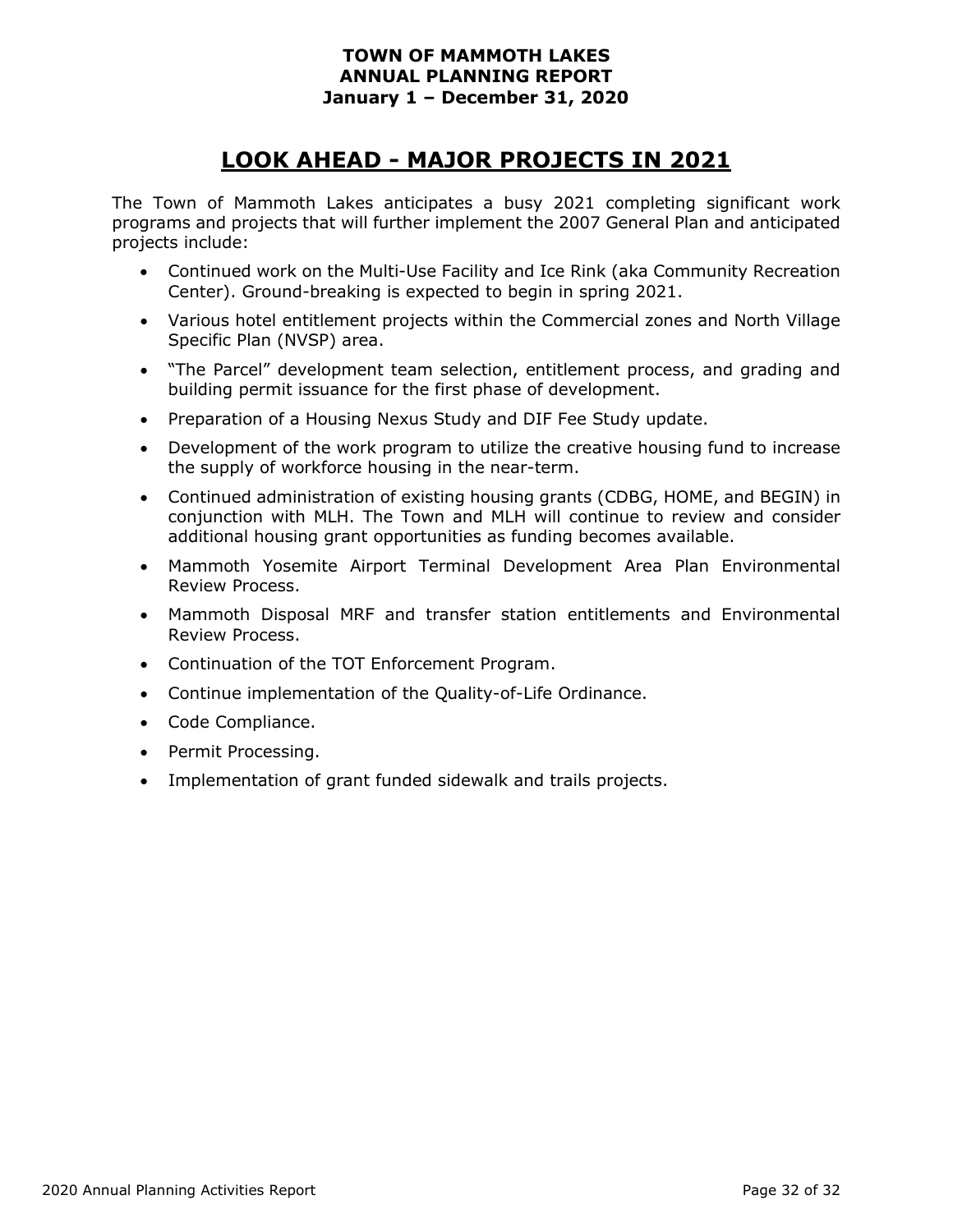# **ATTACHMENT 1**

**Attachment 1:** 2020 Mammoth Lakes Housing Element Annual Progress Report – HCD Tables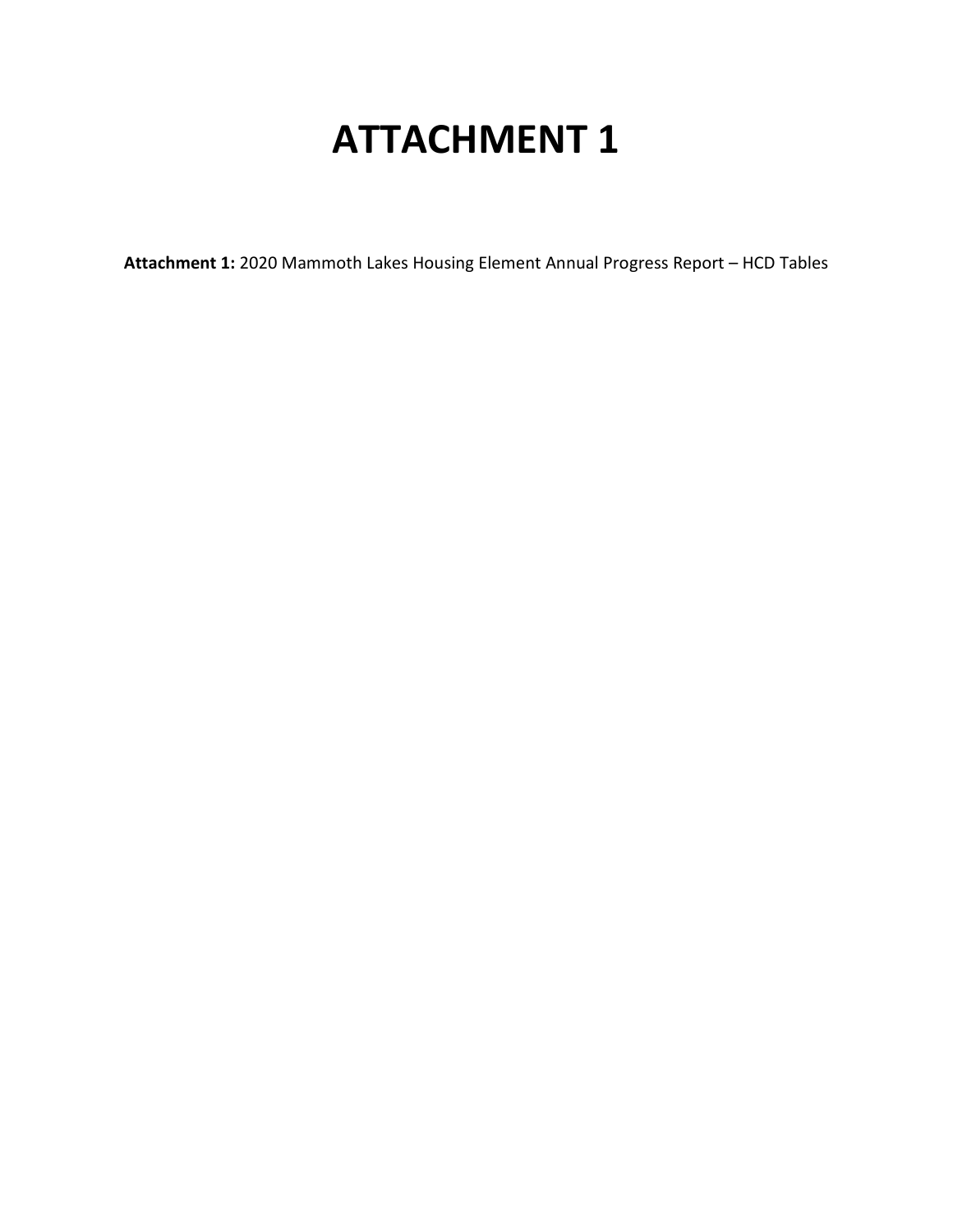### **2020 MAMMOTH LAKES Housing Element Annual Progress Report**

| <b>General Information</b>                                                                                                                                                                                                                                                                                                                                                                                                                                                                                                                                                                                                                                                                                                                                                                                                                                                                                                                                          |                                                                                                                   |                 |                |       |                                               |  |  |  |  |  |
|---------------------------------------------------------------------------------------------------------------------------------------------------------------------------------------------------------------------------------------------------------------------------------------------------------------------------------------------------------------------------------------------------------------------------------------------------------------------------------------------------------------------------------------------------------------------------------------------------------------------------------------------------------------------------------------------------------------------------------------------------------------------------------------------------------------------------------------------------------------------------------------------------------------------------------------------------------------------|-------------------------------------------------------------------------------------------------------------------|-----------------|----------------|-------|-----------------------------------------------|--|--|--|--|--|
| <b>First Name</b>                                                                                                                                                                                                                                                                                                                                                                                                                                                                                                                                                                                                                                                                                                                                                                                                                                                                                                                                                   | lNolan                                                                                                            | 7609653631      |                |       |                                               |  |  |  |  |  |
| <b>Last Name</b>                                                                                                                                                                                                                                                                                                                                                                                                                                                                                                                                                                                                                                                                                                                                                                                                                                                                                                                                                    | lBobroff                                                                                                          | <b>City</b>     | lMammoth Lakes | Email | nbobroff@townofmammothlakes.ca.g<br><b>OV</b> |  |  |  |  |  |
| <b>Title</b>                                                                                                                                                                                                                                                                                                                                                                                                                                                                                                                                                                                                                                                                                                                                                                                                                                                                                                                                                        | Associate Planner - Housing<br>Coordinator                                                                        | <b>Zip Code</b> | 193546         |       |                                               |  |  |  |  |  |
|                                                                                                                                                                                                                                                                                                                                                                                                                                                                                                                                                                                                                                                                                                                                                                                                                                                                                                                                                                     | Comments: Include any additional information or explanation for the information provided in the following tables. |                 |                |       |                                               |  |  |  |  |  |
| The Town of Mammoth Lakes continues to make progress towards meeting the goals and objectives identified in the Housing Element and highlights of 2020 include:<br>• Extensive staff time and funding was dedicated towards the development of "The Parcel." The "Parcel" site was purchased by the Town in 2018 and is a significant 25-acre property centrally located in<br>the Town and is the only property in Town subject to an affordable housing overlay zone. The Town's intent is to be able to influence the ultimate development of the site as affordable housing to the<br>greatest extent possible and within a reasonable timeframe. The Town was successful in being awarded a \$20.6 million IIG grant for infrastructure work related to the Parcel and a \$65,000 LEAP grant to<br>partially fund the Master Plan update for the Parcel. Construction could begin as early as Spring 2021 if the competitive financing application is awarded. |                                                                                                                   |                 |                |       |                                               |  |  |  |  |  |
| . The Town was able to provide approximately \$400,000 in rental assistance funding to those financially impacted by COVID-19.<br>. The Town's Housing Coordinator continued to work on the implementation of the Town's housing programs and grants and to function as the Community and Economic Development Department liaison<br>for all planning efforts related to the development of affordable housing.                                                                                                                                                                                                                                                                                                                                                                                                                                                                                                                                                     |                                                                                                                   |                 |                |       |                                               |  |  |  |  |  |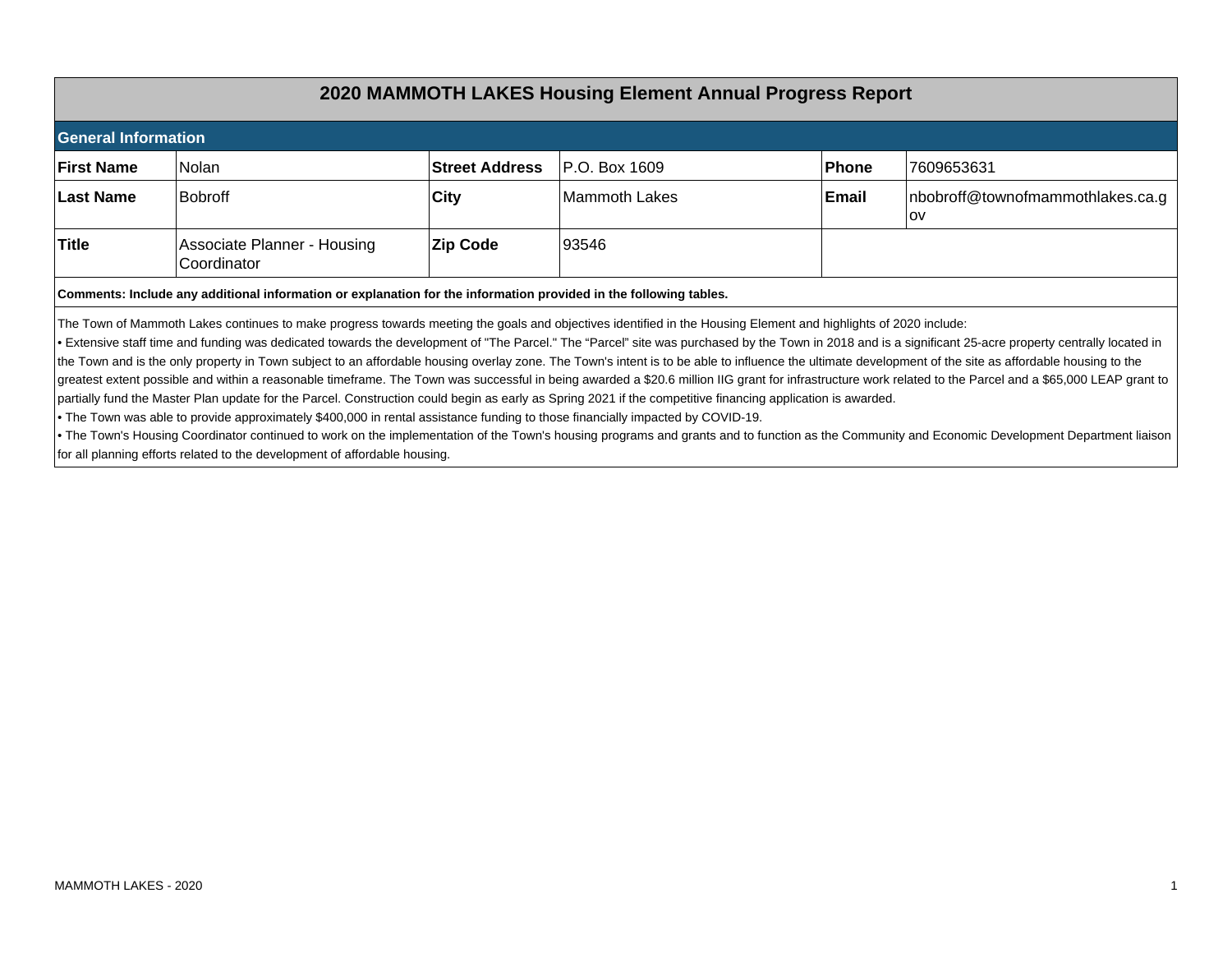### **2020 MAMMOTH LAKES Housing Element Annual Progress Report**

#### **TABLE A - Housing Development Applications Submitted**

**Unit Information**

|                     | <b>Project Identifier</b>       |                                                      |                                                                    |                                                |                                                    |                                                      |                                                             |                              |                                                 |                                                 |                                                           |
|---------------------|---------------------------------|------------------------------------------------------|--------------------------------------------------------------------|------------------------------------------------|----------------------------------------------------|------------------------------------------------------|-------------------------------------------------------------|------------------------------|-------------------------------------------------|-------------------------------------------------|-----------------------------------------------------------|
| <b>Current APN</b>  | <b>Street</b><br><b>Address</b> | Very Low-<br><b>Income Deed</b><br><b>Restricted</b> | Very Low-<br><b>Income Non</b><br><b>Deed</b><br><b>Restricted</b> | Low-Income<br><b>Deed</b><br><b>Restricted</b> | Low-Income<br><b>Non Deed</b><br><b>Restricted</b> | Moderate-<br><b>Income Deed</b><br><b>Restricted</b> | Moderate-<br><b>Income Non</b><br><b>Deed</b><br>Restricted | Above<br>Moderate-<br>Income | <b>Total</b><br>Proposed<br>Units by<br>Project | <b>Total</b><br>Approved<br>Units by<br>Project | <b>Total</b><br><b>Disapproved</b><br>Units by<br>Project |
| 031-260-010-<br>000 | 92 Bridges Ln                   | $\mathbf 0$                                          | $\overline{0}$                                                     | $\mathbf 0$                                    | $\mathbf 0$                                        | $\mathbf 0$                                          | $\mathbf{0}$                                                | $\overline{1}$               | $\mathbf{1}$                                    | $\overline{1}$                                  | $\mathbf 0$                                               |
| 031-100-027-<br>000 | 1469 Forest Tr                  | $\mathbf{0}$                                         | $\mathbf 0$                                                        | $\mathbf 0$                                    | $\mathbf 0$                                        | $\mathbf 0$                                          | $\mathbf 0$                                                 | $\mathbf{1}$                 | $\mathbf{1}$                                    | $\mathbf 0$                                     | $\mathbf 0$                                               |
| 022-382-034-<br>000 | 320 Le Verne<br><b>St</b>       | $\mathbf{0}$                                         | $\overline{0}$                                                     | $\mathbf 0$                                    | $\mathbf 0$                                        | $\mathbf 0$                                          | $\overline{0}$                                              | $\mathbf{1}$                 | $\mathbf{1}$                                    | $\overline{1}$                                  | $\mathbf 0$                                               |
| 022-300-061-<br>000 | 385 Pine St                     | $\mathbf 0$                                          | $\mathbf 0$                                                        | $\mathbf 0$                                    | $\pmb{0}$                                          | $\mathbf 0$                                          | $\mathbf 0$                                                 | $\mathbf{1}$                 | $\mathbf{1}$                                    | $\overline{1}$                                  | $\mathbf 0$                                               |
| 035-160-017-<br>000 | 362 Chaparral<br>Rd             | $\mathbf{0}$                                         | $\overline{0}$                                                     | $\mathbf 0$                                    | $\mathbf 0$                                        | $\mathbf 0$                                          | $\mathbf{0}$                                                | 6                            | $\,6$                                           | $6\phantom{1}$                                  | $\mathbf 0$                                               |
| 031-110-026-<br>000 | 125 Lakeview<br><b>Blvd</b>     | $\mathbf 0$                                          | $\mathbf{0}$                                                       | $\mathbf 0$                                    | 0                                                  | $\mathbf 0$                                          | $\Omega$                                                    | 6                            | 6                                               | 6                                               | $\mathbf 0$                                               |
| 031-041-002-<br>000 | 182 Davison<br>Rd               | $\mathbf{0}$                                         | $\overline{0}$                                                     | $\mathbf 0$                                    | $\pmb{0}$                                          | $\mathbf 0$                                          | $\overline{0}$                                              | $\overline{1}$               | $\mathbf{1}$                                    | $\overline{0}$                                  | $\mathbf 0$                                               |
| 022-290-028-<br>000 | 11 Red Fir Rd                   | $\mathsf{O}\xspace$                                  | $\mathbf 0$                                                        | $\mathbf 0$                                    | $\pmb{0}$                                          | $\mathbf 0$                                          | $\mathbf 0$                                                 | $\mathbf{1}$                 | $\mathbf{1}$                                    | $\mathbf 0$                                     | $\mathbf 0$                                               |
| 035-210-022-<br>000 | 325 Old<br>Mammoth Rd           | $\Omega$                                             | $\overline{0}$                                                     | $\mathbf{0}$                                   | $\mathbf{0}$                                       | $\mathbf{0}$                                         | $\Omega$                                                    | $\overline{4}$               | $\overline{4}$                                  | $\overline{4}$                                  | $\mathbf 0$                                               |
| 032-020-017-<br>000 | 1219 Majestic<br>Pines Dr       | $\mathbf 0$                                          | $\mathbf 0$                                                        | $\mathbf 0$                                    | $\pmb{0}$                                          | $\mathbf 0$                                          | $\mathbf 0$                                                 | $\mathbf{1}$                 | $\mathbf{1}$                                    | $\mathbf 0$                                     | $\mathbf 0$                                               |
| 022-342-048-<br>000 | 144<br>Sunnyslope Ln            | $\Omega$                                             | $\Omega$                                                           | $\mathbf{0}$                                   | $\mathbf{0}$                                       | $\mathbf{0}$                                         | $\Omega$                                                    | $\mathbf{1}$                 | $\mathbf{1}$                                    | $\overline{0}$                                  | $\mathbf 0$                                               |
| 035-210-014-<br>000 | 238 Sierra<br>Manor Rd          | $\mathbf 0$                                          | 0                                                                  | 11                                             | 0                                                  | 0                                                    | $\mathbf 0$                                                 | $\mathbf 0$                  | 11                                              | 11                                              | $\mathbf 0$                                               |
| 035-010-020-<br>000 | 1699 Tavern<br>Rd               | 16                                                   | $\overline{0}$                                                     | 64                                             | $\pmb{0}$                                          | $\pmb{0}$                                            | $\overline{0}$                                              | $\overline{1}$               | 81                                              | $\mathbf 0$                                     | $\mathbf 0$                                               |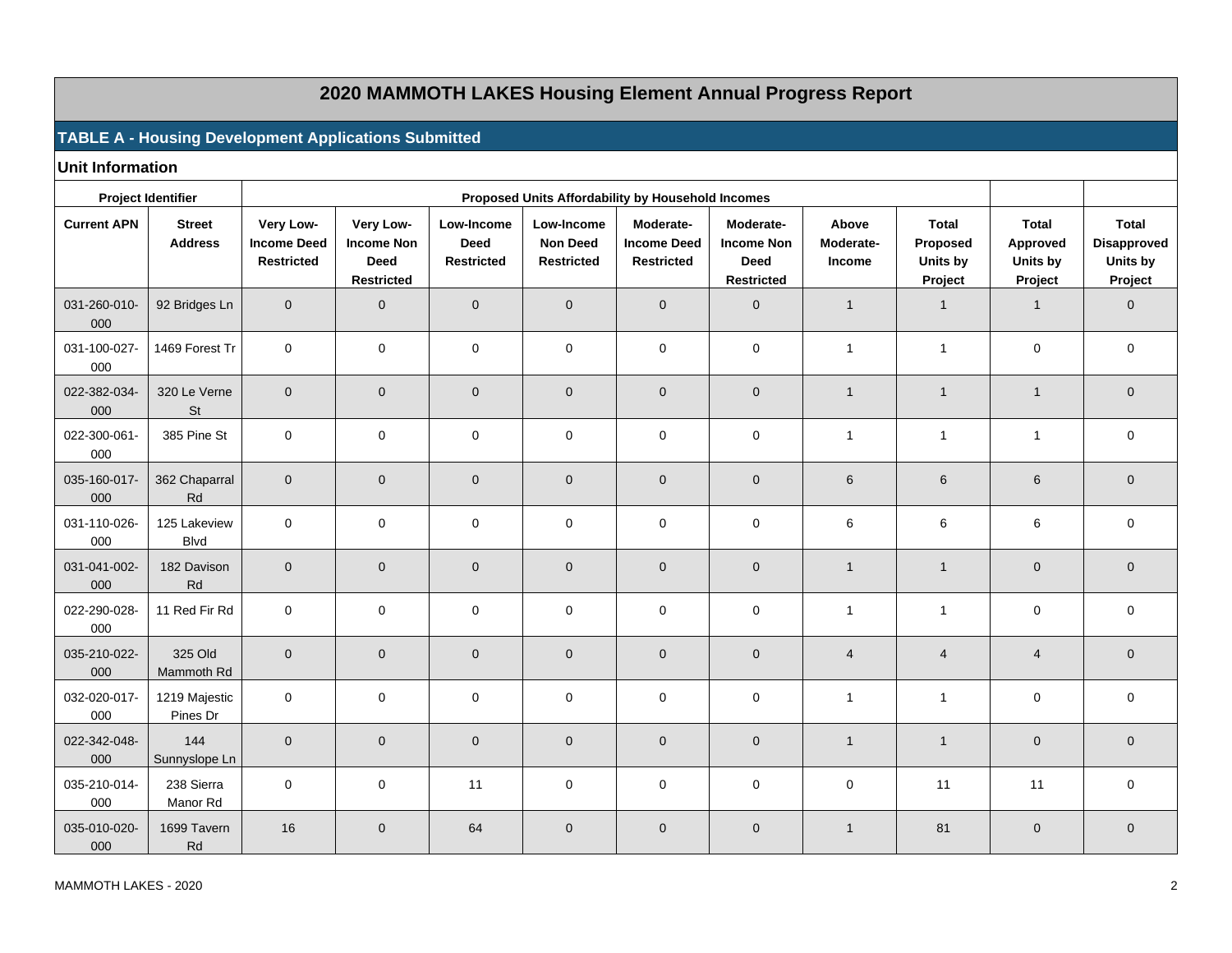| <b>Totals</b>              |                           | 16            | $\bf{0}$                  | 75                     | $\bf{0}$                                           | $\bf{0}$          |               | $\mathbf{0}$ | 25                                          |              | 116                                                                                     | 30                                                                                                                          | $\mathbf{0}$ |
|----------------------------|---------------------------|---------------|---------------------------|------------------------|----------------------------------------------------|-------------------|---------------|--------------|---------------------------------------------|--------------|-----------------------------------------------------------------------------------------|-----------------------------------------------------------------------------------------------------------------------------|--------------|
| <b>Project Information</b> |                           |               |                           |                        |                                                    |                   |               |              |                                             |              |                                                                                         |                                                                                                                             |              |
|                            | <b>Project Identifier</b> |               |                           |                        |                                                    | <b>Unit Types</b> |               |              |                                             |              |                                                                                         |                                                                                                                             |              |
| <b>Prior APN</b>           | <b>Current APN</b>        |               | <b>Street Address</b>     | <b>Project Name</b>    | Local<br><b>Jurisdiction</b><br><b>Tracking ID</b> | Unit<br>Category  | <b>Tenure</b> |              | <b>Date Application</b><br><b>Submitted</b> |              | <b>Was Application</b><br><b>Submitted</b><br><b>Pursuant to SB</b><br>35 Streamlining? | <b>Notes</b>                                                                                                                |              |
|                            | 031-260-010-000           |               | 92 Bridges Ln             | New SFR                | BP20-00164                                         | <b>SFD</b>        | Owner         |              | 05/06/2020                                  | <b>No</b>    |                                                                                         |                                                                                                                             |              |
|                            | 031-100-027-000           |               | 1469 Forest Tr            | New ADU                | BP20-00696                                         | <b>ADU</b>        | Renter        |              | 12/02/2020                                  | No           |                                                                                         | BP not yet issued                                                                                                           |              |
|                            | 022-382-034-000           |               | 320 Le Verne St           | New SFR                | BP19-00727                                         | <b>SFD</b>        | Owner         |              | 01/08/2020                                  | <b>No</b>    |                                                                                         |                                                                                                                             |              |
|                            | 022-300-061-000           |               | 385 Pine St               | New SFR                | ADR 20-004                                         | <b>SFD</b>        | Owner         |              | 07/08/2020                                  | No           |                                                                                         |                                                                                                                             |              |
|                            | 035-160-017-000           |               | 362 Chaparral Rd          | Chaparral<br>Townhomes | <b>TTM 19-002</b>                                  | <b>SFA</b>        | Owner         |              | 03/02/2020                                  | <b>No</b>    |                                                                                         | <b>Entitlement Only</b>                                                                                                     |              |
|                            | 031-110-026-000           |               | 125 Lakeview Blyd         | Lakeview<br>Townhomes  | <b>TTM 19-001</b>                                  | <b>SFA</b>        | Owner         |              | 02/28/2020                                  | <b>No</b>    |                                                                                         |                                                                                                                             |              |
|                            | 031-041-002-000           |               | 182 Davison Rd            | New ADU                | BP20-00613                                         | <b>ADU</b>        | Renter        |              | 10/28/2020                                  | <b>No</b>    |                                                                                         | BP not yet issued                                                                                                           |              |
|                            | 022-290-028-000           | 11 Red Fir Rd |                           | New ADU                | BP20-00588                                         | ADU               | Renter        |              | 10/21/2020                                  | No           |                                                                                         | BP not yet issued                                                                                                           |              |
|                            | 035-210-022-000           | Rd            | 325 Old Mammoth           |                        | BP20-00191                                         | $2$ to 4          | Renter        |              | 05/20/2020                                  | <b>No</b>    |                                                                                         |                                                                                                                             |              |
|                            | 032-020-017-000           |               | 1219 Majestic<br>Pines Dr | New SFR                | BP20-00169                                         | <b>SFD</b>        | Owner         |              | 04/30/2020                                  | No           |                                                                                         | BP not yet issued                                                                                                           |              |
|                            | 022-342-048-000           |               | 144 Sunnyslope<br>Ln      | New SFR                | BP20-00738                                         | <b>SFD</b>        | Owner         |              | 12/30/2020                                  | <b>No</b>    |                                                                                         | BP not yet issued                                                                                                           |              |
|                            | 035-210-014-000           | Rd            | 238 Sierra Manor          | Access<br>Apartments   | SIP 20-001; BP20-<br>00395                         | $5+$              | Renter        |              | 08/17/2020                                  | Yes-Approved |                                                                                         | SB-35 approval granted in 2020;<br>BP issuance pending award of<br>grant funds                                              |              |
|                            | 035-010-020-000           |               | 1699 Tavern Rd            | The Parcel             | UPA 20-003; DR<br>20-005                           | $5+$              | Renter        |              | 12/01/2020                                  | <b>No</b>    |                                                                                         | Entitlement application deemed<br>complete in 2020; Entitlement<br>approval and BP issuance pending<br>award of grant funds |              |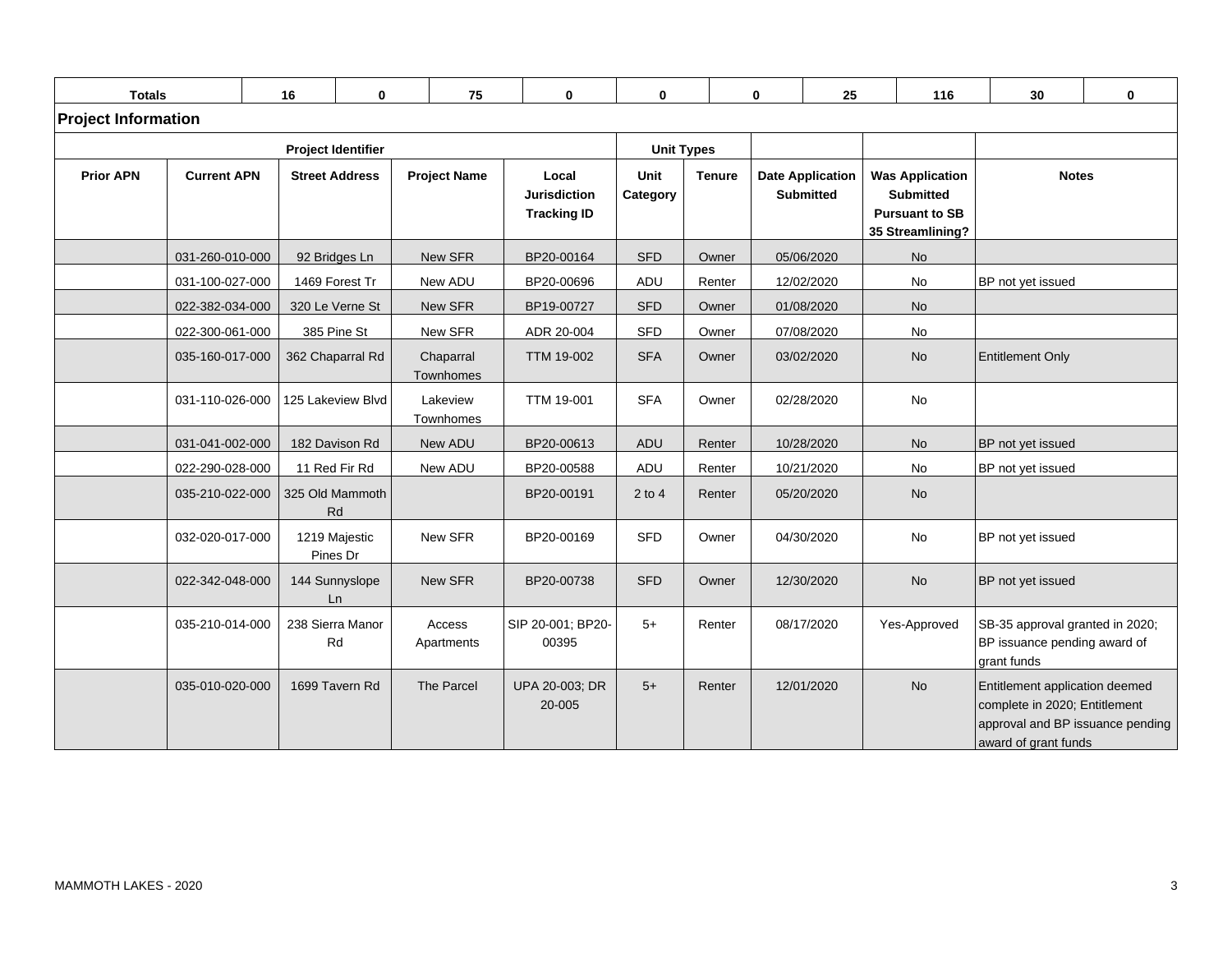## **2020 MAMMOTH LAKES Housing Element Annual Progress Report**

### **TABLE A2 - Annual Building Activity Report Summary - New Construction**

**Entitlements**

|                     | <b>Project Identifier</b>       |                                                         |                                                      | Affordability by Household Income - Entitlements                   |                                                |                                                    |                                                      |                                                                    |                              |                                        |                                                    |
|---------------------|---------------------------------|---------------------------------------------------------|------------------------------------------------------|--------------------------------------------------------------------|------------------------------------------------|----------------------------------------------------|------------------------------------------------------|--------------------------------------------------------------------|------------------------------|----------------------------------------|----------------------------------------------------|
| <b>Current APN</b>  | <b>Street</b><br><b>Address</b> | Local<br><b>Jurisdiction</b><br><b>Tracking ID</b>      | Very Low-<br><b>Income Deed</b><br><b>Restricted</b> | Very Low-<br><b>Income Non</b><br><b>Deed</b><br><b>Restricted</b> | Low-Income<br><b>Deed</b><br><b>Restricted</b> | Low-Income<br><b>Non Deed</b><br><b>Restricted</b> | Moderate-<br><b>Income Deed</b><br><b>Restricted</b> | Moderate-<br><b>Income Non</b><br><b>Deed</b><br><b>Restricted</b> | Above<br>Moderate-<br>Income | <b>Entitlement</b><br>Date<br>Approved | # of Units<br><b>Issued</b><br><b>Entitlements</b> |
| 031-260-010-<br>000 | 92 Bridges<br>Lane              | ADR 19-006;<br>BP20-00164                               | $\overline{0}$                                       | $\mathbf 0$                                                        | $\mathbf 0$                                    | $\mathbf 0$                                        | $\mathbf{0}$                                         | $\mathbf{0}$                                                       | $\mathbf{1}$                 | 04/02/2020                             | $\overline{1}$                                     |
| 031-100-027-<br>000 | 1469 Forest<br>Trail            | ADJ 20-002                                              | $\mathbf 0$                                          | $\mathbf 0$                                                        | $\pmb{0}$                                      | $\mathbf 0$                                        | $\mathbf 0$                                          | 0                                                                  | $\mathbf{1}$                 | 07/02/2020                             | $\mathbf{1}$                                       |
| 031-240-001-<br>000 | 700 John Muir<br>Road           | ADR 19-004;<br>BP 19-00842                              | $\mathbf{0}$                                         | $\mathbf 0$                                                        | $\mathbf 0$                                    | $\mathbf{0}$                                       | $\mathbf{0}$                                         | $\overline{0}$                                                     | $\mathbf{1}$                 | 04/28/2020                             | $\overline{1}$                                     |
| 022-382-034-<br>000 | 320 Le Verne<br><b>Street</b>   | ADR 20-001;<br>BP19-00727                               | $\mathbf 0$                                          | $\mathbf 0$                                                        | $\pmb{0}$                                      | $\mathbf 0$                                        | $\mathbf 0$                                          | $\mathbf{0}$                                                       | $\mathbf{1}$                 | 04/08/2020                             | $\overline{1}$                                     |
| 031-260-012-<br>000 | 83 Bridges<br>Lane              | ADR 19-005;<br>BP19-00843                               | $\overline{0}$                                       | $\mathbf 0$                                                        | $\mathbf 0$                                    | $\mathbf 0$                                        | $\overline{0}$                                       | $\overline{0}$                                                     | $\overline{1}$               | 05/22/2020                             | $\overline{1}$                                     |
| 022-300-061-<br>000 | 385 Pine Street                 | ADR 20-004                                              | $\mathbf 0$                                          | $\mathbf 0$                                                        | $\pmb{0}$                                      | $\mathbf 0$                                        | $\mathbf 0$                                          | $\mathbf 0$                                                        | $\mathbf{1}$                 | 10/26/2020                             | $\mathbf{1}$                                       |
| 035-160-017-<br>000 | 362 Chaparral<br>Road           | TTM 19-002                                              | $\mathbf{0}$                                         | $\mathbf 0$                                                        | $\mathbf 0$                                    | $\mathbf{0}$                                       | $\mathbf{0}$                                         | $\mathbf 0$                                                        | 6                            | 05/13/2020                             | 6                                                  |
| 031-110-026-<br>000 | 125 Lakeview<br>Boulevard       | TTM 19-001;<br>BP19-00845;<br>BP19-00821;<br>BP19-00822 | $\mathbf 0$                                          | 0                                                                  | 0                                              | $\mathbf 0$                                        | $\mathbf 0$                                          | 0                                                                  | 6                            | 07/08/2020                             | 6                                                  |
| 035-210-014-<br>000 | 238 Sierra<br><b>Manor Road</b> | SIP 20-001                                              | $\mathbf{0}$                                         | $\mathbf 0$                                                        | 11                                             | $\mathbf{0}$                                       | $\mathbf{0}$                                         | $\mathbf 0$                                                        | $\mathbf{0}$                 | 10/05/2020                             | 11                                                 |
| 035-210-022-<br>000 | 325 Old<br>Mammoth<br>Road      | BP20-00191                                              | $\mathbf 0$                                          | 0                                                                  | 0                                              | $\mathbf 0$                                        | $\mathbf 0$                                          | 0                                                                  | $\mathbf 0$                  |                                        | $\mathbf 0$                                        |
| 033-421-018-<br>000 | 56 Bear Cub<br>Lane             | BP19-00831                                              | $\mathbf 0$                                          | $\mathbf 0$                                                        | $\pmb{0}$                                      | $\mathbf 0$                                        | $\mathbf 0$                                          | $\overline{0}$                                                     | $\mathbf 0$                  |                                        | $\mathbf 0$                                        |
| 033-420-005-<br>000 | 463 E Bear<br>Lake Drive        | BP19-00700                                              | $\mathbf 0$                                          | $\mathbf 0$                                                        | $\pmb{0}$                                      | $\mathbf 0$                                        | $\mathbf 0$                                          | 0                                                                  | $\mathbf 0$                  |                                        | $\mathbf 0$                                        |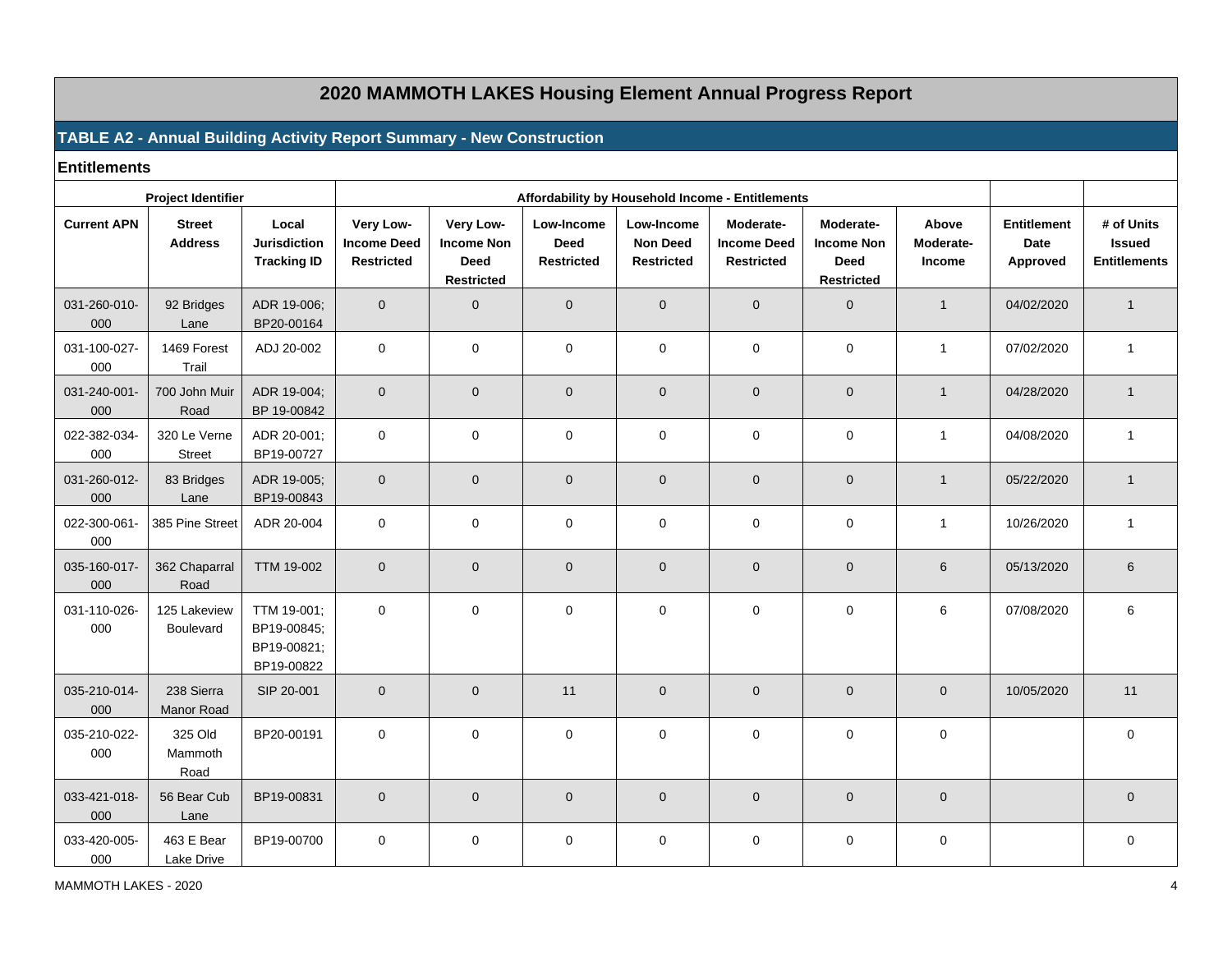| 033-421-031-<br>000 | 172 E Bear<br>Lake Drive     | BP19-00828 | $\mathbf 0$    | $\mathbf{0}$   | $\overline{0}$ | $\mathbf 0$         | $\overline{0}$ | $\overline{0}$ | $\overline{0}$ | $\mathbf 0$    |
|---------------------|------------------------------|------------|----------------|----------------|----------------|---------------------|----------------|----------------|----------------|----------------|
| 033-421-029-<br>000 | 150 E Bear<br>Lake Drive     | BP19-00829 | $\mathbf 0$    | $\mathbf 0$    | 0              | $\mathbf 0$         | $\mathbf 0$    | $\mathbf 0$    | $\mathbf 0$    | $\mathsf 0$    |
| 035-200-023-<br>000 | 540 Old<br>Mammoth<br>Road   | BP19-00824 | $\overline{0}$ | $\mathbf 0$    | $\pmb{0}$      | $\mathsf{O}\xspace$ | $\overline{0}$ | $\mathbf 0$    | $\overline{0}$ | $\mathbf 0$    |
| 035-200-023-<br>000 | 540 Old<br>Mammoth<br>Road   | BP19-00701 | $\mathbf 0$    | $\mathbf 0$    | 0              | 0                   | $\mathbf 0$    | $\mathbf 0$    | $\mathbf 0$    | $\mathbf 0$    |
| 035-200-023-<br>000 | 540 Old<br>Mammoth<br>Road   | BP19-00710 | $\mathbf{0}$   | $\mathbf{0}$   | $\mathbf 0$    | $\mathbf 0$         | $\overline{0}$ | $\mathbf{0}$   | $\overline{0}$ | $\mathbf 0$    |
| 035-200-023-<br>000 | 540 Old<br>Mammoth<br>Road   | BP19-00823 | $\mathbf 0$    | $\mathbf 0$    | $\mathbf 0$    | 0                   | $\mathbf 0$    | $\mathbf 0$    | $\mathbf 0$    | 0              |
| 033-370-020-<br>000 | 2610 Meridian<br><b>Blvd</b> | BP19-00832 | $\mathbf{0}$   | $\mathbf{0}$   | $\mathbf{0}$   | $\overline{0}$      | $\mathbf{0}$   | $\mathbf{0}$   | $\overline{0}$ | $\overline{0}$ |
| 033-370-020-<br>000 | 2610 Meridian<br><b>Blvd</b> | BP19-00833 | $\mathbf 0$    | $\mathbf 0$    | $\mathbf 0$    | $\mathsf{O}\xspace$ | $\mathsf 0$    | $\mathbf 0$    | $\mathbf 0$    | $\pmb{0}$      |
| 033-370-020-<br>000 | 2610 Meridian<br><b>Blvd</b> | BP19-00834 | $\overline{0}$ | $\mathbf{0}$   | $\mathbf 0$    | $\mathbf 0$         | $\overline{0}$ | $\mathbf 0$    | $\overline{0}$ | $\mathbf 0$    |
| 033-370-020-<br>000 | 2610 Meridian<br><b>Blvd</b> | BP19-00835 | $\mathbf 0$    | $\mathbf 0$    | $\mathbf 0$    | $\mathbf 0$         | $\mathbf 0$    | $\mathbf 0$    | $\mathbf 0$    | $\mathbf 0$    |
| 033-370-020-<br>000 | 2610 Meridian<br><b>Blvd</b> | BP19-00836 | $\mathbf 0$    | $\overline{0}$ | $\mathbf 0$    | $\mathsf{O}\xspace$ | $\overline{0}$ | $\mathsf 0$    | $\overline{0}$ | $\pmb{0}$      |
| 033-370-020-<br>000 | 2610 Meridian<br><b>Blvd</b> | BP19-00837 | $\mathbf 0$    | $\mathbf 0$    | $\mathbf 0$    | $\mathbf 0$         | $\mathbf 0$    | $\mathbf 0$    | $\mathbf 0$    | $\mathsf 0$    |
| 033-370-020-<br>000 | 2610 Meridian<br><b>Blvd</b> | BP19-00838 | $\overline{0}$ | $\mathbf 0$    | $\mathbf 0$    | $\mathbf{0}$        | $\overline{0}$ | $\mathbf 0$    | $\mathbf 0$    | $\mathbf 0$    |
| 033-370-020-<br>000 | 2610 Meridian<br><b>Blvd</b> | BP19-00839 | $\mathbf 0$    | $\mathbf 0$    | 0              | 0                   | 0              | $\mathbf 0$    | $\mathbf 0$    | 0              |
| 040-160-003-<br>000 | 1474 Old<br>Mammoth<br>Road  | BP19-00801 | $\overline{0}$ | $\mathbf{0}$   | $\mathbf 0$    | $\mathbf 0$         | $\mathbf 0$    | $\mathbf{0}$   | $\overline{0}$ | $\mathbf 0$    |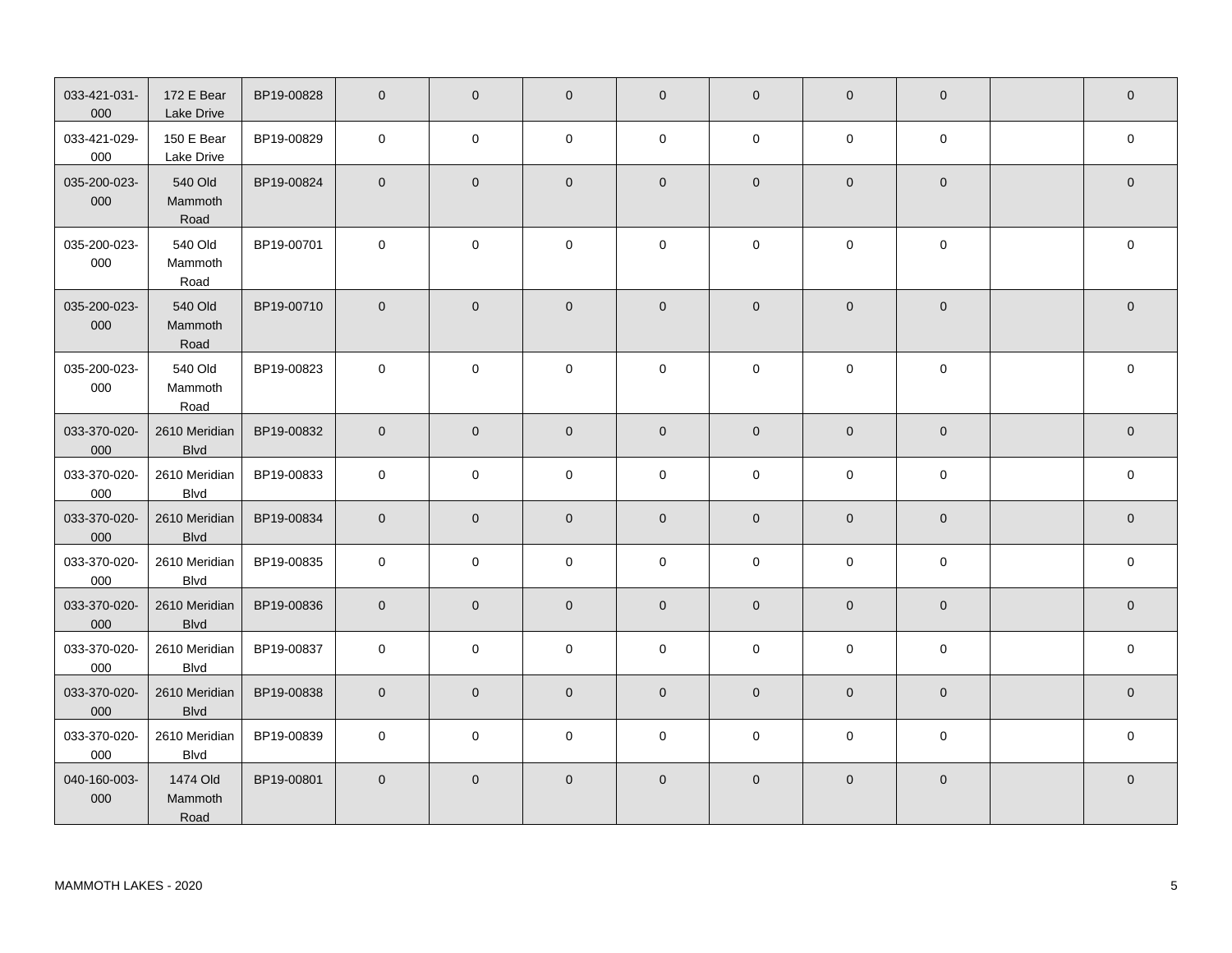| 040-160-003-<br>000 | 1474 Old<br>Mammoth<br>Road    | BP19-00817  | $\mathbf 0$         | $\mathbf 0$         | $\mathbf 0$         | 0                   | $\mathbf 0$ | $\mathbf 0$         | $\mathbf 0$         | $\mathbf 0$         |
|---------------------|--------------------------------|-------------|---------------------|---------------------|---------------------|---------------------|-------------|---------------------|---------------------|---------------------|
| 040-160-003-<br>000 | 1474 Old<br>Mammoth<br>Road    | BP19-00818  | $\mathsf{O}\xspace$ | $\mathbf 0$         | $\mathsf{O}\xspace$ | $\mathbf 0$         | $\pmb{0}$   | $\mathbf{0}$        | $\pmb{0}$           | $\mathbf{0}$        |
| 040-160-003-<br>000 | 1474 Old<br>Mammoth<br>Road    | BP19-00806  | $\mathbf 0$         | $\mathsf{O}\xspace$ | $\mathsf{O}\xspace$ | $\mathsf 0$         | $\pmb{0}$   | $\pmb{0}$           | $\mathsf{O}\xspace$ | $\mathsf{O}\xspace$ |
| 031-110-026-<br>000 | 125 Lakeview<br><b>Blvd</b>    | BP19-00821  | $\mathbf 0$         | $\mathsf{O}\xspace$ | $\mathsf{O}\xspace$ | $\mathbf 0$         | $\mathbf 0$ | $\mathbf 0$         | $\mathsf{O}\xspace$ | $\overline{0}$      |
| 031-110-026-<br>000 | 125 Lakeview<br><b>Blvd</b>    | BP19-00822  | $\pmb{0}$           | $\mathbf 0$         | $\mathbf 0$         | $\mathsf{O}$        | $\mathbf 0$ | $\mathbf 0$         | $\mathbf 0$         | $\mathsf{O}\xspace$ |
| 031-110-026-<br>000 | 125 Lakeview<br><b>Blvd</b>    | BP19-00845  | $\mathbf 0$         | $\mathbf 0$         | $\mathsf{O}\xspace$ | $\mathbf 0$         | $\pmb{0}$   | $\mathsf 0$         | $\mathsf{O}\xspace$ | $\mathbf 0$         |
| 033-320-010-<br>000 | 35 Starwood<br>Drive           | BP19-00049  | $\mathbf 0$         | $\mathsf{O}\xspace$ | $\mathsf{O}\xspace$ | $\mathsf{O}\xspace$ | $\pmb{0}$   | $\mathsf{O}\xspace$ | $\mathsf{O}\xspace$ | $\mathsf{O}\xspace$ |
| 032-150-021-<br>000 | 43 Juniper<br>Court            | BP19-00533  | $\mathbf 0$         | $\mathbf 0$         | $\mathsf{O}\xspace$ | $\mathbf 0$         | $\pmb{0}$   | $\mathbf{0}$        | $\mathsf{O}\xspace$ | $\mathbf 0$         |
| 033-421-033-<br>000 | 86 E Bear Lake<br><b>Drive</b> | BP19-00621  | $\mathsf 0$         | $\mathbf 0$         | $\pmb{0}$           | $\mathsf{O}\xspace$ | $\pmb{0}$   | $\mathsf{O}\xspace$ | $\mathsf{O}\xspace$ | $\mathbf 0$         |
| 033-421-031-<br>000 | 172 E Bear<br>Lake Drive       | BP19-00827  | $\mathbf 0$         | $\mathbf 0$         | $\mathsf{O}\xspace$ | $\mathbf 0$         | $\pmb{0}$   | $\mathsf 0$         | $\mathsf{O}\xspace$ | $\mathsf{O}\xspace$ |
| 033-421-032-<br>000 | 194 E Bear<br>Lake Drive       | BP 18-00469 | $\mathbf{0}$        | $\mathsf{O}\xspace$ | $\mathsf{O}\xspace$ | $\mathbf 0$         | $\pmb{0}$   | $\mathbf{0}$        | $\mathsf 0$         | $\mathbf 0$         |
| 022-470-011-<br>000 | 83 Evergeen<br>Street          | BP18-00349  | $\mathbf 0$         | $\mathbf{0}$        | $\mathbf 0$         | $\mathbf 0$         | $\pmb{0}$   | $\mathsf{O}\xspace$ | $\mathbf 0$         | $\overline{0}$      |
| 022-480-033-<br>000 | 127 Red Fir<br>Road            | BP 18-00336 | $\mathsf 0$         | $\mathsf 0$         | $\mathsf 0$         | $\mathsf 0$         | $\pmb{0}$   | $\mathsf{O}\xspace$ | $\mathbf 0$         | $\mathsf 0$         |
| 032-120-031-<br>000 | 849 Majestic<br>Pines Drive    | BP 19-00042 | $\mathbf{0}$        | $\mathbf 0$         | $\mathsf{O}\xspace$ | $\mathbf 0$         | $\mathbf 0$ | $\mathsf{O}\xspace$ | $\mathbf 0$         | $\mathbf 0$         |
| 037-220-005-<br>000 | 379 Wagon<br>Wheel Road        | BP 19-00134 | $\mathbf{0}$        | $\mathbf 0$         | $\mathbf 0$         | $\mathbf 0$         | $\mathbf 0$ | $\mathsf{O}\xspace$ | $\mathbf 0$         | $\mathbf 0$         |
| 031-197-000-<br>000 | 413 Rainbow<br>Lane            | BP 18-00619 | $\mathbf 0$         | $\mathbf 0$         | $\mathsf{O}\xspace$ | $\mathbf 0$         | $\pmb{0}$   | $\mathsf{O}\xspace$ | $\mathbf 0$         | $\mathsf{O}\xspace$ |
| 031-197-000-<br>000 | 413 Rainbow<br>Lane            | BP 18-00637 | $\mathbf 0$         | $\mathbf 0$         | $\pmb{0}$           | $\mathsf 0$         | $\pmb{0}$   | $\mathbf 0$         | $\mathbf 0$         | $\mathbf 0$         |

MAMMOTH LAKES - 2020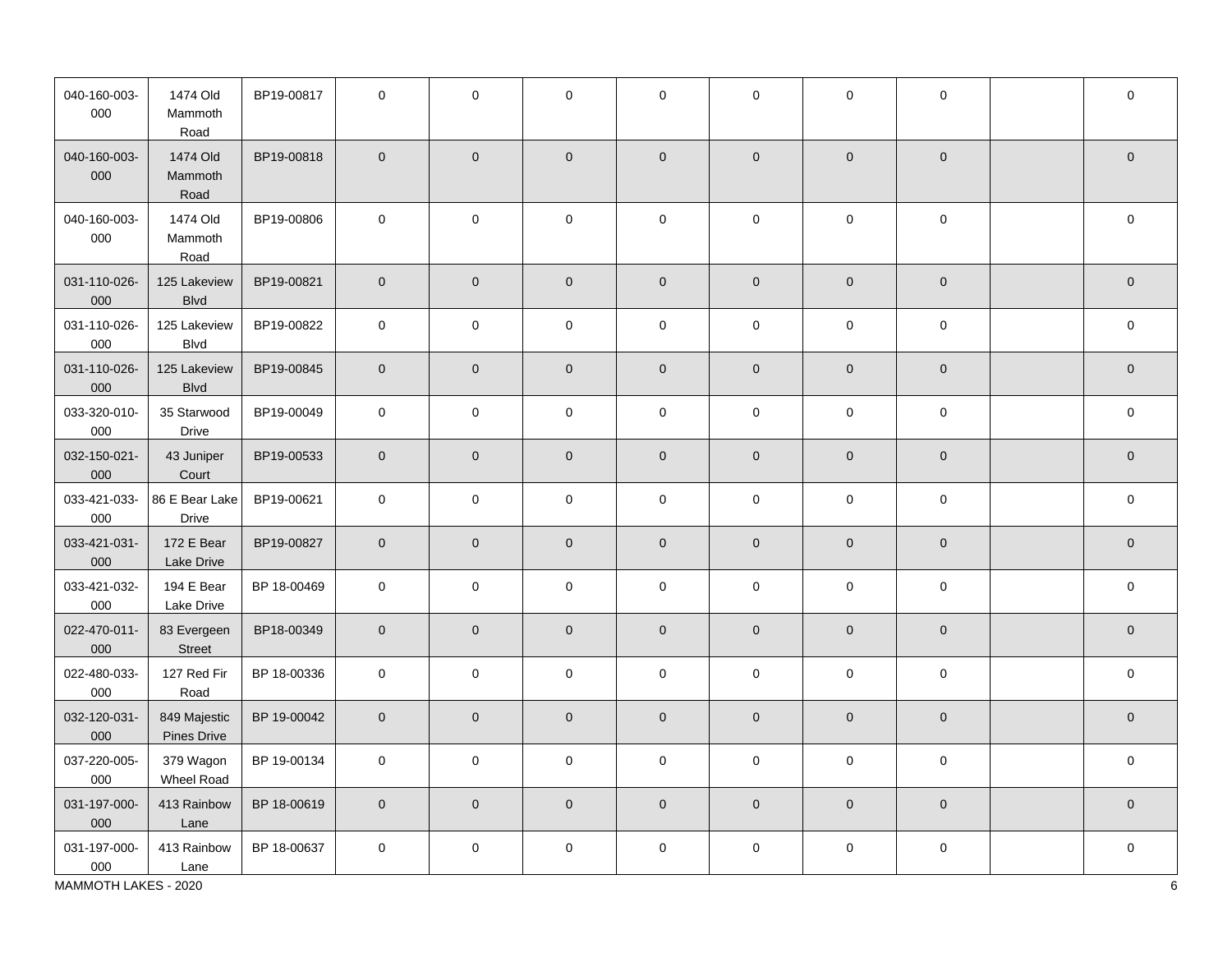| 032-120-022-<br>000 | 648 Majestic<br>Pines Drive  | BP18-00132  | $\mathbf 0$    | $\overline{0}$      | $\mathbf 0$         | $\mathbf 0$         | $\pmb{0}$   | $\mathbf 0$         | $\mathbf 0$         | $\mathbf 0$         |
|---------------------|------------------------------|-------------|----------------|---------------------|---------------------|---------------------|-------------|---------------------|---------------------|---------------------|
| 037-220-025-<br>000 | 44 Wagon<br>Road             | BP 19-00395 | $\mathsf 0$    | $\mathbf 0$         | $\mathbf 0$         | $\mathsf 0$         | $\mathbf 0$ | $\mathbf 0$         | $\mathbf 0$         | $\pmb{0}$           |
| 033-370-026-<br>000 | 2610 Meridian<br>Blvd.       | BP 19-00085 | $\mathbf 0$    | $\mathbf 0$         | $\mathbf 0$         | $\mathbf 0$         | $\mathbf 0$ | $\mathsf 0$         | $\mathsf{O}\xspace$ | $\mathbf 0$         |
| 033-370-026-<br>000 | 2610 Meridian<br>Blvd.       | BP 19-00084 | $\pmb{0}$      | $\pmb{0}$           | $\pmb{0}$           | $\pmb{0}$           | $\pmb{0}$   | $\pmb{0}$           | $\pmb{0}$           | $\pmb{0}$           |
| 031-080-060-<br>000 | 130 Hillside<br>Drive        | BP16-00645  | $\overline{0}$ | $\overline{0}$      | $\overline{0}$      | $\overline{0}$      | $\pmb{0}$   | $\mathbf 0$         | $\mathbf 0$         | $\mathbf 0$         |
| 035-052-010-<br>000 | 6 Pinecrest<br>Avenue        | BP10-00502  | $\pmb{0}$      | $\mathbf 0$         | $\mathbf 0$         | $\pmb{0}$           | $\pmb{0}$   | $\mathbf 0$         | $\mathsf 0$         | $\pmb{0}$           |
| 022-382-042-<br>000 | 160 Le Verne<br>Street       | BP19-00012  | $\pmb{0}$      | $\mathbf 0$         | $\pmb{0}$           | $\mathsf{O}\xspace$ | $\mathbf 0$ | $\mathbf 0$         | $\mathbf 0$         | $\pmb{0}$           |
| 032-020-034-<br>000 | 1264 Majestic<br>Pines Drive | BP18-00481  | $\mathbf 0$    | $\mathsf{O}\xspace$ | $\mathsf{O}\xspace$ | $\mathsf 0$         | $\mathbf 0$ | $\mathsf{O}\xspace$ | $\mathsf 0$         | $\mathsf{O}\xspace$ |
| 022-381-021-<br>000 | 125 Pine Street              | BP18-00088  | $\mathbf 0$    | $\mathbf 0$         | $\mathbf 0$         | $\mathsf{O}\xspace$ | $\pmb{0}$   | $\mathsf 0$         | $\mathbf 0$         | $\mathbf 0$         |
| 033-150-033-<br>000 | 325 Mono<br>Street           | 2005000577  | $\pmb{0}$      | $\mathbf 0$         | $\mathbf 0$         | $\mathsf 0$         | $\pmb{0}$   | $\pmb{0}$           | $\pmb{0}$           | $\mathbf 0$         |
| 031-197-000-<br>000 | 413 Rainbow<br>Lane          | BP15-00438  | $\mathbf 0$    | $\mathbf 0$         | $\mathbf 0$         | $\mathbf 0$         | $\pmb{0}$   | $\mathsf{O}\xspace$ | $\mathbf 0$         | $\mathbf 0$         |
| 031-197-000-<br>000 | 413 Rainbow<br>Lane          | BP15-00435  | $\mathsf 0$    | $\mathbf 0$         | $\mathbf 0$         | $\mathsf 0$         | $\mathbf 0$ | $\mathbf 0$         | $\mathbf 0$         | $\mathsf 0$         |
| 040-160-003-<br>000 | 1474 Old<br>Mammoth<br>Road  | BP18-00574  | $\pmb{0}$      | $\mathbf 0$         | $\pmb{0}$           | $\mathsf{O}\xspace$ | $\mathbf 0$ | $\mathbf 0$         | $\mathbf 0$         | $\pmb{0}$           |
| 040-160-003-<br>000 | 1474 Old<br>Mammoth<br>Road  | BP18-00582  | $\mathsf 0$    | $\mathbf 0$         | $\mathbf 0$         | $\pmb{0}$           | $\pmb{0}$   | $\mathbf 0$         | $\mathbf 0$         | $\mathsf 0$         |
| 040-160-003-<br>000 | 1474 Old<br>Mammoth<br>Road  | BP18-00583  | $\pmb{0}$      | $\pmb{0}$           | $\mathbf 0$         | $\pmb{0}$           | $\pmb{0}$   | $\mathbf 0$         | $\mathbf 0$         | $\mathbf 0$         |
|                     | <b>Totals</b>                |             | $\mathbf 0$    | 0                   | 11                  | $\mathbf 0$         | $\pmb{0}$   | $\mathbf 0$         | 18                  | 29                  |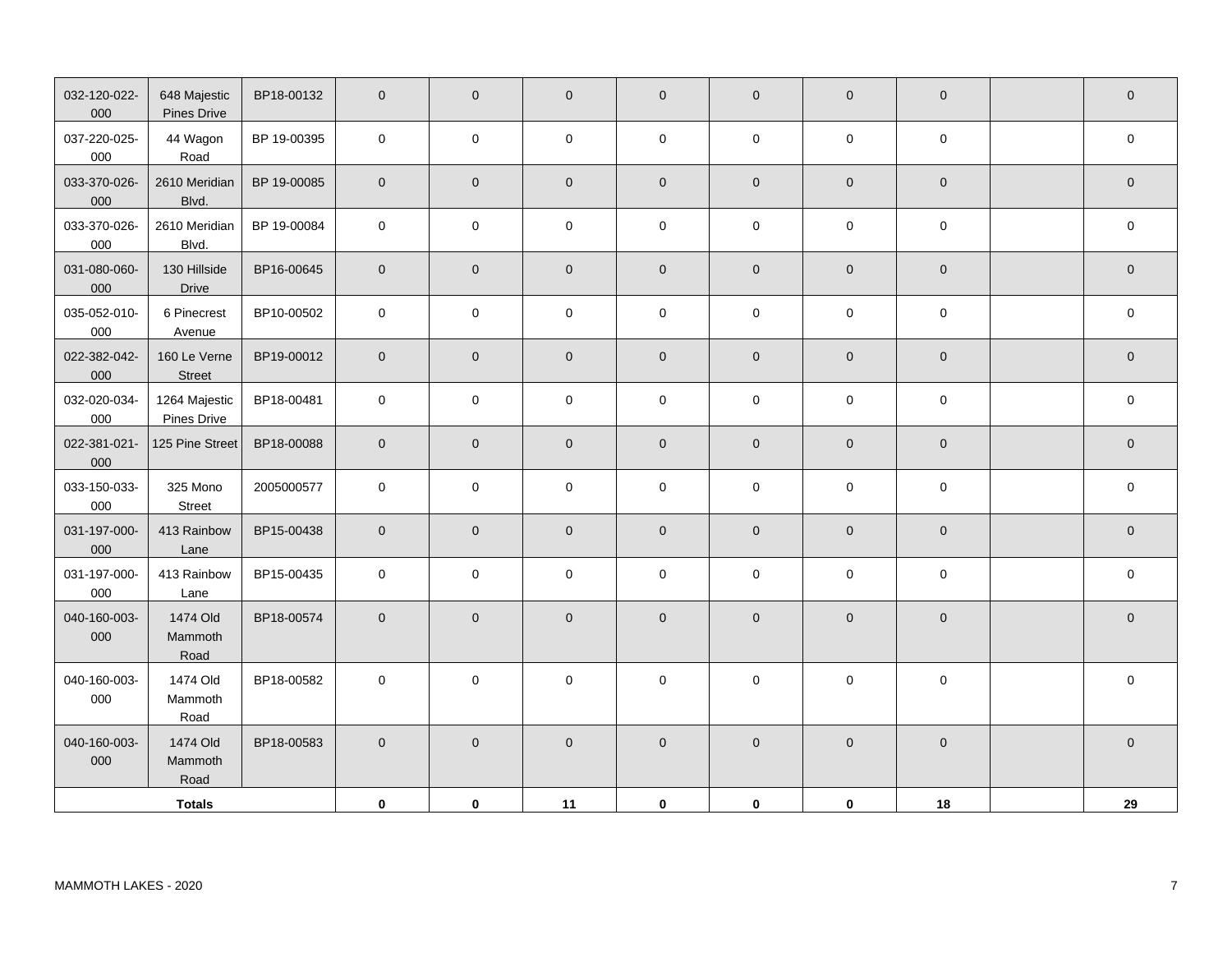| <b>Building Permits</b> |                                 |                                                         |                                                      |                                                                    |                                         |                                                    |                                                      |                                                                    |                              |                                                         |                                                                  |
|-------------------------|---------------------------------|---------------------------------------------------------|------------------------------------------------------|--------------------------------------------------------------------|-----------------------------------------|----------------------------------------------------|------------------------------------------------------|--------------------------------------------------------------------|------------------------------|---------------------------------------------------------|------------------------------------------------------------------|
|                         | <b>Project Identifier</b>       |                                                         |                                                      |                                                                    |                                         |                                                    | Affordability by Household Income - Building Permits |                                                                    |                              |                                                         |                                                                  |
| <b>Current APN</b>      | <b>Street</b><br><b>Address</b> | Local<br><b>Jurisdiction</b><br><b>Tracking ID</b>      | Very Low-<br><b>Income Deed</b><br><b>Restricted</b> | Very Low-<br><b>Income Non</b><br><b>Deed</b><br><b>Restricted</b> | Low-Income<br>Deed<br><b>Restricted</b> | Low-Income<br><b>Non Deed</b><br><b>Restricted</b> | Moderate-<br><b>Income Deed</b><br><b>Restricted</b> | Moderate-<br><b>Income Non</b><br><b>Deed</b><br><b>Restricted</b> | Above<br>Moderate-<br>Income | <b>Building</b><br><b>Permits Date</b><br><b>Issued</b> | # of Units<br><b>Issued</b><br><b>Building</b><br><b>Permits</b> |
| 031-260-010-<br>000     | 92 Bridges<br>Lane              | ADR 19-006;<br>BP20-00164                               | $\overline{0}$                                       | $\pmb{0}$                                                          | $\overline{0}$                          | $\mathbf{0}$                                       | $\mathbf{0}$                                         | $\mathbf{0}$                                                       | $\mathbf{1}$                 | 07/27/2020                                              | $\mathbf{1}$                                                     |
| 031-100-027-<br>000     | 1469 Forest<br>Trail            | ADJ 20-002                                              | $\mathbf 0$                                          | $\pmb{0}$                                                          | $\pmb{0}$                               | $\mathsf{O}\xspace$                                | $\mathbf 0$                                          | $\mathsf{O}\xspace$                                                | $\pmb{0}$                    |                                                         | $\pmb{0}$                                                        |
| 031-240-001-<br>000     | 700 John Muir<br>Road           | ADR 19-004;<br>BP 19-00842                              | $\overline{0}$                                       | $\mathbf 0$                                                        | $\mathbf 0$                             | $\mathbf 0$                                        | $\mathbf 0$                                          | $\mathbf 0$                                                        | $\mathbf{1}$                 | 10/09/2020                                              | $\mathbf{1}$                                                     |
| 022-382-034-<br>000     | 320 Le Verne<br>Street          | ADR 20-001;<br>BP19-00727                               | $\mathbf 0$                                          | $\pmb{0}$                                                          | $\mathbf 0$                             | $\mathsf{O}\xspace$                                | $\mathbf 0$                                          | $\mathsf{O}\xspace$                                                | $\mathbf{1}$                 | 05/13/2020                                              | $\mathbf{1}$                                                     |
| 031-260-012-<br>000     | 83 Bridges<br>Lane              | ADR 19-005;<br>BP19-00843                               | $\overline{0}$                                       | $\mathbf 0$                                                        | $\mathbf 0$                             | $\mathbf 0$                                        | $\mathbf 0$                                          | $\mathsf{O}\xspace$                                                | $\mathbf{1}$                 | 09/24/2020                                              | $\mathbf{1}$                                                     |
| 022-300-061-<br>000     | 385 Pine Street                 | ADR 20-004                                              | $\mathbf 0$                                          | $\mathbf 0$                                                        | $\mathbf 0$                             | $\mathbf 0$                                        | $\mathbf 0$                                          | $\mathbf 0$                                                        | $\mathbf 0$                  |                                                         | 0                                                                |
| 035-160-017-<br>000     | 362 Chaparral<br>Road           | <b>TTM 19-002</b>                                       | $\overline{0}$                                       | $\mathbf 0$                                                        | $\mathbf 0$                             | $\mathbf 0$                                        | $\mathbf{0}$                                         | $\mathbf{0}$                                                       | $\mathbf 0$                  |                                                         | $\mathbf 0$                                                      |
| 031-110-026-<br>000     | 125 Lakeview<br>Boulevard       | TTM 19-001;<br>BP19-00845;<br>BP19-00821;<br>BP19-00822 | $\mathbf 0$                                          | $\mathbf 0$                                                        | $\pmb{0}$                               | $\mathbf 0$                                        | $\mathbf 0$                                          | $\mathbf 0$                                                        | 6                            | 11/17/2020                                              | 6                                                                |
| 035-210-014-<br>000     | 238 Sierra<br>Manor Road        | SIP 20-001                                              | $\overline{0}$                                       | $\mathbf 0$                                                        | $\mathbf 0$                             | $\mathbf 0$                                        | $\mathbf{0}$                                         | $\mathbf{0}$                                                       | $\mathsf{O}\xspace$          |                                                         | $\pmb{0}$                                                        |
| 035-210-022-<br>000     | 325 Old<br>Mammoth<br>Road      | BP20-00191                                              | $\mathbf 0$                                          | $\mathbf 0$                                                        | $\mathbf 0$                             | $\mathbf 0$                                        | $\mathbf 0$                                          | $\mathbf 0$                                                        | $\overline{4}$               | 05/20/2020                                              | 4                                                                |
| 033-421-018-<br>000     | 56 Bear Cub<br>Lane             | BP19-00831                                              | $\overline{0}$                                       | $\pmb{0}$                                                          | $\pmb{0}$                               | $\mathsf{O}\xspace$                                | $\pmb{0}$                                            | $\mathbf{0}$                                                       | $\mathbf{1}$                 | 11/19/2020                                              | $\mathbf{1}$                                                     |
| 033-420-005-<br>000     | 463 E Bear<br>Lake Drive        | BP19-00700                                              | $\mathbf 0$                                          | $\pmb{0}$                                                          | $\mathbf 0$                             | $\pmb{0}$                                          | $\mathbf 0$                                          | $\mathsf{O}\xspace$                                                | $\mathbf{1}$                 | 10/14/2020                                              | $\mathbf{1}$                                                     |
| 033-421-031-<br>000     | 172 E Bear<br>Lake Drive        | BP19-00828                                              | $\overline{0}$                                       | $\mathbf 0$                                                        | $\mathbf 0$                             | $\mathbf 0$                                        | $\mathbf{0}$                                         | $\mathbf{0}$                                                       | $\mathbf{1}$                 | 09/29/2020                                              | $\mathbf{1}$                                                     |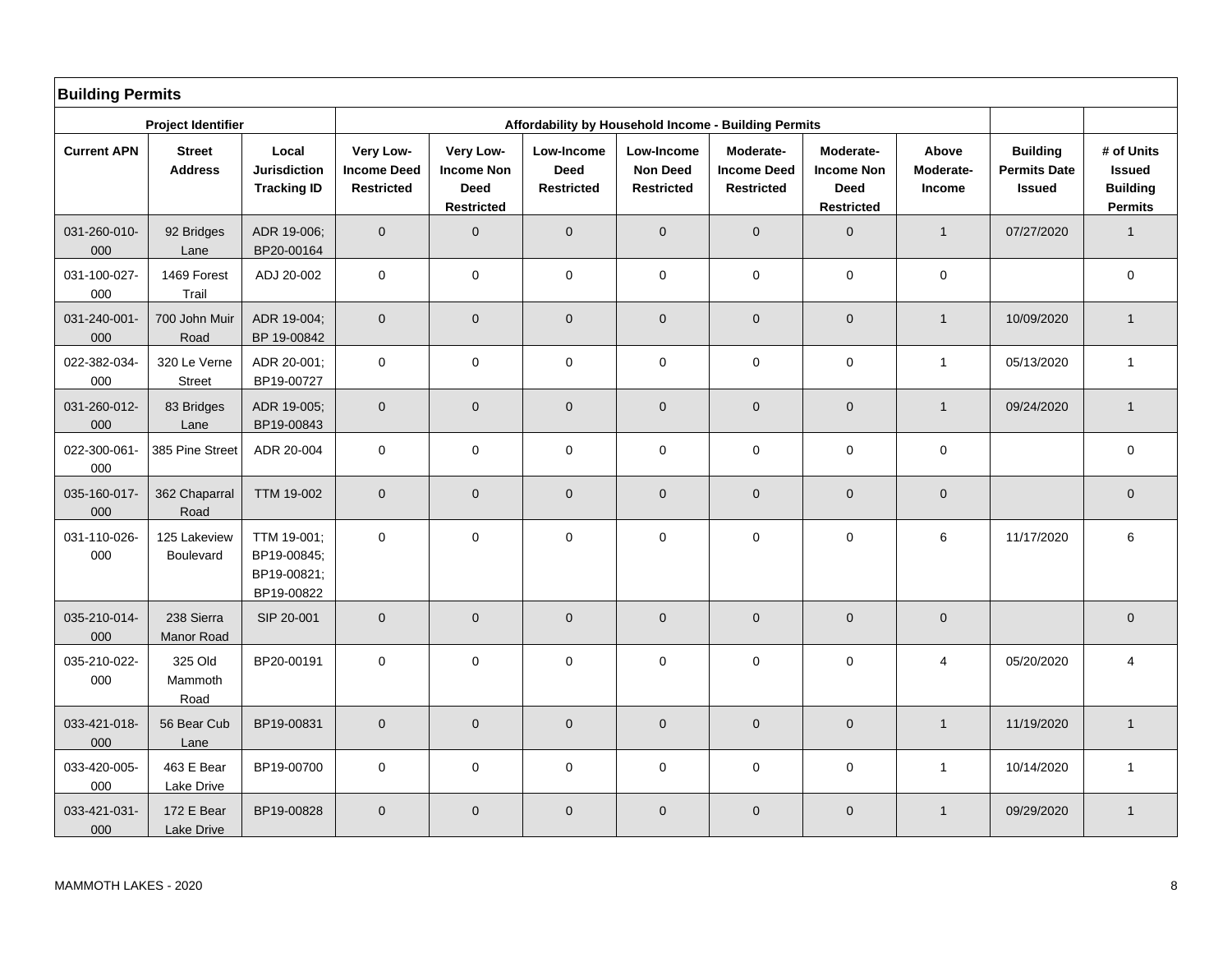| 033-421-029-<br>000 | 150 E Bear<br>Lake Drive     | BP19-00829 | $\mathbf 0$    | $\mathbf 0$  | $\mathbf 0$    | $\mathbf 0$    | $\mathbf 0$    | $\mathbf 0$    | $\mathbf{1}$   | 09/29/2020 | $\mathbf{1}$   |
|---------------------|------------------------------|------------|----------------|--------------|----------------|----------------|----------------|----------------|----------------|------------|----------------|
| 035-200-023-<br>000 | 540 Old<br>Mammoth<br>Road   | BP19-00824 | $\overline{0}$ | $\mathbf 0$  | $\mathbf 0$    | $\mathbf 0$    | $\overline{0}$ | $\mathbf{0}$   | $\overline{2}$ | 04/16/2020 | $\overline{2}$ |
| 035-200-023-<br>000 | 540 Old<br>Mammoth<br>Road   | BP19-00701 | $\mathbf 0$    | $\mathbf 0$  | $\mathbf 0$    | $\mathbf 0$    | $\mathbf 0$    | $\mathbf 0$    | $\mathbf{1}$   | 07/16/2020 | $\mathbf{1}$   |
| 035-200-023-<br>000 | 540 Old<br>Mammoth<br>Road   | BP19-00710 | $\mathbf{0}$   | $\mathbf 0$  | $\mathbf 0$    | $\mathbf 0$    | $\mathbf{0}$   | $\mathbf{0}$   | $\overline{1}$ | 07/16/2020 | $\mathbf{1}$   |
| 035-200-023-<br>000 | 540 Old<br>Mammoth<br>Road   | BP19-00823 | $\mathbf 0$    | 0            | $\mathbf 0$    | 0              | $\mathbf 0$    | $\mathbf 0$    | $\overline{2}$ | 04/16/2020 | 2              |
| 033-370-020-<br>000 | 2610 Meridian<br><b>Blvd</b> | BP19-00832 | $\overline{0}$ | $\mathbf 0$  | $\mathbf 0$    | $\mathbf 0$    | $\overline{0}$ | $\overline{0}$ | $\overline{2}$ | 08/28/2020 | 2              |
| 033-370-020-<br>000 | 2610 Meridian<br>Blvd        | BP19-00833 | $\mathbf 0$    | $\pmb{0}$    | $\mathsf 0$    | 0              | $\mathsf 0$    | $\mathbf 0$    | $\overline{2}$ | 08/28/2020 | $\overline{2}$ |
| 033-370-020-<br>000 | 2610 Meridian<br><b>Blvd</b> | BP19-00834 | $\overline{0}$ | $\mathbf 0$  | $\mathbf 0$    | $\mathbf 0$    | $\mathbf{0}$   | $\mathbf{0}$   | $\overline{2}$ | 08/21/2020 | $\overline{2}$ |
| 033-370-020-<br>000 | 2610 Meridian<br><b>Blvd</b> | BP19-00835 | $\mathbf 0$    | 0            | $\mathsf 0$    | $\mathbf 0$    | $\mathbf 0$    | $\mathbf 0$    | $\overline{c}$ | 08/28/2020 | $\overline{2}$ |
| 033-370-020-<br>000 | 2610 Meridian<br><b>Blvd</b> | BP19-00836 | $\overline{0}$ | $\mathbf{0}$ | $\mathbf 0$    | $\mathbf 0$    | $\mathbf{0}$   | $\mathbf{0}$   | $\overline{2}$ | 12/10/2020 | $\sqrt{2}$     |
| 033-370-020-<br>000 | 2610 Meridian<br><b>Blvd</b> | BP19-00837 | $\mathbf 0$    | $\mathbf 0$  | $\mathbf 0$    | $\mathbf 0$    | $\mathbf 0$    | $\mathbf 0$    | $\overline{2}$ | 12/10/2020 | $\overline{2}$ |
| 033-370-020-<br>000 | 2610 Meridian<br><b>Blvd</b> | BP19-00838 | $\overline{0}$ | $\mathbf 0$  | $\overline{0}$ | $\mathsf{O}$   | $\overline{0}$ | $\mathbf{0}$   | $\overline{2}$ | 12/10/2020 | $\overline{2}$ |
| 033-370-020-<br>000 | 2610 Meridian<br><b>Blvd</b> | BP19-00839 | $\mathbf 0$    | 0            | 0              | 0              | $\mathbf 0$    | $\mathbf 0$    | 2              | 12/10/2020 | 2              |
| 040-160-003-<br>000 | 1474 Old<br>Mammoth<br>Road  | BP19-00801 | $\mathbf{0}$   | $\mathbf{0}$ | $\mathbf 0$    | $\overline{0}$ | $\overline{0}$ | $\overline{0}$ | $\overline{2}$ | 09/22/2020 | $\overline{2}$ |
| 040-160-003-<br>000 | 1474 Old<br>Mammoth<br>Road  | BP19-00817 | $\mathbf 0$    | 0            | 0              | $\mathbf 0$    | $\Omega$       | $\mathbf 0$    | 3              | 09/22/2020 | 3              |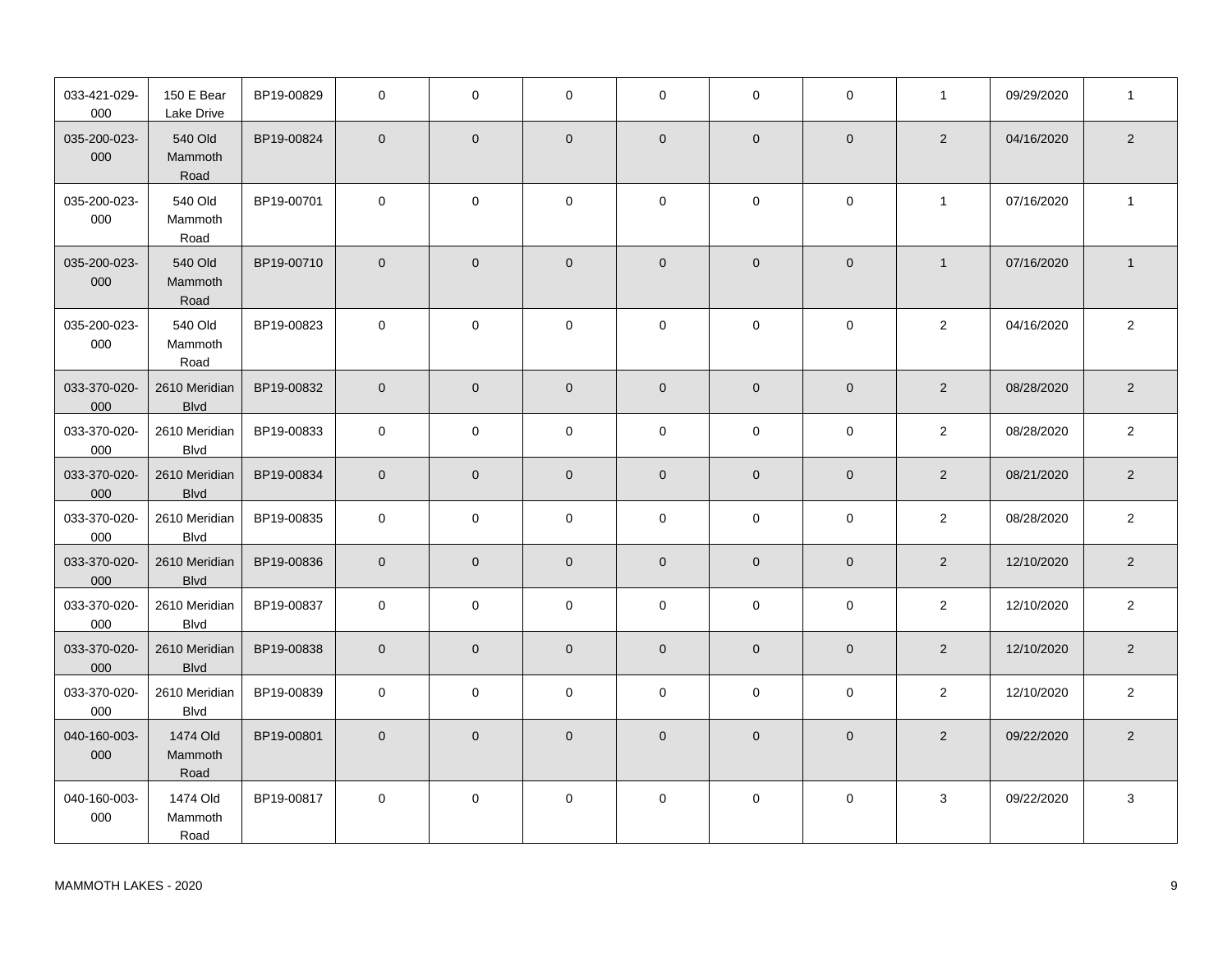| 040-160-003-<br>000 | 1474 Old<br>Mammoth<br>Road        | BP19-00818  | $\mathbf{0}$   | $\mathbf 0$ | $\mathbf 0$         | $\mathbf 0$         | $\mathbf{0}$        | $\overline{0}$      | 3              | 09/22/2020 | 3            |
|---------------------|------------------------------------|-------------|----------------|-------------|---------------------|---------------------|---------------------|---------------------|----------------|------------|--------------|
| 040-160-003-<br>000 | 1474 Old<br>Mammoth<br>Road        | BP19-00806  | $\mathsf 0$    | $\mathbf 0$ | $\mathbf 0$         | $\mathsf{O}\xspace$ | $\pmb{0}$           | $\mathsf{O}\xspace$ | $\sqrt{3}$     | 11/03/2020 | $\sqrt{3}$   |
| 031-110-026-<br>000 | 125 Lakeview<br><b>Blvd</b>        | BP19-00821  | $\mathbf{0}$   | $\mathbf 0$ | $\overline{0}$      | $\mathbf 0$         | $\mathsf{O}\xspace$ | $\mathsf{O}\xspace$ | $\overline{2}$ | 11/17/2020 | $\sqrt{2}$   |
| 031-110-026-<br>000 | 125 Lakeview<br><b>Blvd</b>        | BP19-00822  | $\mathsf 0$    | $\pmb{0}$   | $\pmb{0}$           | $\pmb{0}$           | $\mathbf 0$         | $\mathsf{O}\xspace$ | $\overline{2}$ | 11/17/2020 | $\sqrt{2}$   |
| 031-110-026-<br>000 | 125 Lakeview<br><b>Blvd</b>        | BP19-00845  | $\overline{0}$ | $\mathbf 0$ | $\mathbf 0$         | $\overline{0}$      | $\overline{0}$      | $\mathbf{0}$        | $\overline{2}$ | 11/17/2020 | $\sqrt{2}$   |
| 033-320-010-<br>000 | 35 Starwood<br>Drive               | BP19-00049  | $\pmb{0}$      | 0           | 0                   | $\pmb{0}$           | $\mathsf 0$         | $\mathbf 0$         | $\mathbf{1}$   | 03/16/2020 | $\mathbf{1}$ |
| 032-150-021-<br>000 | 43 Juniper<br>Court                | BP19-00533  | $\mathbf{0}$   | 0           | $\mathsf{O}\xspace$ | $\mathsf{O}\xspace$ | $\pmb{0}$           | $\overline{0}$      | $\mathbf{1}$   | 05/18/2020 | $\mathbf{1}$ |
| 033-421-033-<br>000 | 86 E Bear Lake<br>Drive            | BP19-00621  | $\mathsf 0$    | $\pmb{0}$   | $\mathbf 0$         | $\mathsf 0$         | $\mathbf 0$         | $\mathsf{O}\xspace$ | $\mathbf{1}$   | 07/07/2020 | $\mathbf{1}$ |
| 033-421-031-<br>000 | 172 E Bear<br>Lake Drive           | BP19-00827  | $\mathbf 0$    | $\mathbf 0$ | $\overline{0}$      | $\mathbf 0$         | $\mathbf 0$         | $\mathbf{0}$        | $\mathbf{1}$   | 07/29/2020 | $\mathbf{1}$ |
| 033-421-032-<br>000 | 194 E Bear<br>Lake Drive           | BP 18-00469 | $\mathbf 0$    | $\pmb{0}$   | $\mathbf 0$         | $\pmb{0}$           | $\mathbf 0$         | $\mathsf{O}\xspace$ | $\pmb{0}$      |            | $\mathsf 0$  |
| 022-470-011-<br>000 | 83 Evergeen<br>Street              | BP18-00349  | $\mathbf 0$    | $\pmb{0}$   | $\mathbf 0$         | $\mathsf{O}\xspace$ | $\overline{0}$      | $\mathbf{0}$        | $\pmb{0}$      |            | $\mathbf 0$  |
| 022-480-033-<br>000 | 127 Red Fir<br>Road                | BP 18-00336 | $\mathbf{0}$   | $\mathsf 0$ | $\pmb{0}$           | $\pmb{0}$           | $\mathbf 0$         | $\mathbf{0}$        | $\pmb{0}$      |            | $\mathsf 0$  |
| 032-120-031-<br>000 | 849 Majestic<br><b>Pines Drive</b> | BP 19-00042 | $\mathbf 0$    | $\mathbf 0$ | $\pmb{0}$           | $\mathbf 0$         | $\mathbf 0$         | $\mathbf{0}$        | $\mathbf 0$    |            | $\mathbf 0$  |
| 037-220-005-<br>000 | 379 Wagon<br>Wheel Road            | BP 19-00134 | $\mathsf 0$    | $\pmb{0}$   | $\mathsf 0$         | $\pmb{0}$           | $\mathbf 0$         | $\mathsf{O}\xspace$ | $\mathbf 0$    |            | $\pmb{0}$    |
| 031-197-000-<br>000 | 413 Rainbow<br>Lane                | BP 18-00619 | $\mathbf 0$    | $\mathbf 0$ | $\mathbf 0$         | $\mathsf{O}\xspace$ | $\mathsf{O}\xspace$ | $\mathsf{O}\xspace$ | $\pmb{0}$      |            | $\mathbf 0$  |
| 031-197-000-<br>000 | 413 Rainbow<br>Lane                | BP 18-00637 | $\mathbf 0$    | 0           | $\mathbf 0$         | $\mathbf 0$         | $\mathsf 0$         | $\mathbf 0$         | $\mathbf 0$    |            | $\pmb{0}$    |
| 032-120-022-<br>000 | 648 Majestic<br>Pines Drive        | BP18-00132  | $\mathbf{0}$   | 0           | $\mathbf 0$         | $\mathbf 0$         | $\mathbf{0}$        | $\overline{0}$      | $\mathbf 0$    |            | $\pmb{0}$    |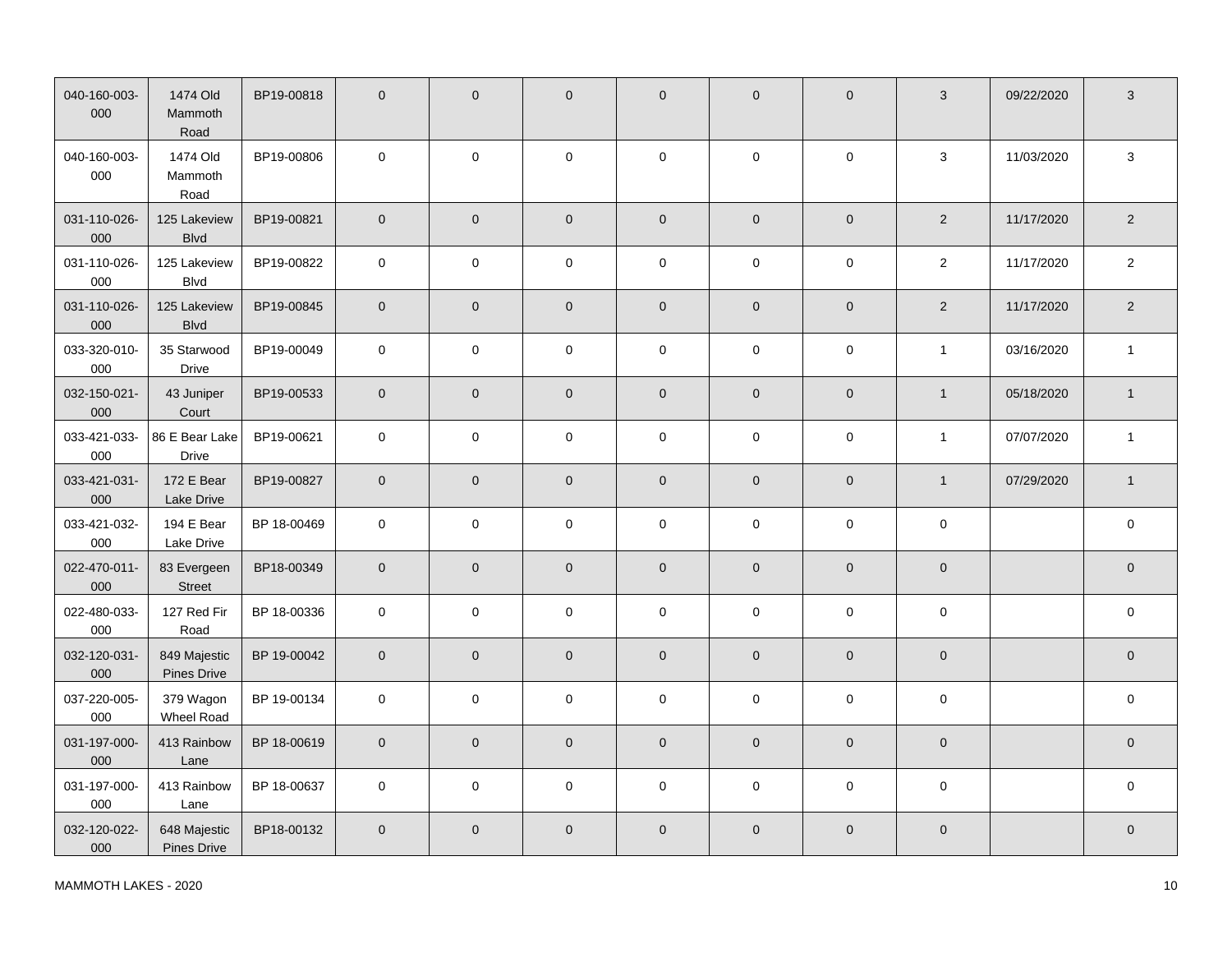| 037-220-025-<br>000 | 44 Wagon<br>Road                    | BP 19-00395 | $\mathbf 0$ | $\mathbf 0$ | $\mathbf 0$ | $\mathbf 0$ | $\mathbf 0$    | $\mathbf 0$  | $\mathbf 0$         | $\pmb{0}$   |
|---------------------|-------------------------------------|-------------|-------------|-------------|-------------|-------------|----------------|--------------|---------------------|-------------|
| 033-370-026-<br>000 | 2610 Meridian<br>Blvd.              | BP 19-00085 | $\mathbf 0$ | $\mathbf 0$ | $\mathbf 0$ | $\mathbf 0$ | $\mathbf 0$    | $\mathbf 0$  | $\mathbf 0$         | $\mathbf 0$ |
| 033-370-026-<br>000 | 2610 Meridian<br>Blvd.              | BP 19-00084 | $\mathbf 0$ | $\mathbf 0$ | $\pmb{0}$   | $\pmb{0}$   | $\pmb{0}$      | $\mathbf 0$  | $\mathbf 0$         | $\pmb{0}$   |
| 031-080-060-<br>000 | 130 Hillside<br>Drive               | BP16-00645  | $\mathbf 0$ | $\mathbf 0$ | $\mathbf 0$ | $\mathbf 0$ | $\mathbf 0$    | $\mathsf{O}$ | $\mathbf 0$         | $\mathbf 0$ |
| 035-052-010-<br>000 | 6 Pinecrest<br>Avenue               | BP10-00502  | $\mathbf 0$ | $\mathbf 0$ | $\mathbf 0$ | $\pmb{0}$   | $\mathbf 0$    | $\mathbf 0$  | $\mathbf 0$         | $\pmb{0}$   |
| 022-382-042-<br>000 | 160 Le Verne<br><b>Street</b>       | BP19-00012  | $\mathbf 0$ | $\mathbf 0$ | $\mathbf 0$ | $\pmb{0}$   | $\pmb{0}$      | $\mathbf 0$  | $\mathbf 0$         | $\mathbf 0$ |
| 032-020-034-<br>000 | 1264 Majestic<br><b>Pines Drive</b> | BP18-00481  | $\mathsf 0$ | $\mathbf 0$ | $\pmb{0}$   | $\pmb{0}$   | $\overline{0}$ | $\mathsf 0$  | $\pmb{0}$           | $\pmb{0}$   |
| 022-381-021-<br>000 | 125 Pine Street                     | BP18-00088  | $\mathbf 0$ | $\mathbf 0$ | $\pmb{0}$   | $\mathbf 0$ | $\pmb{0}$      | $\mathbf 0$  | $\mathbf 0$         | $\mathbf 0$ |
| 033-150-033-<br>000 | 325 Mono<br>Street                  | 2005000577  | $\pmb{0}$   | $\mathbf 0$ | $\mathbf 0$ | $\mathbf 0$ | $\mathbf 0$    | $\mathbf 0$  | $\mathbf 0$         | $\mathbf 0$ |
| 031-197-000-<br>000 | 413 Rainbow<br>Lane                 | BP15-00438  | $\mathbf 0$ | $\mathbf 0$ | $\mathbf 0$ | $\mathbf 0$ | $\mathbf 0$    | $\mathbf 0$  | $\mathbf 0$         | $\mathbf 0$ |
| 031-197-000-<br>000 | 413 Rainbow<br>Lane                 | BP15-00435  | $\mathbf 0$ | $\mathbf 0$ | $\mathbf 0$ | $\mathbf 0$ | $\mathbf 0$    | $\mathbf 0$  | $\mathbf 0$         | $\pmb{0}$   |
| 040-160-003-<br>000 | 1474 Old<br>Mammoth<br>Road         | BP18-00574  | $\mathbf 0$ | $\mathbf 0$ | $\mathbf 0$ | $\mathbf 0$ | $\mathbf 0$    | $\mathbf 0$  | $\mathsf{O}\xspace$ | $\mathbf 0$ |
| 040-160-003-<br>000 | 1474 Old<br>Mammoth<br>Road         | BP18-00582  | $\mathbf 0$ | $\mathbf 0$ | $\mathbf 0$ | 0           | $\mathbf 0$    | $\mathbf 0$  | $\mathsf{O}\xspace$ | $\mathbf 0$ |
| 040-160-003-<br>000 | 1474 Old<br>Mammoth<br>Road         | BP18-00583  | $\mathbf 0$ | $\mathbf 0$ | $\pmb{0}$   | $\pmb{0}$   | $\mathbf 0$    | $\mathbf 0$  | $\pmb{0}$           | $\pmb{0}$   |
|                     | <b>Totals</b>                       |             | $\mathbf 0$ | $\mathbf 0$ | $\mathbf 0$ | $\mathbf 0$ | $\pmb{0}$      | $\pmb{0}$    | 61                  | 61          |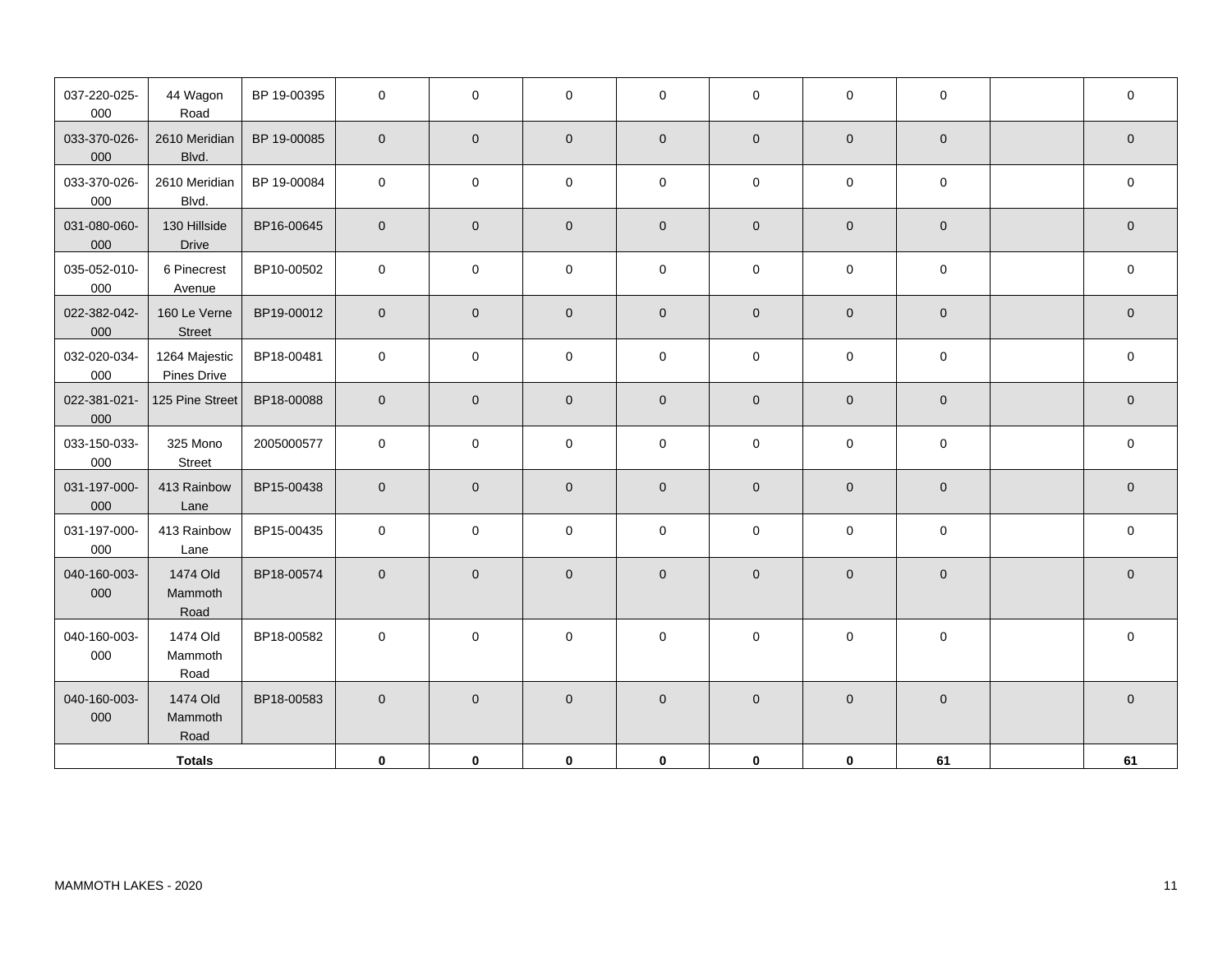|                     | <b>Certificate of Occupancy</b><br>Affordability by Household Income - Certificate of Occupancy |                                                         |                                                      |                                                                    |                                                |                                                    |                                                      |                                                                    |                              |                                                                                      |                                                                                                      |  |  |  |
|---------------------|-------------------------------------------------------------------------------------------------|---------------------------------------------------------|------------------------------------------------------|--------------------------------------------------------------------|------------------------------------------------|----------------------------------------------------|------------------------------------------------------|--------------------------------------------------------------------|------------------------------|--------------------------------------------------------------------------------------|------------------------------------------------------------------------------------------------------|--|--|--|
|                     | <b>Project Identifier</b>                                                                       |                                                         |                                                      |                                                                    |                                                |                                                    |                                                      |                                                                    |                              |                                                                                      |                                                                                                      |  |  |  |
| <b>Current APN</b>  | <b>Street</b><br><b>Address</b>                                                                 | Local<br><b>Jurisdiction</b><br><b>Tracking ID</b>      | Very Low-<br><b>Income Deed</b><br><b>Restricted</b> | Very Low-<br><b>Income Non</b><br><b>Deed</b><br><b>Restricted</b> | Low-Income<br><b>Deed</b><br><b>Restricted</b> | Low-Income<br><b>Non Deed</b><br><b>Restricted</b> | Moderate-<br><b>Income Deed</b><br><b>Restricted</b> | Moderate-<br><b>Income Non</b><br><b>Deed</b><br><b>Restricted</b> | Above<br>Moderate-<br>Income | <b>Certificates of</b><br>Occupancy or<br>other forms of<br>readiness<br>Date Issued | # of Units<br><b>Issued</b><br><b>Certificates of</b><br>Occupancy or<br>other forms of<br>readiness |  |  |  |
| 031-260-010-<br>000 | 92 Bridges<br>Lane                                                                              | ADR 19-006;<br>BP20-00164                               | $\overline{0}$                                       | $\mathbf 0$                                                        | $\mathbf 0$                                    | $\mathbf 0$                                        | $\pmb{0}$                                            | $\overline{0}$                                                     | $\mathbf 0$                  |                                                                                      | $\mathbf 0$                                                                                          |  |  |  |
| 031-100-027-<br>000 | 1469 Forest<br>Trail                                                                            | ADJ 20-002                                              | $\mathbf 0$                                          | 0                                                                  | $\mathbf 0$                                    | $\mathbf 0$                                        | $\mathbf 0$                                          | $\mathbf 0$                                                        | $\pmb{0}$                    |                                                                                      | $\mathsf 0$                                                                                          |  |  |  |
| 031-240-001-<br>000 | 700 John Muir<br>Road                                                                           | ADR 19-004;<br>BP 19-00842                              | $\pmb{0}$                                            | $\pmb{0}$                                                          | $\mathsf{O}\xspace$                            | $\pmb{0}$                                          | $\mathbf 0$                                          | $\mathsf{O}\xspace$                                                | $\mathbf 0$                  |                                                                                      | $\mathsf{O}\xspace$                                                                                  |  |  |  |
| 022-382-034-<br>000 | 320 Le Verne<br><b>Street</b>                                                                   | ADR 20-001;<br>BP19-00727                               | $\mathbf 0$                                          | $\mathsf 0$                                                        | $\mathbf 0$                                    | $\pmb{0}$                                          | $\pmb{0}$                                            | $\pmb{0}$                                                          | $\mathbf 0$                  |                                                                                      | $\mathsf 0$                                                                                          |  |  |  |
| 031-260-012-<br>000 | 83 Bridges<br>Lane                                                                              | ADR 19-005;<br>BP19-00843                               | $\mathbf 0$                                          | $\pmb{0}$                                                          | $\pmb{0}$                                      | $\mathsf{O}\xspace$                                | $\pmb{0}$                                            | $\mathbf 0$                                                        | $\pmb{0}$                    |                                                                                      | $\pmb{0}$                                                                                            |  |  |  |
| 022-300-061-<br>000 | 385 Pine Street                                                                                 | ADR 20-004                                              | $\mathbf 0$                                          | 0                                                                  | $\mathbf 0$                                    | $\pmb{0}$                                          | $\mathbf 0$                                          | $\mathbf 0$                                                        | $\mathbf 0$                  |                                                                                      | $\pmb{0}$                                                                                            |  |  |  |
| 035-160-017-<br>000 | 362 Chaparral<br>Road                                                                           | <b>TTM 19-002</b>                                       | $\mathbf 0$                                          | $\mathbf 0$                                                        | $\mathbf 0$                                    | $\mathbf 0$                                        | $\overline{0}$                                       | $\mathbf 0$                                                        | $\mathbf 0$                  |                                                                                      | $\pmb{0}$                                                                                            |  |  |  |
| 031-110-026-<br>000 | 125 Lakeview<br>Boulevard                                                                       | TTM 19-001;<br>BP19-00845;<br>BP19-00821;<br>BP19-00822 | $\mathbf 0$                                          | $\pmb{0}$                                                          | $\pmb{0}$                                      | $\mathsf 0$                                        | $\pmb{0}$                                            | $\mathbf 0$                                                        | $\pmb{0}$                    |                                                                                      | $\pmb{0}$                                                                                            |  |  |  |
| 035-210-014-<br>000 | 238 Sierra<br>Manor Road                                                                        | SIP 20-001                                              | $\mathbf 0$                                          | $\mathbf 0$                                                        | $\mathbf 0$                                    | $\mathbf 0$                                        | $\pmb{0}$                                            | $\pmb{0}$                                                          | $\pmb{0}$                    |                                                                                      | $\pmb{0}$                                                                                            |  |  |  |
| 035-210-022-<br>000 | 325 Old<br>Mammoth<br>Road                                                                      | BP20-00191                                              | $\pmb{0}$                                            | 0                                                                  | 0                                              | $\mathsf{O}\xspace$                                | $\pmb{0}$                                            | $\pmb{0}$                                                          | $\overline{4}$               | 07/09/2020                                                                           | $\overline{4}$                                                                                       |  |  |  |
| 033-421-018-<br>000 | 56 Bear Cub<br>Lane                                                                             | BP19-00831                                              | $\mathbf 0$                                          | $\pmb{0}$                                                          | $\mathbf 0$                                    | $\mathbf 0$                                        | $\pmb{0}$                                            | $\mathsf{O}\xspace$                                                | $\pmb{0}$                    |                                                                                      | $\pmb{0}$                                                                                            |  |  |  |
| 033-420-005-<br>000 | 463 E Bear<br>Lake Drive                                                                        | BP19-00700                                              | $\pmb{0}$                                            | $\pmb{0}$                                                          | $\mathbf 0$                                    | $\pmb{0}$                                          | $\mathbf 0$                                          | $\pmb{0}$                                                          | $\pmb{0}$                    |                                                                                      | $\mathsf 0$                                                                                          |  |  |  |
| 033-421-031-<br>000 | 172 E Bear<br>Lake Drive                                                                        | BP19-00828                                              | $\mathbf{0}$                                         | $\overline{0}$                                                     | $\mathbf 0$                                    | $\mathbf 0$                                        | $\mathbf 0$                                          | $\mathbf{0}$                                                       | $\mathbf 0$                  |                                                                                      | $\mathbf 0$                                                                                          |  |  |  |

MAMMOTH LAKES - 2020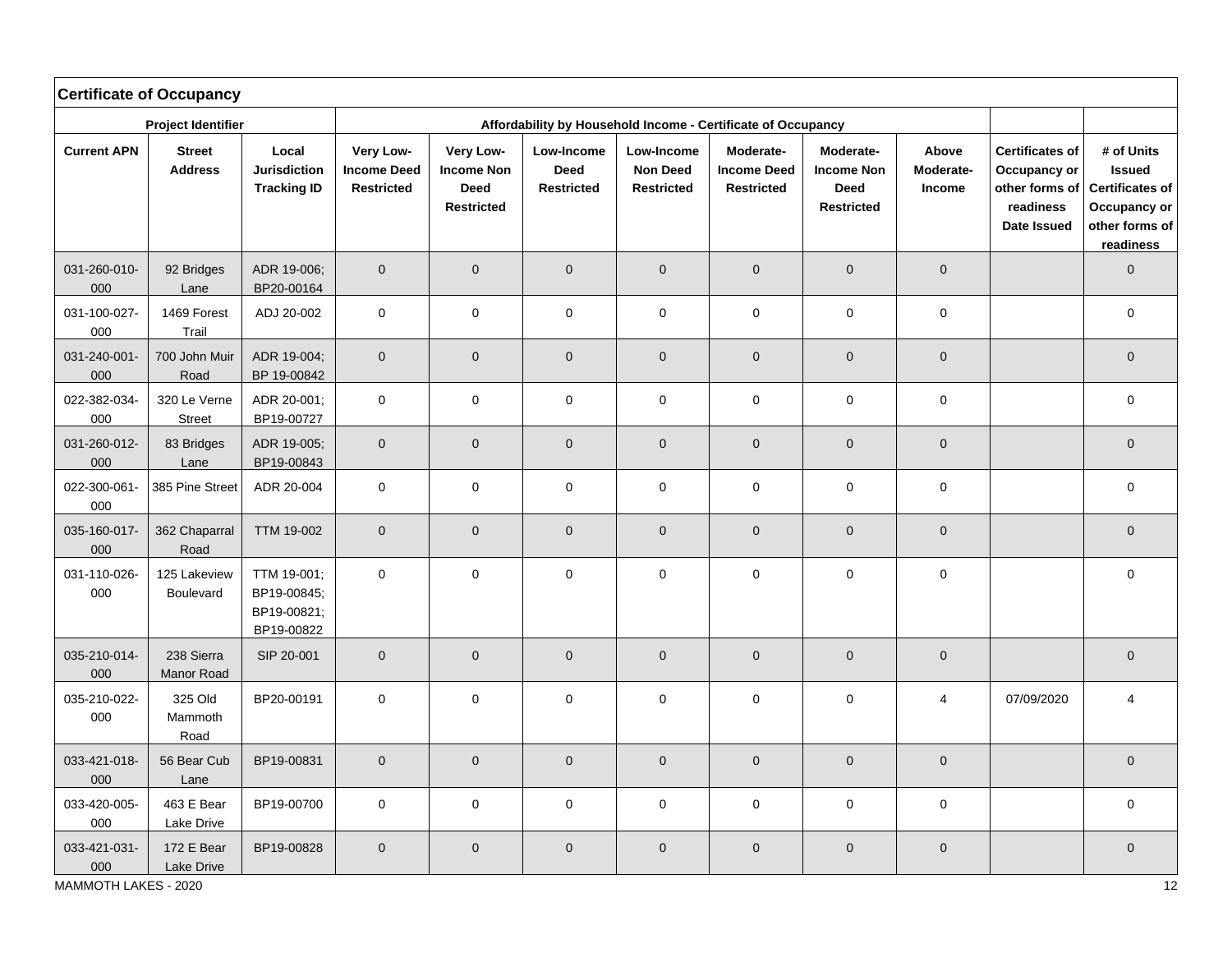| 033-421-029-<br>000 | 150 E Bear<br>Lake Drive     | BP19-00829 | $\mathbf 0$    | $\mathbf 0$    | $\mathbf 0$         | $\mathbf 0$    | $\mathbf 0$    | $\mathbf 0$  | $\mathbf 0$    | $\mathbf 0$         |
|---------------------|------------------------------|------------|----------------|----------------|---------------------|----------------|----------------|--------------|----------------|---------------------|
| 035-200-023-<br>000 | 540 Old<br>Mammoth<br>Road   | BP19-00824 | $\mathbf{0}$   | $\overline{0}$ | $\mathbf 0$         | $\overline{0}$ | $\overline{0}$ | $\mathbf{0}$ | $\overline{0}$ | $\mathbf 0$         |
| 035-200-023-<br>000 | 540 Old<br>Mammoth<br>Road   | BP19-00701 | $\Omega$       | $\mathbf 0$    | $\pmb{0}$           | 0              | $\mathbf 0$    | $\Omega$     | $\mathbf 0$    | $\pmb{0}$           |
| 035-200-023-<br>000 | 540 Old<br>Mammoth<br>Road   | BP19-00710 | $\mathbf{0}$   | $\mathbf{0}$   | $\mathbf 0$         | $\mathbf 0$    | $\overline{0}$ | $\mathbf{0}$ | $\overline{0}$ | $\mathbf 0$         |
| 035-200-023-<br>000 | 540 Old<br>Mammoth<br>Road   | BP19-00823 | $\Omega$       | $\mathbf 0$    | $\mathbf 0$         | 0              | $\mathbf 0$    | $\Omega$     | $\mathbf 0$    | $\mathbf 0$         |
| 033-370-020-<br>000 | 2610 Meridian<br><b>Blvd</b> | BP19-00832 | $\mathbf{0}$   | $\mathbf 0$    | $\overline{0}$      | $\mathbf 0$    | $\mathbf 0$    | $\mathbf 0$  | $\mathbf 0$    | $\pmb{0}$           |
| 033-370-020-<br>000 | 2610 Meridian<br><b>Blvd</b> | BP19-00833 | $\mathbf 0$    | $\mathsf{O}$   | $\mathbf 0$         | 0              | $\overline{0}$ | $\mathbf 0$  | $\mathbf 0$    | 0                   |
| 033-370-020-<br>000 | 2610 Meridian<br><b>Blvd</b> | BP19-00834 | $\mathbf{0}$   | $\mathbf 0$    | $\mathsf{O}\xspace$ | $\mathbf 0$    | $\mathbf 0$    | $\mathbf{0}$ | $\mathbf 0$    | $\mathsf{O}\xspace$ |
| 033-370-020-<br>000 | 2610 Meridian<br><b>Blvd</b> | BP19-00835 | $\mathbf 0$    | $\mathsf{O}$   | $\mathbf 0$         | $\mathbf 0$    | $\mathbf 0$    | $\mathbf 0$  | $\mathbf 0$    | 0                   |
| 033-370-020-<br>000 | 2610 Meridian<br><b>Blvd</b> | BP19-00836 | $\mathbf{0}$   | $\overline{0}$ | $\mathbf 0$         | $\mathbf 0$    | $\overline{0}$ | $\mathbf{0}$ | $\overline{0}$ | $\mathbf 0$         |
| 033-370-020-<br>000 | 2610 Meridian<br><b>Blvd</b> | BP19-00837 | $\mathbf 0$    | $\mathbf 0$    | $\mathbf 0$         | $\mathbf 0$    | $\mathbf 0$    | $\mathbf 0$  | $\mathbf 0$    | $\mathbf 0$         |
| 033-370-020-<br>000 | 2610 Meridian<br><b>Blvd</b> | BP19-00838 | $\overline{0}$ | $\overline{0}$ | $\overline{0}$      | $\overline{0}$ | $\mathbf 0$    | $\mathbf 0$  | $\mathbf 0$    | $\overline{0}$      |
| 033-370-020-<br>000 | 2610 Meridian<br><b>Blvd</b> | BP19-00839 | $\mathbf 0$    | 0              | 0                   | 0              | $\mathbf 0$    | $\mathbf 0$  | $\mathbf 0$    | 0                   |
| 040-160-003-<br>000 | 1474 Old<br>Mammoth<br>Road  | BP19-00801 | $\mathbf{0}$   | $\mathbf{0}$   | $\mathbf 0$         | $\mathbf 0$    | $\mathbf{0}$   | $\mathbf{0}$ | $\mathbf{0}$   | $\mathbf 0$         |
| 040-160-003-<br>000 | 1474 Old<br>Mammoth<br>Road  | BP19-00817 | $\mathbf 0$    | $\mathbf 0$    | $\mathbf 0$         | 0              | $\mathbf 0$    | $\Omega$     | $\mathbf 0$    | $\pmb{0}$           |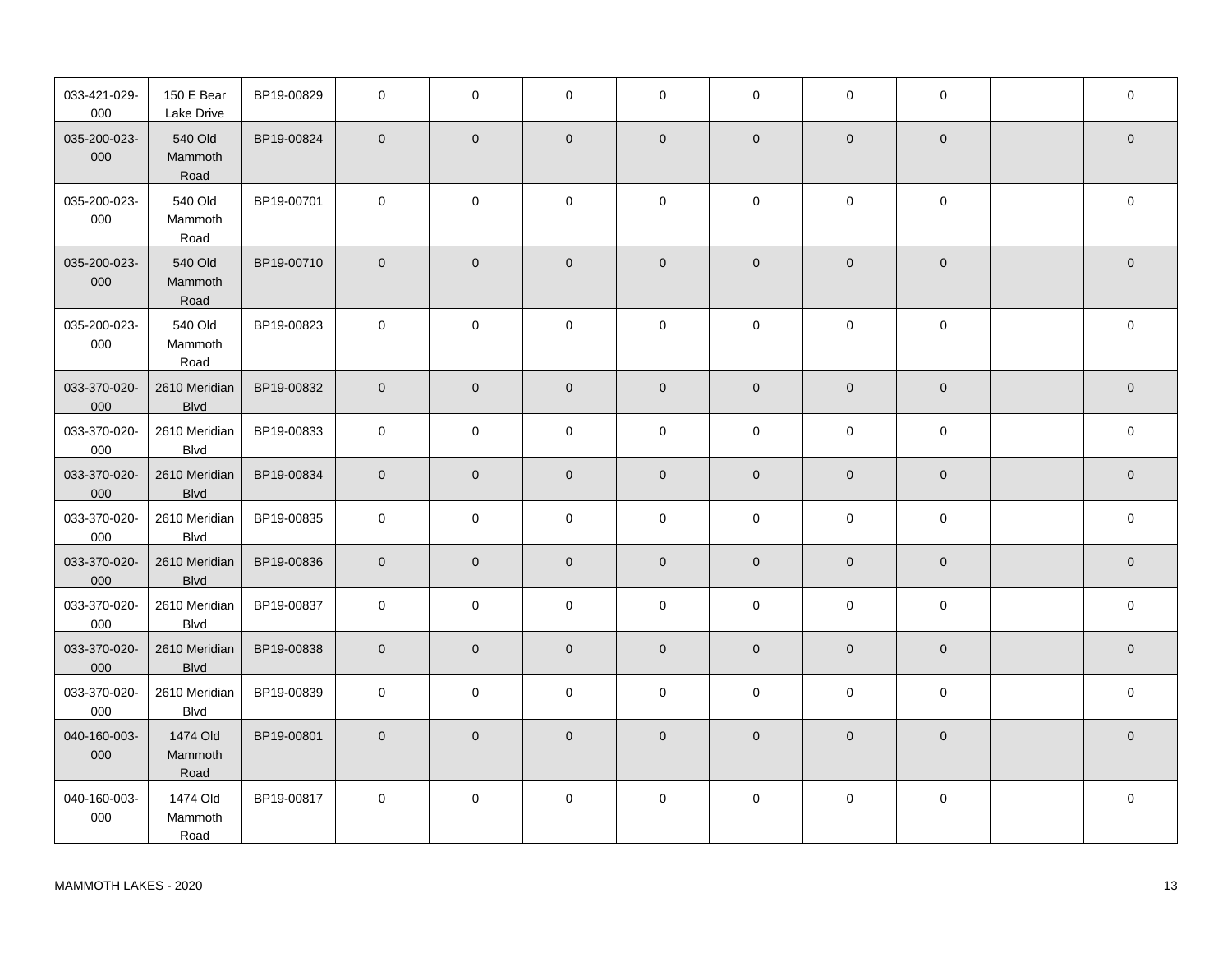| 040-160-003-<br>000 | 1474 Old<br>Mammoth<br>Road    | BP19-00818  | $\mathbf{0}$   | $\mathbf{0}$ | $\mathbf 0$         | $\mathbf 0$         | $\mathbf 0$ | $\mathbf{0}$        | $\mathbf 0$    |            | $\mathsf{O}\xspace$ |
|---------------------|--------------------------------|-------------|----------------|--------------|---------------------|---------------------|-------------|---------------------|----------------|------------|---------------------|
| 040-160-003-<br>000 | 1474 Old<br>Mammoth<br>Road    | BP19-00806  | $\mathbf{0}$   | 0            | $\mathbf 0$         | 0                   | $\pmb{0}$   | 0                   | $\mathsf 0$    |            | 0                   |
| 031-110-026-<br>000 | 125 Lakeview<br><b>Blvd</b>    | BP19-00821  | $\mathbf 0$    | $\mathbf 0$  | $\mathbf 0$         | $\mathbf 0$         | $\mathbf 0$ | $\mathbf 0$         | $\mathbf 0$    |            | $\mathbf 0$         |
| 031-110-026-<br>000 | 125 Lakeview<br><b>Blvd</b>    | BP19-00822  | $\mathbf 0$    | $\mathsf 0$  | $\pmb{0}$           | $\mathsf{O}\xspace$ | $\pmb{0}$   | $\mathbf 0$         | $\mathsf 0$    |            | $\mathbf 0$         |
| 031-110-026-<br>000 | 125 Lakeview<br><b>Blvd</b>    | BP19-00845  | $\overline{0}$ | $\mathbf 0$  | $\mathbf 0$         | $\overline{0}$      | $\pmb{0}$   | $\overline{0}$      | $\pmb{0}$      |            | $\mathbf 0$         |
| 033-320-010-<br>000 | 35 Starwood<br>Drive           | BP19-00049  | $\mathbf 0$    | 0            | $\pmb{0}$           | $\mathbf 0$         | $\pmb{0}$   | $\pmb{0}$           | $\pmb{0}$      |            | $\pmb{0}$           |
| 032-150-021-<br>000 | 43 Juniper<br>Court            | BP19-00533  | $\mathbf 0$    | $\mathbf 0$  | $\mathbf 0$         | $\overline{0}$      | $\pmb{0}$   | $\mathbf 0$         | $\pmb{0}$      |            | $\mathbf 0$         |
| 033-421-033-<br>000 | 86 E Bear Lake<br><b>Drive</b> | BP19-00621  | $\mathbf 0$    | $\mathsf 0$  | $\mathsf{O}\xspace$ | $\mathbf 0$         | $\mathbf 0$ | $\mathbf 0$         | $\pmb{0}$      |            | $\mathbf 0$         |
| 033-421-031-<br>000 | 172 E Bear<br>Lake Drive       | BP19-00827  | $\mathbf 0$    | $\mathbf 0$  | $\mathbf 0$         | $\mathbf 0$         | $\mathbf 0$ | $\mathbf 0$         | $\pmb{0}$      |            | $\mathbf 0$         |
| 033-421-032-<br>000 | 194 E Bear<br>Lake Drive       | BP 18-00469 | $\pmb{0}$      | $\mathsf 0$  | $\mathsf{O}\xspace$ | $\pmb{0}$           | $\pmb{0}$   | $\mathbf 0$         | $\mathbf{1}$   | 06/04/2020 | $\mathbf{1}$        |
| 022-470-011-<br>000 | 83 Evergeen<br><b>Street</b>   | BP18-00349  | $\mathbf{0}$   | $\pmb{0}$    | $\mathbf 0$         | $\mathsf{O}\xspace$ | $\pmb{0}$   | $\mathbf{0}$        | $\overline{1}$ | 12/09/2020 | $\mathbf{1}$        |
| 022-480-033-<br>000 | 127 Red Fir<br>Road            | BP 18-00336 | $\mathbf{0}$   | $\pmb{0}$    | $\mathbf 0$         | $\mathsf{O}\xspace$ | $\pmb{0}$   | $\mathbf 0$         | $\overline{1}$ | 11/02/2020 | $\mathbf{1}$        |
| 032-120-031-<br>000 | 849 Majestic<br>Pines Drive    | BP 19-00042 | $\mathbf 0$    | $\mathbf 0$  | $\mathbf 0$         | $\mathsf{O}\xspace$ | $\pmb{0}$   | $\mathbf{0}$        | $\mathbf{1}$   | 08/25/2020 | $\mathbf{1}$        |
| 037-220-005-<br>000 | 379 Wagon<br>Wheel Road        | BP 19-00134 | $\mathbf 0$    | $\mathsf 0$  | $\mathsf{O}\xspace$ | $\mathsf{O}\xspace$ | $\pmb{0}$   | $\mathsf{O}\xspace$ | $\mathbf{1}$   | 06/09/2020 | $\mathbf{1}$        |
| 031-197-000-<br>000 | 413 Rainbow<br>Lane            | BP 18-00619 | $\mathbf 0$    | $\mathbf 0$  | $\mathbf 0$         | $\overline{0}$      | $\mathbf 0$ | $\mathbf 0$         | $\overline{1}$ | 07/07/2020 | $\mathbf{1}$        |
| 031-197-000-<br>000 | 413 Rainbow<br>Lane            | BP 18-00637 | $\mathbf 0$    | $\mathsf 0$  | $\mathsf{O}\xspace$ | $\mathbf 0$         | $\pmb{0}$   | $\mathsf{O}\xspace$ | $\overline{1}$ | 09/02/2020 | $\overline{1}$      |
| 032-120-022-<br>000 | 648 Majestic<br>Pines Drive    | BP18-00132  | $\mathbf{0}$   | $\mathbf 0$  | $\mathbf 0$         | $\overline{0}$      | $\mathbf 0$ | $\mathsf{O}\xspace$ | $\mathbf{1}$   | 12/04/2020 | $\mathbf{1}$        |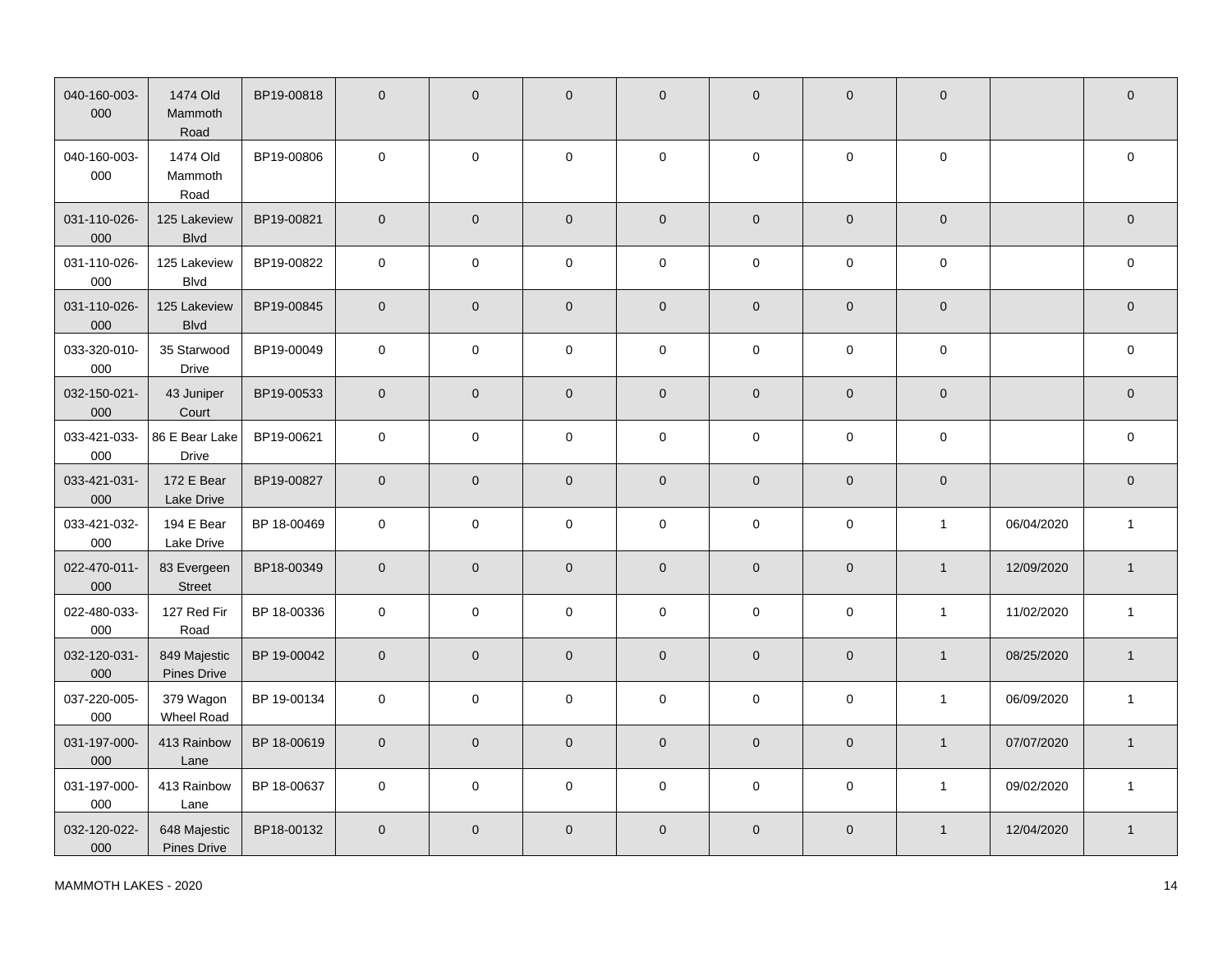| 037-220-025-<br>000 | 44 Wagon<br>Road             | BP 19-00395 | $\mathbf 0$         | 0           | $\mathbf 0$         | $\mathbf 0$         | $\mathbf 0$         | $\mathbf{0}$        | $\mathbf{1}$   | 09/15/2020 | $\mathbf{1}$              |
|---------------------|------------------------------|-------------|---------------------|-------------|---------------------|---------------------|---------------------|---------------------|----------------|------------|---------------------------|
| 033-370-026-<br>000 | 2610 Meridian<br>Blvd.       | BP 19-00085 | $\mathbf 0$         | $\mathbf 0$ | $\mathbf 0$         | $\mathbf{0}$        | $\mathbf 0$         | $\mathbf 0$         | $\overline{2}$ | 10/06/2020 | $\overline{c}$            |
| 033-370-026-<br>000 | 2610 Meridian<br>Blvd.       | BP 19-00084 | $\mathbf 0$         | 0           | $\mathsf{O}\xspace$ | $\mathbf 0$         | $\mathbf 0$         | $\mathsf{O}\xspace$ | $\overline{2}$ | 10/06/2020 | $\mathbf 2$               |
| 031-080-060-<br>000 | 130 Hillside<br>Drive        | BP16-00645  | $\mathbf 0$         | $\mathbf 0$ | $\mathbf 0$         | $\mathsf{O}\xspace$ | $\mathbf 0$         | $\overline{0}$      | $\mathbf{3}$   | 10/30/2020 | $\ensuremath{\mathsf{3}}$ |
| 035-052-010-<br>000 | 6 Pinecrest<br>Avenue        | BP10-00502  | $\mathsf{O}$        | 0           | $\mathbf 0$         | $\mathbf 0$         | $\mathbf 0$         | $\mathsf{O}\xspace$ | $\mathbf{1}$   | 11/04/2020 | $\overline{1}$            |
| 022-382-042-<br>000 | 160 Le Verne<br>Street       | BP19-00012  | $\mathsf{O}\xspace$ | $\pmb{0}$   | $\mathbf 0$         | $\mathsf{O}\xspace$ | $\mathbf 0$         | $\mathbf 0$         | $\mathbf{1}$   | 07/06/2020 | $\mathbf{1}$              |
| 032-020-034-<br>000 | 1264 Majestic<br>Pines Drive | BP18-00481  | $\mathbf 0$         | 0           | $\mathbf 0$         | $\mathbf 0$         | $\mathbf 0$         | $\mathbf 0$         | $\mathbf{1}$   | 07/23/2020 | $\mathbf{1}$              |
| 022-381-021-<br>000 | 125 Pine Street              | BP18-00088  | $\mathbf 0$         | $\mathbf 0$ | $\mathbf 0$         | $\mathbf 0$         | $\pmb{0}$           | $\mathbf 0$         | $\mathbf{1}$   | 06/29/2020 | $\mathbf{1}$              |
| 033-150-033-<br>000 | 325 Mono<br><b>Street</b>    | 2005000577  | $\mathsf 0$         | 0           | $\mathsf{O}\xspace$ | $\mathbf 0$         | $\mathsf{O}\xspace$ | $\mathsf{O}\xspace$ | $\mathbf{1}$   | 08/25/2020 | $\mathbf{1}$              |
| 031-197-000-<br>000 | 413 Rainbow<br>Lane          | BP15-00438  | $\mathbf 0$         | $\mathbf 0$ | $\overline{0}$      | $\mathbf 0$         | $\pmb{0}$           | $\mathsf{O}\xspace$ | $\overline{2}$ | 01/29/2020 | $\sqrt{2}$                |
| 031-197-000-<br>000 | 413 Rainbow<br>Lane          | BP15-00435  | $\mathbf 0$         | 0           | $\mathbf 0$         | $\mathsf{O}\xspace$ | $\mathbf 0$         | $\mathsf{O}\xspace$ | $\overline{2}$ | 06/03/2020 | $\sqrt{2}$                |
| 040-160-003-<br>000 | 1474 Old<br>Mammoth<br>Road  | BP18-00574  | $\mathbf 0$         | $\mathbf 0$ | $\mathbf 0$         | $\mathsf{O}\xspace$ | $\mathbf 0$         | $\mathbf 0$         | $\sqrt{3}$     | 05/19/2020 | $\ensuremath{\mathsf{3}}$ |
| 040-160-003-<br>000 | 1474 Old<br>Mammoth<br>Road  | BP18-00582  | $\mathbf 0$         | 0           | $\mathbf 0$         | $\mathbf 0$         | $\mathbf 0$         | $\mathbf 0$         | 3              | 05/19/2020 | $\mathsf 3$               |
| 040-160-003-<br>000 | 1474 Old<br>Mammoth<br>Road  | BP18-00583  | $\mathbf 0$         | $\pmb{0}$   | $\mathbf 0$         | $\mathbf 0$         | $\mathsf{O}\xspace$ | $\mathbf 0$         | $\overline{2}$ | 05/19/2020 | $\sqrt{2}$                |
|                     | <b>Totals</b>                |             | $\mathbf 0$         | 0           | $\mathbf 0$         | $\mathbf 0$         | $\mathbf 0$         | $\mathbf 0$         | 37             |            | 37                        |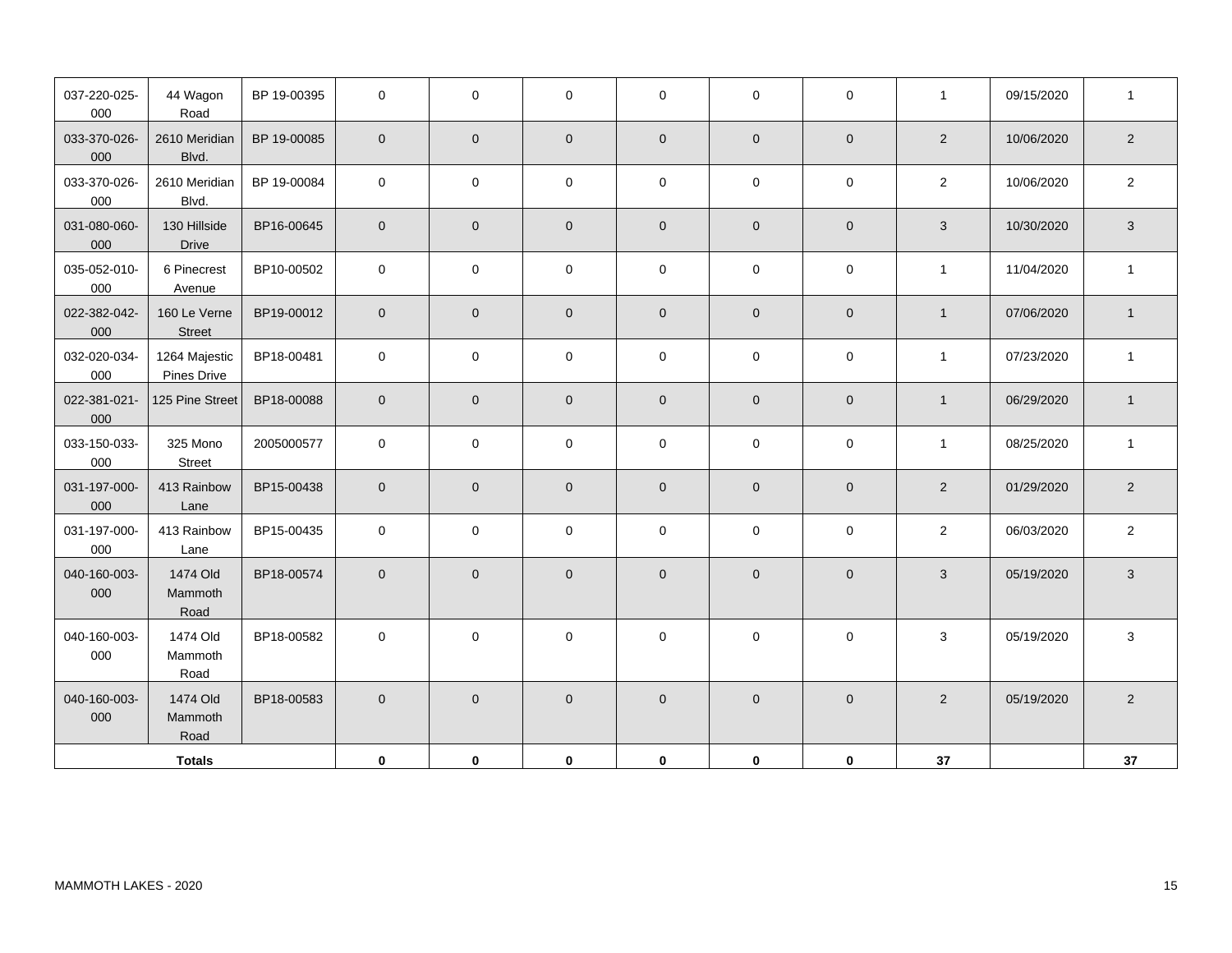|                     | <b>Project Information</b>   |                                  |                 |                                                           |                         |                   |                                                           |                                                                                  |                  |                                                               |                                                                                          |                                                                                                |                                                                   |                                                                      |                                             |                                                                          |                                                                                            |
|---------------------|------------------------------|----------------------------------|-----------------|-----------------------------------------------------------|-------------------------|-------------------|-----------------------------------------------------------|----------------------------------------------------------------------------------|------------------|---------------------------------------------------------------|------------------------------------------------------------------------------------------|------------------------------------------------------------------------------------------------|-------------------------------------------------------------------|----------------------------------------------------------------------|---------------------------------------------|--------------------------------------------------------------------------|--------------------------------------------------------------------------------------------|
|                     |                              | <b>Project Identifier</b>        |                 |                                                           |                         | <b>Unit Types</b> |                                                           |                                                                                  |                  |                                                               | <b>Housing with</b><br><b>Financial</b><br>Assistance and/or<br><b>Deed Restrictions</b> |                                                                                                |                                                                   |                                                                      | <b>Demolished/Destroyed Units</b><br>Units? |                                                                          |                                                                                            |
| Prior<br><b>APN</b> | <b>Current</b><br><b>APN</b> | <b>Street</b><br><b>Address</b>  | Project<br>Name | Local<br><b>Jurisdicti</b><br>on<br><b>Tracking</b><br>ID | Unit<br><b>Category</b> | <b>Tenure</b>     | <b>Extremel</b><br>y Low<br><b>Income</b><br><b>Units</b> | Was<br>Project<br>Approve<br>d using<br><b>SB 35</b><br><b>Streamli</b><br>ning? | Infill<br>Units? | Assistan<br>ce<br>Program<br>s for<br>each<br>Develop<br>ment | <b>Deed</b><br>Restricti<br>on Type                                                      | Housing<br>without<br><b>Financial</b><br>Assistan<br>ce or<br><b>Deed</b><br>Restricti<br>ons | Term of<br>Affordabi<br>lity or<br><b>Deed</b><br>Restricti<br>on | <b>Number</b><br>of<br>Demolish<br>ed/<br><b>Destroye</b><br>d Units | ed or<br>Destroye<br>d Units?               | Demolish Demolish<br>ed/ or<br>Destroye<br>d Units<br>Owner or<br>Renter | <b>Notes</b>                                                                               |
|                     | 031-260-<br>010-000          | 92<br><b>Bridges</b><br>Lane     | New SFR         | <b>ADR 19-</b><br>006:<br><b>BP20-</b><br>00164           | <b>SFD</b>              | Owner             | $\mathbf{0}$                                              | N.                                                                               | $\mathsf{Y}$     |                                                               |                                                                                          |                                                                                                |                                                                   | $\mathbf 0$                                                          |                                             |                                                                          |                                                                                            |
|                     | 031-100-<br>027-000          | 1469<br>Forest<br>Trail          | New ADU         | ADJ 20-<br>002                                            | ADU                     | Renter            | $\mathbf{0}$                                              | N                                                                                | $\mathsf{Y}$     |                                                               |                                                                                          |                                                                                                |                                                                   | $\mathbf 0$                                                          |                                             |                                                                          | <b>New</b><br>attached<br>ADU and<br>garage<br>attached<br>to an<br>existing<br><b>SFR</b> |
|                     | 031-240-<br>001-000          | 700 John<br>Muir<br>Road         | New SFR         | <b>ADR 19-</b><br>004;<br>BP 19-<br>00842                 | <b>SFD</b>              | Owner             | $\pmb{0}$                                                 | N.                                                                               | Y                |                                                               |                                                                                          |                                                                                                |                                                                   | $\mathbf 0$                                                          |                                             |                                                                          |                                                                                            |
|                     | 022-382-<br>034-000          | 320 Le<br>Verne<br><b>Street</b> | New SFR         | <b>ADR 20-</b><br>001;<br>BP19-<br>00727                  | <b>SFD</b>              | Owner             | $\Omega$                                                  | N                                                                                | Y                |                                                               |                                                                                          |                                                                                                |                                                                   | $\mathbf 0$                                                          |                                             |                                                                          |                                                                                            |
|                     | 031-260-<br>012-000          | 83<br><b>Bridges</b><br>Lane     | New SFR         | <b>ADR 19-</b><br>005;<br><b>BP19-</b><br>00843           | <b>SFD</b>              | Owner             | $\mathbf 0$                                               | ${\sf N}$                                                                        | Y                |                                                               |                                                                                          |                                                                                                |                                                                   | $\mathbf 0$                                                          |                                             |                                                                          |                                                                                            |
|                     | 022-300-<br>061-000          | 385 Pine<br>Street               | New SFR         | <b>ADR 20-</b><br>004                                     | <b>SFD</b>              | Owner             | $\Omega$                                                  | N                                                                                | Y                |                                                               |                                                                                          |                                                                                                |                                                                   | $\mathsf 0$                                                          |                                             |                                                                          |                                                                                            |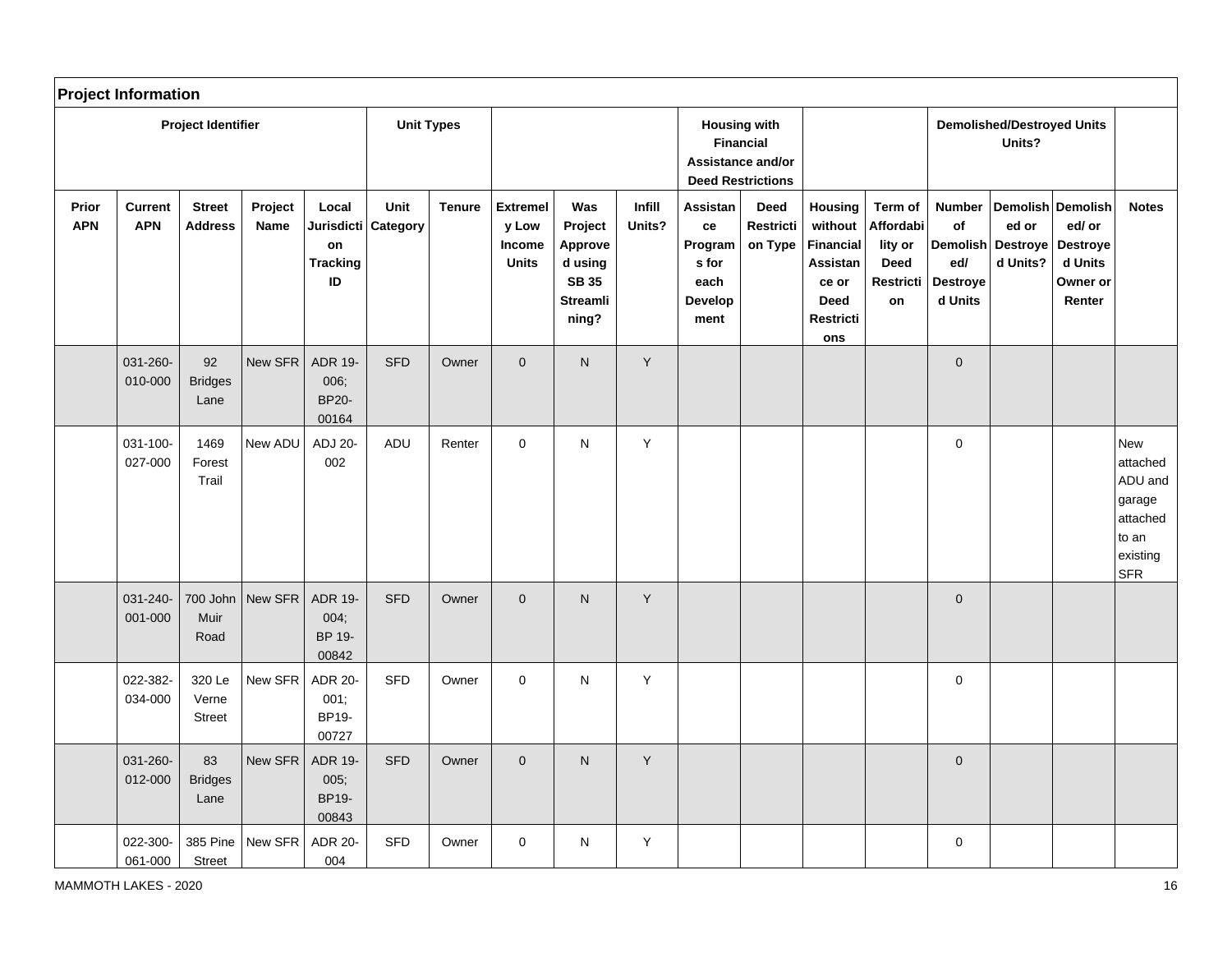| $ 035 - 160 -  $         | 362<br>Road      | Chaparral TTM 19-<br>017-000 Chaparral Townhom<br>es | 002                                                          | <b>SFA</b> | Owner | $\overline{0}$ | N | $\vee$       |  |  | 0 |  |  |
|--------------------------|------------------|------------------------------------------------------|--------------------------------------------------------------|------------|-------|----------------|---|--------------|--|--|---|--|--|
| $031 - 110 -$<br>026-000 | 125<br>Boulevard | Lakeview   TTM 19-<br>Lakeview   Townhom  <br>es     | 001;<br>BP19-<br>00845;<br>BP19-<br>00821;<br>BP19-<br>00822 | <b>SFA</b> | Owner | $\mathbf{0}$   | N | $\checkmark$ |  |  | 0 |  |  |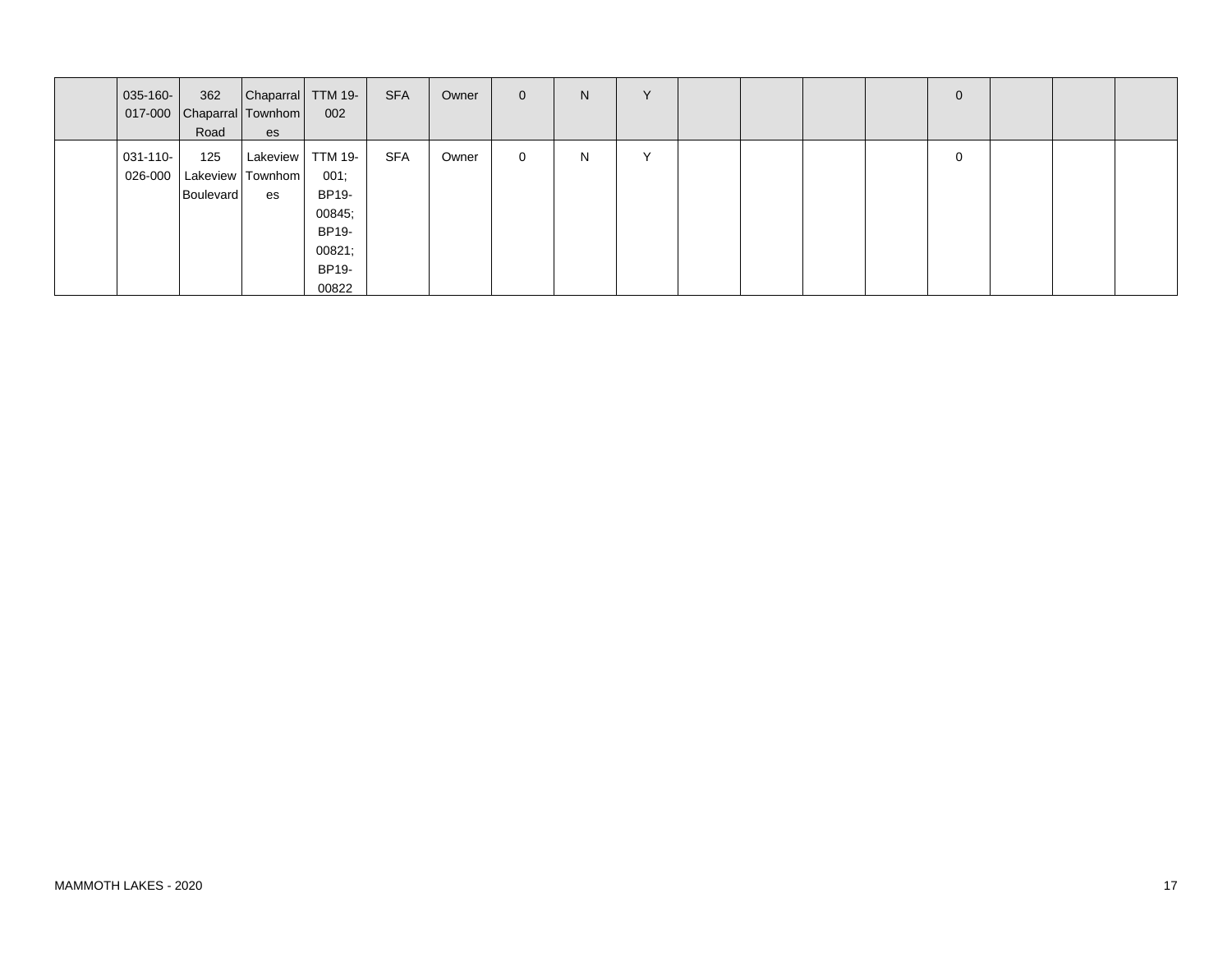| 035-210-<br>014-000 | 238<br>Sierra<br>Manor<br>Road | Access<br>Apartmen<br>$\sf{ts}$ | SIP 20-<br>001        | $5+$       | Renter | $\mathbf 0$ | Y         | Y           | Other | Other |  | $\mathbf 0$ |  | SB-35<br>approval<br>in 2020;<br>BP<br>issuance<br>pending<br>award of<br>grant<br>funding;<br><b>HOME</b><br>and<br>CDBG<br>funding<br>have<br>been<br>applied<br>for, but no<br>awards<br>have<br>been<br>announce<br>d; A<br>covenant<br>will be<br>recorded<br>on title<br>restricting<br>the units<br>to 80%<br>AMI or<br>below |
|---------------------|--------------------------------|---------------------------------|-----------------------|------------|--------|-------------|-----------|-------------|-------|-------|--|-------------|--|--------------------------------------------------------------------------------------------------------------------------------------------------------------------------------------------------------------------------------------------------------------------------------------------------------------------------------------|
| 035-210-<br>022-000 | 325 Old<br>Mammoth<br>Road     |                                 | <b>BP20-</b><br>00191 | $2$ to $4$ | Renter | $\mathsf 0$ | ${\sf N}$ | $\mathsf Y$ |       |       |  | $\mathsf 0$ |  | Conversio<br>n of non-<br>residentia<br>I to<br>residentia<br>I units                                                                                                                                                                                                                                                                |
| 033-421-            | 56 Bear<br>018-000 Cub Lane    | New SFR                         | BP19-<br>00831        | <b>SFD</b> | Owner  | $\pmb{0}$   | ${\sf N}$ | Y           |       |       |  | $\mathbf 0$ |  |                                                                                                                                                                                                                                                                                                                                      |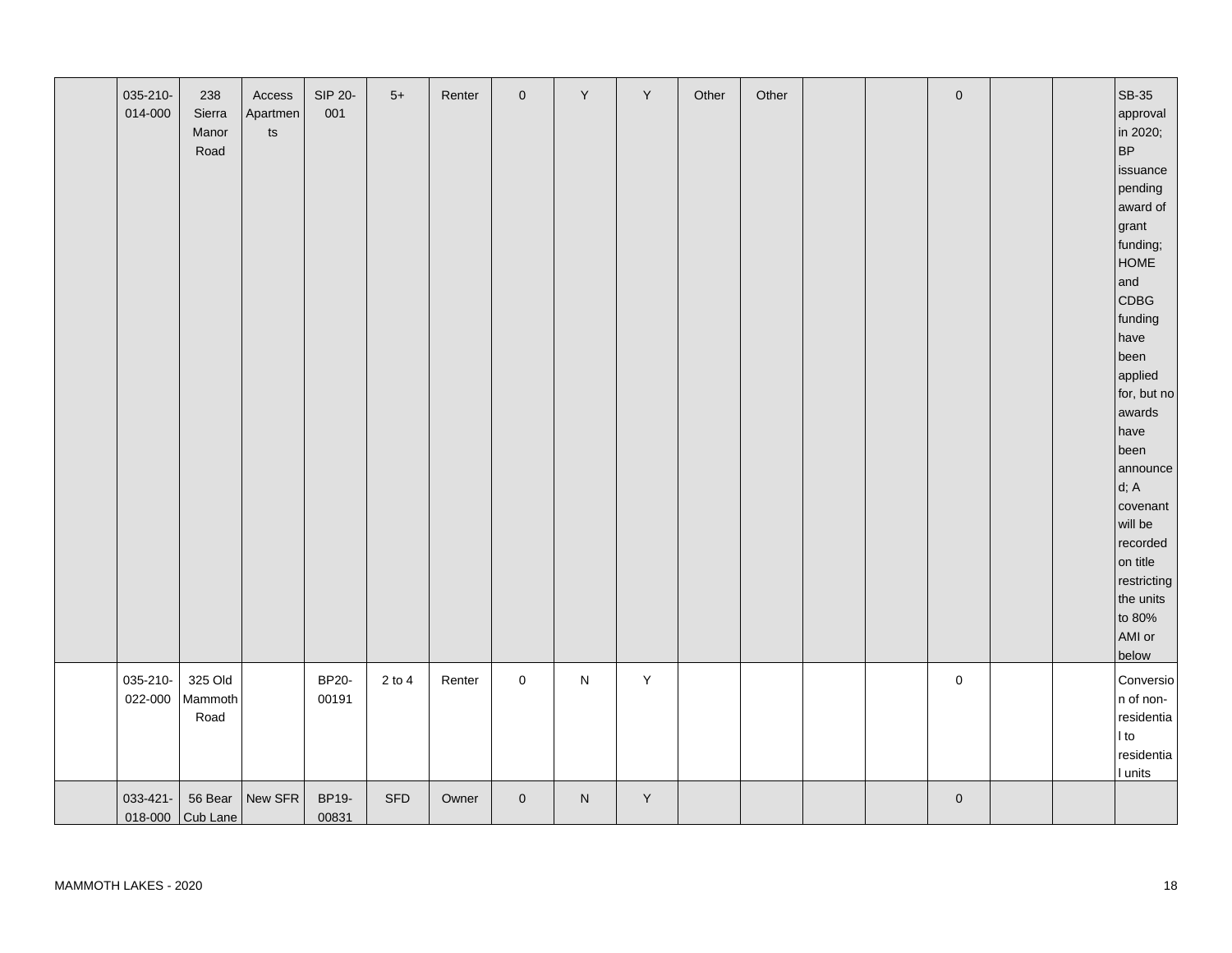| 033-420-<br>005-000 | 463 E<br>Bear<br>Lake<br>Drive        | New SFR                                | BP19-<br>00700        | <b>SFD</b> | Owner  | $\mathbf 0$    | $\mathsf{N}$ | Υ |  |  | $\mathbf 0$  |  |  |
|---------------------|---------------------------------------|----------------------------------------|-----------------------|------------|--------|----------------|--------------|---|--|--|--------------|--|--|
| 033-421-<br>031-000 | 172 E<br>Bear<br>Lake<br><b>Drive</b> | New ADU                                | BP19-<br>00828        | <b>ADU</b> | Renter | $\overline{0}$ | N            | Y |  |  | $\mathbf{0}$ |  |  |
| 033-421-<br>029-000 | 150 E<br>Bear<br>Lake<br>Drive        | New ADU                                | BP19-<br>00829        | ADU        | Renter | $\mathbf 0$    | $\mathsf{N}$ | Y |  |  | $\mathbf 0$  |  |  |
| 035-200-<br>023-000 | 540 Old<br>Mammoth<br>Road            | 540 PUD<br>Lots 4 & 5                  | BP19-<br>00824        | <b>SFA</b> | Owner  | $\overline{0}$ | N            | Y |  |  | $\mathbf{0}$ |  |  |
| 035-200-<br>023-000 | 540 Old<br>Mammoth<br>Road            | 540 PUD<br>Lot 1                       | BP19-<br>00701        | <b>SFD</b> | Owner  | $\mathbf 0$    | $\mathsf{N}$ | Y |  |  | $\mathbf 0$  |  |  |
| 035-200-<br>023-000 | 540 Old<br>Mammoth<br>Road            | 540 PUD<br>Lot 6                       | BP19-<br>00710        | <b>SFD</b> | Owner  | $\overline{0}$ | N            | Y |  |  | $\mathbf 0$  |  |  |
| 035-200-<br>023-000 | 540 Old<br>Mammoth<br>Road            | 540 PUD<br>Lots 2 & 3                  | BP19-<br>00823        | <b>SFA</b> | Owner  | $\mathbf 0$    | N            | Y |  |  | $\mathbf 0$  |  |  |
| 033-370-<br>020-000 | 2610<br>Meridian<br><b>Blvd</b>       | Obsidian<br><b>PUD Lots</b><br>5 & 6   | BP19-<br>00832        | <b>SFA</b> | Owner  | $\overline{0}$ | N.           | Y |  |  | $\mathbf{0}$ |  |  |
| 033-370-<br>020-000 | 2610<br>Meridian<br><b>Blvd</b>       | Obsidian<br><b>PUD Lots</b><br>7 & 8   | BP19-<br>00833        | <b>SFA</b> | Owner  | $\mathbf 0$    | N            | Y |  |  | $\mathbf 0$  |  |  |
| 033-370-<br>020-000 | 2610<br>Meridian<br><b>Blvd</b>       | Obsidian<br><b>PUD Lots</b><br>9 & 10  | <b>BP19-</b><br>00834 | <b>SFA</b> | Owner  | $\overline{0}$ | N            | Y |  |  | $\mathbf{0}$ |  |  |
| 033-370-<br>020-000 | 2610<br>Meridian<br><b>Blvd</b>       | Obsidian<br><b>PUD Lots</b><br>11 & 12 | BP19-<br>00835        | <b>SFA</b> | Owner  | $\mathbf 0$    | ${\sf N}$    | Y |  |  | 0            |  |  |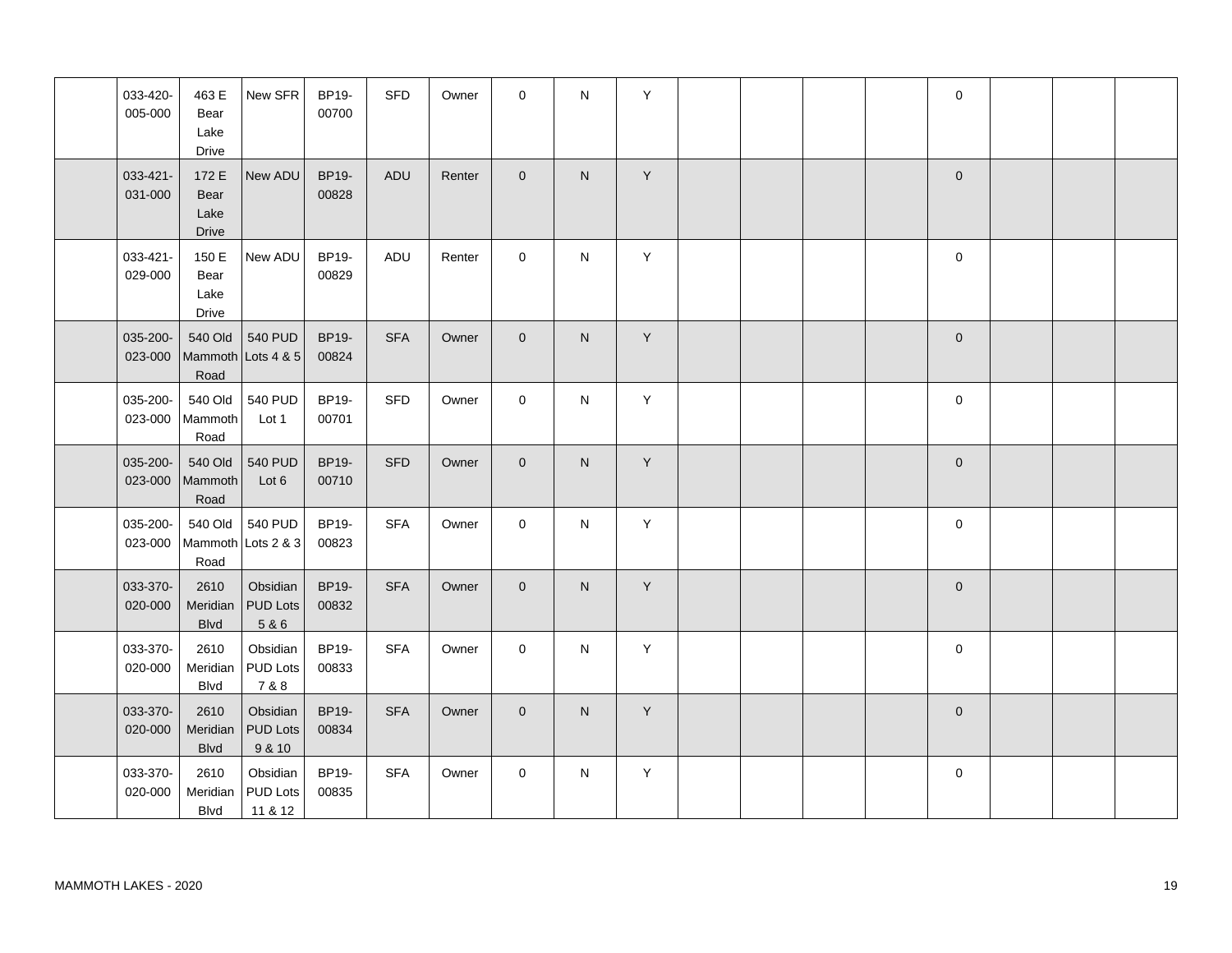| 033-370-<br>020-000 | 2610<br>Meridian<br><b>Blvd</b> | Obsidian<br><b>PUD Lots</b><br>13 & 14                | BP19-<br>00836 | <b>SFA</b> | Owner | $\overline{0}$ | N            | Υ |  |  | $\mathbf 0$ |  |  |
|---------------------|---------------------------------|-------------------------------------------------------|----------------|------------|-------|----------------|--------------|---|--|--|-------------|--|--|
| 033-370-<br>020-000 | 2610<br>Meridian<br>Blvd        | Obsidian<br>PUD Lots<br>15 & 16                       | BP19-<br>00837 | <b>SFA</b> | Owner | $\mathbf 0$    | N            | Υ |  |  | $\mathbf 0$ |  |  |
| 033-370-<br>020-000 | 2610<br>Meridian<br><b>Blvd</b> | Obsidian<br><b>PUD Lots</b><br>17 & 18                | BP19-<br>00838 | <b>SFA</b> | Owner | $\overline{0}$ | $\mathsf{N}$ | Y |  |  | $\mathbf 0$ |  |  |
| 033-370-<br>020-000 | 2610<br>Meridian<br>Blvd        | Obsidian<br>PUD Lots<br>19 & 20                       | BP19-<br>00839 | <b>SFA</b> | Owner | $\mathbf 0$    | N            | Y |  |  | $\mathbf 0$ |  |  |
| 040-160-<br>003-000 | 1474 Old<br>Mammoth<br>Road     | Snowcree<br>k VII -<br><b>Bldg 32-G</b>               | BP19-<br>00801 | $2$ to $4$ | Owner | $\overline{0}$ | ${\sf N}$    | Y |  |  | $\mathbf 0$ |  |  |
| 040-160-<br>003-000 | Mammoth<br>Road                 | 1474 Old Snowcree<br>k VII -<br>Bldg 33-H             | BP19-<br>00817 | $2$ to $4$ | Owner | $\mathbf 0$    | N            | Y |  |  | 0           |  |  |
| 040-160-<br>003-000 | Mammoth<br>Road                 | 1474 Old Snowcree<br>k VII -<br>Bldg 34-H             | BP19-<br>00818 | $2$ to 4   | Owner | $\overline{0}$ | N            | Y |  |  | $\mathbf 0$ |  |  |
| 040-160-<br>003-000 | 1474 Old<br>Mammoth<br>Road     | Snowcree<br>k VII -<br>Bldg 26-A                      | BP19-<br>00806 | $2$ to $4$ | Owner | $\mathbf 0$    | N            | Υ |  |  | 0           |  |  |
| 031-110-<br>026-000 | 125<br>Lakeview<br><b>Blvd</b>  | Lakeview<br><b>PUD</b><br>Units 3 &<br>$\overline{4}$ | BP19-<br>00821 | <b>SFA</b> | Owner | $\overline{0}$ | N            | Υ |  |  | $\mathbf 0$ |  |  |
| 031-110-<br>026-000 | 125<br>Lakeview<br><b>Blvd</b>  | Lakeview<br><b>PUD</b><br>Units 5 &<br>$\,6\,$        | BP19-<br>00822 | <b>SFA</b> | Owner | $\mathbf 0$    | N            | Υ |  |  | $\mathbf 0$ |  |  |
| 031-110-<br>026-000 | 125<br>Lakeview<br><b>Blvd</b>  | Lakeview<br><b>PUD</b><br>Units 1 &<br>$\overline{2}$ | BP19-<br>00845 | <b>SFA</b> | Owner | $\overline{0}$ | ${\sf N}$    | Y |  |  | $\mathbf 0$ |  |  |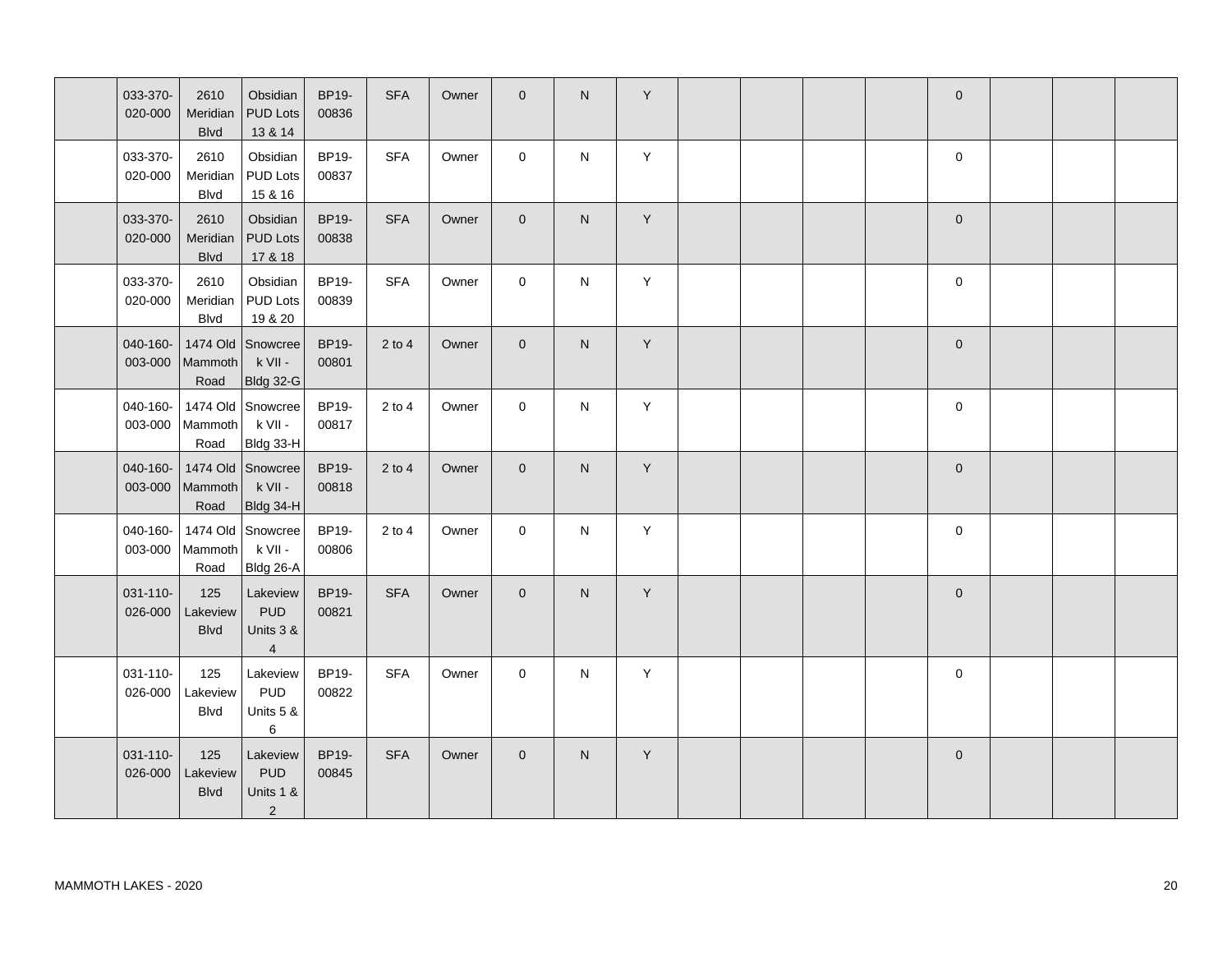| 033-320-<br>010-000 | 35<br>Starwood<br>Drive               | New SFR                        | BP19-<br>00049  | SFD        | Owner | $\mathbf 0$    | N            | Υ           |  |  | $\pmb{0}$           |  |  |
|---------------------|---------------------------------------|--------------------------------|-----------------|------------|-------|----------------|--------------|-------------|--|--|---------------------|--|--|
| 032-150-<br>021-000 | 43<br>Juniper<br>Court                | New SFR                        | BP19-<br>00533  | <b>SFD</b> | Owner | $\overline{0}$ | $\mathsf{N}$ | Y           |  |  | $\mathbf 0$         |  |  |
| 033-421-<br>033-000 | Lake<br>Drive                         | 86 E Bear New SFR              | BP19-<br>00621  | <b>SFD</b> | Owner | $\mathbf{0}$   | ${\sf N}$    | Y           |  |  | $\mathbf 0$         |  |  |
| 033-421-<br>031-000 | 172 E<br>Bear<br>Lake<br><b>Drive</b> | New SFR                        | BP19-<br>00827  | <b>SFD</b> | Owner | $\mathbf{0}$   | $\mathsf{N}$ | Y           |  |  | $\mathbf 0$         |  |  |
| 033-421-<br>032-000 | 194 E<br>Bear<br>Lake<br>Drive        | New SFR                        | BP 18-<br>00469 | SFD        | Owner | $\mathbf 0$    | N            | Y           |  |  | $\mathbf 0$         |  |  |
| 022-470-<br>011-000 | 83<br>Evergeen<br>Street              | New SFR                        | BP18-<br>00349  | <b>SFD</b> | Owner | $\mathbf{0}$   | $\mathsf{N}$ | Y           |  |  | $\mathbf 0$         |  |  |
| 022-480-<br>033-000 | <b>127 Red</b><br>Fir Road            | New SFR                        | BP 18-<br>00336 | SFD        | Owner | $\mathbf 0$    | N            | Y           |  |  | $\mathbf 0$         |  |  |
| 032-120-<br>031-000 | 849<br>Majestic<br>Pines<br>Drive     | New SFR                        | BP 19-<br>00042 | <b>SFD</b> | Owner | $\overline{0}$ | N            | $\mathsf Y$ |  |  | $\mathbf{0}$        |  |  |
| 037-220-<br>005-000 | 379<br>Wagon<br>Wheel<br>Road         | New SFR                        | BP 19-<br>00134 | <b>SFD</b> | Owner | $\mathbf{0}$   | N            | Y           |  |  | $\mathsf{O}\xspace$ |  |  |
| 031-197-<br>000-000 | 413<br>Rainbow<br>Lane                | Mountain<br>side PUD<br>Lot 1  | BP 18-<br>00619 | <b>SFD</b> | Owner | $\overline{0}$ | N.           | Y           |  |  | $\mathbf 0$         |  |  |
| 031-197-<br>000-000 | 413<br>Rainbow<br>Lane                | Mountain<br>side PUD<br>Lot 10 | BP 18-<br>00637 | SFD        | Owner | $\mathbf 0$    | $\mathsf{N}$ | Υ           |  |  | $\pmb{0}$           |  |  |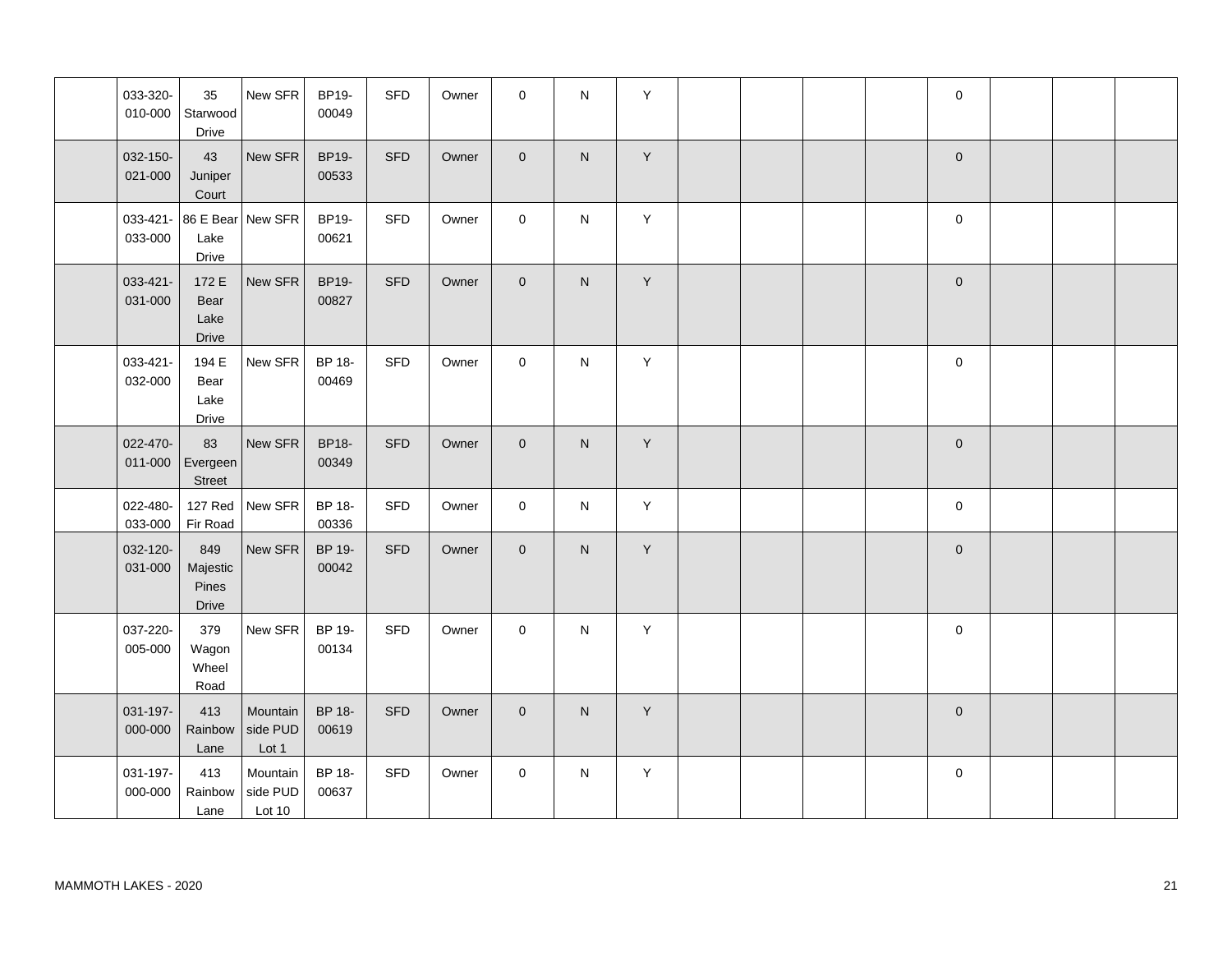| 032-120-<br>022-000 | 648<br>Majestic<br>Pines<br>Drive  | New SFR                                 | <b>BP18-</b><br>00132 | <b>SFD</b> | Owner  | $\Omega$       | $\mathsf{N}$   | Y       |  |  | $\mathbf 0$ |  |  |
|---------------------|------------------------------------|-----------------------------------------|-----------------------|------------|--------|----------------|----------------|---------|--|--|-------------|--|--|
| 037-220-<br>025-000 | 44<br>Wagon<br>Road                | New SFR                                 | BP 19-<br>00395       | SFD        | Owner  | $\Omega$       | ${\sf N}$      | Y       |  |  | $\mathbf 0$ |  |  |
| 033-370-<br>026-000 | 2610<br>Meridian<br>Blvd.          | Obsidian<br><b>PUD Lots</b><br>1 & 2    | BP 19-<br>00085       | <b>SFA</b> | Owner  | $\overline{0}$ | ${\sf N}$      | Y       |  |  | $\mathbf 0$ |  |  |
| 033-370-<br>026-000 | 2610<br>Meridian<br>Blvd.          | Obsidian<br><b>PUD Lots</b><br>3 & 4    | BP 19-<br>00084       | <b>SFA</b> | Owner  | $\mathbf 0$    | N              | Υ       |  |  | 0           |  |  |
| 031-080-<br>060-000 | 130<br>Hillside<br><b>Drive</b>    | Hillside<br><b>Highlands</b>            | <b>BP16-</b><br>00645 | $2$ to $4$ | Renter | $\mathbf{0}$   | $\mathsf{N}$   | $\sf Y$ |  |  | $\mathbf 0$ |  |  |
| 035-052-<br>010-000 | 6<br>Pinecrest<br>Avenue           | New ADU                                 | BP10-<br>00502        | ADU        | Renter | $\mathbf 0$    | $\mathsf{N}$   | Υ       |  |  | 0           |  |  |
| 022-382-<br>042-000 | 160 Le<br>Verne<br><b>Street</b>   | New SFR                                 | <b>BP19-</b><br>00012 | <b>SFD</b> | Owner  | $\mathbf 0$    | $\mathsf{N}$   | $\sf Y$ |  |  | $\mathbf 0$ |  |  |
| 032-020-<br>034-000 | 1264<br>Majestic<br>Pines<br>Drive | New SFR                                 | <b>BP18-</b><br>00481 | SFD        | Owner  | $\mathbf 0$    | ${\sf N}$      | Υ       |  |  | 0           |  |  |
| 022-381-<br>021-000 | 125 Pine<br>Street                 | New SFR                                 | <b>BP18-</b><br>00088 | <b>SFD</b> | Owner  | $\overline{0}$ | $\mathsf{N}$   | $\sf Y$ |  |  | $\mathbf 0$ |  |  |
| 033-150-<br>033-000 | Street                             | 325 Mono New ADU 20050005               | 77                    | ADU        | Renter | $\mathbf{0}$   | N              | Υ       |  |  | $\pmb{0}$   |  |  |
| 031-197-<br>000-000 | 413<br>Rainbow<br>Lane             | Mountain<br>side PUD<br>Lots 11 &<br>12 | <b>BP15-</b><br>00438 | <b>SFA</b> | Owner  | $\overline{0}$ | $\overline{N}$ | Y       |  |  | $\mathbf 0$ |  |  |
| 031-197-<br>000-000 | 413<br>Rainbow<br>Lane             | Mountain<br>side PUD<br>Lots 2 & 3      | <b>BP15-</b><br>00435 | <b>SFA</b> | Owner  | $\mathbf 0$    | N              | Υ       |  |  | 0           |  |  |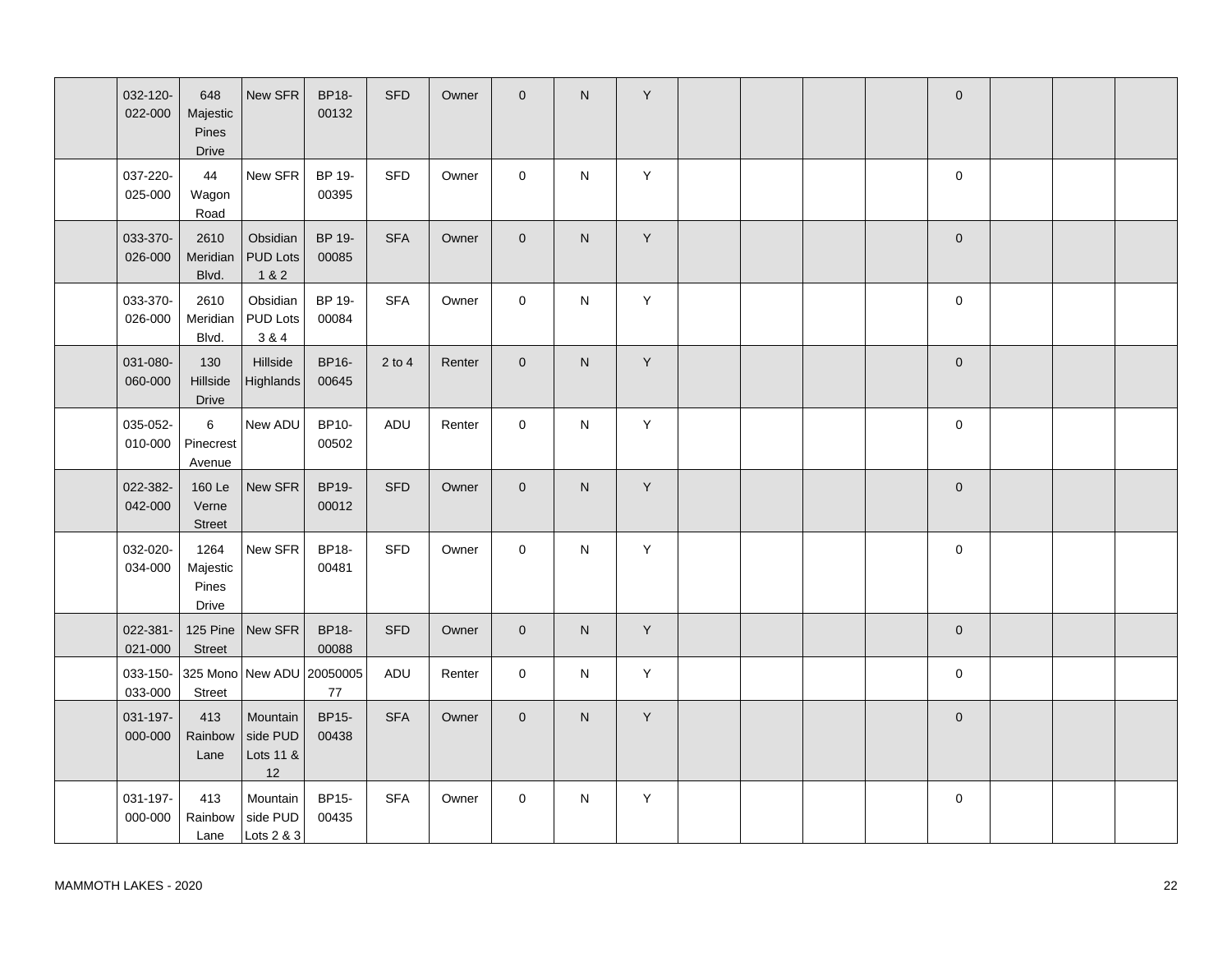|                   |                   | 040-160-   1474 Old   Snowcree | BP18- | $2$ to 4 | Owner | $\overline{0}$ | N. | $\checkmark$ |  |  | $\mathbf{0}$ |  |  |
|-------------------|-------------------|--------------------------------|-------|----------|-------|----------------|----|--------------|--|--|--------------|--|--|
|                   | $003-000$ Mammoth | $k$ VII -                      | 00574 |          |       |                |    |              |  |  |              |  |  |
|                   | Road              | <b>Bldg 29-H</b>               |       |          |       |                |    |              |  |  |              |  |  |
|                   |                   | 040-160-   1474 Old   Snowcree | BP18- | $2$ to 4 | Owner | $\Omega$       | N. | $\checkmark$ |  |  | $\Omega$     |  |  |
| 003-000           | Mammoth           | k VII -                        | 00582 |          |       |                |    |              |  |  |              |  |  |
|                   | Road              | <b>Bldg 31-H</b>               |       |          |       |                |    |              |  |  |              |  |  |
| $  040 - 160 -  $ |                   | 1474 Old Snowcree              | BP18- | $2$ to 4 | Owner | $\Omega$       | N. | $\checkmark$ |  |  | $\mathbf{0}$ |  |  |
|                   | 003-000   Mammoth | $k$ VII -                      | 00583 |          |       |                |    |              |  |  |              |  |  |
|                   | Road              | <b>Bldg 30-G</b>               |       |          |       |                |    |              |  |  |              |  |  |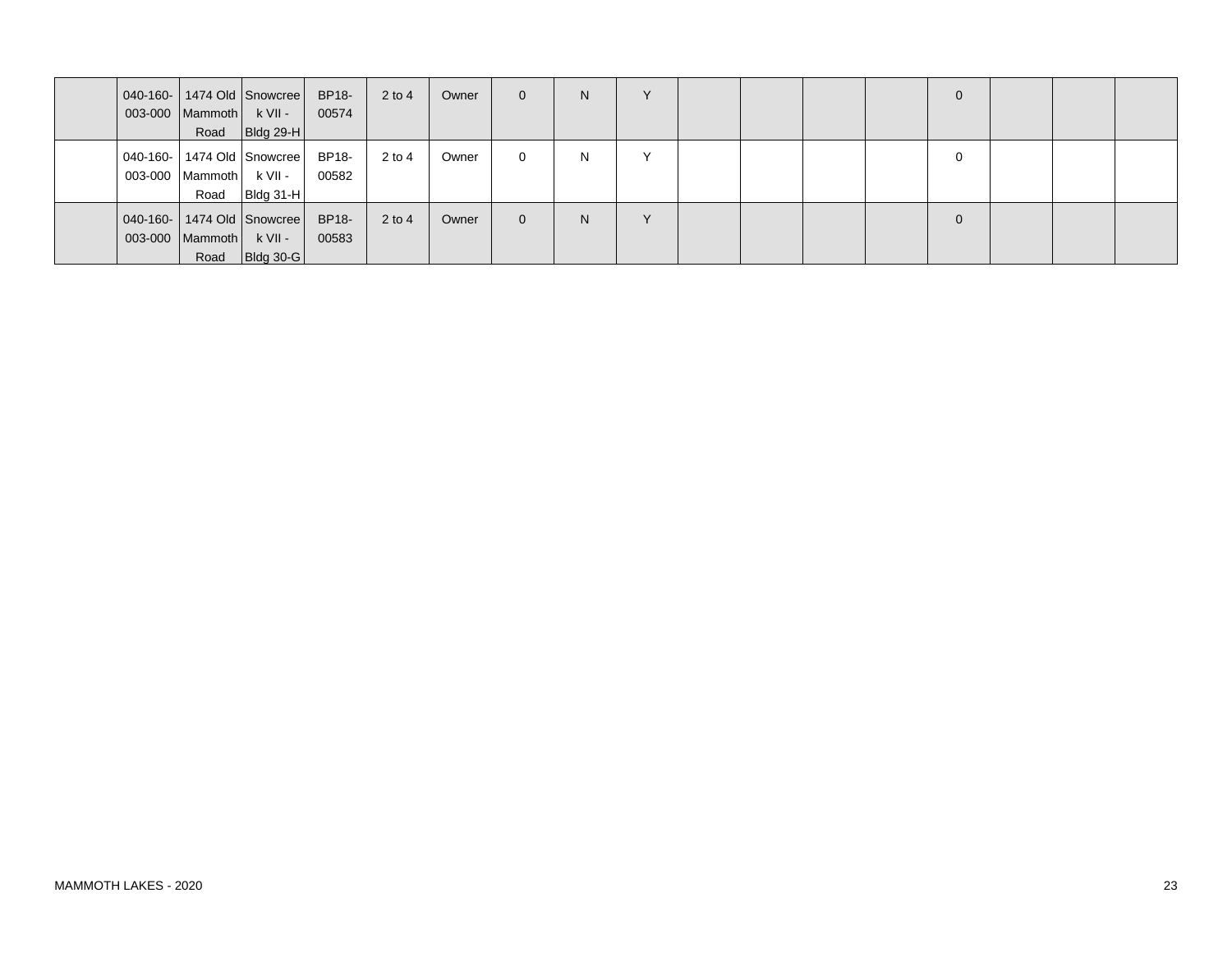## **2020 MAMMOTH LAKES Housing Element Annual Progress Report**

#### **TABLE B - Regional Housing Needs Allocation Progress**

|                    |                                  | <b>Permitted Units Issued by Affordability</b> |                     |                  |                  |                  |                  |                  |                  |                  |                     |                                              |                                                                       |
|--------------------|----------------------------------|------------------------------------------------|---------------------|------------------|------------------|------------------|------------------|------------------|------------------|------------------|---------------------|----------------------------------------------|-----------------------------------------------------------------------|
| Income<br>Level    | <b>RHNA</b><br><b>Allocation</b> | <b>Restrictions</b>                            | Year 1 -<br>2019    | Year 2 -<br>2020 | Year 3 -<br>2021 | Year 4 -<br>2022 | Year 5 -<br>2023 | Year 6 -<br>2024 | Year 7 -<br>2025 | Year 8 -<br>2026 | Year 9 -<br>2027    | <b>Total Units</b><br>to Date (all<br>years) | <b>Total</b><br>Remaining<br><b>RHNA by</b><br><b>Income</b><br>Level |
|                    |                                  | Deed<br>restricted                             | $\overline{0}$      | $\mathbf 0$      | $\mathbf 0$      | $\mathbf{0}$     | $\mathbf 0$      | $\mathbf 0$      | $\mathbf 0$      | $\mathbf 0$      | $\mathbf{0}$        |                                              |                                                                       |
| Very Low*          | $\pmb{0}$                        | Non-<br>Restricted                             | $\mathbf 0$         | $\mathbf 0$      | $\mathbf 0$      | $\mathbf 0$      | $\mathbf 0$      | $\mathbf 0$      | $\mathbf 0$      | $\mathbf 0$      | $\mathbf 0$         | $\mathbf 0$                                  | $\mathbf 0$                                                           |
|                    |                                  | Deed<br>restricted                             | $\mathbf 0$         | $\mathbf 0$      | $\mathbf 0$      | $\pmb{0}$        | $\mathbf 0$      | $\mathbf 0$      | $\mathbf 0$      | $\mathbf 0$      | $\mathbf 0$         |                                              |                                                                       |
| Low                | $\mathsf 0$                      | Non-<br>Restricted                             | $\mathbf 0$         | $\mathbf 0$      | $\mathbf 0$      | $\mathbf 0$      | $\mathbf 0$      | $\mathbf 0$      | $\mathbf 0$      | $\mathbf 0$      | $\mathsf 0$         | 0                                            | 0                                                                     |
|                    |                                  | Deed<br>restricted                             | $\overline{0}$      | $\mathbf{0}$     | $\mathbf 0$      | $\mathbf 0$      | $\overline{0}$   | $\mathbf{0}$     | $\mathbf 0$      | $\mathbf 0$      | $\mathbf 0$         |                                              |                                                                       |
| Moderate           | $\pmb{0}$                        | Non-<br>Restricted                             | $\mathsf{O}\xspace$ | $\mathbf{0}$     | $\mathbf 0$      | $\mathbf 0$      | $\mathbf 0$      | $\mathbf{0}$     | $\mathbf 0$      | $\mathbf 0$      | $\mathsf{O}\xspace$ | $\overline{0}$                               | $\mathbf 0$                                                           |
| Above<br>Moderate  | $\pmb{0}$                        |                                                | 41                  | 61               | $\mathbf 0$      | $\pmb{0}$        | $\mathbf 0$      | $\mathbf 0$      | $\mathbf 0$      | $\mathbf 0$      | $\mathsf 0$         | 102                                          | $\mathsf 0$                                                           |
| <b>Total Units</b> |                                  |                                                | 41                  | 61               | $\mathbf 0$      | $\pmb{0}$        | $\mathbf 0$      | $\mathbf 0$      | $\bf{0}$         | $\bf{0}$         | $\bf{0}$            | 102                                          |                                                                       |
| <b>Total RHNA</b>  | $\pmb{0}$                        |                                                |                     |                  |                  |                  |                  |                  |                  |                  |                     | <b>Total Remaining Need for RHNA Period</b>  | $\bf{0}$                                                              |

**\*Note: Units serving extremely low-income households are included in the very low-income permitted units totals**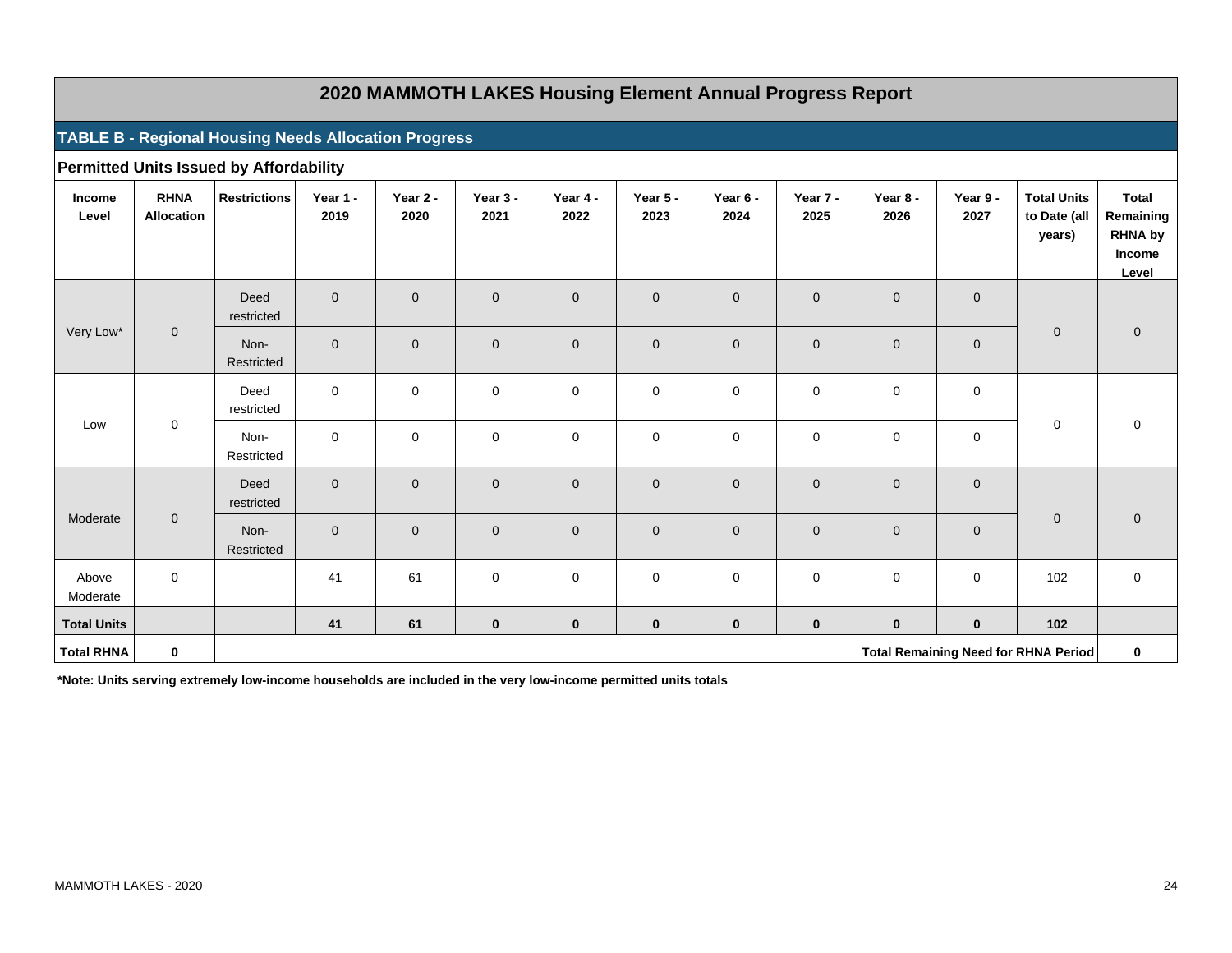# **2020 MAMMOTH LAKES Housing Element Annual Progress ReportTABLE C - Sites Identified or Rezoned to Accommodate Shortfall Housing NeedNo Data Available**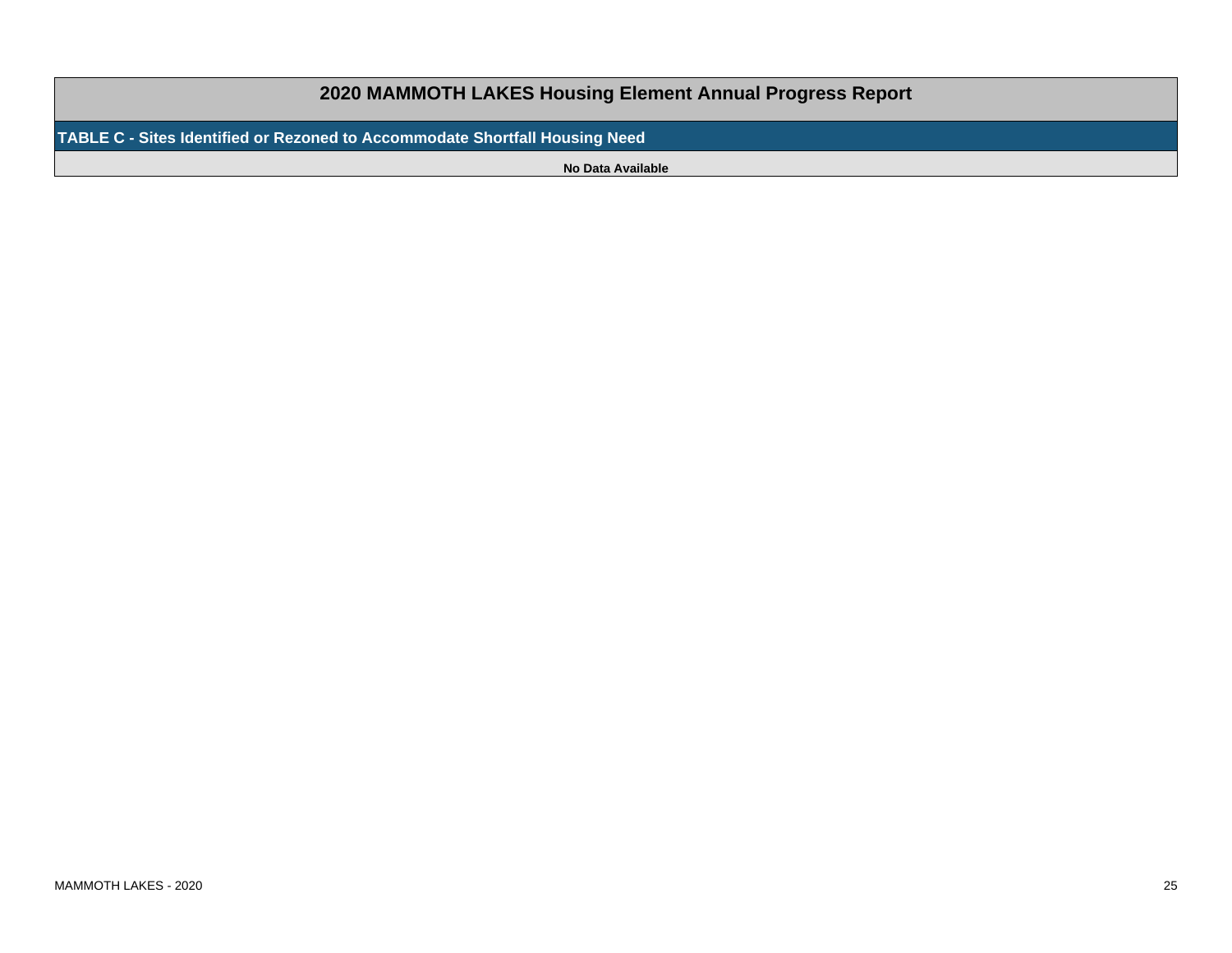|                                                |                                                                                                                                                                                                                                                                                                                                                                                                                                                              | 2020 MAMMOTH LAKES Housing Element Annual Progress Report        |                                                                                                                                                                                                                                                                                                                                                                                                                                                                                                                                                                                                                                                                                                                                                            |
|------------------------------------------------|--------------------------------------------------------------------------------------------------------------------------------------------------------------------------------------------------------------------------------------------------------------------------------------------------------------------------------------------------------------------------------------------------------------------------------------------------------------|------------------------------------------------------------------|------------------------------------------------------------------------------------------------------------------------------------------------------------------------------------------------------------------------------------------------------------------------------------------------------------------------------------------------------------------------------------------------------------------------------------------------------------------------------------------------------------------------------------------------------------------------------------------------------------------------------------------------------------------------------------------------------------------------------------------------------------|
| <b>TABLE D - Program Implementation Status</b> |                                                                                                                                                                                                                                                                                                                                                                                                                                                              |                                                                  |                                                                                                                                                                                                                                                                                                                                                                                                                                                                                                                                                                                                                                                                                                                                                            |
| <b>Program Description</b>                     |                                                                                                                                                                                                                                                                                                                                                                                                                                                              | Housing Programs Progress Report - Government Code Section 65583 |                                                                                                                                                                                                                                                                                                                                                                                                                                                                                                                                                                                                                                                                                                                                                            |
| <b>Name of Housing Element</b><br>Program      | Objective                                                                                                                                                                                                                                                                                                                                                                                                                                                    | Timeframe in H.E.                                                | <b>Status of Program Implementation</b>                                                                                                                                                                                                                                                                                                                                                                                                                                                                                                                                                                                                                                                                                                                    |
| H.1.A.1.                                       | Maintain an up to date, GIS-based inventory of<br>potential sites available for future housing<br>development, and provide this information to<br>Mammoth Lakes Housing, Inc. and prospective<br>developers.                                                                                                                                                                                                                                                 | On-going                                                         | The Town contracts with a GIS coordinator that works<br>for both the Town and Mono County to keep the GIS<br>database functioning and up-to-date.                                                                                                                                                                                                                                                                                                                                                                                                                                                                                                                                                                                                          |
| H.1.A.2                                        | As part of the annual planning report to the Town<br>Council (including the annual report to HCD on the<br>Housing Element), provide an update on progress to<br>meeting the Housing Element (including units for<br>extremely low-income households), to ensure that<br>adequate sites remain available to meet the RHNA.                                                                                                                                   | On-going                                                         | This table, included with the annual progress report is<br>provided to the State Department of Housing and<br>Community Development on an annual basis, and is<br>the primary way in which the Town reports and tracks<br>its progress towards RHNA.                                                                                                                                                                                                                                                                                                                                                                                                                                                                                                       |
| H.1.A.3.                                       | Ensure that updates and amendments to existing and<br>future Master Plans and Specific Plans provide<br>development capacity and supporting policy to help<br>meet the Town's housing needs.                                                                                                                                                                                                                                                                 | On-going                                                         | As master plans and specific plans and updates are<br>processed, the Community and Economic<br>Development Department, Planning and Economic<br>Development Commission, and the Town Council will<br>evaluate and ensure adequate development capacity<br>and policy is included to meet housing needs.                                                                                                                                                                                                                                                                                                                                                                                                                                                    |
| H.1.B.1.                                       | Encourage housing development as part of infill and<br>mixed-use development within the Downtown, Old<br>Mammoth Road, and Mixed Lodging/Residential<br>Commercial Zones, which is allowed by right by the<br>Zoning Code. Outreach to property owners,<br>developers, and brokers to discuss infill and mixed-use<br>development opportunities in these Commercial<br>Zones. This outreach will include identifying,<br>discussing and addressing barriers. | On-going                                                         | The Town's commercial zoning districts allow mixed-<br>use projects and workforce housing as permitted uses<br>and as part of the Zoning Code Update work in 2017<br>(ZCA 15-002), the Town held numerous workshops<br>and meetings to discuss the potential for mixed-use<br>development and multi-family housing in the<br>commercial zoning districts. The Town continues to<br>discuss development opportunities with property<br>owners and potential developers and encourage the<br>inclusion of housing within commercial projects. In<br>2020, construction began on a mixed-use<br>residential/commercial project within the Old Mammoth<br>Road commercial zone that will include 13 residential<br>units and 2 ground-floor commercial spaces. |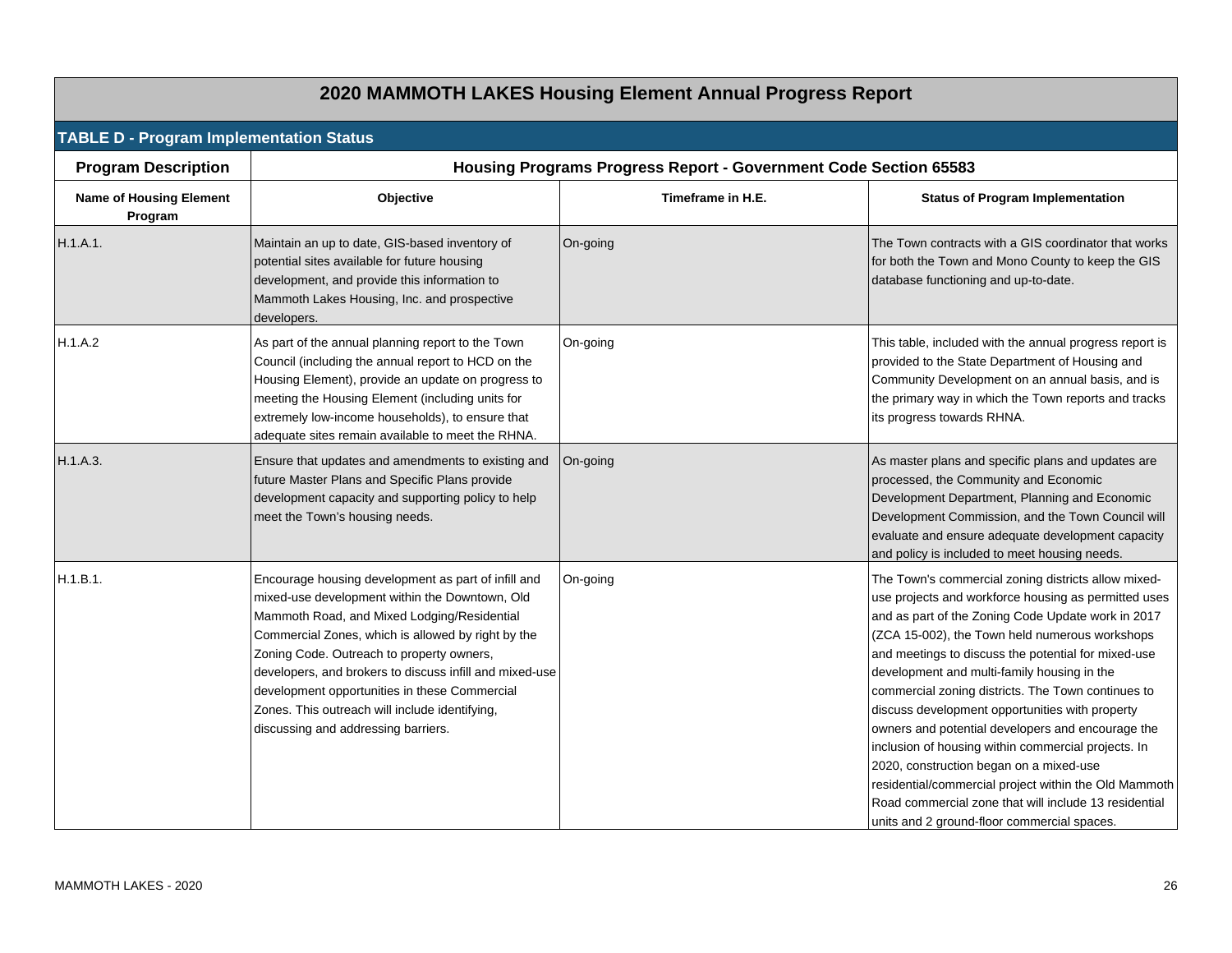| H.1.D.1. | Continue to implement the mitigation requirements of<br>the Housing Ordinance including the requirements for<br>developing Alternate Housing Mitigation Plans<br>(AHMPs).                                                                                                                                                                                                                                                                                                                                                                                                                                                                                                                                                                                                                                                                         | On-going | The Housing Ordinance provides a menu of options for<br>developers to choose from to mitigate his/her housing<br>impact. Requirements are outlined for each of those<br>options in the Housing Ordinance. Municipal Code<br>Section 17.136.080 establishes application<br>requirements and approval authority for Alternative<br>Housing Mitigation Plans. In 2020, the Town collected<br>\$204,000 in Housing Impact Mitigation Fees from the<br>issuance of 34 residential building permits.                                                                    |
|----------|---------------------------------------------------------------------------------------------------------------------------------------------------------------------------------------------------------------------------------------------------------------------------------------------------------------------------------------------------------------------------------------------------------------------------------------------------------------------------------------------------------------------------------------------------------------------------------------------------------------------------------------------------------------------------------------------------------------------------------------------------------------------------------------------------------------------------------------------------|----------|-------------------------------------------------------------------------------------------------------------------------------------------------------------------------------------------------------------------------------------------------------------------------------------------------------------------------------------------------------------------------------------------------------------------------------------------------------------------------------------------------------------------------------------------------------------------|
| H.1.E.1. | Continue to apply zoning standards that allow for<br>special needs housing in Mammoth Lakes to ensure<br>continued compliance with state law. These zoning<br>standards and procedures include reasonable<br>accommodation and allowing transitional and<br>supportive housing, emergency shelters, and<br>accessory dwelling units.                                                                                                                                                                                                                                                                                                                                                                                                                                                                                                              | On-going | The Town completed zoning amendments in 2014 to<br>address compliance with state law for emergency<br>shelters, transitional and supportive housing, assisted<br>living facilities, and group living facilities and continue<br>to monitor changes to state law to ensure on-going<br>compliance. The Town is continuing to apply only the<br>residential zoning standards that apply to other<br>residential units in the same zoning district.<br>Reasonable accommodations are made to<br>development standards as requested for persons with<br>disabilities. |
| H.1.E.2. | Continue to work with the Kern Regional Center to<br>identify any outstanding housing needs for its clients<br>within the Mammoth Lakes community, assist in<br>identifying available housing that meets those criteria,<br>and consider a rental assistance program to fill the gap<br>between income levels and the cost of housing for<br>persons with developmental disabilities. Collaborate<br>with the Center to implement an outreach program that<br>informs residents within Mammoth Lakes on housing<br>and services available for persons with developmental<br>disabilities. The program could include the<br>development of an informational brochure, posting<br>information about available services on the Town's<br>website, and providing housing- and services-related<br>educational workshops for individuals and families. | On-going | The Town will work with Mammoth lakes Housing, Inc.<br>(MLH) and Kern Regional Center to accomplish this<br>goal. MLH previously worked with the Center to try and<br>secure funding from the State Department of<br>Developmental Services for their 238 Sierra Manor<br>Road 11-unit low-income apartment conversion project<br>(a non-residential to residential conversion project).<br>They were not successful in obtaining that funding but<br>will continue working with the Center as the project<br>moves forward.                                      |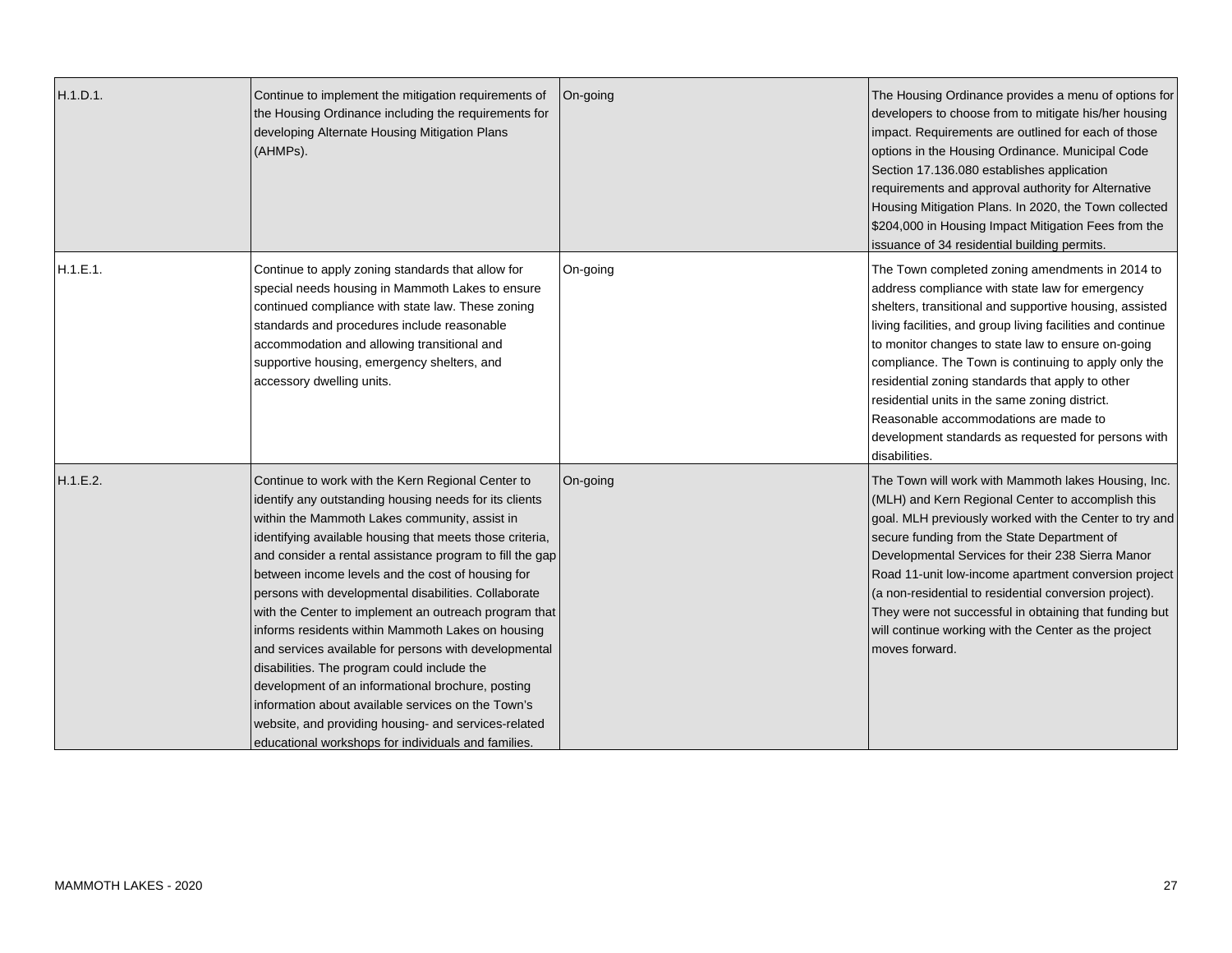| H.1.E.3. | The Town shall continue to ensure individuals with<br>disabilities equal access to housing, pursuant to the<br>rules, policies, and procedures in Chapter 17.80<br>(Reasonable Accommodation) of the Municipal Code.                                                                                                                                                                                                                                                                                                                                                                                                                                                                                                                                                                                     | On-going | The Community & Economic Development<br>Department is committed to reviewing and processing<br>applications for Reasonable Accommodation to<br>provide appropriate relief from development standards<br>that might create a barrier to providing housing for a<br>disabled or special needs person. These applications<br>are processes at no cost to the applicants. |
|----------|----------------------------------------------------------------------------------------------------------------------------------------------------------------------------------------------------------------------------------------------------------------------------------------------------------------------------------------------------------------------------------------------------------------------------------------------------------------------------------------------------------------------------------------------------------------------------------------------------------------------------------------------------------------------------------------------------------------------------------------------------------------------------------------------------------|----------|-----------------------------------------------------------------------------------------------------------------------------------------------------------------------------------------------------------------------------------------------------------------------------------------------------------------------------------------------------------------------|
| H.1.E.4  | The Town shall review its zoning code to ensure<br>compliance with AB 2162 related to allowing<br>supportive housing. The zoning code will be reviewed<br>to assess whether supportive housing is allowed<br>without discretionary review in all zones that allow<br>multifamily housing or mixed-use development,<br>including nonresidential zones as applicable. If it is<br>determined that the allowed uses in the zoning codes<br>are not in compliance with AB 2162 the Town will<br>revise the allowed uses along with corresponding<br>development standards as detailed in AB 2162.                                                                                                                                                                                                            | 12/1/21  | The Town is currently reviewing its zoning code to<br>determine whether it complies with AB 2162 related to<br>allowing supportive housing, and if it is determined that<br>the zoning code does not comply, the applicable<br>amendments will be made. This work item is<br>scheduled to be completed by the end of 2021.                                            |
| H.1.E.5. | The Town shall review its zoning code to determine<br>whether updates to zoning are needed to comply with<br>the state Employee Housing Act (Health and Safety<br>Code Sections 17021.5 and 17021.6). The Act calls for<br>the Zoning Ordinance to treat employee housing<br>(including farm worker housing) that serves six or<br>fewer persons as a single-family structure and<br>permitted in the same manner as other single-family<br>structures of the same type in the same zone (Section<br>17021.5). The Zoning Ordinance must also treat<br>employee housing consisting of no more than 12 units<br>or 36 beds as an agricultural use and permitted in the<br>same manner as other agricultural uses in the same<br>zone (Section 17021.6) in zones where agricultural<br>uses are permitted. | 12/1/21  | The Town is currently reviewing its zoning code to<br>determine whether it complies with the state<br>Emergency Housing Act, and if it is determined that<br>the zoning code does not comply, the applicable<br>amendments will be made. This work item is<br>scheduled to be completed by the end of 2021.                                                           |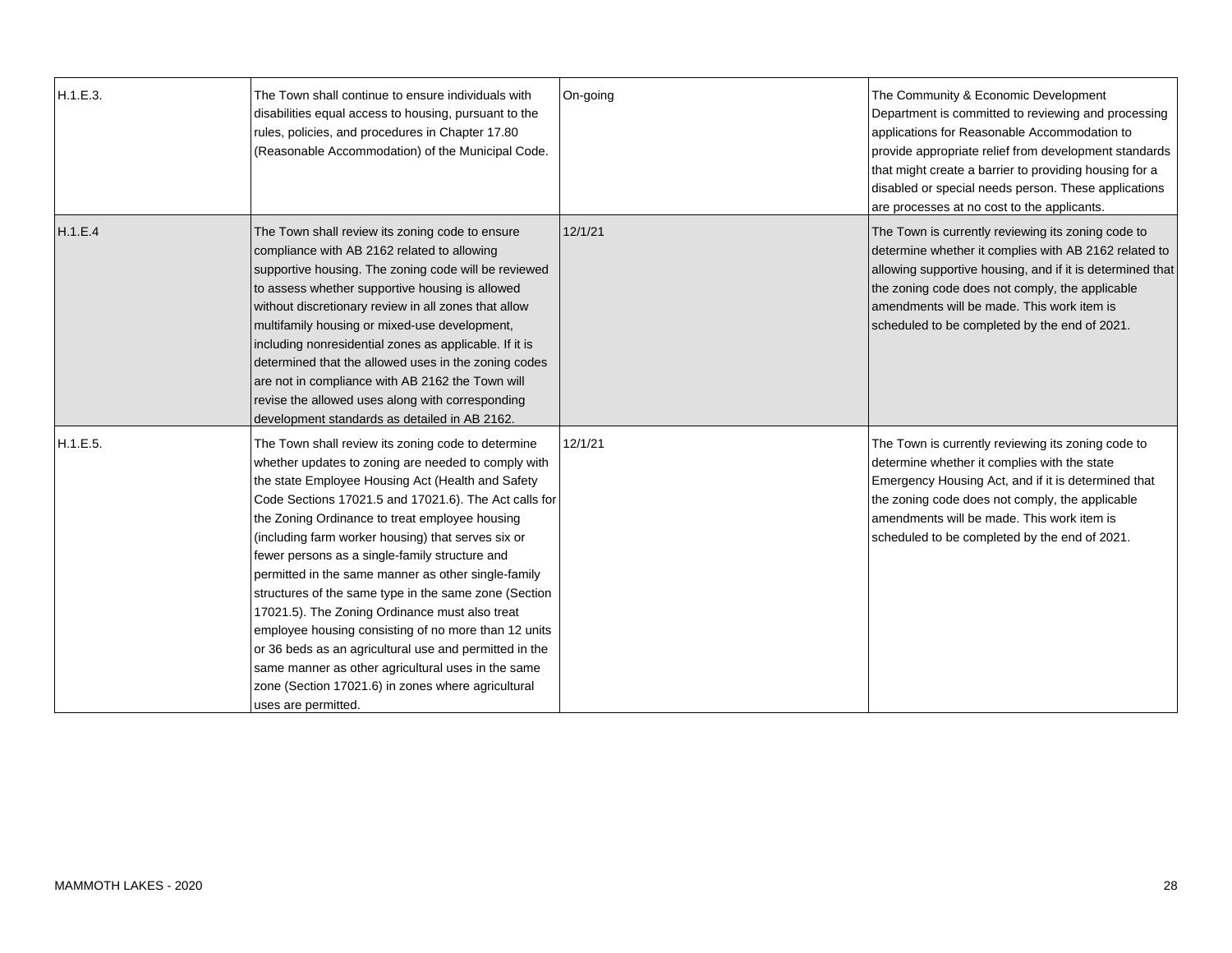| Parcel site and process entitlements for the planned<br>the completion of the updated Master Plan for the<br>development. Continue to engage the community<br>Parcel site which will serve as the sole zoning for the<br>during the master planning process. Housing should<br>site (the Master Plan was adopted in early-2021) and<br>be developed on The Parcel during the housing<br>will provide the regulatory framework for the<br>element planning period.<br>subsequent phases of development. The Master Plan<br>is intended to implement the Conceptual Land Use<br>Plan that was accepted by Town Council in December<br>2019. Additionally in 2020, the Town conducted a<br>public bid process to select a development partner in<br>accordance with the State's Surplus Land Act and the<br>Town anticipates entering into a formal partnership<br>with a developer in early-2021 (Pacific West<br>Companies, Inc. (PWC) was selected as the Town's<br>development partner in February 2021). The next<br>steps include finalizing the partnership with the<br>development partner (February 2021), Town Council<br>consideration of the entitlements for Phase 1 of the<br>project (February 2021), and applying for grants and<br>other competitive financing (e.g., low income housing<br>tax credits) for the initial phase of the project.<br>Construction on Phase 1 of the project (80 low-income<br>apartment units plus 1 manager's unit) could begin as<br>soon as Spring 2021 if the competitive financing is<br>awarded.<br>In 2020, the Town was successful in the following<br>grant applications specific to the Parcel: (1) \$20.6<br>million in Infill Infrastructure Grant funding which is<br>intended to fund infrastructure related to affordable<br>housing production and will help fund the necessary<br>infrastructure for the project; and (2) \$65,000 in Local<br>Early Action Planning (LEAP) grant funding which will<br>be used for costs related to the Master Plan update.<br>The Town will continue to seek additional funding | H.1.F.1. | Seek funding to continue the planning process for The   On-going | In 2020, the Town made substantial progress towards |
|-------------------------------------------------------------------------------------------------------------------------------------------------------------------------------------------------------------------------------------------------------------------------------------------------------------------------------------------------------------------------------------------------------------------------------------------------------------------------------------------------------------------------------------------------------------------------------------------------------------------------------------------------------------------------------------------------------------------------------------------------------------------------------------------------------------------------------------------------------------------------------------------------------------------------------------------------------------------------------------------------------------------------------------------------------------------------------------------------------------------------------------------------------------------------------------------------------------------------------------------------------------------------------------------------------------------------------------------------------------------------------------------------------------------------------------------------------------------------------------------------------------------------------------------------------------------------------------------------------------------------------------------------------------------------------------------------------------------------------------------------------------------------------------------------------------------------------------------------------------------------------------------------------------------------------------------------------------------------------------------------------------------------------------------------------------------------------|----------|------------------------------------------------------------------|-----------------------------------------------------|
|                                                                                                                                                                                                                                                                                                                                                                                                                                                                                                                                                                                                                                                                                                                                                                                                                                                                                                                                                                                                                                                                                                                                                                                                                                                                                                                                                                                                                                                                                                                                                                                                                                                                                                                                                                                                                                                                                                                                                                                                                                                                               |          |                                                                  |                                                     |
|                                                                                                                                                                                                                                                                                                                                                                                                                                                                                                                                                                                                                                                                                                                                                                                                                                                                                                                                                                                                                                                                                                                                                                                                                                                                                                                                                                                                                                                                                                                                                                                                                                                                                                                                                                                                                                                                                                                                                                                                                                                                               |          |                                                                  |                                                     |
|                                                                                                                                                                                                                                                                                                                                                                                                                                                                                                                                                                                                                                                                                                                                                                                                                                                                                                                                                                                                                                                                                                                                                                                                                                                                                                                                                                                                                                                                                                                                                                                                                                                                                                                                                                                                                                                                                                                                                                                                                                                                               |          |                                                                  |                                                     |
|                                                                                                                                                                                                                                                                                                                                                                                                                                                                                                                                                                                                                                                                                                                                                                                                                                                                                                                                                                                                                                                                                                                                                                                                                                                                                                                                                                                                                                                                                                                                                                                                                                                                                                                                                                                                                                                                                                                                                                                                                                                                               |          |                                                                  |                                                     |
|                                                                                                                                                                                                                                                                                                                                                                                                                                                                                                                                                                                                                                                                                                                                                                                                                                                                                                                                                                                                                                                                                                                                                                                                                                                                                                                                                                                                                                                                                                                                                                                                                                                                                                                                                                                                                                                                                                                                                                                                                                                                               |          |                                                                  |                                                     |
|                                                                                                                                                                                                                                                                                                                                                                                                                                                                                                                                                                                                                                                                                                                                                                                                                                                                                                                                                                                                                                                                                                                                                                                                                                                                                                                                                                                                                                                                                                                                                                                                                                                                                                                                                                                                                                                                                                                                                                                                                                                                               |          |                                                                  |                                                     |
|                                                                                                                                                                                                                                                                                                                                                                                                                                                                                                                                                                                                                                                                                                                                                                                                                                                                                                                                                                                                                                                                                                                                                                                                                                                                                                                                                                                                                                                                                                                                                                                                                                                                                                                                                                                                                                                                                                                                                                                                                                                                               |          |                                                                  |                                                     |
|                                                                                                                                                                                                                                                                                                                                                                                                                                                                                                                                                                                                                                                                                                                                                                                                                                                                                                                                                                                                                                                                                                                                                                                                                                                                                                                                                                                                                                                                                                                                                                                                                                                                                                                                                                                                                                                                                                                                                                                                                                                                               |          |                                                                  |                                                     |
|                                                                                                                                                                                                                                                                                                                                                                                                                                                                                                                                                                                                                                                                                                                                                                                                                                                                                                                                                                                                                                                                                                                                                                                                                                                                                                                                                                                                                                                                                                                                                                                                                                                                                                                                                                                                                                                                                                                                                                                                                                                                               |          |                                                                  |                                                     |
|                                                                                                                                                                                                                                                                                                                                                                                                                                                                                                                                                                                                                                                                                                                                                                                                                                                                                                                                                                                                                                                                                                                                                                                                                                                                                                                                                                                                                                                                                                                                                                                                                                                                                                                                                                                                                                                                                                                                                                                                                                                                               |          |                                                                  |                                                     |
|                                                                                                                                                                                                                                                                                                                                                                                                                                                                                                                                                                                                                                                                                                                                                                                                                                                                                                                                                                                                                                                                                                                                                                                                                                                                                                                                                                                                                                                                                                                                                                                                                                                                                                                                                                                                                                                                                                                                                                                                                                                                               |          |                                                                  |                                                     |
|                                                                                                                                                                                                                                                                                                                                                                                                                                                                                                                                                                                                                                                                                                                                                                                                                                                                                                                                                                                                                                                                                                                                                                                                                                                                                                                                                                                                                                                                                                                                                                                                                                                                                                                                                                                                                                                                                                                                                                                                                                                                               |          |                                                                  |                                                     |
|                                                                                                                                                                                                                                                                                                                                                                                                                                                                                                                                                                                                                                                                                                                                                                                                                                                                                                                                                                                                                                                                                                                                                                                                                                                                                                                                                                                                                                                                                                                                                                                                                                                                                                                                                                                                                                                                                                                                                                                                                                                                               |          |                                                                  |                                                     |
|                                                                                                                                                                                                                                                                                                                                                                                                                                                                                                                                                                                                                                                                                                                                                                                                                                                                                                                                                                                                                                                                                                                                                                                                                                                                                                                                                                                                                                                                                                                                                                                                                                                                                                                                                                                                                                                                                                                                                                                                                                                                               |          |                                                                  |                                                     |
|                                                                                                                                                                                                                                                                                                                                                                                                                                                                                                                                                                                                                                                                                                                                                                                                                                                                                                                                                                                                                                                                                                                                                                                                                                                                                                                                                                                                                                                                                                                                                                                                                                                                                                                                                                                                                                                                                                                                                                                                                                                                               |          |                                                                  |                                                     |
|                                                                                                                                                                                                                                                                                                                                                                                                                                                                                                                                                                                                                                                                                                                                                                                                                                                                                                                                                                                                                                                                                                                                                                                                                                                                                                                                                                                                                                                                                                                                                                                                                                                                                                                                                                                                                                                                                                                                                                                                                                                                               |          |                                                                  |                                                     |
|                                                                                                                                                                                                                                                                                                                                                                                                                                                                                                                                                                                                                                                                                                                                                                                                                                                                                                                                                                                                                                                                                                                                                                                                                                                                                                                                                                                                                                                                                                                                                                                                                                                                                                                                                                                                                                                                                                                                                                                                                                                                               |          |                                                                  |                                                     |
|                                                                                                                                                                                                                                                                                                                                                                                                                                                                                                                                                                                                                                                                                                                                                                                                                                                                                                                                                                                                                                                                                                                                                                                                                                                                                                                                                                                                                                                                                                                                                                                                                                                                                                                                                                                                                                                                                                                                                                                                                                                                               |          |                                                                  |                                                     |
|                                                                                                                                                                                                                                                                                                                                                                                                                                                                                                                                                                                                                                                                                                                                                                                                                                                                                                                                                                                                                                                                                                                                                                                                                                                                                                                                                                                                                                                                                                                                                                                                                                                                                                                                                                                                                                                                                                                                                                                                                                                                               |          |                                                                  |                                                     |
|                                                                                                                                                                                                                                                                                                                                                                                                                                                                                                                                                                                                                                                                                                                                                                                                                                                                                                                                                                                                                                                                                                                                                                                                                                                                                                                                                                                                                                                                                                                                                                                                                                                                                                                                                                                                                                                                                                                                                                                                                                                                               |          |                                                                  |                                                     |
|                                                                                                                                                                                                                                                                                                                                                                                                                                                                                                                                                                                                                                                                                                                                                                                                                                                                                                                                                                                                                                                                                                                                                                                                                                                                                                                                                                                                                                                                                                                                                                                                                                                                                                                                                                                                                                                                                                                                                                                                                                                                               |          |                                                                  |                                                     |
|                                                                                                                                                                                                                                                                                                                                                                                                                                                                                                                                                                                                                                                                                                                                                                                                                                                                                                                                                                                                                                                                                                                                                                                                                                                                                                                                                                                                                                                                                                                                                                                                                                                                                                                                                                                                                                                                                                                                                                                                                                                                               |          |                                                                  |                                                     |
|                                                                                                                                                                                                                                                                                                                                                                                                                                                                                                                                                                                                                                                                                                                                                                                                                                                                                                                                                                                                                                                                                                                                                                                                                                                                                                                                                                                                                                                                                                                                                                                                                                                                                                                                                                                                                                                                                                                                                                                                                                                                               |          |                                                                  |                                                     |
|                                                                                                                                                                                                                                                                                                                                                                                                                                                                                                                                                                                                                                                                                                                                                                                                                                                                                                                                                                                                                                                                                                                                                                                                                                                                                                                                                                                                                                                                                                                                                                                                                                                                                                                                                                                                                                                                                                                                                                                                                                                                               |          |                                                                  |                                                     |
|                                                                                                                                                                                                                                                                                                                                                                                                                                                                                                                                                                                                                                                                                                                                                                                                                                                                                                                                                                                                                                                                                                                                                                                                                                                                                                                                                                                                                                                                                                                                                                                                                                                                                                                                                                                                                                                                                                                                                                                                                                                                               |          |                                                                  |                                                     |
|                                                                                                                                                                                                                                                                                                                                                                                                                                                                                                                                                                                                                                                                                                                                                                                                                                                                                                                                                                                                                                                                                                                                                                                                                                                                                                                                                                                                                                                                                                                                                                                                                                                                                                                                                                                                                                                                                                                                                                                                                                                                               |          |                                                                  |                                                     |
|                                                                                                                                                                                                                                                                                                                                                                                                                                                                                                                                                                                                                                                                                                                                                                                                                                                                                                                                                                                                                                                                                                                                                                                                                                                                                                                                                                                                                                                                                                                                                                                                                                                                                                                                                                                                                                                                                                                                                                                                                                                                               |          |                                                                  |                                                     |
|                                                                                                                                                                                                                                                                                                                                                                                                                                                                                                                                                                                                                                                                                                                                                                                                                                                                                                                                                                                                                                                                                                                                                                                                                                                                                                                                                                                                                                                                                                                                                                                                                                                                                                                                                                                                                                                                                                                                                                                                                                                                               |          |                                                                  |                                                     |
|                                                                                                                                                                                                                                                                                                                                                                                                                                                                                                                                                                                                                                                                                                                                                                                                                                                                                                                                                                                                                                                                                                                                                                                                                                                                                                                                                                                                                                                                                                                                                                                                                                                                                                                                                                                                                                                                                                                                                                                                                                                                               |          |                                                                  |                                                     |
|                                                                                                                                                                                                                                                                                                                                                                                                                                                                                                                                                                                                                                                                                                                                                                                                                                                                                                                                                                                                                                                                                                                                                                                                                                                                                                                                                                                                                                                                                                                                                                                                                                                                                                                                                                                                                                                                                                                                                                                                                                                                               |          |                                                                  |                                                     |
|                                                                                                                                                                                                                                                                                                                                                                                                                                                                                                                                                                                                                                                                                                                                                                                                                                                                                                                                                                                                                                                                                                                                                                                                                                                                                                                                                                                                                                                                                                                                                                                                                                                                                                                                                                                                                                                                                                                                                                                                                                                                               |          |                                                                  |                                                     |
|                                                                                                                                                                                                                                                                                                                                                                                                                                                                                                                                                                                                                                                                                                                                                                                                                                                                                                                                                                                                                                                                                                                                                                                                                                                                                                                                                                                                                                                                                                                                                                                                                                                                                                                                                                                                                                                                                                                                                                                                                                                                               |          |                                                                  |                                                     |
|                                                                                                                                                                                                                                                                                                                                                                                                                                                                                                                                                                                                                                                                                                                                                                                                                                                                                                                                                                                                                                                                                                                                                                                                                                                                                                                                                                                                                                                                                                                                                                                                                                                                                                                                                                                                                                                                                                                                                                                                                                                                               |          |                                                                  |                                                     |
|                                                                                                                                                                                                                                                                                                                                                                                                                                                                                                                                                                                                                                                                                                                                                                                                                                                                                                                                                                                                                                                                                                                                                                                                                                                                                                                                                                                                                                                                                                                                                                                                                                                                                                                                                                                                                                                                                                                                                                                                                                                                               |          |                                                                  |                                                     |
| sources for the project, including, but not limited to,                                                                                                                                                                                                                                                                                                                                                                                                                                                                                                                                                                                                                                                                                                                                                                                                                                                                                                                                                                                                                                                                                                                                                                                                                                                                                                                                                                                                                                                                                                                                                                                                                                                                                                                                                                                                                                                                                                                                                                                                                       |          |                                                                  |                                                     |
| grants, low income housing tax credits, and tax                                                                                                                                                                                                                                                                                                                                                                                                                                                                                                                                                                                                                                                                                                                                                                                                                                                                                                                                                                                                                                                                                                                                                                                                                                                                                                                                                                                                                                                                                                                                                                                                                                                                                                                                                                                                                                                                                                                                                                                                                               |          |                                                                  |                                                     |
| exempt bonds, and loans.                                                                                                                                                                                                                                                                                                                                                                                                                                                                                                                                                                                                                                                                                                                                                                                                                                                                                                                                                                                                                                                                                                                                                                                                                                                                                                                                                                                                                                                                                                                                                                                                                                                                                                                                                                                                                                                                                                                                                                                                                                                      |          |                                                                  |                                                     |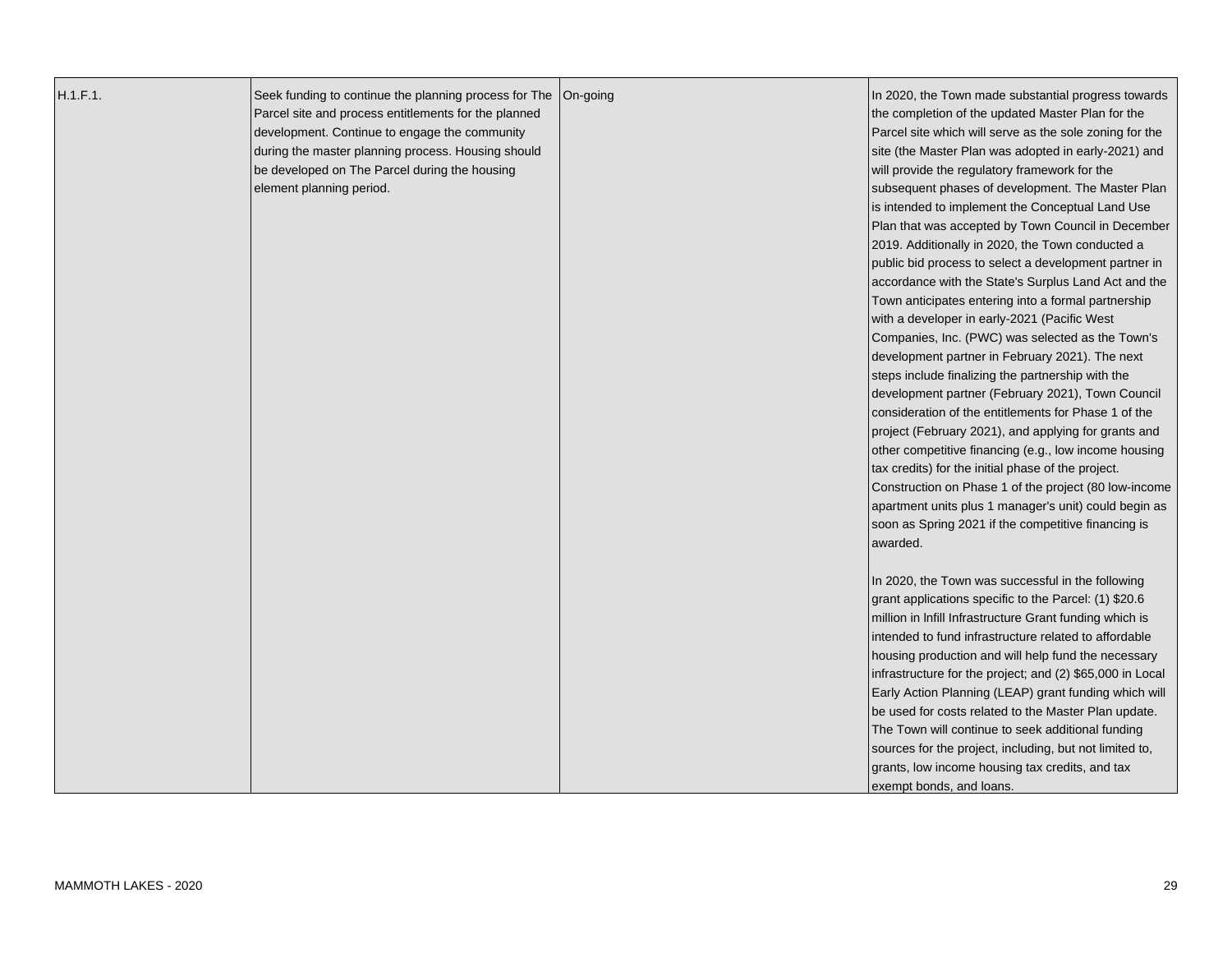| H.2.A.1. | Continue to dedicate appropriate funds to fund     | On-going | The annual dedication of TOT revenues to fund            |
|----------|----------------------------------------------------|----------|----------------------------------------------------------|
|          | affordable and workforce housing programs, and the |          | housing programs is 0.85 points (of 13 points). In       |
|          | work of Mammoth Lakes Housing, Inc., the Town, and |          | addition to the dedicated TOT revenues and despite       |
|          | other groups to meet housing needs.                |          | the economic challenges created by COVID-19, the         |
|          |                                                    |          | Town was able to provide: (1) approximately \$400,000    |
|          |                                                    |          | in rental assistance funding to financially assist those |
|          |                                                    |          | impacted by COVID-19; and (2) funding for the            |
|          |                                                    |          | Chamber of Commerce-led workforce housing                |
|          |                                                    |          | program which aims to connect renters with rental        |
|          |                                                    |          | owners / homeowners with rooms to provide housing.       |
|          |                                                    |          | The Town's commitment of \$300,000 towards MLH's         |
|          |                                                    |          | 238 Sierra Manor Road 11-unit low-income apartment       |
|          |                                                    |          | conversion project and \$101,000 towards the Town's      |
|          |                                                    |          | missing-middle loan program remained in place and        |
|          |                                                    |          | lwas not otherwise redirected towards the COVID-19       |
|          |                                                    |          | response.                                                |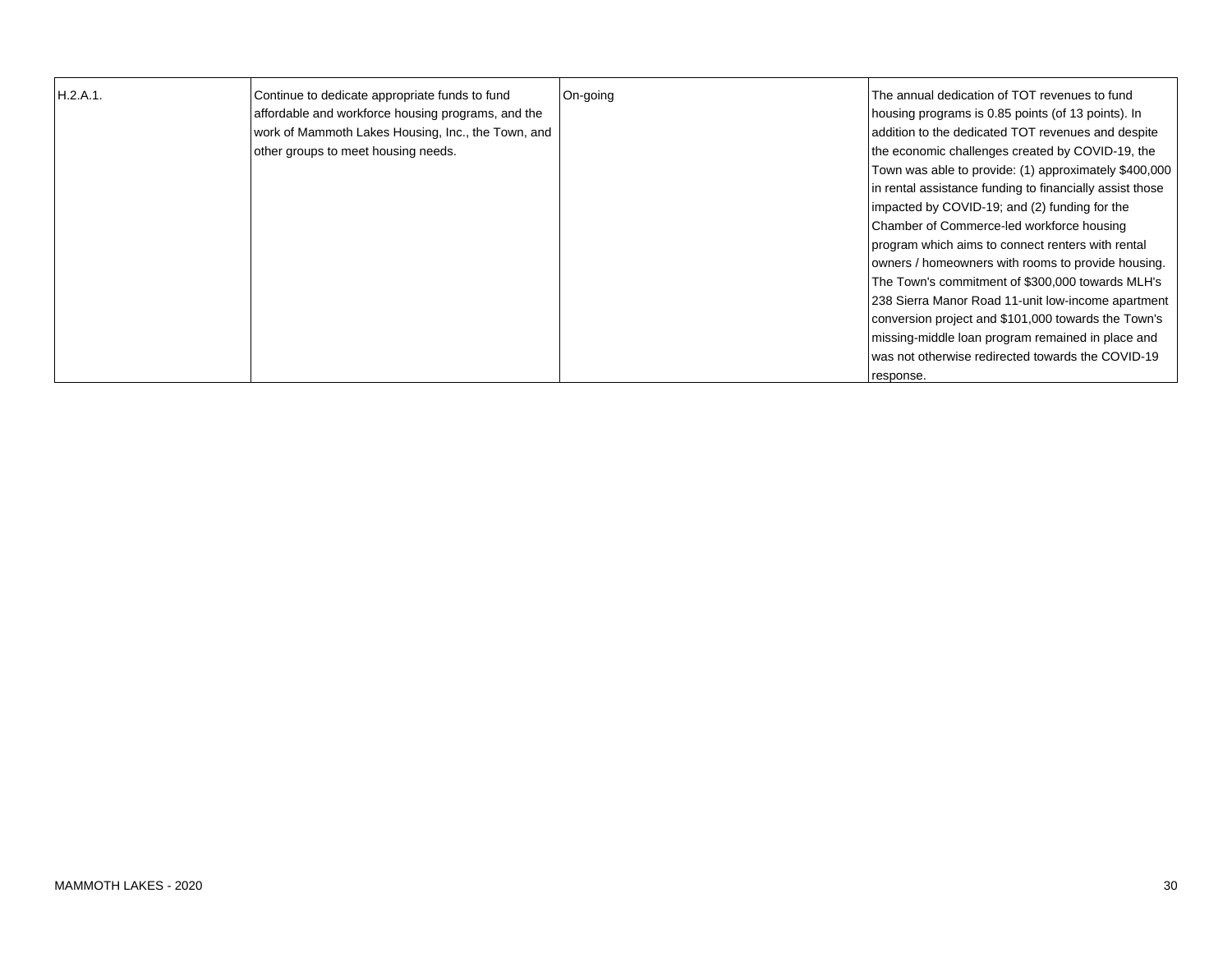| H.2.A.2. | Continue to pursue available grant funds, in<br>cooperation with Mammoth Lakes Housing, Inc. and<br>other partners, to support and facilitate the provision of<br>workforce housing and housing affordable to lower<br>income households. In particular, the Town will seek<br>State and Federal funding specifically targeted for the<br>development of housing affordable to extremely low-<br>income households. | On-going | The Town and MLH continue to pursue grant funds to<br>support housing programs. The Town was awarded<br>\$700,000 In CDBG grant funding in 2018 for first-time<br>homeownership assistance and rehabilitation<br>programs and \$500,000 in HOME grant funding in<br>2017 for first-time homeownership assistance. Two<br>first-time homebuyer HOME loans and three<br>homeownership assistance CDBG loans were<br>awarded in 2020 and the Town and MLH continue to<br>market the programs and actively work to qualify<br>interested clients. In addition to the HOME and CDBG<br>loans awarded, two BEGIN ReUse loans were<br>awarded through the reinvestment of repaid BEGIN<br>loan funds. The Town anticipates applying for<br>additional homeownership assistance grant funding in<br>2021 since the current CDBG and HOME contracts<br>end in July 2021.<br>Other housing grants that the Town was awarded in<br>2020 include: (1) \$65,000 in grant funding from the<br>LEAP program to partially fund the Master Plan update<br>for the Parcel (a town-owned 24.5-acre vacant site that<br>is intended for affordable housing development); (2)<br>\$20.6 million in grant funding from the IIG program to<br>partially fund the infrastructure improvements for the<br>Parcel; and (3) \$68,375 in CARES Act funding to<br>provide subsistence payments (e.g., rental, mortgage,<br>and utility payment assistance) for those financially<br>impacted by COVID-19 (the Town received<br>authorization to incur costs in 2020 and the formal<br>standard agreement will be executed in 2021). |
|----------|---------------------------------------------------------------------------------------------------------------------------------------------------------------------------------------------------------------------------------------------------------------------------------------------------------------------------------------------------------------------------------------------------------------------|----------|--------------------------------------------------------------------------------------------------------------------------------------------------------------------------------------------------------------------------------------------------------------------------------------------------------------------------------------------------------------------------------------------------------------------------------------------------------------------------------------------------------------------------------------------------------------------------------------------------------------------------------------------------------------------------------------------------------------------------------------------------------------------------------------------------------------------------------------------------------------------------------------------------------------------------------------------------------------------------------------------------------------------------------------------------------------------------------------------------------------------------------------------------------------------------------------------------------------------------------------------------------------------------------------------------------------------------------------------------------------------------------------------------------------------------------------------------------------------------------------------------------------------------------------------------------------------------------------------------------|
| H.2.A.3. | The Town will work with MMSA on a pilot program to<br>develop a model policy for employers to provide first<br>and rental deposit which would be re-paid through<br>payroll deduction. Outreach efforts will be made with<br>employers to provide education and to gather<br>information to help create the program.                                                                                                | 12/1/24  | Not yet started. These program components were<br>included in the Housing Action Plan: Live, Work,<br>Thrive and a detailed work program implementing the<br>Housing Action Plan is being developed.<br>Implementation of this pilot program is expected within<br>the next 2-5 years. The Town will work with MLH and<br>Mammoth Mountain Ski Area (MMSA) to accomplish<br>this action.                                                                                                                                                                                                                                                                                                                                                                                                                                                                                                                                                                                                                                                                                                                                                                                                                                                                                                                                                                                                                                                                                                                                                                                                               |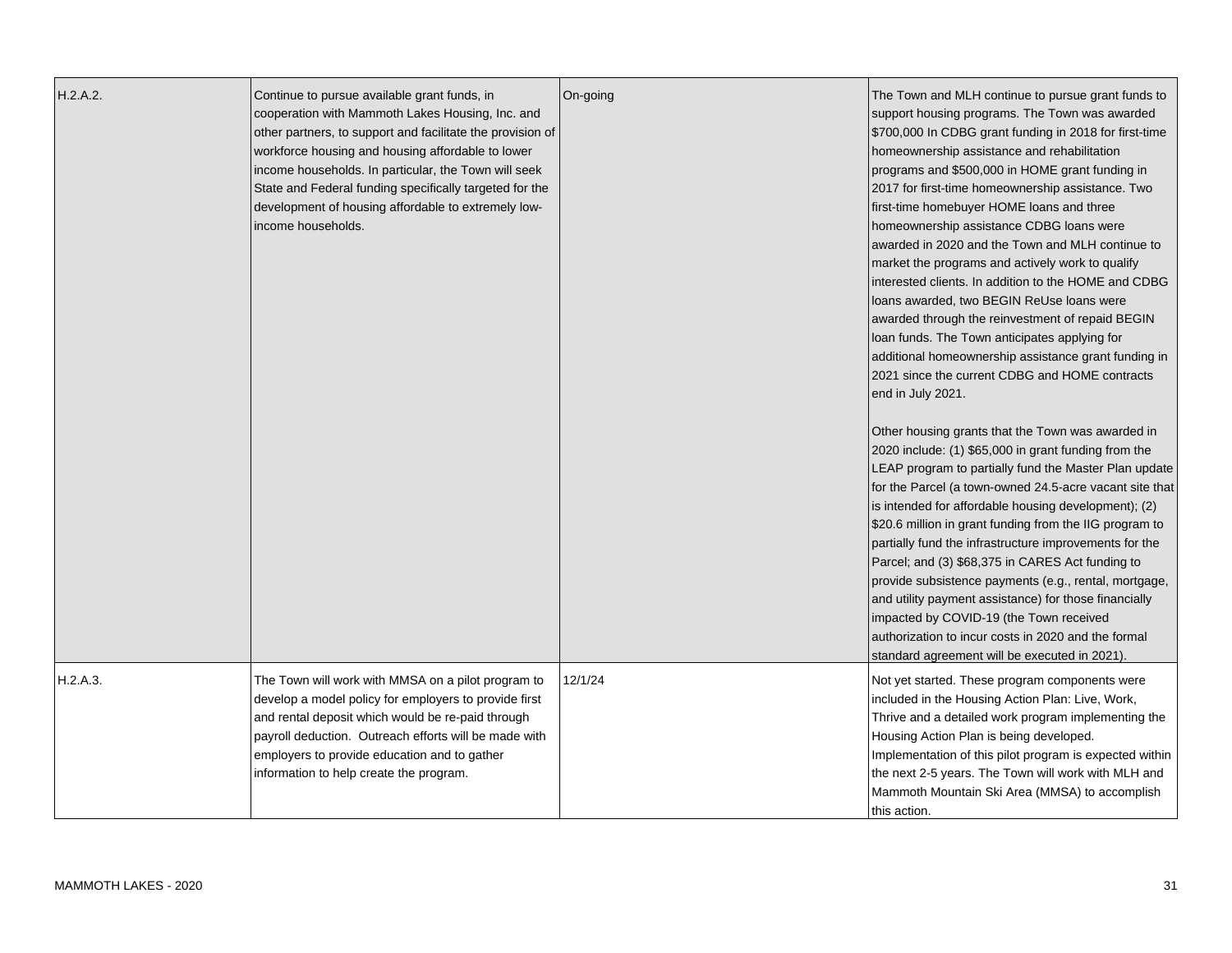| H.2.A.4. | The Town will gather research and data to support a<br>program that builds upon the existing Homebuyer<br>Assistance program through Mammoth Lakes<br>Housing, Inc. to assist moderate and middle-income<br>households, up to 200% AMI with down payment<br>assistance or assistance with second mortgages. The<br>Town will also work with employers to assist<br>employees and learn from existing employers with<br>current programs (MMSA, Water District, MLH<br>assistance). | Dec-2020 and On-going     | The Town, with a recommendation from MLH, funded<br>a missing-middle loan program in 2019 with \$101,000<br>to provide a minimum of two low-interest deferred<br>payment loans to households earning between 81-<br>120% AMI. Staff finalized the draft program guidelines<br>in late-2020 and anticipates Town Council adopting<br>the guidelines in early 2021. Staff will then work with<br>MLH to provide loans to qualified households. The<br>program will be monitored and analyzed to determine<br>if adjustments to the program are necessary to<br>improve its effectiveness and will work to secure<br>additional funding. |
|----------|------------------------------------------------------------------------------------------------------------------------------------------------------------------------------------------------------------------------------------------------------------------------------------------------------------------------------------------------------------------------------------------------------------------------------------------------------------------------------------|---------------------------|---------------------------------------------------------------------------------------------------------------------------------------------------------------------------------------------------------------------------------------------------------------------------------------------------------------------------------------------------------------------------------------------------------------------------------------------------------------------------------------------------------------------------------------------------------------------------------------------------------------------------------------|
| H.2.A.5. | Continue to explore placing a dedicated local tax<br>initiative on the ballot in Mammoth Lakes to fund<br>affordable housing. If passed the tax would provide a<br>dedicated local funding source for affordable housing.                                                                                                                                                                                                                                                          | Postponed due to COVID-19 | The Town was considering a ballot measure for the<br>November 2020 general election to increase the TOT<br>amount by 1% to be used specifically for affordable<br>housing, but due to the unknown long-term economic<br>impacts associated with COVID-19, the ballot measure<br>was postponed. The Town will continue to explore<br>placing a dedicated local tax initiative on a future<br>ballot.                                                                                                                                                                                                                                   |
| H.2.A.6. | The Town will work to maintain the affordability of<br>mobile homes in Mammoth Lakes by looking for<br>funding sources for improvement of mobile homes and<br>mobile home parks. The Town will reach out to mobile<br>home park owners to look for ways that they can work<br>together to maintain mobile homes as an affordable<br>housing type in Mammoth Lakes.                                                                                                                 | On-going                  | The Town was awarded \$700,000 In CDBG grant<br>funding in 2018 for first-time homeownership<br>assistance and rehabilitation programs and the<br>rehabilitation portion of the funding can be used for the<br>rehabilitation of mobile homes for qualified<br>households. The Town continues to work with MLH<br>and mobile home park owners to maintain mobile<br>homes as an affordable housing type and to look for<br>additional funding sources for the rehabilitation of<br>mobile homes.                                                                                                                                      |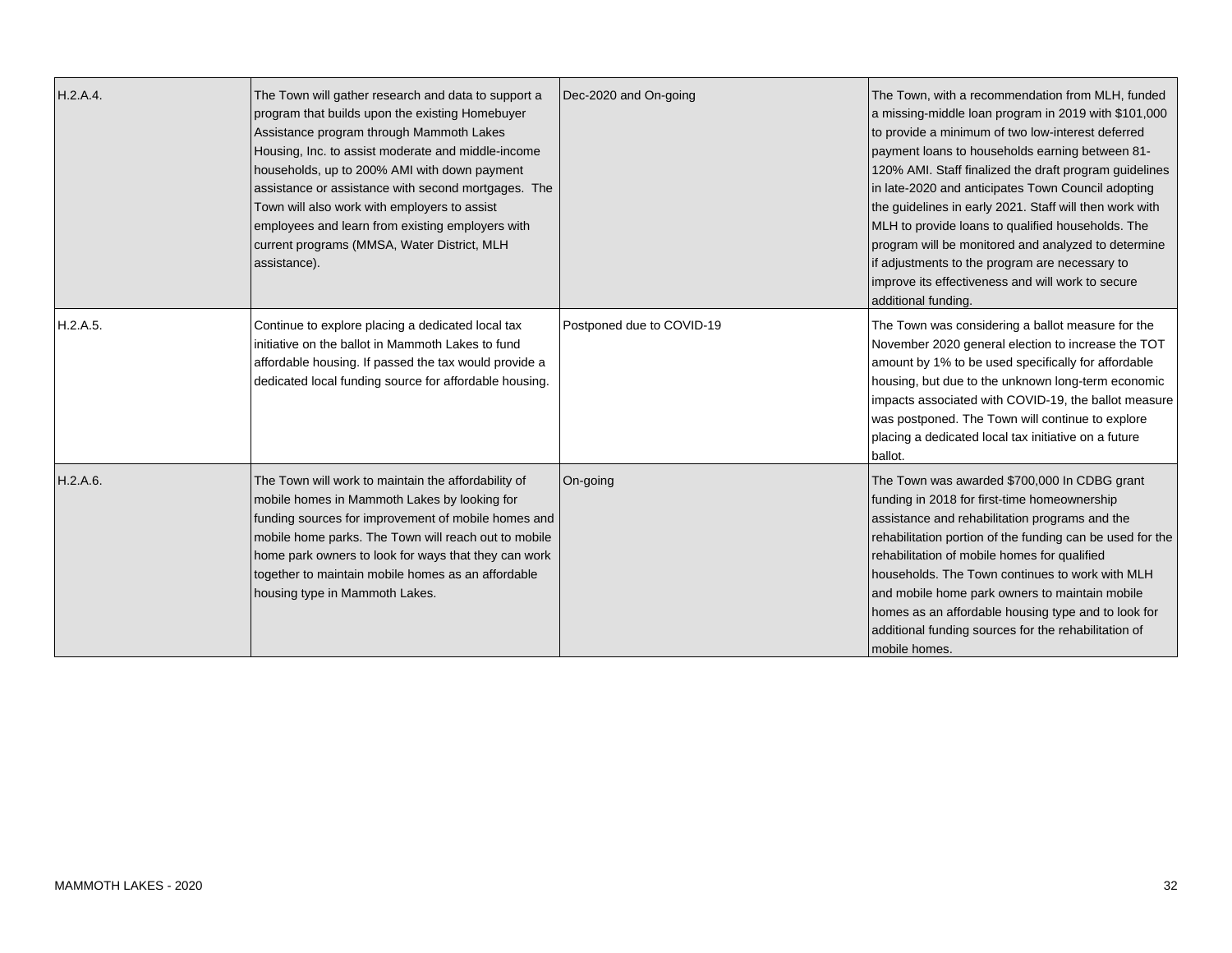| H.2.D.1. | As part of implementing the Community Housing<br>Action Plan, work with affordable housing developers<br>to acquire and renovate units that can be added to the<br>workforce housing inventory. Program creation will<br>include an evaluation of program costs, benefits, and<br>opportunities.                                                                                                                                                                       | On-going | Action strategies addressing the conversion of existing<br>units to ownership or rental opportunities for the<br>workforce were included in the Community Housing<br>Action Plan: Live, Work, Thrive (CHAP). In 2020, MLH<br>made significant progress towards construction of their<br>238 Sierra Manor Road 11-unit low-income apartment<br>conversion project, including the submittal of a HOME<br>application for construction funding and submittal of<br>the building permit application and construction<br>drawings for the project. The Town continues to<br>support MLH on this project and submitted a CDBG<br>application for \$3.5 million in multi-family rental<br>rehabilitation funding in September 2020. |
|----------|------------------------------------------------------------------------------------------------------------------------------------------------------------------------------------------------------------------------------------------------------------------------------------------------------------------------------------------------------------------------------------------------------------------------------------------------------------------------|----------|------------------------------------------------------------------------------------------------------------------------------------------------------------------------------------------------------------------------------------------------------------------------------------------------------------------------------------------------------------------------------------------------------------------------------------------------------------------------------------------------------------------------------------------------------------------------------------------------------------------------------------------------------------------------------------------------------------------------------|
| H.2.D.2. | As part of implementing the Community Housing<br>Action Plan, explore the possibility of instituting a long-<br>term rental housing inspection program to ensure<br>proper maintenance and safety of tenants in long-term<br>rentals in Mammoth Lakes.                                                                                                                                                                                                                 | 12/1/24  | Not yet started. These program components were<br>included in the CHAP and a detailed work program<br>implementing the CHAP is being developed.<br>Implementation of the long-term housing inspection<br>program is expected within the next 2-5 years.                                                                                                                                                                                                                                                                                                                                                                                                                                                                      |
| H.2.E.1. | As part of implementing the Community Housing<br>Action Plan, which includes the Community Housing<br>Action Plan and the Housing Needs Assessment<br>completed in 2017, continue to implement potential<br>strategies to incentivize and encourage upgrades of<br>existing multi-family rental properties, and how code<br>enforcement techniques may be improved and used to<br>correct building violations that pose a threat to<br>residents' safety or wellbeing. | On-going | The Town and MLH are working to build relationships<br>with multi-family rental property owners to encourage<br>them to upgrade and maintain their rental properties.<br>The Town's Code Compliance officer and MLH have<br>been active in investigating substandard housing<br>complaints and working with the property owners to<br>remedy the situation and MLH has established a<br>relationship with Bishop Indian Legal Aid services to<br>assist tenants. MLH previously hosted a series of free<br>landlord-tenants' rights workshops to assist in<br>educating owners and tenants of their rights.                                                                                                                  |
| H.2.E.2. | Establish a landlord/tenant matching program to<br>increase opportunities for seasonal employees to stay<br>year-round. Could also include a job matching<br>component.                                                                                                                                                                                                                                                                                                | 7/1/19   | In 2019, the Town committed \$149,000 to fund a pilot<br>program with the Chamber of Commerce to establish a<br>workforce housing program that aims to connect<br>renters with rental owners / homeowners with rooms to<br>provide housing. The Town and MLH serve on the<br>Chamber's committee for this program and provide<br>guidance as the program develops. As of the end of<br>2020, the program has successfully matched 56<br>homeowners/landlords to tenants.                                                                                                                                                                                                                                                     |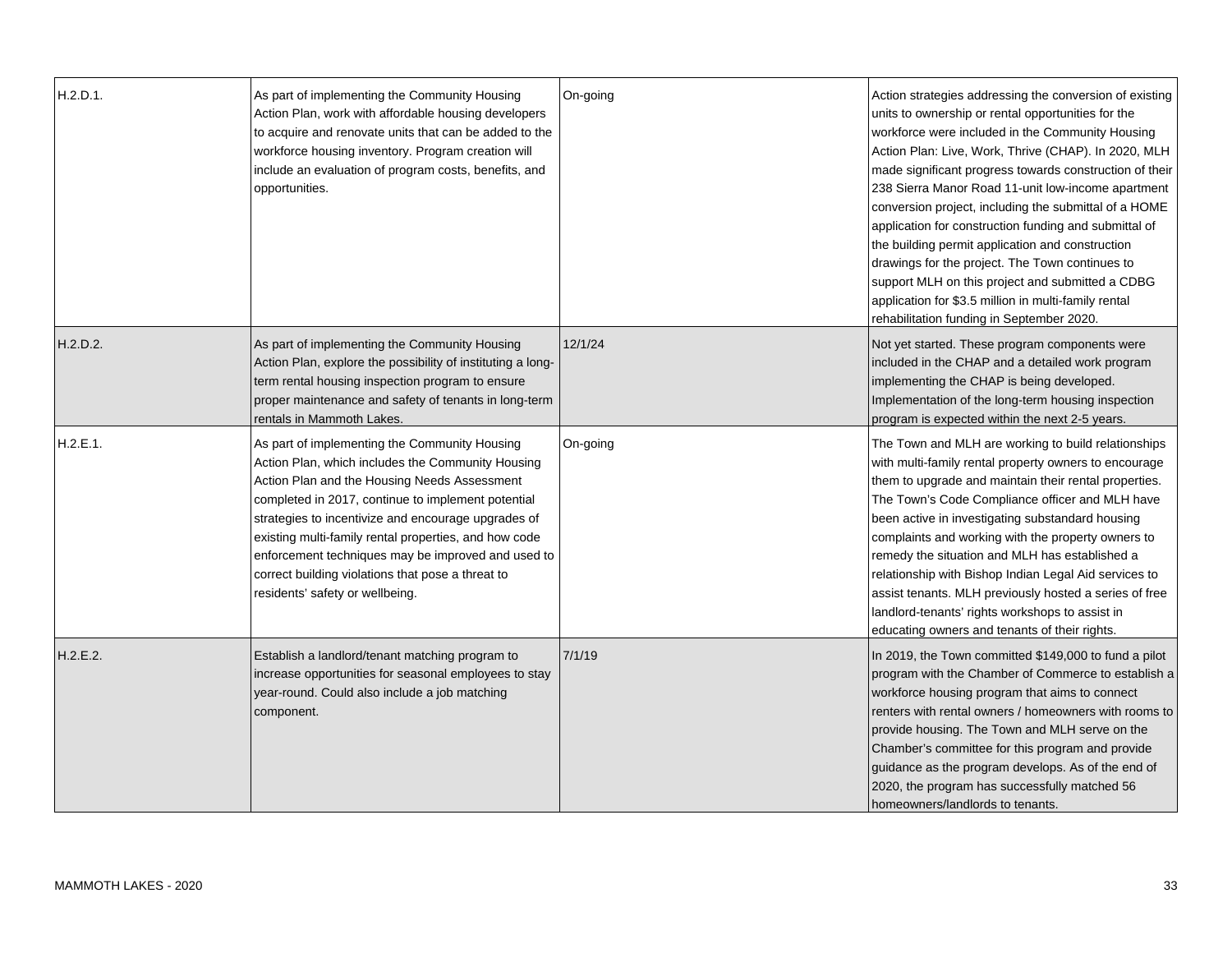| H.2.G.1. | As part of implementation of the Community Housing<br>Action Plan, work with Mammoth Lakes Housing, Inc.,<br>study and develop procedures that will avoid the<br>inadvertent loss of deed-restricted units, including:<br>Development of priorities for a rental deed<br>restriction instrument.<br>Development of a more effective monitoring<br>program for existing deed restricted units, including a<br>system of enforcement and penalties for illegal<br>conversion of deed-restricted units. | Jul-2021 and On-going | In 2019, the Town, working with MLH, began working<br>on identifying all Town monitored deed-restricted<br>properties within the Town and determining whether<br>the unit is in compliance with the existing deed-<br>restriction. Next steps on the work program item<br>include notifying all deed-restricted unit owners that<br>the Town and/or MLH will be actively monitoring the<br>units and that enforcement efforts will be increased<br>(expected to be completed by mid-2021). Detailed<br>procedures are being developed and are anticipated to<br>be completed by mid-2021. In addition to the Town<br>monitored units, MLH monitors 39 additional deed-<br>restricted units and annually monitor the occupancy.<br>Other improvements related to the enforcement of<br>deed-restricted units include: (1) An updated deed<br>restriction instrument has been implemented that helps<br>to alleviate some issues encountered with previous<br>versions; and (2) a Revolving Loan Fund using a<br>portion of the Town's Housing Mitigation Fee Fund has<br>been successfully used to buy back deed restricted<br>units. |
|----------|------------------------------------------------------------------------------------------------------------------------------------------------------------------------------------------------------------------------------------------------------------------------------------------------------------------------------------------------------------------------------------------------------------------------------------------------------------------------------------------------------|-----------------------|--------------------------------------------------------------------------------------------------------------------------------------------------------------------------------------------------------------------------------------------------------------------------------------------------------------------------------------------------------------------------------------------------------------------------------------------------------------------------------------------------------------------------------------------------------------------------------------------------------------------------------------------------------------------------------------------------------------------------------------------------------------------------------------------------------------------------------------------------------------------------------------------------------------------------------------------------------------------------------------------------------------------------------------------------------------------------------------------------------------------------------------|
| H.2.G.2. | Continue to work with Mammoth Lakes Housing, Inc.<br>and the Revolving Loan Fund (RLF) to assist in buying<br>back existing deed restricted units in an effort to<br>maintain these units. Explore the expansion of funding<br>limits on the RLF and other appropriate funding<br>sources in an effort to help ensure no existing deed<br>restricted units are lost.                                                                                                                                 | On-going              | The Revolving Loan Fund is used annually to buy back<br>deed restricted units. No units were purchased with<br>the RLF in 2020, but progress was made towards the<br>sale of the deed restricted unit purchased in 2019 with<br>RLF funds (that unit was sold in early-2021) and the<br>following deed restricted units were preserved in 2020<br>through stewardship services provided to the Town by<br>MLH:<br>• (4) units at 120% AMI and (1) unit at 80% AMI were<br>sold directly to another eligible household through<br>stewardship services provided to the Town by MLH.                                                                                                                                                                                                                                                                                                                                                                                                                                                                                                                                                   |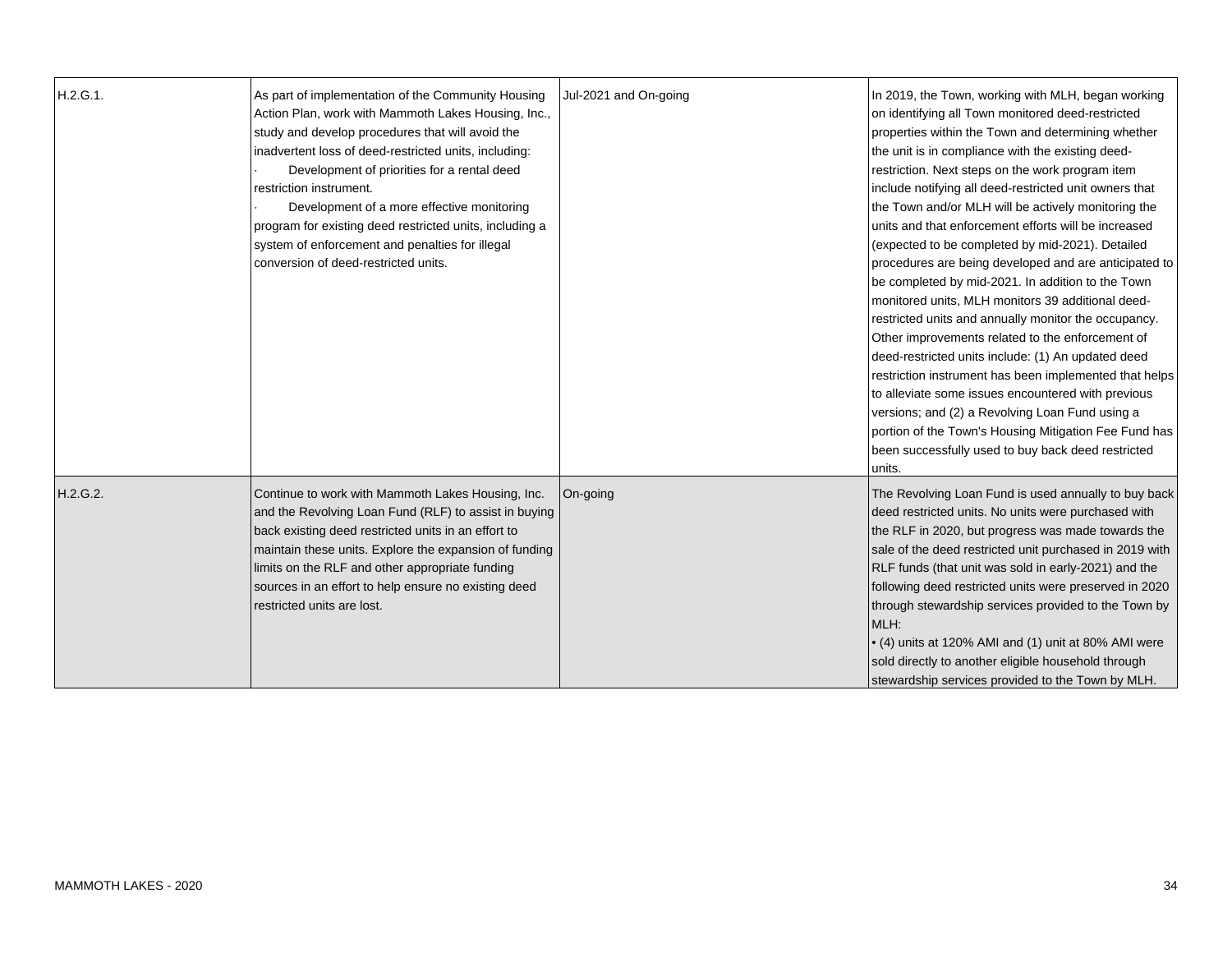| H.2.H.1. | Use the results of the 2017 Housing Needs<br>Assessment conducted by Mammoth Lakes Housing,<br>Inc. to create a program aimed at increasing the<br>supply of housing for winter and summer seasonal<br>employees, including cooperative efforts with MMSA<br>and other major local employers to house their<br>employees.                                                                                                                                                 | On-going  | In 2020, the Town made progress on increasing the<br>supply of housing available to the workforce by: (1)<br>continuing work efforts for the development of the<br>Parcel (the draft Master Plan update was completed in<br>2020 and is scheduled to be adopted in early 2021);<br>(2) continuing to fund the Chamber of Commerce<br>Workforce Housing program that aims to connect<br>renters with rental owners / homeowners with rooms to<br>provide housing (56 renters were connected with<br>rental owners); (3) completing an update to the Town<br>Density Bonus Program aimed at removing barriers to<br>the development of workforce housing by allowing for<br>more flexible development standards (a 6-unit condo<br>project was approved in May-2020 and a 6-unit<br>apartment project was submitted in Oct-2020 in<br>accordance with the Town density bonus program);<br>and (4) initiating an update to the ADU regulations to<br>clarify conflicting and/or confusing code language from<br>the previous ADU regulations update and improve the<br>usability for the public/staff by clearly articulating the<br>requirements for each type of ADU. MLH continued to<br>work towards construction on their 238 Sierra Manor<br>Road 11-unit low-income apartment conversion<br>project. |
|----------|---------------------------------------------------------------------------------------------------------------------------------------------------------------------------------------------------------------------------------------------------------------------------------------------------------------------------------------------------------------------------------------------------------------------------------------------------------------------------|-----------|----------------------------------------------------------------------------------------------------------------------------------------------------------------------------------------------------------------------------------------------------------------------------------------------------------------------------------------------------------------------------------------------------------------------------------------------------------------------------------------------------------------------------------------------------------------------------------------------------------------------------------------------------------------------------------------------------------------------------------------------------------------------------------------------------------------------------------------------------------------------------------------------------------------------------------------------------------------------------------------------------------------------------------------------------------------------------------------------------------------------------------------------------------------------------------------------------------------------------------------------------------------------------------------------------------|
| H.4.B.1. | Consider changes to the Development Impact Fee<br>schedule to reduce or eliminate fees for developments<br>in which at least five percent of units are affordable to<br>extremely low-income households. To be eligible for<br>reduced or waived fee, the units shall be affordable by<br>affordability covenant. The waiving or reduction of<br>service mitigation fees may also be considered when<br>an alternative funding source is identified to pay these<br>fees. | 2024-2025 | Not yet started. The Town anticipates beginning work<br>on the update to the DIF and Housing Fee Nexus<br>Study in 2021. After that work is completed, changes<br>to the DIF schedule to reduce or eliminate fees for<br>various affordable housing projects will be analyzed to<br>determine the impact those changes would have.                                                                                                                                                                                                                                                                                                                                                                                                                                                                                                                                                                                                                                                                                                                                                                                                                                                                                                                                                                       |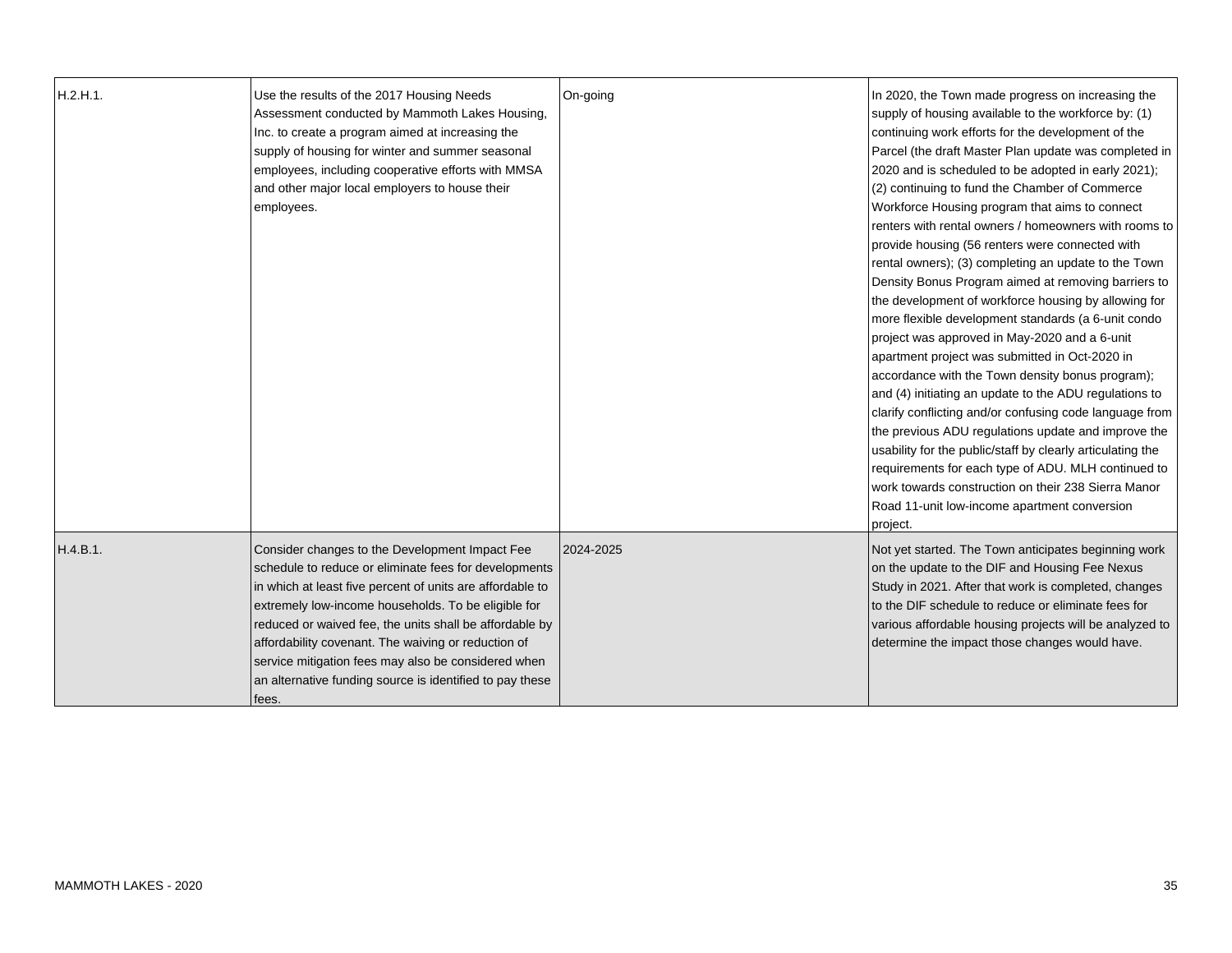| H.4.D.1. | Accessory dwelling units (ADU) can be an affordable<br>housing option and can help meet the needs of many<br>residents in the Town. To ensure consistency with<br>state law (Assembly Bill 2299/Senate Bill 1069 and<br>Assembly Bill 494/Senate Bill 229) and implement<br>community goals, the Town shall review standards and<br>revise as necessary to facilitate the development of<br>ADUs.                                                                   | Dec-2019 and On-going | The Town updated its ADU ordinance to be consistent<br>with the amendments to State law related to ADUs that<br>were adopted as part of the State's 2019 housing bill<br>package in late-2019 and began a subsequent<br>amendment in 2020 to clarify conflicting and/or<br>confusing code language and improve the usability of<br>the ADU regulations by clearly articulating the<br>requirements for each type of ADU (this amendment<br>was adopted in early-2021). The Town continues to<br>monitor changes to state law to ensure on-going<br>compliance and review the Town's regulations to<br>ensure they are easy to understand and implement.                                                                                                                  |
|----------|---------------------------------------------------------------------------------------------------------------------------------------------------------------------------------------------------------------------------------------------------------------------------------------------------------------------------------------------------------------------------------------------------------------------------------------------------------------------|-----------------------|--------------------------------------------------------------------------------------------------------------------------------------------------------------------------------------------------------------------------------------------------------------------------------------------------------------------------------------------------------------------------------------------------------------------------------------------------------------------------------------------------------------------------------------------------------------------------------------------------------------------------------------------------------------------------------------------------------------------------------------------------------------------------|
| H.4.D.2. | Promote development of accessory dwelling units<br>(ADU) by increasing awareness regarding the ability to<br>create accessory dwelling units on single-family<br>residential properties, exploring variances (e.g. side<br>yard setbacks) to make it easier to fit ADUs on some<br>lots, and establishing a goal for a desired number of<br>ADUs to be built. The Town will also offer incentives to<br>develop ADUs in exchange for long-term rental<br>contracts. | Dec-2024 and On-going | These program components were included in the<br>CHAP and a detailed work program implementing the<br>CHAP is being developed. In 2019, the Town and<br>MLH's Program Committee began work on the<br>development of a program to incentivize ADU creation<br>and implementation of the program is expected within<br>the next 2-5 years. In 2020, the Town initiated an<br>amendment to the Town's ADU regulations adopted in<br>2019 to clarify conflicting and/or confusing code<br>language and improve the usability of the ADU code<br>section.                                                                                                                                                                                                                     |
| H.4.E.1. | Continue to monitor the Town's DIF ordinance to<br>assure that impact fees do not create an economic<br>impediment that deters construction of housing<br>needed to meet the Town's Regional Housing Needs<br>Allocation or workforce housing objectives. If an<br>economic impediment is discovered, Council will take<br>appropriate actions to mitigate it.                                                                                                      | On-going              | An updated DIF schedule was adopted in 2015, which<br>resulted in lower fees for all projects and an update to<br>the DIF ordinance was adopted in 2019, which<br>reduced the DIF fees for small units by classifying<br>studio and 1-bedroom units as a half unit for the<br>purposes of calculating DIF fees. Additionally, DIF fees<br>for ADUs are calculated in accordance with State law<br>and ADUs that are less than 750 sq. ft. are exempt<br>from DIF fees and ADUs that are equal to or greater<br>than 750 sq. ft. are charged an amount proportionate<br>to the square footage of the primary dwelling unit. Staff<br>continues to monitor the DIF fees and anticipates<br>beginning work on the update to the DIF and Housing<br>Fee Nexus Study in 2021. |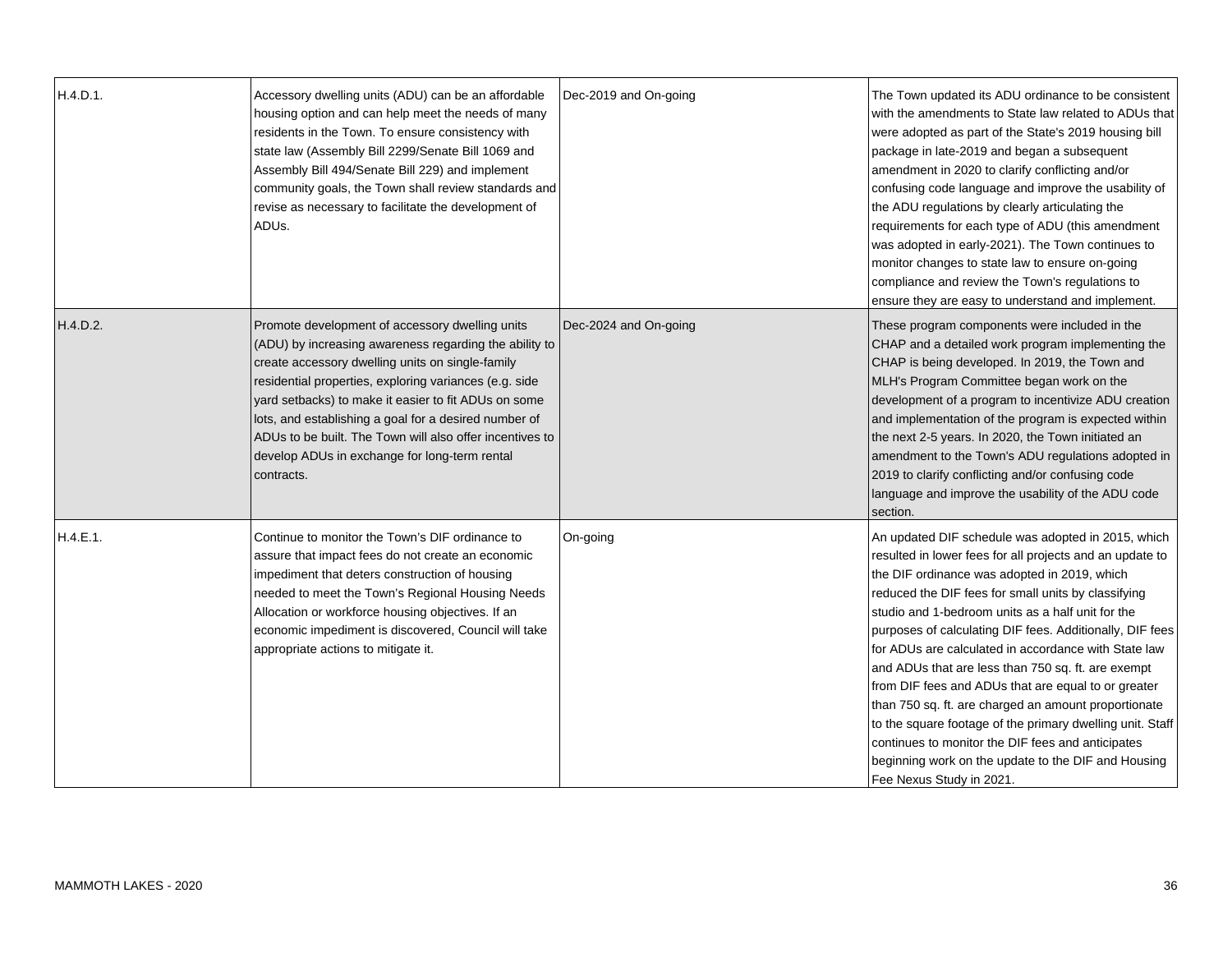| H.4.E.2. | To address constraints to the availability of long-term<br>rental housing associated with short-term rentals the<br>Town will establish a program identifying methods to<br>mitigate the issue. Components of the program may<br>include waiving fees for illegal short-term rentals<br>owners who commit to restricting their properties as<br>long-term rentals, creating an impact fee levied on<br>short-term rentals that would go towards preserving or<br>creating long-term rental housing, and conducting a<br>nexus study to further study how short-term rentals are<br>impacting the rest of the housing market.                                                                     | 12/1/24  | Not yet started. These program components were<br>included in the CHAP and a detailed work program<br>implementing the CHAP is being developed.<br>Implementation of the program is expected within the<br>next 2-5 years.                       |
|----------|--------------------------------------------------------------------------------------------------------------------------------------------------------------------------------------------------------------------------------------------------------------------------------------------------------------------------------------------------------------------------------------------------------------------------------------------------------------------------------------------------------------------------------------------------------------------------------------------------------------------------------------------------------------------------------------------------|----------|--------------------------------------------------------------------------------------------------------------------------------------------------------------------------------------------------------------------------------------------------|
| H.5.B.1. | Provide information regarding fair housing practices at<br>the Town of Mammoth Lakes offices and website, the<br>Mammoth Lakes Community Center and Library, and<br>the Mono County offices located in Mammoth Lakes.                                                                                                                                                                                                                                                                                                                                                                                                                                                                            | On-going | This information continues to be provided and is<br>available through both the Town and MLH websites<br>and at the respective offices. MLH previously hosted a<br>series of free legal aid clinics in 2019 which covered<br>Fair Housing.        |
| H.5.C.1. | Continue the process for addressing Fair Housing<br>inquiries and complaints, including referral of<br>complaints concerning deed-restricted units to<br>Mammoth Lakes Housing, Inc. and other complaints to<br>the California Department of Fair Housing and Equal<br>Opportunity. As part of the process, the Town shall<br>investigate potential partnerships with rural or other<br>fair housing organizations that may be able to provide<br>additional resources to the Town. The Town will<br>ensure that information regarding the Town's process<br>of addressing complaints is included in the public<br>information distributed regarding fair housing practices<br>(Action H.5.B.1). | On-going | The Town and MLH established a process to address<br>fair housing complaints and inquiries in 2014 and<br>continue to implement this process. MLH previously<br>hosted a series of free legal aid clinics in 2019 which<br>covered Fair Housing. |
| H.6.B.1. | The Town will continue to enforce the California Green   On-going<br>Building Standards Code, Title 24, Part 11 of the<br>California Code of Regulations (CALGreen).                                                                                                                                                                                                                                                                                                                                                                                                                                                                                                                             |          | The Town is enforcing the California Building Code<br>requirements.                                                                                                                                                                              |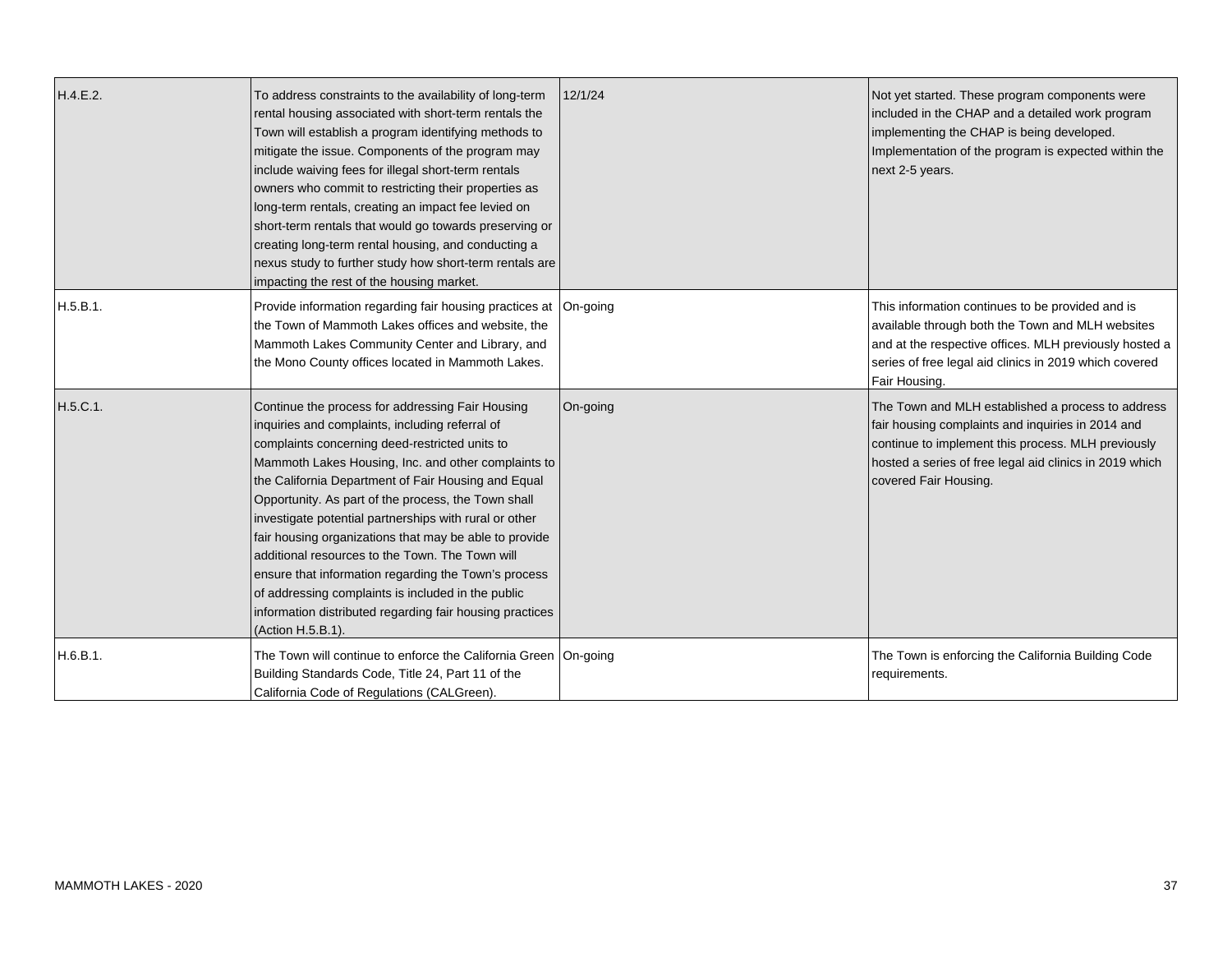| H.6.C.1. | Continue to coordinate with Inyo Mono Advocates for    | On-going | The Town currently has CDBG grant money and loan      |
|----------|--------------------------------------------------------|----------|-------------------------------------------------------|
|          | Community Action (IMACA) and Mammoth Lakes             |          | funding available for the rehabilitation of income-   |
|          | Housing, Inc. to increase the number of weatherization |          | eligible households (restricted to households earning |
|          | retrofits and other upgrades of owner occupied and     |          | 80% AMI or below) and continue to work with IMACA     |
|          | non-transient rental housing units in Mammoth Lakes.   |          | and MLH to fund weatherization retrofits and other    |
|          | The Town will work together with IMACA and             |          | eligible improvements.                                |
|          | Mammoth Lakes Housing, Inc. to apply for CDBG or       |          |                                                       |
|          | other grant funding to conduct retrofits. Additional   |          |                                                       |
|          | strategies to accomplish this may include development  |          |                                                       |
|          | of an informational flyer or brochure, posting         |          |                                                       |
|          | information on the Town's website, and direct outreach |          |                                                       |
|          | to property owners.                                    |          |                                                       |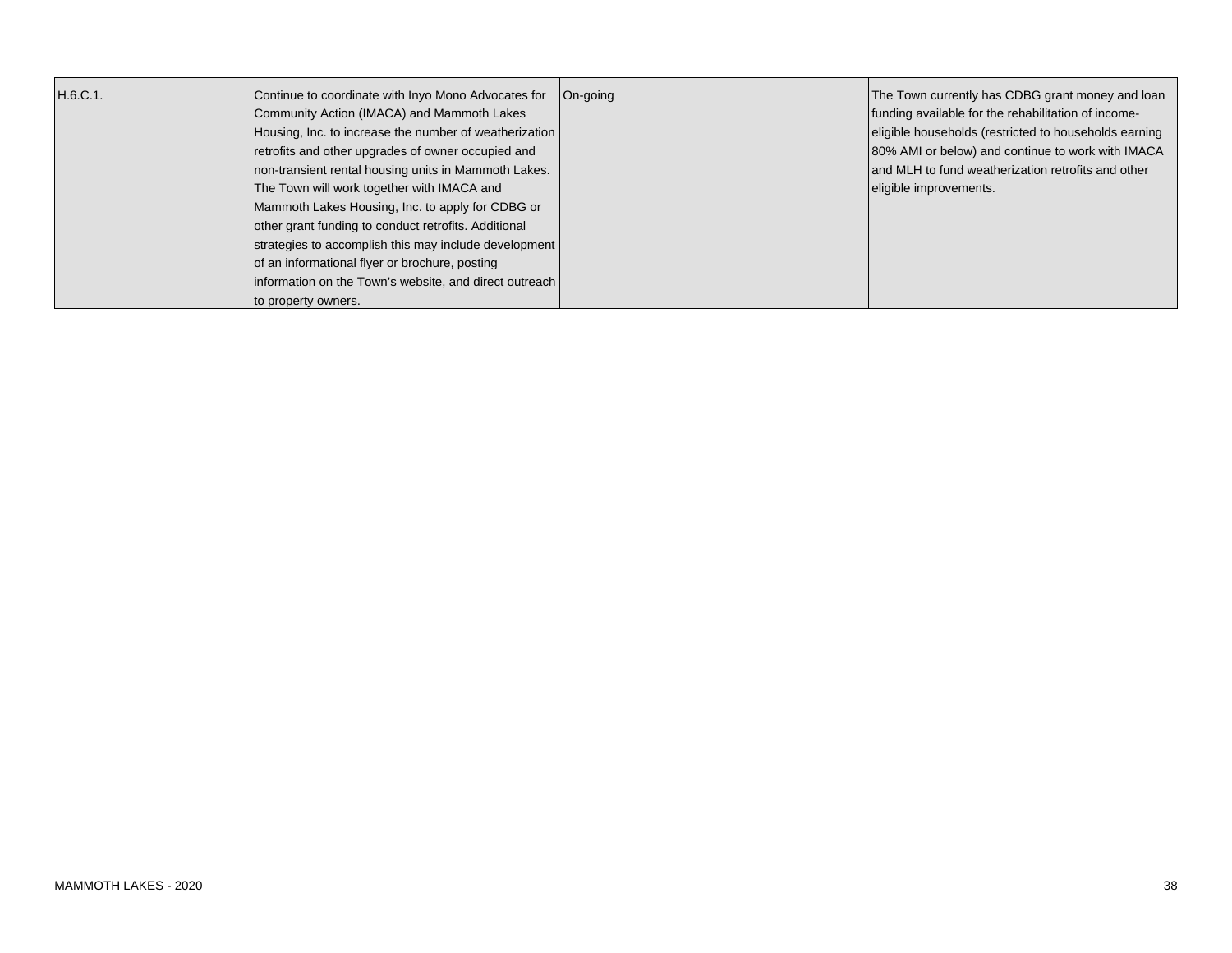## **2020 MAMMOTH LAKES Housing Element Annual Progress Report**

**TABLE E - Commercial Development Bonus Approved pursuant to GC Section 65915.7**

**No Data Available**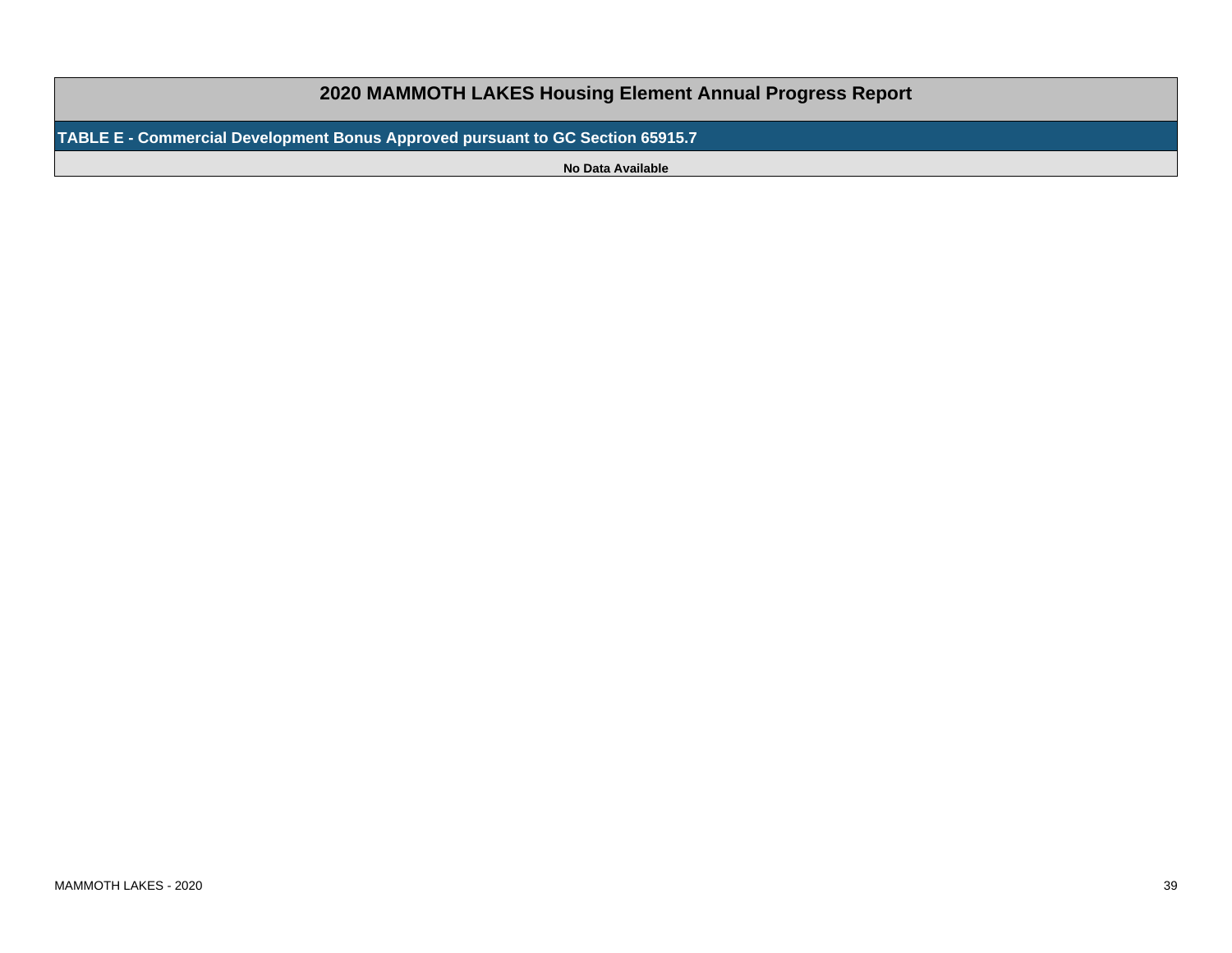| 2020 MAMMOTH LAKES Housing Element Annual Progress Report |                                                                              |                        |              |                    |                                                                                                                                                                           |
|-----------------------------------------------------------|------------------------------------------------------------------------------|------------------------|--------------|--------------------|---------------------------------------------------------------------------------------------------------------------------------------------------------------------------|
|                                                           |                                                                              |                        |              |                    | TABLE F - Annual Building Activity Report Summary - Units Rehabilitated, Preserved and Acquired pursuant to GC Section 65583.1(c)(2)                                      |
|                                                           | Affordability by Household Incomes<br>(Units that DO NOT count towards RHNA) |                        |              |                    |                                                                                                                                                                           |
| <b>Activity Type</b>                                      | <b>Extremely Low-Income</b>                                                  | <b>Very Low-Income</b> | Low-Income   | <b>Total Units</b> | <b>Description of Activity</b>                                                                                                                                            |
| <b>Rehabilitation Activity</b>                            | $\Omega$                                                                     | $\Omega$               | $\Omega$     | $\Omega$           |                                                                                                                                                                           |
| Preservation of Units At-Risk                             | $\Omega$                                                                     | $\Omega$               |              |                    | (1) unit at 80% AMI and (4) units at 120% AMI were sold<br>directly to eligible households through stewardship services<br>provided to the Town by Mammoth Lakes Housing. |
| Acquisition of Units                                      | $\Omega$                                                                     | $\Omega$               | $\Omega$     | $\mathbf{0}$       |                                                                                                                                                                           |
| Mobilehome Park Preservation                              | $\Omega$                                                                     | $\Omega$               | 0            | 0                  |                                                                                                                                                                           |
| <b>Total Units by Income</b>                              | $\bf{0}$                                                                     | ŋ                      |              |                    |                                                                                                                                                                           |
|                                                           | Affordability by Household Incomes<br>(Units that DO count towards RHNA)     |                        |              |                    |                                                                                                                                                                           |
| <b>Activity Type</b>                                      | <b>Extremely Low-Income</b>                                                  | <b>Very Low-Income</b> | Low-Income   | <b>Total Units</b> | <b>Description of Activity</b>                                                                                                                                            |
| <b>Rehabilitation Activity</b>                            | $\Omega$                                                                     | $\Omega$               | $\mathbf{0}$ | 0                  |                                                                                                                                                                           |
| Preservation of Units At-Risk                             | $\Omega$                                                                     | 0                      | 0            | 0                  |                                                                                                                                                                           |
| Acquisition of Units                                      | $\Omega$                                                                     | $\Omega$               | $\Omega$     | $\Omega$           |                                                                                                                                                                           |
| Mobilehome Park Preservation                              | $\Omega$                                                                     | $\Omega$               | 0            | 0                  |                                                                                                                                                                           |
| <b>Total Units by Income</b>                              | $\bf{0}$                                                                     | ŋ                      | U            | 0                  |                                                                                                                                                                           |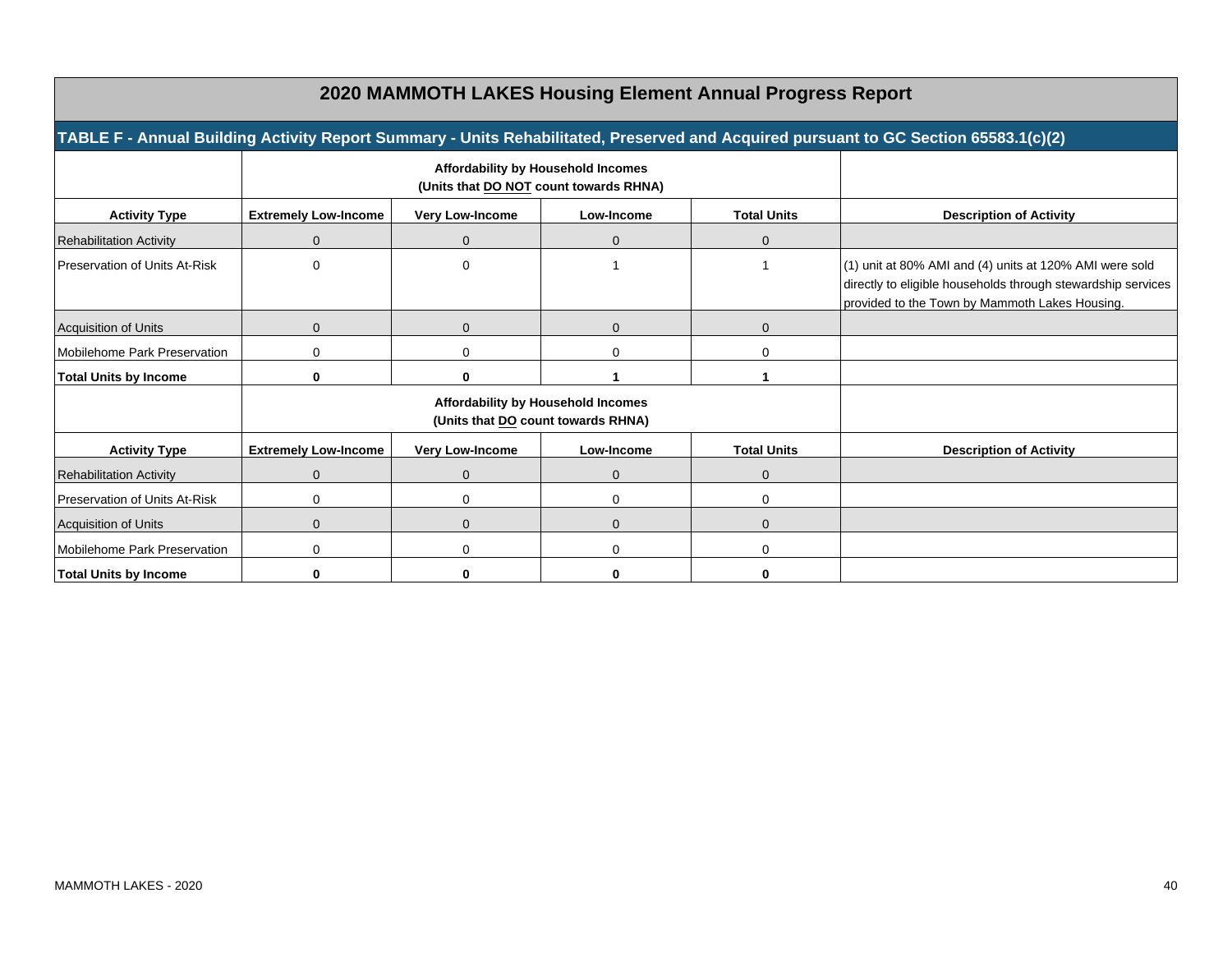**TABLE G - Locally Owned Lands Included in the Housing Element Sites Inventory that have been sold, leased, or otherwise disposed of (CCR Title 25§6202)**

**No Data Available**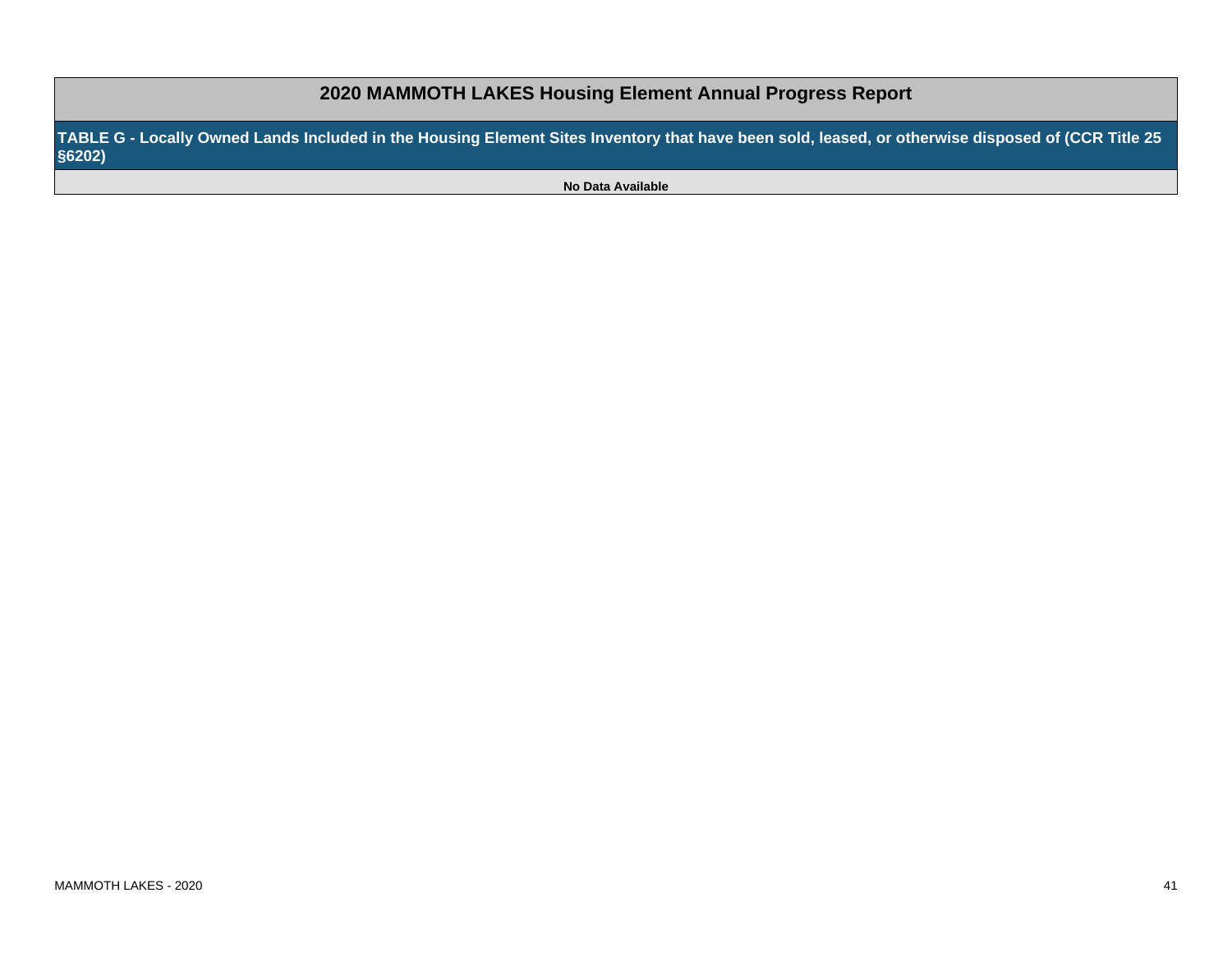**2020 MAMMOTH LAKES Housing Element Annual Progress Report**

**TABLE H - Locally Owned Surplus Sites (CCR Title 25 §6202)**

**No Data Available**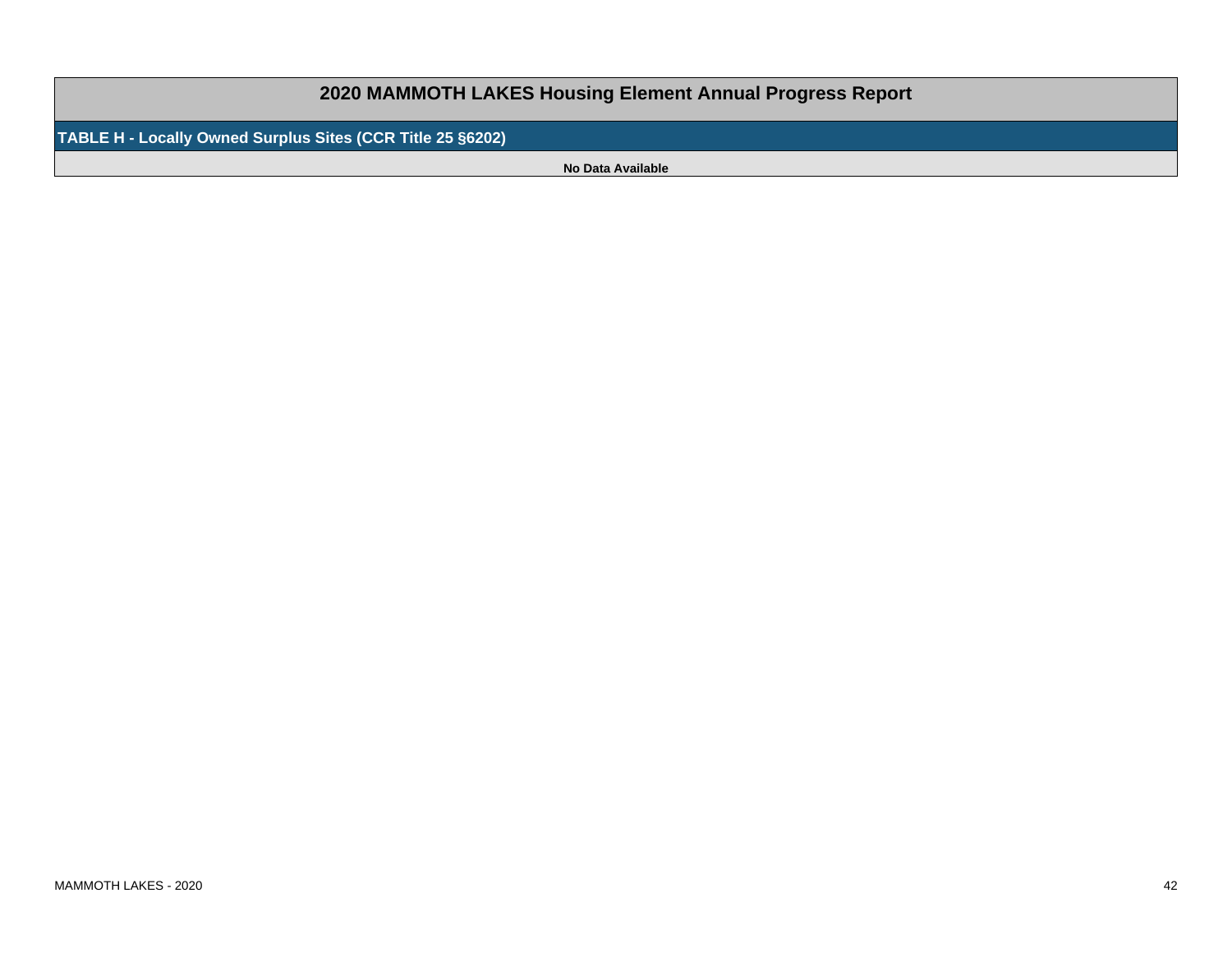## **2020 MAMMOTH LAKES Housing Element Annual Progress Report**

**LEAP Reporting (CCR Title 25 §6202)**

**No Data Available**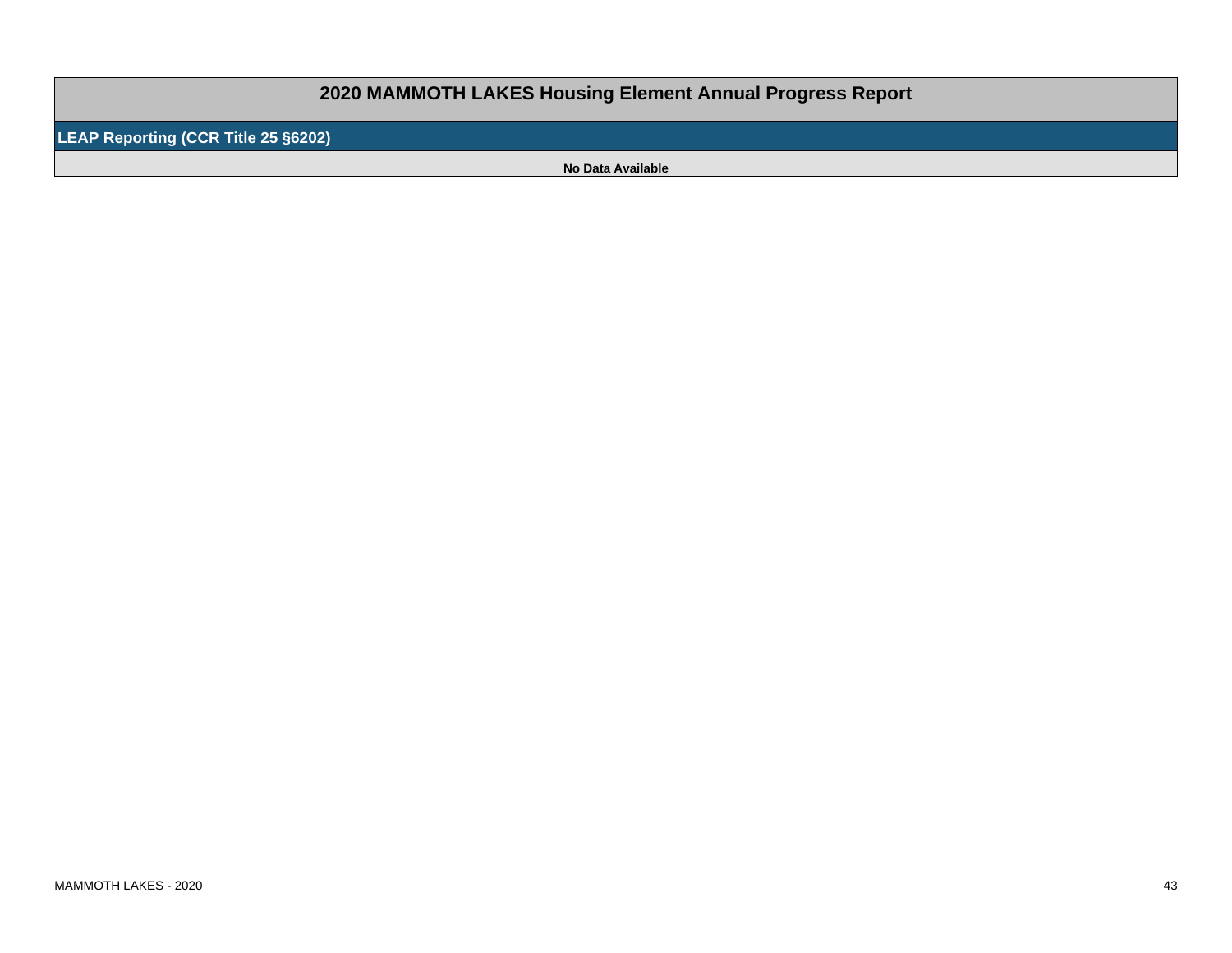## **ATTACHMENT 2**

**Attachment 2:** Detailed List of Planning Applications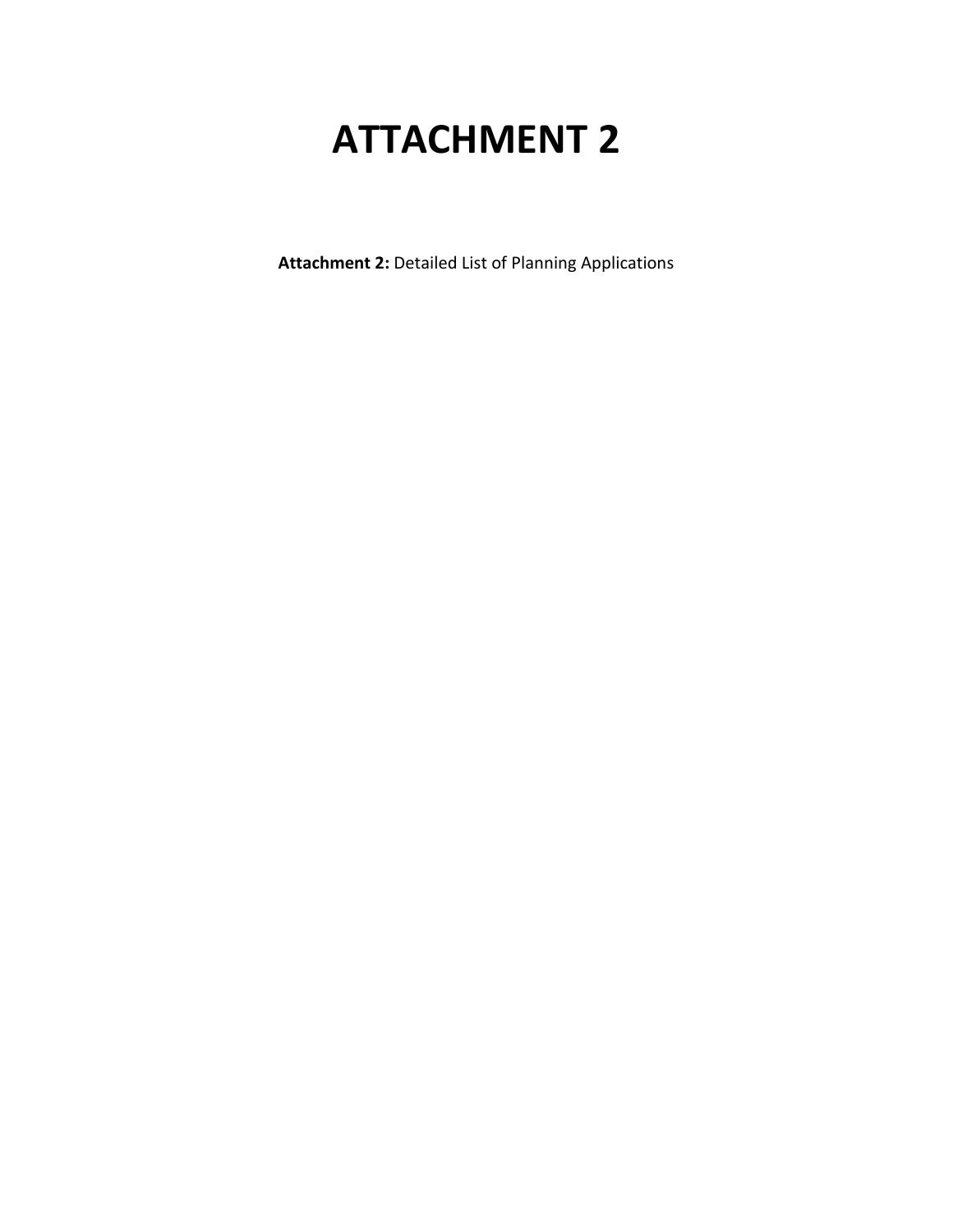## **Attachment 2: Detailed List of Application Requests**

The following summarizes the status of applications that have been submitted or approved during the period of January 1, 2020 - December 31, 2020.

- A. Adjustments
	- 1. ADJ 19-003: 362 Chaparral Road A 20% reduction of the north side yard setback, a 4.3% building height increase, and an encroachment of one parking space into the front setback to allow for a multi-unit PUD; Approved 5/13/2020
	- 2. ADJ 20-001: 92 Bridges Lane Allowance for a vehicle parking space to be located in a setback area not leading to the garage; Approved 4/2/2020
	- 3. ADJ 20-002: 1469 Forest Trail A 20% reduction of the east side yard setback to allow a covered entry stairway for a new accessory dwelling unit; Approved 7/2/2020
	- 4. ADJ 20-003: 128 Connell Street Allowance for a vehicle parking space to be located in the front setback; Approved 7/2/2020
	- 5. ADJ 20-004: 11 Red Fir Road A 20% reduction of the east side yard setback to allow for an attached garage; Approved 10/8/2020
	- 6. ADJ 20-005: 59 and 85 Commerce Drive A 20% increase in height for a proposed transfer station to ensure trucks do not hit the ceiling while exiting the facility; Ongoing at the end of 2020
	- 7. ADJ 20-006: 26 Joaquin Road A 1,375 square foot detached garage; Withdrawn
	- 8. ADJ 20-007: 40 Beaver Trail Allowance for a vehicle parking space to be located in a setback not leading to a garage; Ongoing at the end of 2020
- B. Administrative Design Reviews
	- 1. ADR 19-004: 700 John Muir Road Construction of a new singlefamily residence located within the Grey Hawk Master Plan area; Approved 4/1/2020
	- 2. ADR 19-005: 83 Bridges Lane Construction of a new single-family residence located within the Altis Master Plan area; Approved 5/22/2020
	- 3. ADR 19-006: 92 Bridges Lane Construction of a new single-family residence located within the Altis Master Plan area; Approved 4/2/2020
	- 4. ADR 20-001: 320 Le Verne Street Construction of a new singlefamily residence located within the Bluffs subdivision; Approved 4/8/2020
	- 5. ADR 20-002: 148 Mountain Boulevard Re-paint permit; Approved 6/3/2020
	- 6. ADR 20-003: 379 Old Mammoth Road Re-paint permit; Approved 7/25/2020
	- 7. ADR 20-004: 385 Pine Street Construction of a new single-family residence located within the Bluffs subdivision; Approved 10/26/2020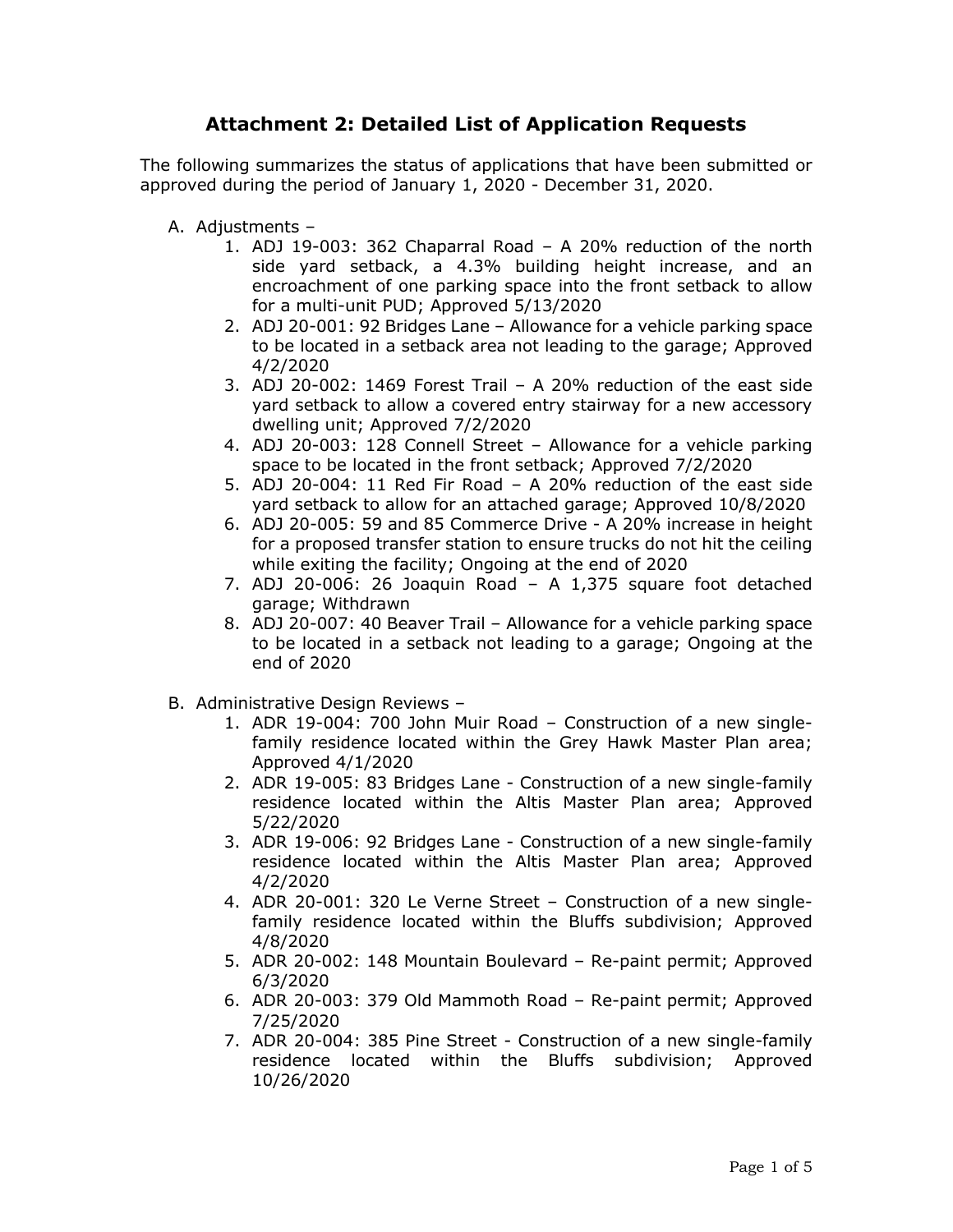- 8. ADR 20-006: 3826 Main Street Re-paint permit; Approved 10/29/2020
- C. Administrative Permits
	- 1. AP 19-001: 568 Old Mammoth Road Administrative Permit to allow Distant Brewing to operate as a Bar/Tavern/Nightclub; Approved 3/25/2020
	- 2. AP 19-002: 129 Center Street Request for a permanent outdoor display and sales area for the Mammoth Plant Nursery; Ongoing at the end of 2020
	- 3. AP 20-001: 5 Fairway Drive Allowance for a temporary office trailer and six parking spaces to be utilized for a maximum period of ten years for property management operations associated with the Snowcreek Development; Approved 4/22/2020
	- 4. AP 20-002: 587 Old Mammoth Road Established a new combination wine bar/wine retail use; Approved 5/22/2020
	- 5. AP 20-003: Delicious Kitchen Mobile vendor permit; Application withdrawn
	- 6. AP 20-004: Eastern Sierra Fruit Company Mobile vendor permit; Approved 7/29/2020
	- 7. AP 20-005: Wood Carver Mobile vendor permit; Ongoing at the end of 2020
	- 8. AP 20-006: 26 Joaquin Road Allowance for a 1,375 square foot detached garage; Approved 11/6/2020
	- 9. AP 20-007: 401 Commerce Circle, Units 3 8 Allowance for an expansion of an existing commercial laundry use, including approval of a reduction in parking request; Approved 10/29/2020
	- 10.AP 20-008: Bells Kitchen Mobile vendor permit: Ongoing at the end of 2020
- D. Building Permits A total of 732 building permits were applied for in 2020 and 718 building permits were issued
- E. Business Tax Certificates A total of 290 business tax certificates were applied for in 2020 and 276 were approved in 2020
- F. Concept Reviews/Planning Services Review
	- 1. CR 20-001: Beacon A request for Town Council feedback on a potential development agreement with a revenue sharing arrangement to facilitate the development of a 554 room "Residential Hotel and Spa" on the East Village site within the North Village Specific Plan; Completed 3/4/2020
	- 2. CR 20-002: Limelight A request for PEDC and Town Council feedback on a new hotel located on the "Mammoth Hillside" site within the North Village Specific Plan Area that includes 151 hotel guest rooms and 23 residences; Ongoing at the end of 2020
- G. Design Review
	- 1. DR 19-004: 18 Lake Mary Road Renovations to the Mammoth Brewing structure and site improvements; Approved 4/10/2020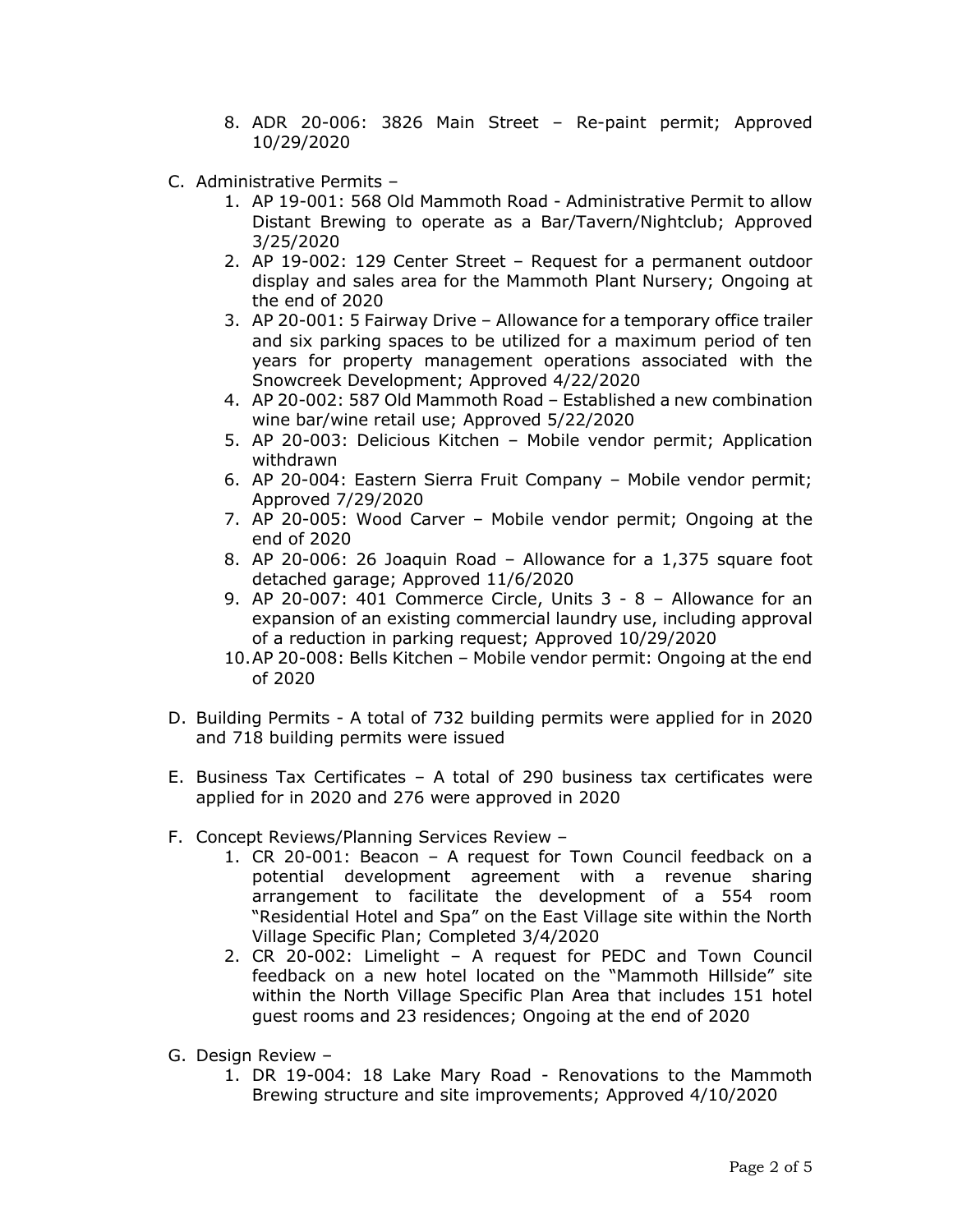- 2. DR 19-005: 125 Lakeview Boulevard Proposed six-lot multi-family residential planned unit development located within the North Village Specific Plan (Specialty Lodging) zoning district; Approved 7/8/2020
- 3. DR 19-006: 362 Chaparral Road Proposed six-lot multi-family residential planned unit development located within the Residential Multi-Family 1 zoning district; Approved 5/13/2020
- 4. DR 20-001: 2983 Main Street Re-branding of Shilo Inn to a Holiday Inn Express and building/site improvements; Ongoing at the end of 2020
- 5. DR 20-004: 29 and 85 Commerce Drive Proposed construction of new facilities at the Mammoth Disposal Transfer Station to increase capacity; Ongoing at the end of 2020
- 6. DR 20-003: 377 Manzanita Road Proposed multi-family development; Ongoing at the end of 2020
- 7. DR 20-005; Site and building design for Phase 1 of the Parcel; Ongoing at the end of 2020
- H. District Zoning Amendments
	- 1. DZA 20-001: Parcel Master Plan Update; Ongoing at the end of 2020
- I. Film Permits Two (2) Film Permit applications were processed in 2020
- J. General Plan Amendments
	- 1. GPA 19-002: Town Density Bonus Program Update A General Plan Amendment to amend Policy L.2.D and H.1.C to implement the revisions to the Town's density bonus program to allow for the granting of additional density for projects that will increase the supply of workforce and/or community housing; Approved 3/4/2020
- K. Interpretation Requests
	- 1. 20 and 24 Starwood An interpretation was provided regarding the Lodestar Master Plan development standard limiting the maximum allowable building footprint for Area 3; Interpretation provided 8/30/2020
- L. Lot Line Adjustments
	- 1. LLA 20-001: 233 285, 325, and 324 Fir Street A lot line adjustment to merge three adjacent Residential Single-Family (RSF) zoned parcels into two parcels; Approved 12/7/2020
	- 2. LLA 20-002: 121 Madera Street and 123 Sherwin Street A lot line adjustment to merge two adjacent RSF zoned parcels into one; Approved 12/10/2020
	- 3. LLA 20-003: 59 and 85 Commerce Drive A lot line adjustment to merge two adjacent Industrial zoned parcels into one; Ongoing at the end of 2020
- M. Master Sign Plans
	- 1. MSP 19-001: 3343 and 339 Main Street An amendment to the Mammoth Premium Outlets and Village Center West Master Sign Plans, Approved 1/21/2020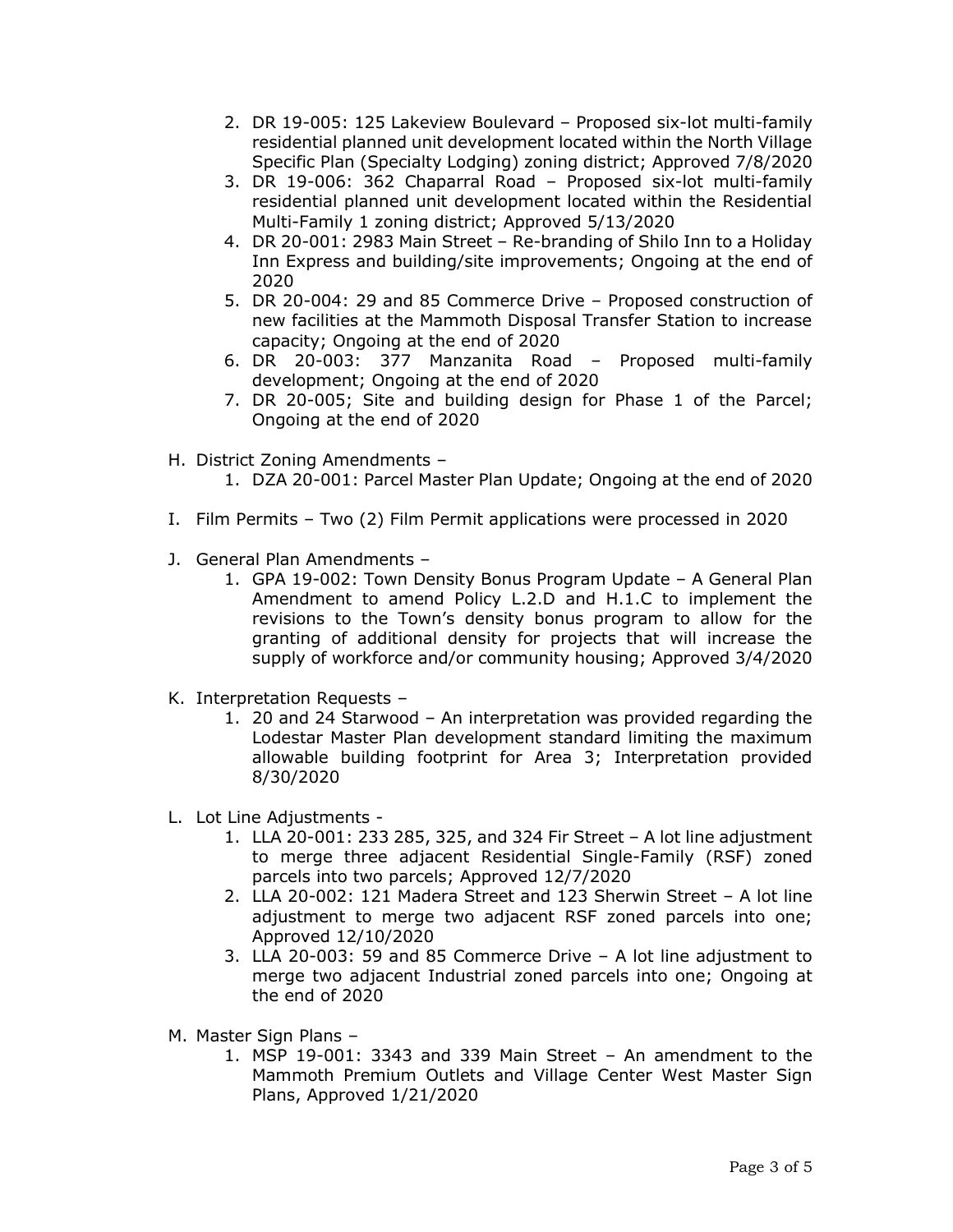- N. Outdoor Sales Permits –No Outdoor Sales Permits were processed in 2020
- O. Sign Permits –18 sign permits were processed in 2020 (4 were for temporary signs)
- P. Tentative Tract Maps
	- 1. TTM 19-001: 125 Lakeview Boulevard A proposed six-lot multifamily residential planned unit development located within the North Village Specific Plan (Specialty Lodging) zoning district; Approved 7/8/2020
	- 2. TTM 19-002: 362 Chaparral Road A proposed six-lot multi-family residential planned unit development located within the Residential Multi-Family 1 zoning district; Approved 5/13/2020
- Q. TOT Code Compliance- 36 TOT compliance cases were initiated in 2020
- R. Tree Removal Permits 61 tree removal permit applications were submitted. Some tree permits included multiple trees, and many trees were removed for fuel reduction purposes to provide defensible space around residences and other structures. Other trees were removed because they were dying or deemed hazardous by a certified arborist.
- S. Use Permit Applications
	- 1. UPA 19-002: 125 Lakeview Boulevard A proposed six-unit planned unit development (PUD) located within the North Village Specific Plan (NVSP) zoning district (*PUD developments require a Use Permit in the NVSP zoning district*); Approved 7/8/2020
	- 2. UPA 19-003: 362 Chaparral Road A proposed six-unit planned unit development (PUD) located within the Residential Multi-Family 1 zoning district; Approved 5/13/2020
	- 3. UPA 19-003: 19 Center Street, Suite O1 A proposed commercial cannabis retail dispensary; Application withdrawn
	- 4. UPA 20-001 Mammoth Disposal: The proposed construction of new facilities at the Mammoth Disposal Transfer Station to increase capacity; Ongoing at the end of 2020
	- 5. UPA 20-002: 377 Manzanita Road Proposed multi-family development; Ongoing at the end of 2020
	- 6. UPA 20-003: Density bonus pursuant to the Town Density Bonus Program to allow double-density on the Parcel; Ongoing at the end of 2020
	- 7. UPA 20-004: 264 Commerce Drive Allow the establishment of a large collection facility (recycling); Ongoing at the end of 2020
- T. Variances
	- 1. VAR 19-001: 125 Lakeview Boulevard Proposed four-foot encroachment into the rear setback area as part of a six-unit multifamily residential planned unit development located within the North Village Specific Plan Area; Approved 7/8/2020